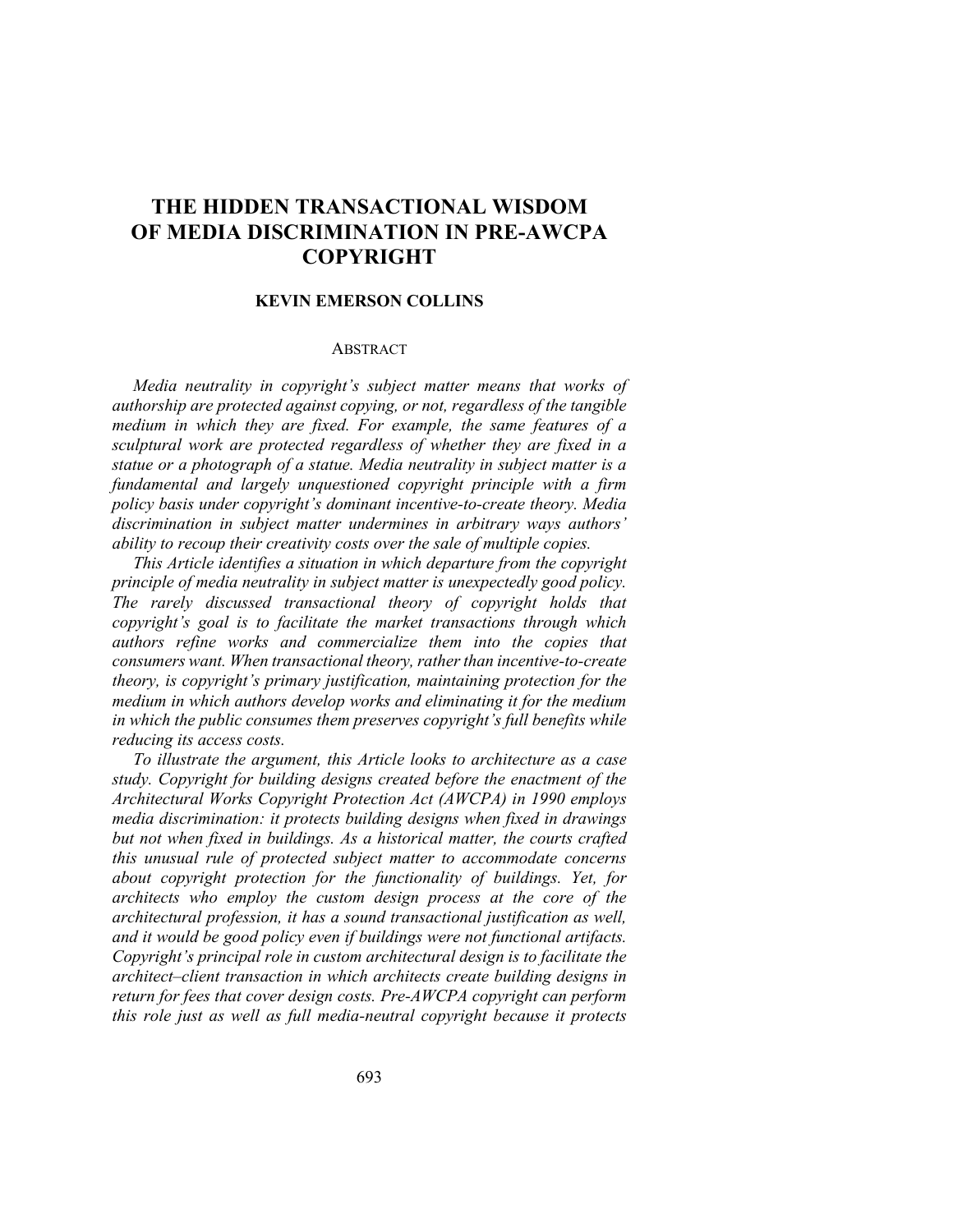*building designs fixed in architecture's development medium (drawings). However, it reduces copyright's access costs because competitor architects can borrow freely from building designs fixed in the consumption medium (buildings).*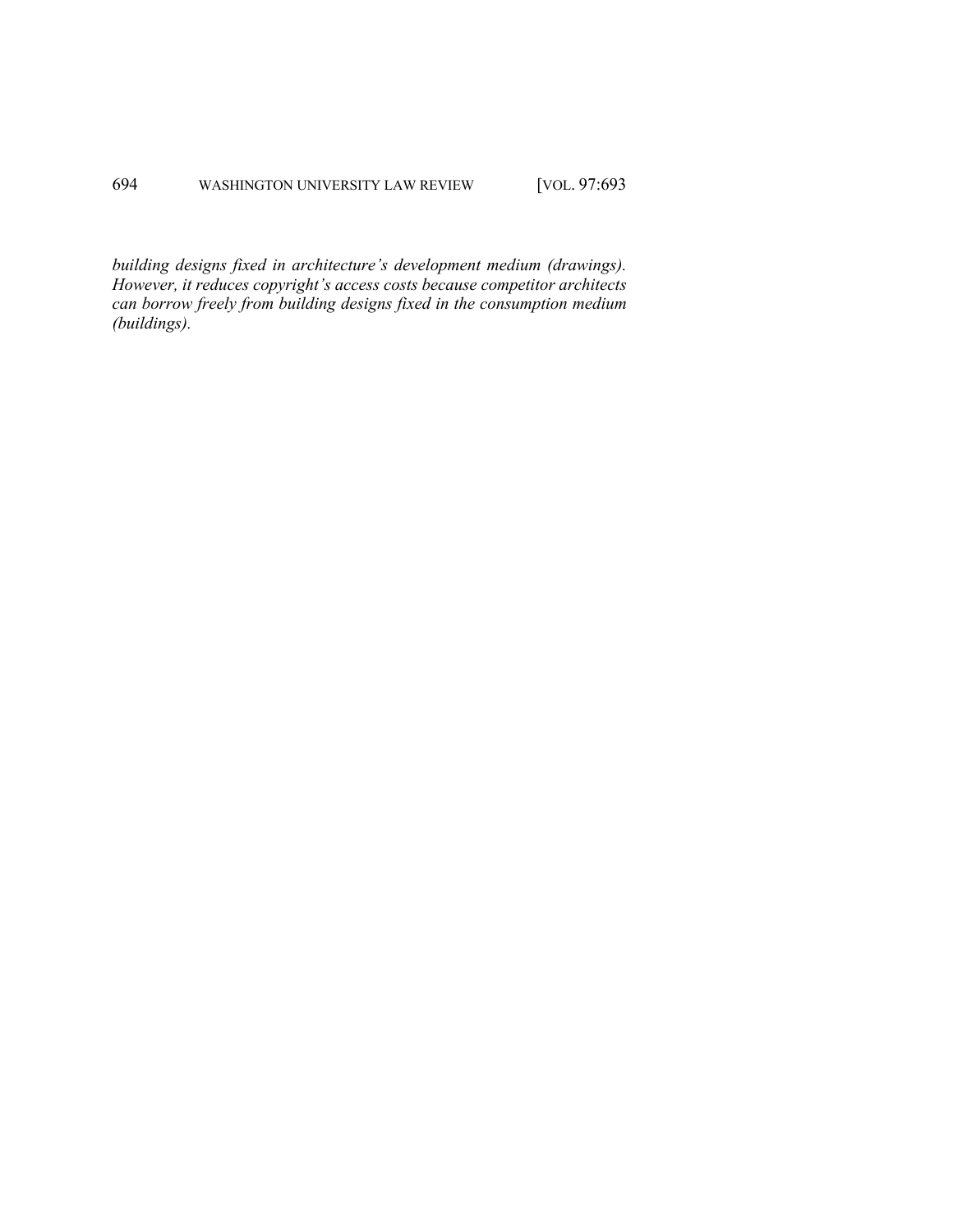# TABLE OF CONTENTS

| INTRODUCTION                                                     |  |
|------------------------------------------------------------------|--|
| I. THE CONVENTIONAL WISDOM ON MEDIA NEUTRALITY  704              |  |
|                                                                  |  |
|                                                                  |  |
|                                                                  |  |
|                                                                  |  |
| B. A Counterfactual, Media-Neutral Alternative for Drawings 716  |  |
| C. Common Law Origin and Statutory Codification  719             |  |
|                                                                  |  |
|                                                                  |  |
|                                                                  |  |
|                                                                  |  |
|                                                                  |  |
|                                                                  |  |
|                                                                  |  |
| III. THE DICHOTOMY'S TRANSACTIONAL VIRTUES 737                   |  |
|                                                                  |  |
| B. Architectural Copyright's Transactional Benefits  741         |  |
|                                                                  |  |
|                                                                  |  |
|                                                                  |  |
| 4. Alternative Legal Mechanisms for Defusing the Dilemma  750    |  |
| C. Optimizing Copyright for Its Transactional Justification  755 |  |
|                                                                  |  |
|                                                                  |  |
| IV. THE TEMPLATE FOR JUSTIFIED MEDIA DISCRIMINATION 765          |  |
|                                                                  |  |

## **INTRODUCTION**

The 1976 Copyright Act (the "1976 Act") makes media neutrality a bedrock principle of contemporary copyright law. Section 102(a) codifies the facet of this principle that addresses copyright's protected subject matter: copyright protects "original works of authorship fixed in *any* tangible medium of expression."<sup>1</sup> Assuming that a sequence of fictitious events is a protected aspect of a literary work, for instance, media neutrality

<sup>1.</sup> 17 U.S.C. § 102(a) (2018) (emphasis added).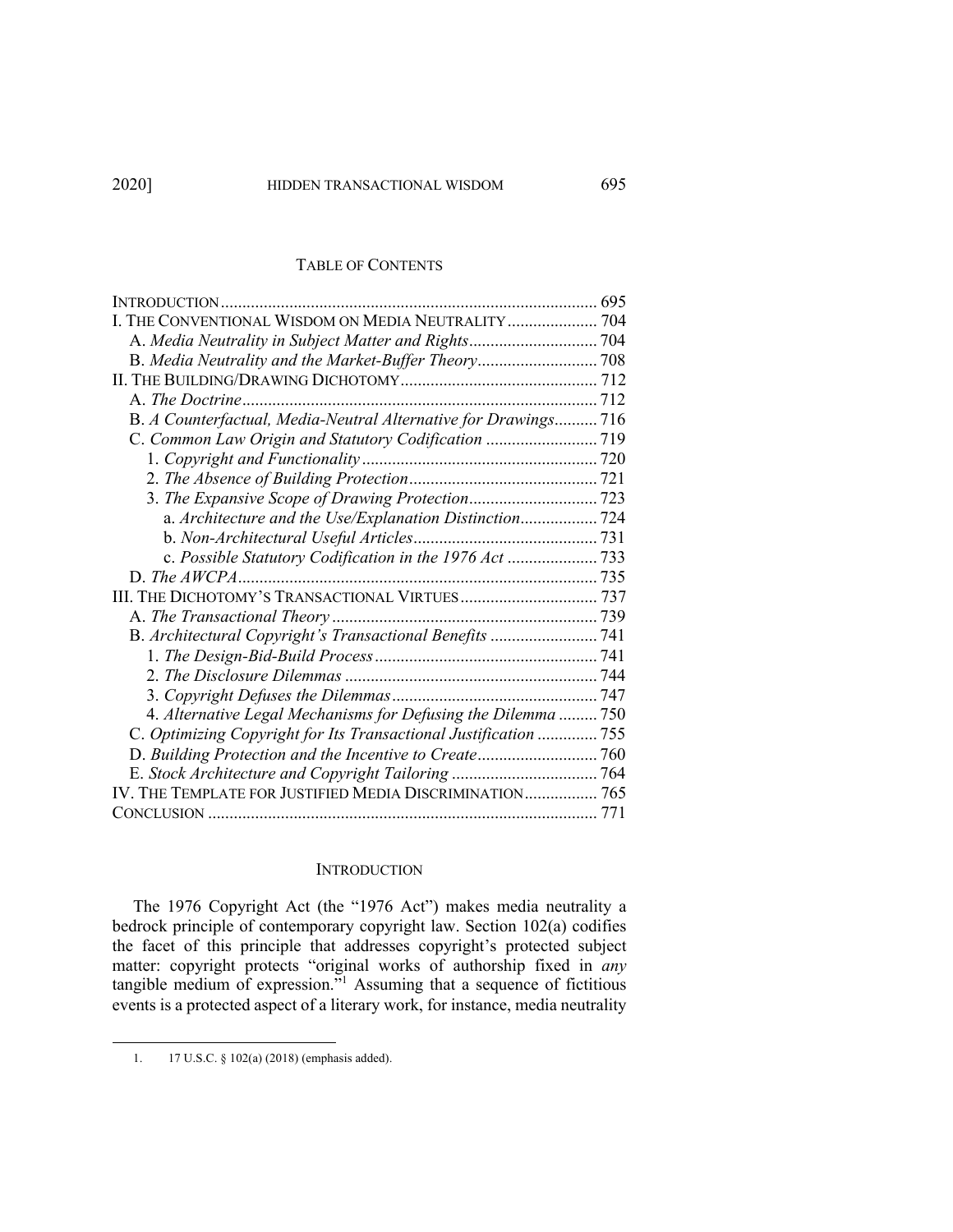in subject matter means that copying that series of events from a hardcover book or an audio recording is just as unlawful as copying it from an e-book or microfiche. Media discrimination in subject matter—that is, copyright protection for a work fixed in a first medium but not a second medium—is rare.<sup>2</sup>

This rarity is unsurprising because the policy justification for media neutrality in subject matter is intuitive and unchallenged. Copyright's dominant utilitarian justification is what is commonly called the incentiveto-create theory and what this Article terms the *market-buffer theory*. 3 Works of authorship are public goods, and copyright augments what are often inefficiently low incentives for their production. Copyright allows authors to restrict competition, earn supracompetitive profits in the market for multiple copies, and offset the sunk cost of creating the works. Under the market-buffer theory, media discrimination in subject matter is little better than no copyright protection at all because it does not provide an effective buffer from market competition. It allows competitors to freely copy from the unprotected medium, sapping copyright protection for the protected medium of its economic value and leaving the public goods problem untouched.

This Article demonstrates that reducing copyright's reach by introducing media discrimination in subject matter can preserve copyright's benefits while reducing its costs. The argument involves two primary conceptual moves: the transactional theory sometimes provides copyright's primary justification, and media discrimination in subject matter can optimize copyright for the transactional theory.

The first move gets out of the deep rut in copyright thinking that has been worn by the repeated invocation of the market-buffer theory as copyright's

<sup>2.</sup> The only instance of longstanding media discrimination in copyright's subject matter arose as a judicially crafted limitation on the reach of copyright's denial of protection for three-dimensional, utilitarian articles. *See infra* Section II.C.

<sup>3.</sup> *See infra* notes 50–55 and accompanying text. The phrase "market-buffer theory" is meant to shift the focus away from the end goal of augmenting incentives for creative production and toward the mechanism through which copyright is presumed to generate those incentives. This focus on mechanism is important because competing justifications for copyright, such as the transactional theory, also sometimes provide incentives for creative production. *See infra* notes 310–313 and accompanying text. To draw an effective contrast between the conventional justification of copyright and the transactional justification, a new label for the incentive-to-create theory that highlights mechanism is essential. At least when applied to custom architecture, both theories are incentive-to-create theories.

For a small sampling of scholarship addressing what this Article terms the market-buffer theory of copyright, see WILLIAM M. LANDES & RICHARD A. POSNER, THE ECONOMIC STRUCTURE OF INTELLECTUAL PROPERTY LAW 37–41 (2003); Peter S. Menell & Suzanne Scotchmer, *Intellectual Property Law*, *in* 2 HANDBOOK OF LAW AND ECONOMICS 1473, 1476–78 (A. Mitchell Polinsky & Steven Shavell eds., 2007); Shyamkrishna Balganesh, *Foreseeability and Copyright Incentives*, 122 HARV. L. REV. 1569, 1577–81 (2009); Mark A. Lemley, *The Economics of Improvement in Intellectual Property Law*, 75 TEX. L. REV. 989, 993–1000 (1997); Glynn S. Lunney, Jr., *Reexamining Copyright's Incentives-Access Paradigm*, 49 VAND. L. REV. 483, 492–99 (1996).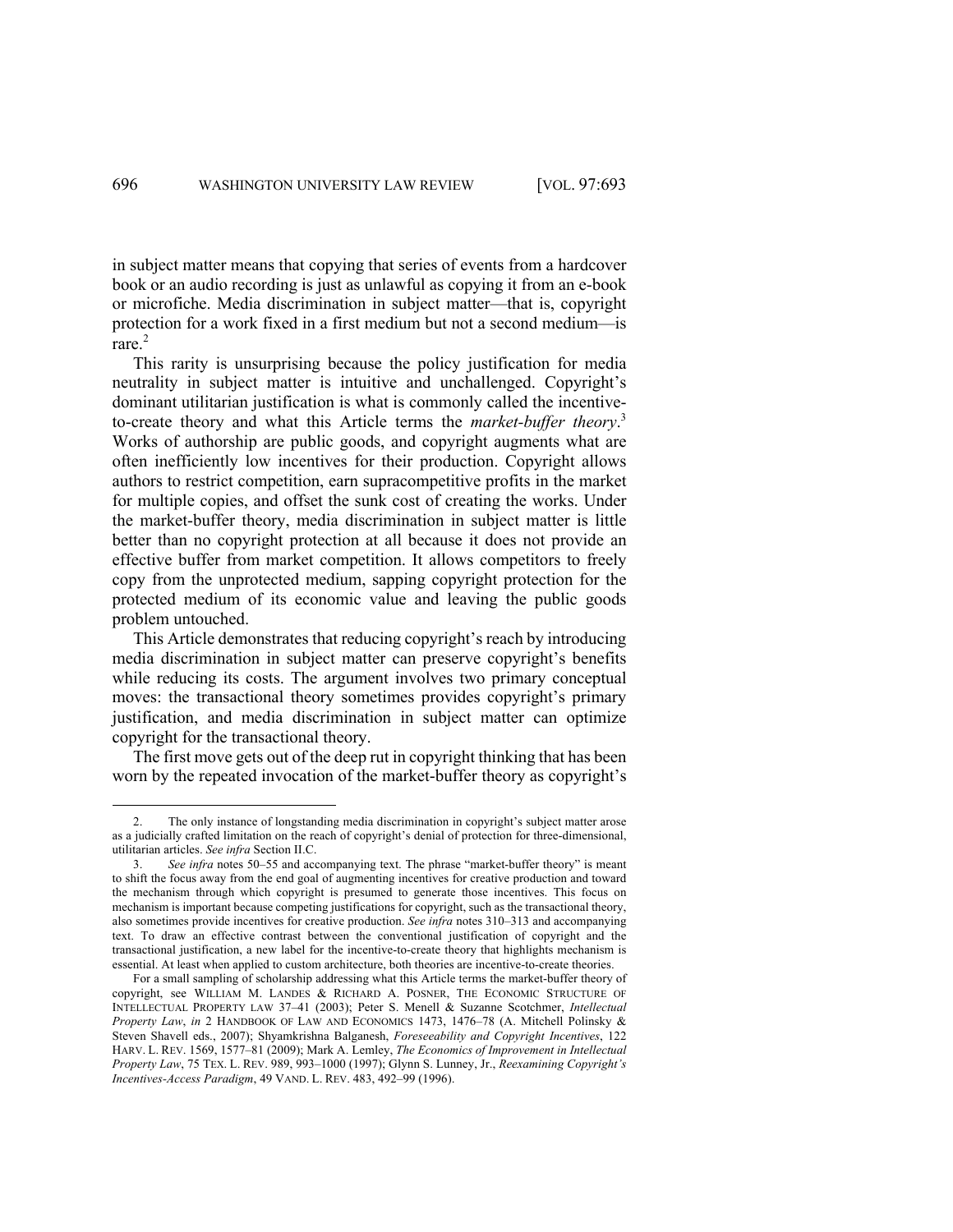sole utilitarian justification.<sup>4</sup> In some contexts, the transactional theory instead identifies copyright's primary justification.<sup>5</sup>

Under the transactional theory, copyright resolves the information paradox identified by Kenneth Arrow.<sup>6</sup> Absent copyright, authors face disclosure dilemmas when they attempt sell their works as information commodities before their works have been commercialized. Authors hesitate to disclose their works to transactional partners because disclosure puts transactional partners in possession of their works and obviates the need to pay for them. Yet, transactional partners hesitate to pay authors for the works before disclosure occurs because they need the disclosure to determine how much they value the works.<sup>7</sup> Copyright reduces the severity of authors' disclosure dilemmas. Clients often cannot appropriate works without paying authors and, correspondingly, authors are more comfortable providing the disclosure needed for efficiency-enhancing, precommercialization transactions to proceed.

The second move recognizes that media discrimination in subject matter can sculpt copyright to fit the transactional theory. For some types of works, authors initially fix works in a *development medium* to refine and commercialize them and then in a *consumption medium* to market them in the form that the public demands. For example, authors refine and commercialize movies through specs, screenplays, and storyboards (development media), but audiences' willingness to pay hinges on experiencing them as films or videos (consumption media). For works that have distinct development and consumption media, protection for the development medium but not the consumption medium—that is, a

This Article looks beyond the market-buffer theory, but not beyond utilitarian theory. It does not address the labor or personality theories of copyright that underly moral rights. *See generally* Justin Hughes, *The Philosophy of Intellectual Property*, 77 GEO. L.J. 287 (1988).

<sup>5.</sup> *See infra* Section III.A. For a sampling of the legal scholarship on the transactional theory of copyright and patent, with patent being the more common topic, see Jonathan M. Barnett, *Intellectual Property as a Law of Organization*, 84 S. CAL. L. REV. 785, 800–02 (2011); Dan L. Burk & Brett H. McDonnell, *The Goldilocks Hypothesis: Balancing Intellectual Property Rights at the Boundary of the Firm*, 2007 U. ILL. L. REV. 575; Michael J. Burstein, *Exchanging Information Without Intellectual Property*, 91 TEX. L. REV. 227, 241–45 (2012); Paul J. Heald, *A Transaction Costs Theory of Patent Law*, 66 OHIO ST. L.J. 473 (2005); F. Scott Kieff, *IP Transactions: On the Theory & Practice of Commercializing Innovation*, 42 HOUS. L. REV. 727, 735–36 (2005) [hereinafter Kieff, *IP Transactions*]; F. Scott Kieff, *Property Rights and Property Rules for Commercializing Inventions*, 85 MINN. L. REV. 697 (2001); Edmund W. Kitch, *The Nature and Function of the Patent System*, 20 J.L. & ECON. 265, 277–78 (1977); Robert P. Merges, *A Transactional View of Property Rights*, 20 BERKELEY TECH. L.J. 1477 (2005); Stephen Yelderman, *Coordination-Focused Patent Policy*, 96 B.U. L. REV. 1565 (2016).

<sup>6.</sup> Kenneth J. Arrow, *Economic Welfare and the Allocation of Resources for Invention*, *in* THE RATE AND DIRECTION OF INVENTIVE ACTIVITY: ECONOMIC AND SOCIAL FACTORS 609, 615 (Nat'l Bureau of Econ. Research ed., 1962).

<sup>7.</sup> *See infra* notes 195–197 and accompanying text.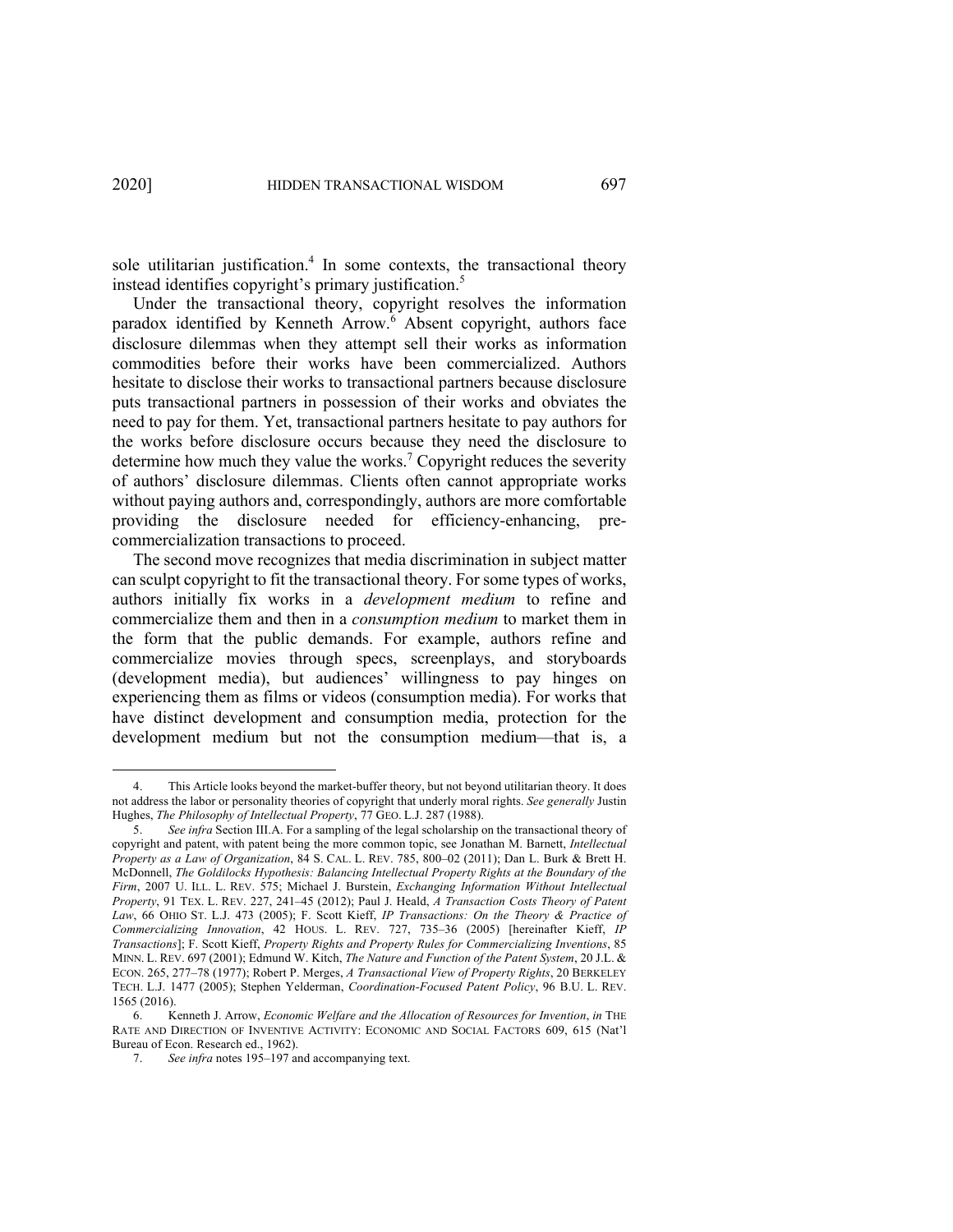*consumption-medium/development-medium dichotomy*<sup>8</sup> — transforms copyright into a two-phase right that is economically strong prior to consumption-medium copies being available to the public and weak thereafter. In the first phase, only development-medium copies exist, so copyists must copy from the protected medium if they are to copy at all. In the second phase, copyists can freely copy from consumption-medium copies, diminishing the economic relevance of the drawing-medium protection that persists as a legal matter for copyright's lengthy term. Copyright scope does not shift as a legal matter upon transition from the strong phase to the weak phase, but its economic impact shrinks due to the public availability of the work fixed in a medium from which copies can be lawfully made.

In turn, this two-phase structure optimizes copyright for the transactional theory. In the first phase, protection for only the development medium is strong enough to defuse disclosure dilemmas because only developmentmedium copies exist and transactional partners must copy from protected development-medium copies if they are to copy at all.<sup>9</sup> In the second phase, copyright's weakness does not undermine any transactional benefits because there are no more disclosure dilemmas once the public has access to consumption-medium copies. <sup>10</sup> Yet, it does reduce copyright's access costs because competitors can freely borrow from works that have been fixed in the consumption medium. A consumption-medium/developmentmedium dichotomy thus leads to a "win–tie" result under the transactional theory's cost–benefit tradeoff. It slims copyright down to a smaller bundle of sticks that imposes fewer costs (the win) yet still enables copyright to do all of the work that the transactional theory scripts for it (the tie).

To work through this insight in a concrete context, this Article presents a case study on media discrimination in subject matter in architectural copyright. Architecture provides a compelling case study for two reasons. First, building designs are one of the few subject matters in which copyright has actually enforced media discrimination in subject matter. Second, there

<sup>8.</sup> Using the term "dichotomy" is, obviously, a play on copyright's well-known idea/expression dichotomy. *See infra* notes 62–63 and accompanying text. However, where the idea/expression dichotomy draws a line on a continuous spectrum of abstraction, the dichotomy introduced in this Article marks a categorical distinction between different kinds of media.

<sup>9.</sup> Furthermore, this phase will last long enough to achieve copyright's transactional benefits. Authors will not authorize development-medium copies until they have contracts in place ensuring payment, and the creation of unauthorized development-medium copies entails infringement, giving the author a remedy to make her whole. *See infra* notes 329–331 and accompanying text.

<sup>10.</sup> Assuming that consumption-medium copies are self-disclosing, the public availability of consumption-medium copies means that transactional partners already possess knowledge of the works before the transaction occurs. *See infra* note 328 and accompanying text.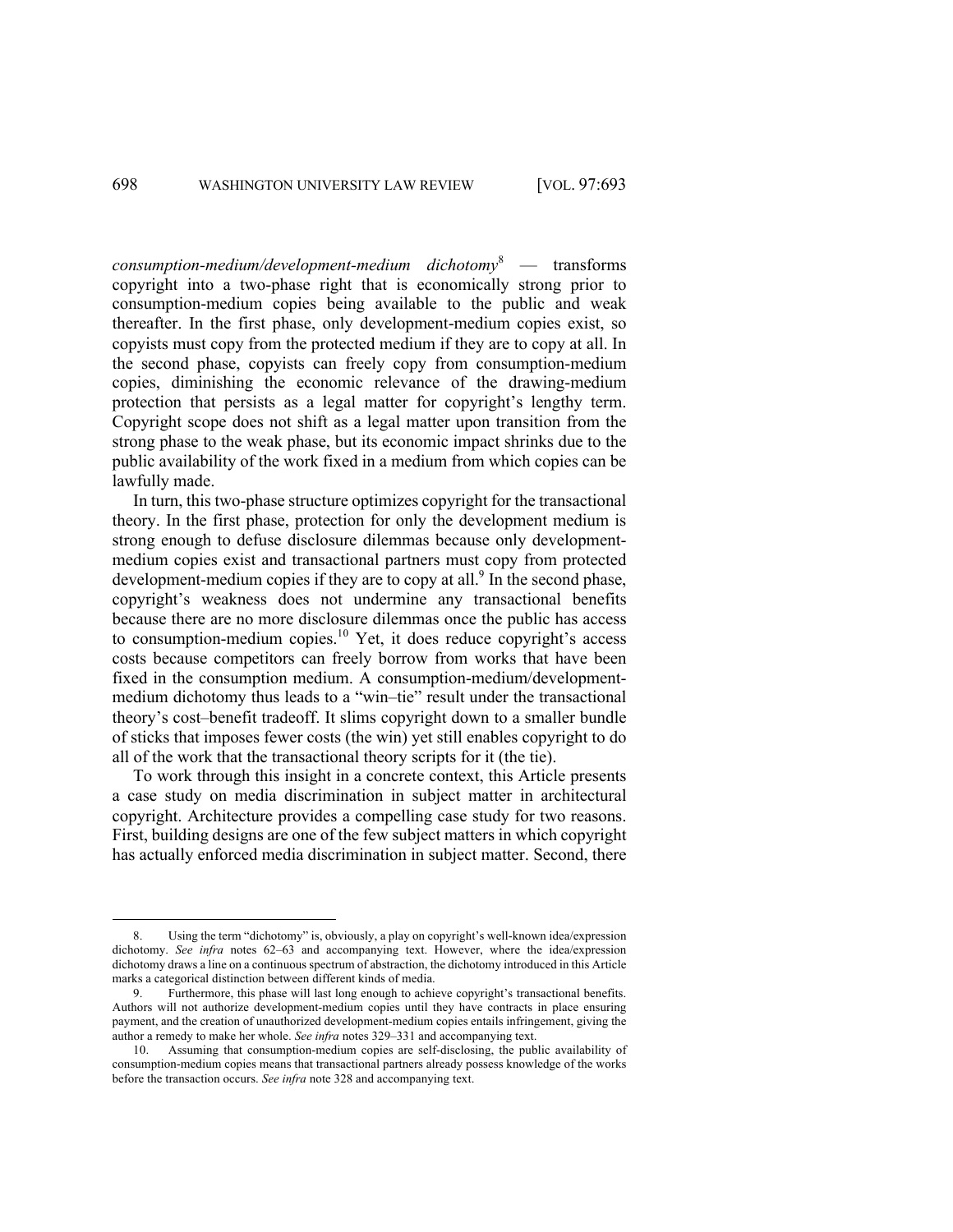is a reasonable, although far from airtight, case to be made that media discrimination in subject matter is good policy for architectural copyright.<sup>11</sup>

In order to comply with its new treaty obligations under the Berne Copyright Convention ("Berne"), Congress enacted revisions to architectural copyright in the form of the Architectural Works Copyright Protection Act ("AWCPA") in 1990.<sup>12</sup> For building designs created on or after December 1, 1990, $^{13}$  the AWCPA governs architects' copyrights, and it provides media-neutral protection for building designs as a subject matter.<sup>14</sup> However, for building designs created before that date, the pre-AWCPA regime still governs architects' copyrights, and it imposes media discrimination in subject matter in the form of a *building/drawing dichotomy*. The building/drawing dichotomy protects features of building designs when they are fixed in drawings but not when they are fixed in constructed buildings. Any given feature of a building design, such as the spatial flow through a series of rooms or a window pattern on a façade, can only be reproduced from plans or elevations with the author's permission, but it can be freely copied from buildings.

The building/drawing dichotomy and its media discrimination in subject matter are underappreciated aspects of pre-AWCPA copyright. This Article departs from prior commentary of pre-AWCPA copyright in two ways by structuring its analysis around them.15 First, the principal focus of prior

<sup>11.</sup> The transactional justification explored in this Article is not the reason why the courts originally endorsed media discrimination in pre-AWCPA protection for building designs. Rather, concerns about copyright protection for the broader class of functional artifacts, which includes, but is not limited to, buildings, prevented protection for buildings and made conditions ripe for courts to implement media discrimination in subject matter. *See infra* Section II.C.

<sup>12.</sup> Architectural Works Copyright Protection Act, Pub. L. No. 101-650, 104 Stat. 5089, 5133 (1990).

<sup>13.</sup> For a more detailed definition of the timing requirement for AWCPA protection, see Pub. L. No. 101-650, tit. 7, 104 Stat. 5133 § 706 (1990); U.S. COPYRIGHT OFFICE, COPYRIGHT REGISTRATION OF ARCHITECTURAL WORKS 1 (May 2019).

<sup>14.</sup> *See infra* Section II.D. *But cf. infra* notes 186–189 and accompanying text (noting that a small amount of media discrimination in the subject matter of architectural copyright may persist under the AWCPA).

<sup>15.</sup> No commentators have focused on pre-AWCPA copyright since the enactment of the AWCPA. For commentary on pre-AWCPA copyright before the enactment of the AWCPA, see Elizabeth A. Brainard, *Innovation and Imitation: Artistic Advance and the Legal Protection of Architectural Works*, 70 CORNELL L. REV. 81 (1984); James Bingham Bucher, Comment, *Reinforcing the Foundation: The Case Against Copyright Protection for Works of Architecture*, 39 EMORY L.J. 1261 (1990); Joseph M. Cahn, Comment, *The Protection of Architectural Plans as Intellectual Property*, 6 LOY. L.A. L. REV. 97 (1973); John F. Gisla, Comment, *Copyright Protection for Architectural Structures*, 2 U.S.F. L. REV. 320 (1968); Theodore Hellmuth, *Obsolescence Ab Initio: The New Act and Architectural Copyright*, 22 BULL. COPYRIGHT SOC'Y U.S.A. 169 (1975); Arthur S. Katz, *Copyright Protection of Architectural Plans, Drawings, and Designs*, 19 LAW & CONTEMP. PROBS. 224 (1954); Brian Edmund Leonard, Comment, *Copyright Protection for the Architect: Leaks in a Legal Lean-To*, 8 CAL. W. L. REV. 458 (1972); David E. Shipley, *Copyright Protection for Architectural Works*, 37 S.C. L. REV. 393 (1986); Michael G. Voorhees, Note, *Protecting Architectural Plans and Structures with*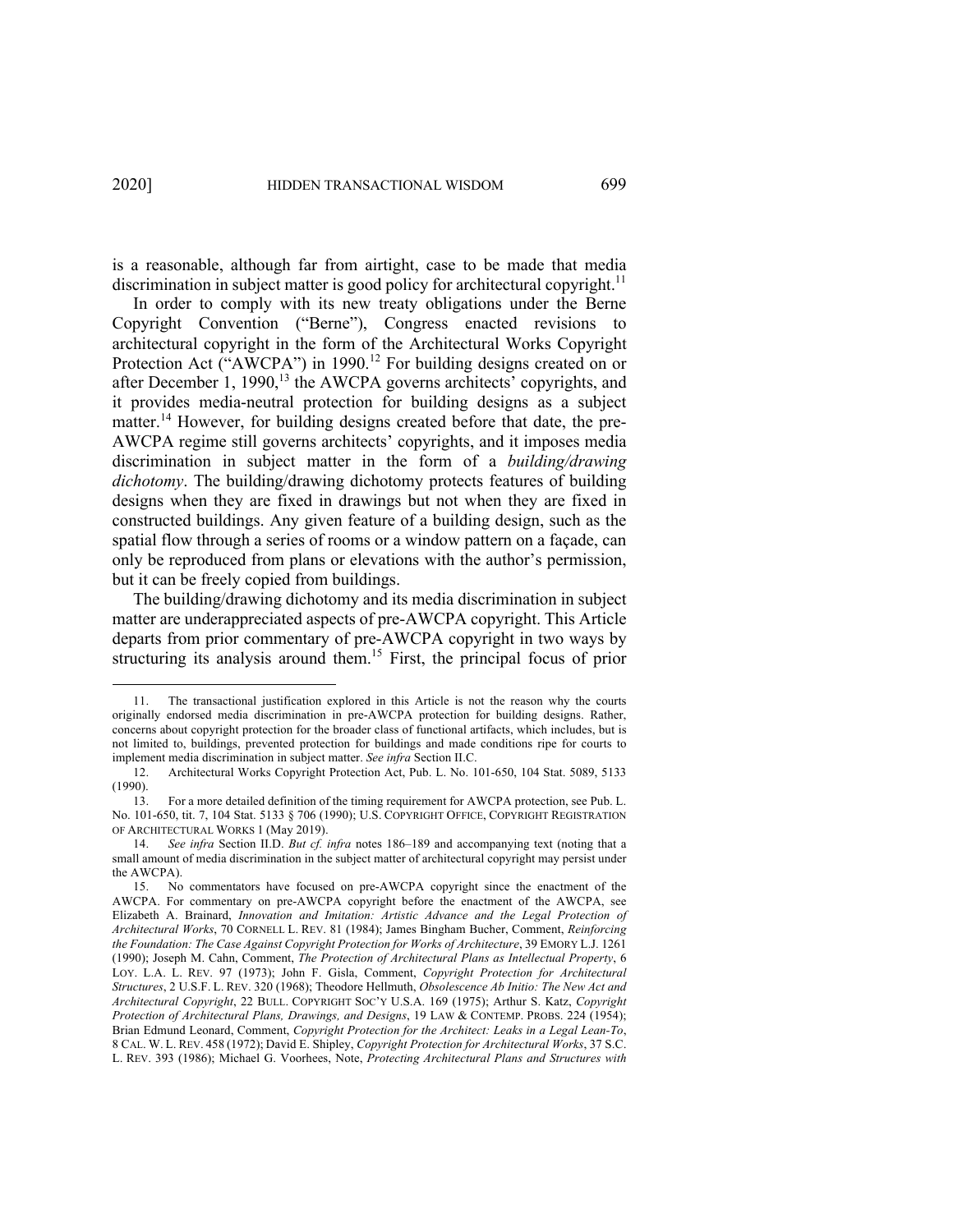commentary has been pre-AWCPA copyright's lack of a right to construct the building depicted in a drawing. This issue is tangential, at best, to the building/drawing dichotomy. The drawing side of the building/drawing dichotomy arises from pre-AWCPA copyright's exclusive rights to drawing-to-drawing copying; its failure to grant exclusive rights to drawingto-building copying is entirely beside the point. <sup>16</sup> Second, where prior commentary focuses squarely on the weaknesses of pre-AWCPA copyright, the building/drawing dichotomy also highlights an overlooked strength. On the drawing side of the dichotomy, pre-AWCPA copyright generates media discrimination in subject matter because its protection in cases alleging drawing-to-drawing copying is expansive enough in scope to encompass the very features of building designs that are unprotected when they are fixed in buildings. $17$ 

The point of the architecture case study is not simply the descriptive enterprise of providing a clearer view of the media discrimination in subject matter that exists in pre-AWCPA copyright. The point is also to suggest that the building/drawing dichotomy may be good policy for the custom architecture that is the mainstay of the architectural profession.<sup>18</sup> This argument rests on two pillars.

First, the transactional theory, not the market-buffer theory, provides the principal normative ground for copyright in custom architectural design. All custom architecture arises out of architect–client transactions. Absent copyright, architects would face disclosure dilemmas in these transactions. Copyright reduces the severity of architects' disclosure dilemmas, deterring clients from appropriating works without providing compensation to architects and, correspondingly, making architects more willing to provide needed disclosures.<sup>19</sup> In contrast, copyright in custom architecture does not

*Design Patents and Copyrights*, 17 DRAKE L. REV. 79 (1967); Natalie Wargo, Note, *Copyright Protection for Architecture and the Berne Convention*, 65 N.Y.U. L. REV. 403 (1990); Erika White, *Standing on Shaky Ground: Copyright Protection for Works of Architecture*, 6 ART & L. 70 (1981).

<sup>16.</sup> The absence of an exclusive right to drawing-to-building copying actually *reduces* the starkness of the difference between the drawing and building sides of the dichotomy. The dichotomy would be yet more marked if pre-AWCPA copyright were, counterfactually, to grant exclusive rights to drawing-to-building copying. *See infra* notes 80–82 and accompanying text.

<sup>17.</sup> The prior literature seems to either ignore this expansive scope or take it for granted, perhaps on the erroneous assumption that it is a necessary artifact of providing any drawing protection at all. However, an alternative, narrower scope of protection that maintains media neutrality in subject matter is also feasible. *See infra* Section II.B (introducing the distinction between rendition expression and representational content in architectural drawings).

<sup>18.</sup> The normative argument only addresses custom architecture; it does not extend to stock architecture. This limitation is reasonable insofar as custom architecture dominates the architectural profession. However, the existence of stock design, principally in the market for developer-driven single-family homes, complicates the argument for a return to the pre-AWCPA building/drawing dichotomy for architecture in general. *See infra* Section III.E.

<sup>19.</sup> Understanding copyright as a tool that is primarily useful for facilitating the architect–client transaction, rather than generating incentives by restricting competition, is new to the legal academy.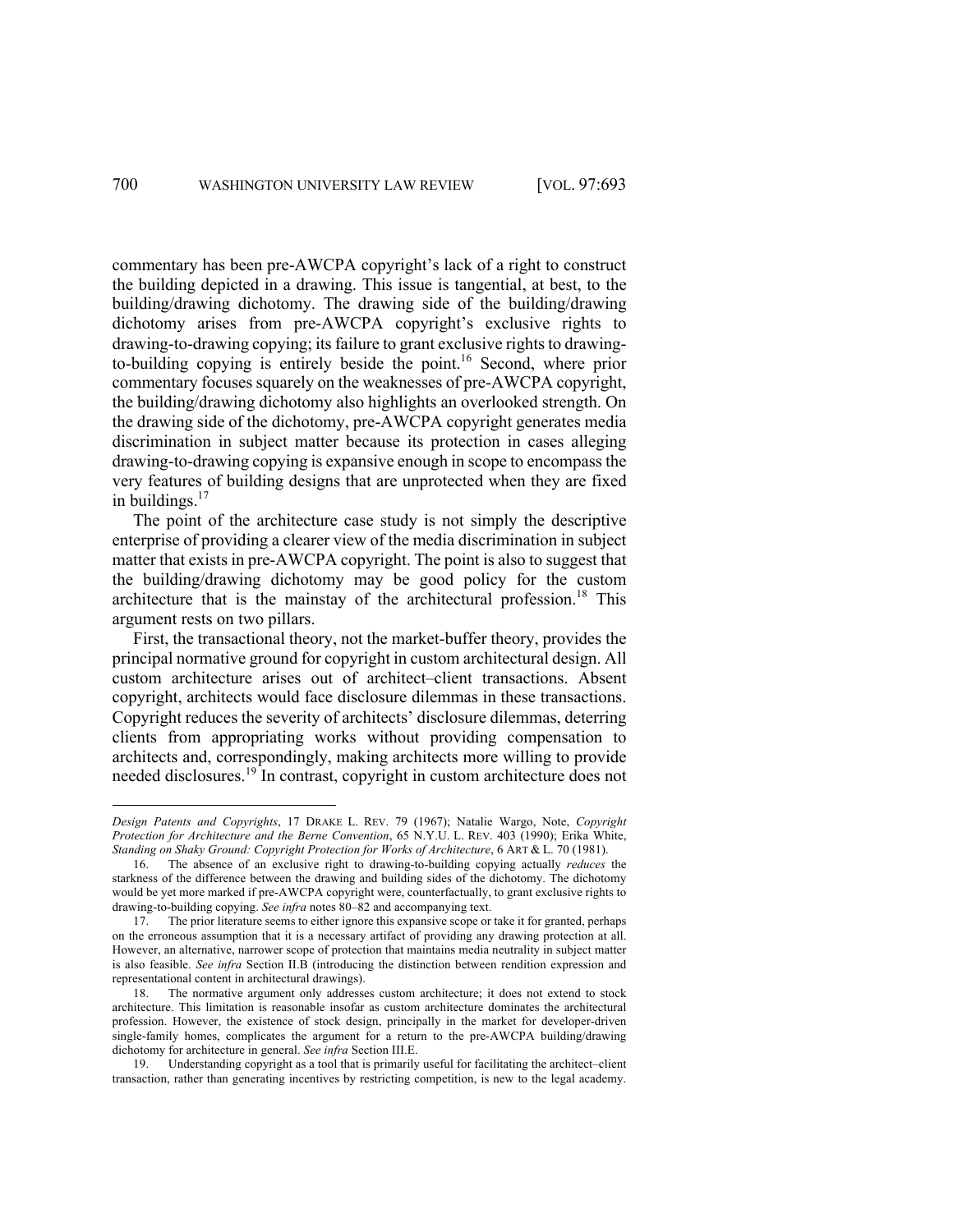generate significant social value under the market-buffer theory.<sup>20</sup> Custom architects receive client fees on the front end that fund their creative production, so whatever free riding exists on the back end does not deprive them of significant financial incentives to create.<sup>21</sup>

Second, pre-AWCPA copyright sculpts copyright for custom architecture to fit the transactional theory because it is an example of a consumption-medium/development-medium dichotomy in action.<sup>22</sup> It protects building designs fixed in the development medium (drawings) but not the consumption medium (buildings). Protection for building designs fixed in drawings alone generates all of the transactional benefits that full, media-neutral protection does (the tie). Custom architectural works are only fixed in drawings when architects face disclosure dilemmas. Buildings that can be freely copied do not exist until clients are contractually bound to pay architects for the full, agreed-upon price of the work, and thus after the window for profitable client appropriation has closed. In addition, the absence of building protection reduces copyright's access costs (the win). It gives competitor architects a robust, if time-delayed, public domain of works that they can use as inputs into the creative process.

To be clear, the transactional justification for the building/drawing dichotomy explored in this Article is not intended to map neatly onto the reasoning that the courts offered when they crafted the dichotomy. As a historical matter, the exclusion of buildings from protected subject matter developed out of concerns under the market-buffer theory about copyright protection for functional, utilitarian goods,<sup>23</sup> and the expansive drawing protection in cases alleging drawing-to-drawing copying then arose as a way of limiting that exclusion and bolstering architects' weak copyrights at the

However, it accurately captures the value that professional architects derive from their copyrights before the AWCPA. Pre-AWCPA copyright "primarily helped . . . those architects whose clients have wanted to retain the use of plans while switching to a second architect." Joseph Giovannini, *Architectural Imitation: Is it Plagiarism*, N.Y. TIMES, Mar. 17, 1983, at C6. In fact, it arguably remains the primary reason why custom architects use their stronger AWCPA copyrights today. Even though AWCPA protection makes it much easier for architects to prevail in infringement suits against parties other than their clients than pre-AWCPA protection does, architects doing custom work nonetheless still file the vast majority of AWCPA infringement suits against their clients. Kevin Emerson Collins, Copyright and Customized Creativity (Sept. 13, 2019) (unpublished manuscript) (on file with the *Washington University Law Review*).

<sup>20.</sup> *See infra* Section III.D.

In addition, protection for drawings provides some incentive through the competitionrestriction mechanism that animates the market-buffer theory: it enforces a first-mover advantage and increases the cost of slavish copying. *See infra* notes 305–309 and accompanying text.

<sup>22.</sup> *See infra* Section III.C.

<sup>23.</sup> *See infra* Section II.C.2. Copyright would encroach upon the proper domain of patent law and upset the balance of public and private rights that patent strikes to promote technological innovation were it to protect the functional aspects of utilitarian goods. *See infra* Section II.C.1.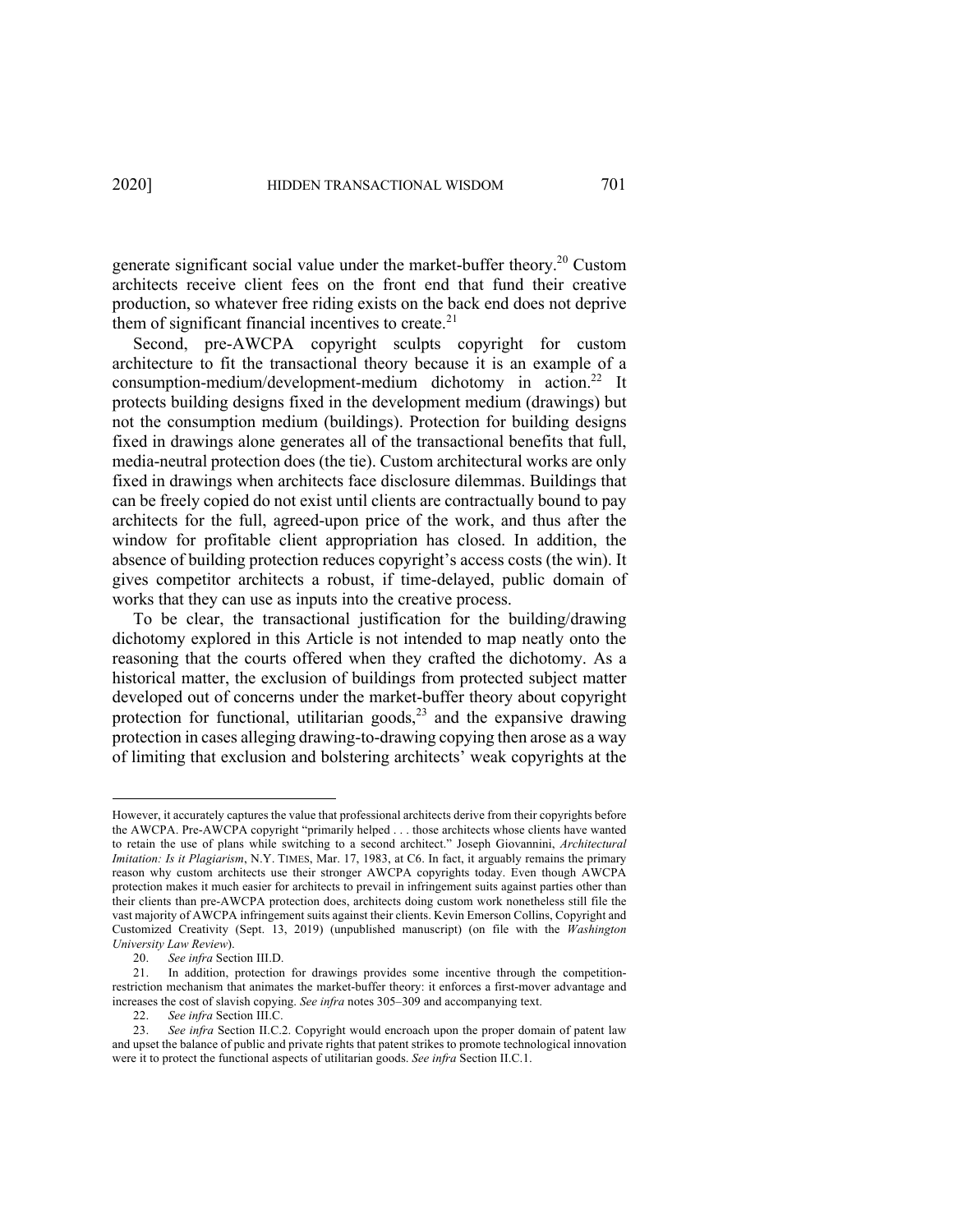margin.<sup>24</sup> In contrast, from a transactional perspective, the building/drawing dichotomy is a means of reducing access costs in situations where copyright does not generate significant benefits, and it would be good policy even if buildings were not functional articles. <sup>25</sup> Nor is the hidden transactional wisdom of the dichotomy put forward as a revisionist history that proposes to rewrite the courts' motivations for creating the dichotomy.<sup>26</sup> It is merely a policy overlay: a new justification that is independent of the functionalityrelated reasoning presented in historical cases and commentary and that can be layered on top of that reasoning.<sup>27</sup>

By zooming in on a particular creative discipline, the custom architecture case study adds to the literature on copyright tailoring. <sup>28</sup> Creative endeavors in different fields have different appropriability mechanisms, business models, and cost structures, and they unfold in different professional cultures. These differences raise the specter of uniformity costs when a single copyright rule applies in all contexts, and they suggest that different copyright rules may be optimal for different works, creators, or markets. The in-the-weeds perspective on professional architectural practice in this Article lends some support to enacting architecture-specific copyright

<sup>24.</sup> *See infra Section II.C.3.a.*<br>25. *See infra notes* 332–335 a

See infra notes 332-335 and accompanying text (noting that the transactional template for justified media discrimination does not require any consideration of the functionality of the subject matter protected). Functionality is relevant to a transactional justification of the building/drawing dichotomy in an indirect manner. It helps to explain why architects performing custom work can recoup their sunk costs upon the realization of the first building copy in the form of client fees, and it therefore contributes to the weak justification for building protection under the market-buffer theory. *See* Collins, *supra* note 19, at 31–33.

<sup>26.</sup> The transactional justification likely had little direct influence on the development of the dichotomy in the courts. It is specific to custom architecture, *see infra* Section III.E, and the cases in which the dichotomy arose involved stock architecture. *See infra* Section II.C.3.a.

<sup>27.</sup> At the extreme, the transactional justification of the building/drawing dichotomy might be thought of as a serendipitous coincidence—a doctrine developed for one reason that just felicitously happens to be good policy for a different reason. However, the truth is likely more complicated. The transactional virtues of the building/drawing dichotomy may very well have been what made professional architects, who earn their livings largely from custom design, content enough with the status quo of pre-AWCPA copyright that they did not fight for copyright reform. *See infra* notes 302–304 (noting that the AWCPA was not driven by architects lobbying for stronger rights). That is, the transactional rationality of the building/drawing dichotomy may help to explain why the dichotomy stuck and became a stable equilibrium, even if it does not explain why the courts initially adopted the dichotomy. This reasoning suggests a variant of the efficiency of the common law thesis. *See* RICHARD A. POSNER, ECONOMIC ANALYSIS OF LAW 98 (1st ed. 1972). Here, efficiency does not guide judges when they craft law. At the limit, the courts could generate law randomly. Once produced, efficient rules lead the affected parties to not lobby Congress for change. This thesis only works, of course, if an efficient rule does not have clear losers with political power.

<sup>28.</sup> *See* Michael W. Carroll, *One Size Does Not Fit All: A Framework for Tailoring Intellectual Property Rights*, 70 OHIO ST. L.J. 1361 (2009); *cf.* DAN L. BURK & MARK A. LEMLEY, THE PATENT CRISIS AND HOW THE COURTS CAN SOLVE IT (2009) (arguing in favor of judicial tailoring on an industry-by-industry basis in patent law).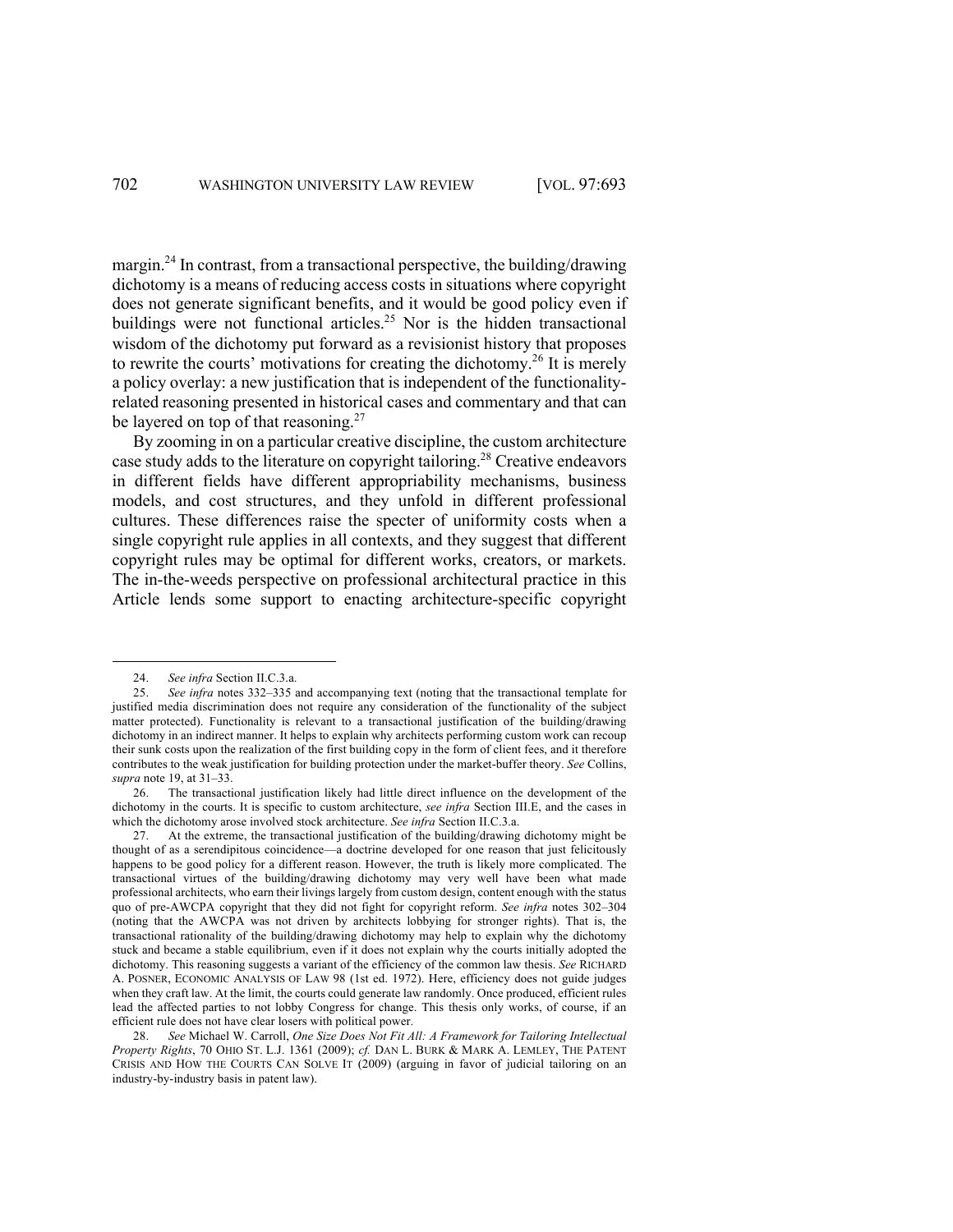rules.<sup>29</sup> However, whereas tailoring is usually conceived as an alteration to copyright's duration or the reach of its substantial similarity infringement standard, tailoring here is accomplished through media discrimination in subject matter.<sup>30</sup>

The architecture case study also provides an opportunity to zoom out and think about tailoring copyright law in other subject matters.<sup>31</sup> The hidden transactional wisdom of the building/drawing dichotomy applies in situations that extend beyond custom architecture. More specifically, a three-condition template identifies the situations in which a consumptionmedium/development-medium dichotomy is both viable and, perhaps, justified. <sup>32</sup> First, the work's development and consumption media must be distinct. Second, copyright must have transactional value: authors must face disclosure dilemmas, and copyright must be capable of resolving those dilemmas. Third, the cost of protection for the consumption medium must outweigh the benefit under the market-buffer theory. Under these conditions, media discrimination in subject matter can lead to a well-

<sup>29.</sup> There are two important caveats on this support. First, the administrative costs of tailoring need to be considered. *See infra* note 319. Second, unless the tailoring is to focus on custom architecture to the exclusion of stock architecture (which would be quite costly), the full welfare calculus for architectural copyright requires consideration of the impact of the building/drawing dichotomy on stock works—and single-family home designs in developer-driven subdivisions in particular—in addition to custom works. *See infra* notes 314–320 and accompanying text.

<sup>30.</sup> In addition, the architecture case study suggests that the AWCPA may have sacrificed rightsized protection to achieve international harmonization through Berne compliance. Chris Sprigman makes a similar argument concerning the elimination of formalities needed for Berne compliance. Christopher Sprigman, *Reform(aliz)ing Copyright*, 57 STAN. L. REV. 485 (2004).

<sup>31.</sup> This Article also provides lessons with implications that extend beyond architecture because it pushes scholarship on intellectual property as a solution to Arrow's information paradox forward on three fronts. First, information paradoxes exist in more places than scholars have to date looked for them. The literature assumes that a contract requiring payment to an author closes the time window during which authors face disclosure dilemmas, but custom architects routinely face not only pre-contract disclosure dilemmas but post-contract disclosure dilemmas as well. *See infra* Section III.B.2. Second, resolving information paradoxes can sometimes generate an unexpected kind of social value, namely an incentive to create. Because the architect–client transaction funds the production of new works, copyright generates incentives for creativity by playing the transaction-facilitating role that the transactional theory scripts for it, not the competition-restricting role that the market-buffer theory scripts for it. *See infra* note 313 and accompanying text. Third, copyright can be optimized for the transactional theory. Whether implicitly or explicitly, the literature usually assesses the merits of using intellectual property to resolve Arrow's information paradox by weighing the costs and benefits of the intellectual property rights that exist today and that are shaped by the market-buffer theory. *See* Burstein, *supra* note 5, at 229–30; Heald, *supra* note 5, at 475–77; Kitch, *supra* note 5, at 265; Merges, *supra* note 5, at 1479. In contrast, this Article investigates the minimum set of rights needed for copyright to achieve transactional benefits. This exploration of tailored copyright highlights the analytical shortcut involved in jumping from a lack of need for copyright under the market-buffer theory to a lack of need for any copyright and, inversely, from the need for copyright under the transactional theory to a need for fullfledged copyright. Stephen Yelderman undertakes a similar optimization exercise, but his focus is on patent law, and the normative theory for which he considers optimizing rights is more expansive than the transactional theory as defined in this Article. Yelderman, *supra* note 5, at 1598–613.

<sup>32.</sup> *See infra* Section IV.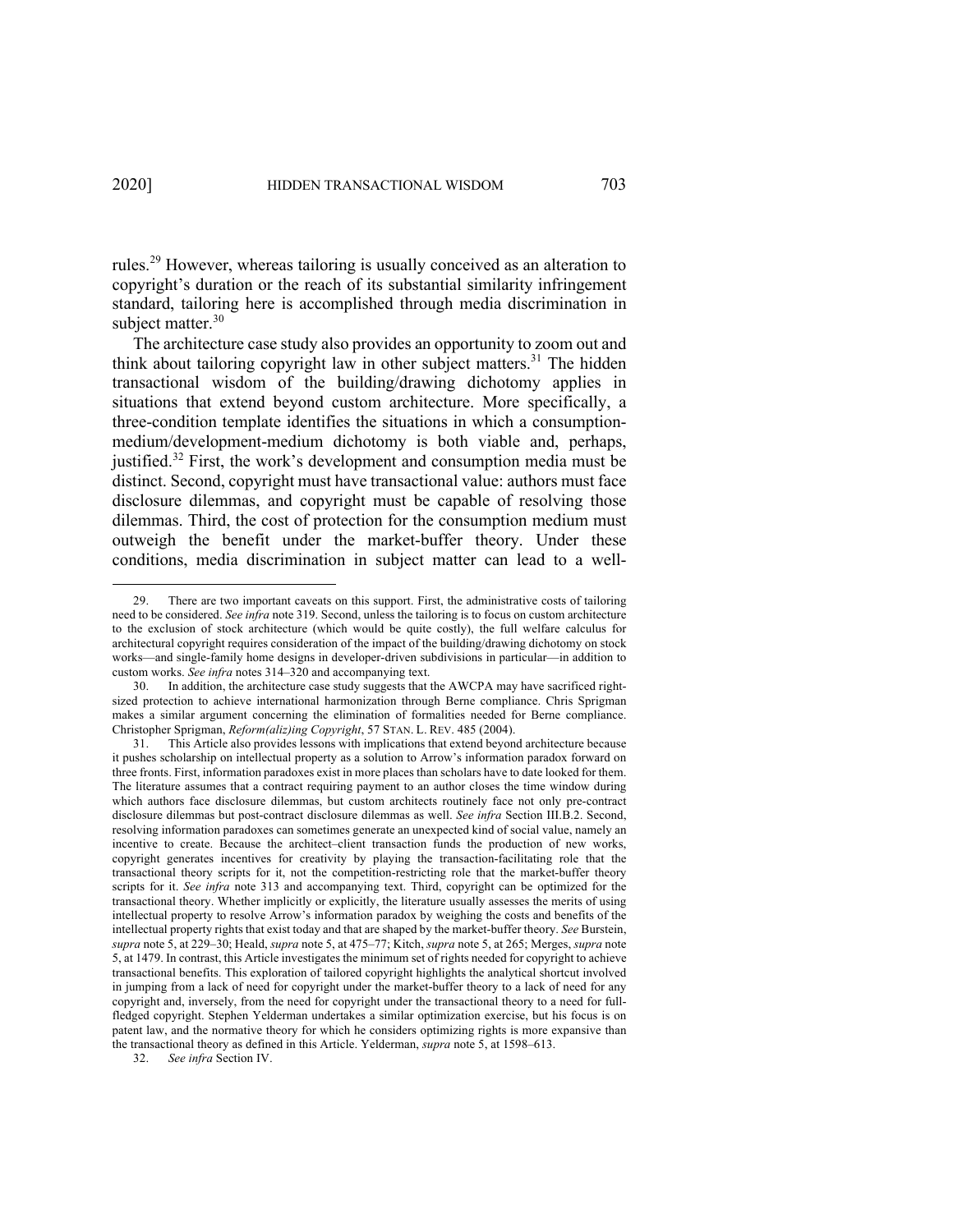engineered copyright regime. It can transform copyright into a disclosureresistant form of trade secret protection for self-informing goods that resolves pre-commercialization disclosure dilemmas but that places only limited restrictions on post-commercialization competition.<sup>33</sup>

This Article proceeds in four parts. Part I presents the conventional wisdom on media neutrality in copyright's subject matter. It is a bedrock principle of the 1976 Act, and it is good policy under copyright's dominant market-buffer theory. The middle two parts focus on the custom architecture case study. Part II explores the building/drawing dichotomy of pre-AWCPA copyright, highlighting its historical origins in concerns about copyright protection for functionality and its media-discriminatory rule of protected subject matter. Part III reveals the dichotomy's hidden transactional wisdom. Custom architects face significant disclosure dilemmas in transactions with their clients, and copyright can defuse those dilemmas. The building/drawing dichotomy tailors architectural copyright to the transactional theory, and this tailoring is good policy because protection for buildings provides only minimal benefits under the market-buffer theory. Part IV presents a three-condition template for generalizing the dichotomy's hidden wisdom.

#### I. THE CONVENTIONAL WISDOM ON MEDIA NEUTRALITY

This Part reviews the conventional wisdom on media neutrality in copyright's subject matter. Part I.A distinguishes media neutrality in subject matter from media neutrality in rights. Part I.B highlights the importance of media neutrality in subject matter when the market-buffer theory provides copyright's justification.

## *A. Media Neutrality in Subject Matter and Rights*

Media neutrality is a basic principle of copyright as we know it,  $34$  but an ambiguity clouds its significance. The principle can invoke neutrality in either subject matter or rights, and these two concepts are often elided.<sup>35</sup>

Section 102(a) of the 1976 Act codifies media neutrality in subject matter. "Copyright protection subsists . . . in original works of authorship

<sup>33.</sup> *See infra* notes 337–342 and accompanying text.<br>34. *Cf.* H.R. REP. No. 105-846, at 62 (1999) (noting

<sup>34.</sup> *Cf.* H.R. REP. NO. 105-846, at 62 (1999) (noting that, in enacting copyright laws, "Congress has historically . . . regulat[ed] the use of information—not the devices or means by which the information is delivered or used by information consumers").

<sup>35.</sup> A second ambiguity in the concept of media neutrality is the distinction between *technical*  and *functional* neutrality. *See* Carys J. Craig, *Technological Neutrality: Recalibrating Copyright in the Information Age*, 17 THEORETICAL INQUIRIES L. 601, 606–15 (2016) (distinguishing "formal nondiscrimination" from "functional equivalence"); Brad A. Greenberg, *Rethinking Technology Neutrality*, 100 MINN. L. REV. 1495, 1536–43 (2016) (distinguishing neutrality from "structural" and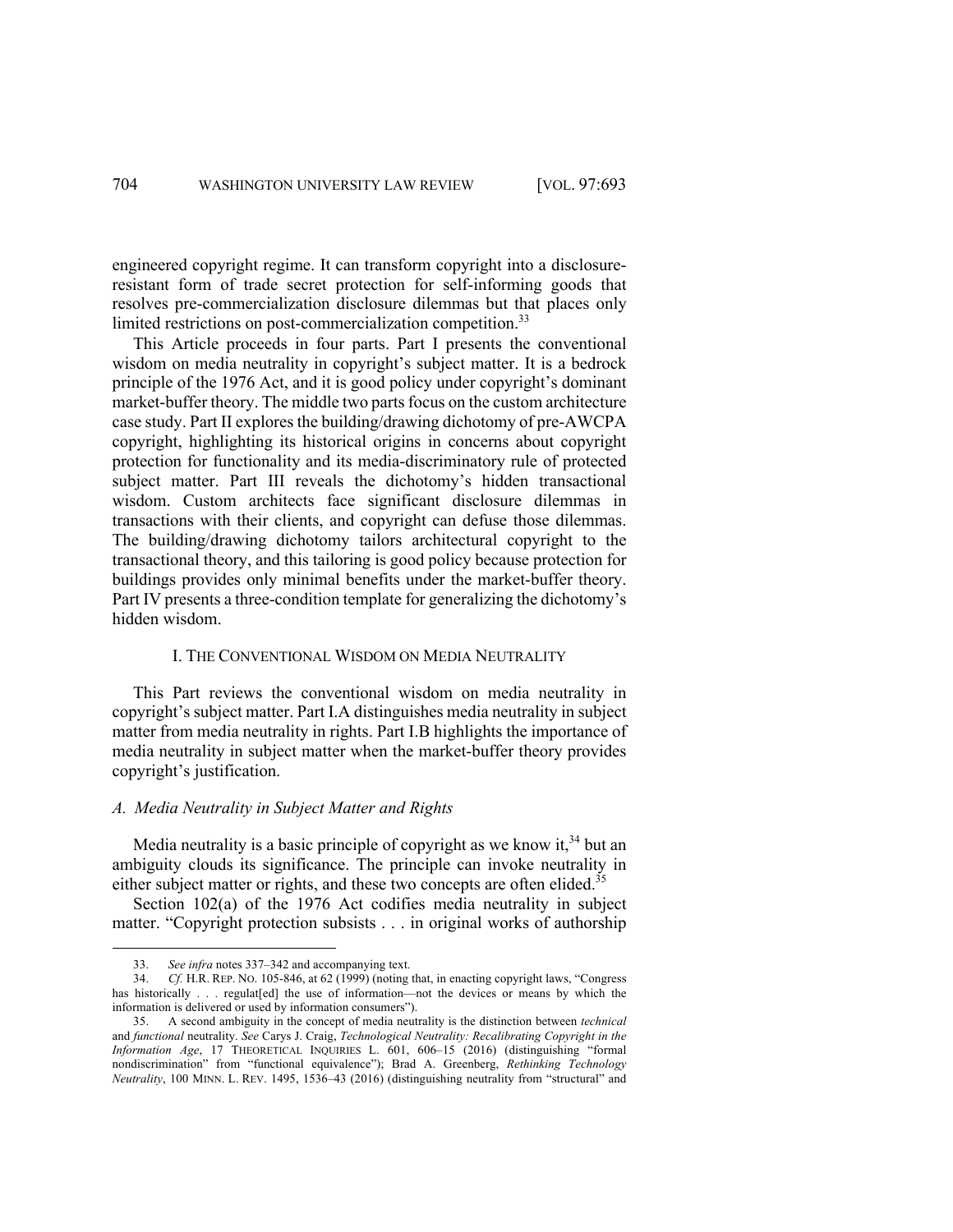fixed in any tangible medium of expression, now known or later developed, from which they can be perceived, reproduced, or otherwise communicated, either directly or with the aid of a machine or device."<sup>36</sup> Two entities invoked in § 102—works and their tangible embodiments—are important to distinguish. Works of authorship, such as literary works, musical works, and audiovisual works, are the intellectual entities that copyright protects. Tangible media of expression are the physical materials in which works of authorship must be fixed to trigger protection. Books, sheet music, and celluloid are all tangible media of expression; fixations of works in these media are all copies of the work.<sup>37</sup> Media neutrality in subject matter means that protection exists when a work—whatever it is—is fixed in *any* medium. For example, a literary work is protected when fixed in ink on paper (a book), magnetic charges on a hard drive (an e-book), or, eventually through adaptation, light and dark patches in celluloid (a film).

The mandate for media neutrality in subject matter was not always clear before the 1976 Act. For example, the 1909 Copyright Act (the "1909 Act") listed "books" as protected subject matter. <sup>38</sup> The legislative history of the 1976 Act clearly evinces Congress's intent to reject media discrimination in subject matter:

This broad language [of  $\S 102(a)$ ] is intended to avoid the artificial and largely unjustifiable distinctions . . . under which statutory copyrightability in certain cases has been made to depend upon the

<sup>&</sup>quot;behavioral" perspectives on media neutrality). Where technical neutrality treats material instantiations of a work identically in all media, functional neutrality ensures that authors' rights and users' privileges remain consistent in all media. These two concepts of neutrality are not interchangeable. Achieving one sometimes requires violating the other. For example, if I find a hard-copy book in a Little Free Library by the side of a road, *see* LITTLE FREE LIBR., https://littlefreelibrary.org/, I can take the book home and read it without making a copy. However, I must make copies when I "take" an e-book from an online book-exchange website to read it. Technical neutrality views the offline and online scenarios as meaningfully different. The former does not create copies and the latter does. If the goal of functional neutrality were to grant readers the same privileges to lend books in the online world that they have in the offline world, the copies in the online scenario would need to be overlooked. *Cf.* Disney Enters., Inc. v. VidAngel, Inc., 869 F.3d 848, 856–57 (9th Cir. 2017) (adopting technological neutrality for online, second-hand markets); Capitol Records, LLC v. Redigi, Inc., 934 F. Supp. 2d 640 (S.D.N.Y. 2013) (same). Whatever the normative merits of functional neutrality in some contexts, this Article focuses exclusively on technical neutrality.

<sup>36.</sup> 17 U.S.C. § 102(a) (2018).

<sup>37.</sup> Works fixed in tangible media are frequently called "copies." *See infra* note 41 and accompanying text. While the term "copies" only appears in statutes defining authors' rights, it is commonly used to discuss protected subject matter. For example, the legislative history of the 1976 Act refers to "all of the material objects in which copyrightable works are capable of being fixed" as "copies" (or "phonorecords," *see infra* note 41). H.R. REP. NO. 94-1476, at 53 (1976).

<sup>38.</sup> Copyright Act of Mar. 4, 1909, ch. 320, § 5(a), 35 Stat. 1075, 1076, *repealed by* Copyright Act of 1976, 90 Stat. 2541. *But cf.* Holmes v. Hurst, 174 U.S. 82, 89 (1899) (adopting an expansive definition of "book" that is "not to be understood in its technical sense of a bound volume" but rather as "any species of publication which the author selects to embody his literary product").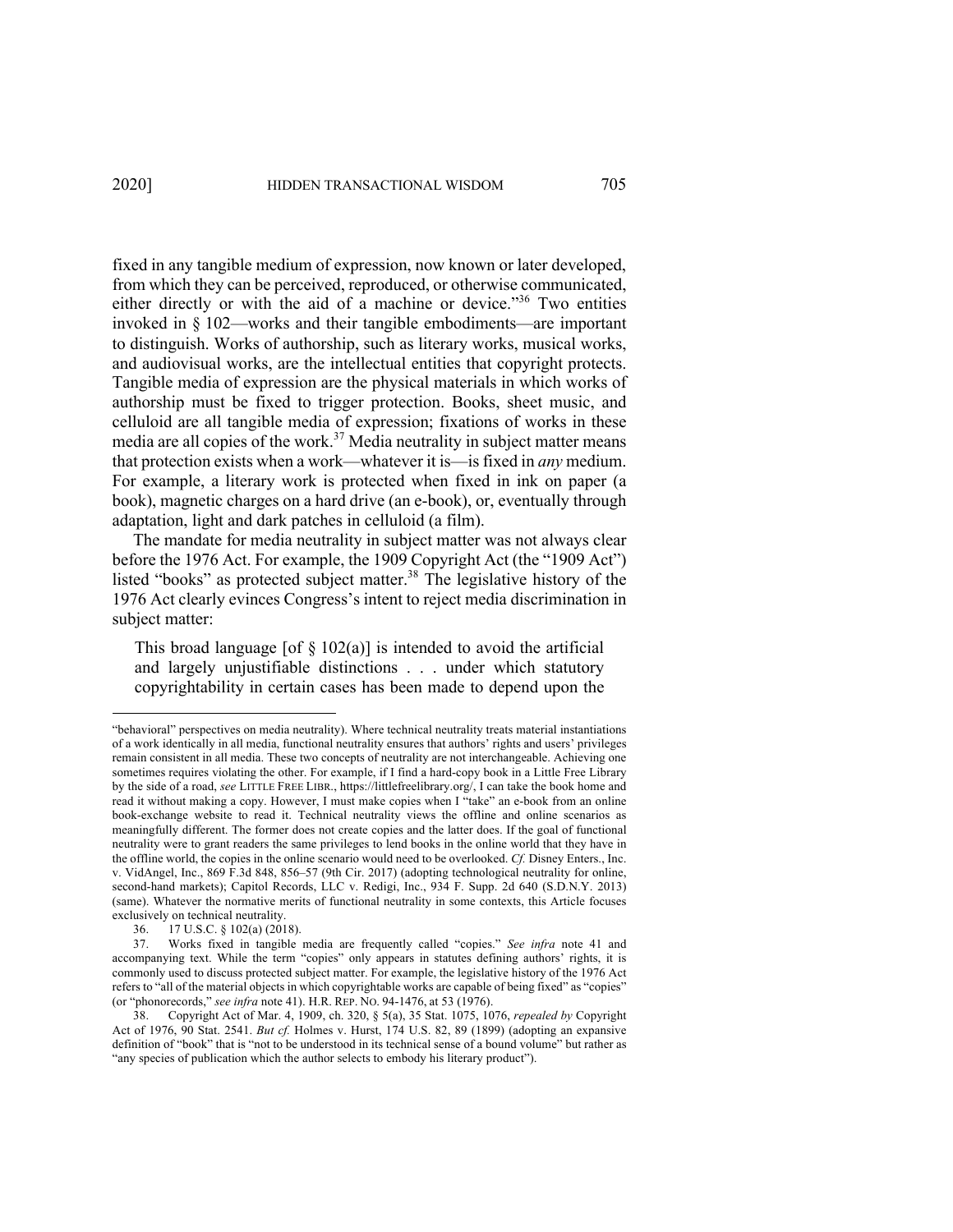form or medium in which the work is fixed. . . . [I]t makes no difference what the form, manner, or medium of fixation may be whether it is in words, numbers, notes, sounds, pictures, or any other graphic or symbolic indicia, whether embodied in a physical object in written, printed, photographic, sculptural, punched, magnetic, or any other stable form, and whether it is capable of perception directly or by means of any machine or device "now known or later developed."39

Media neutrality in rights turns the focus away from the tangible medium of the existing copy from which an alleged infringer copies and toward the medium that she uses to produce a new copy. Section 106 grants copyright owners rights to reproduce and distribute their works. <sup>40</sup> More specifically, these rights control the reproduction and distribution of "copies," which are "material objects . . . in which a work is fixed by any method now known or later developed, and from which the work can be perceived, reproduced, or otherwise communicated, either directly or with the aid of a machine or device."41 This media-neutral definition means that parties who reproduce or distribute protected literary works are infringers, regardless of whether the copies that they make or sell are photocopies, audiobooks, or notebooks filled with hand-written, scribbled text.<sup>42</sup> Authors' reproduction and distribution rights are thus media neutral: "The fact that a work in one medium has been copied from a work in another medium does not render it any less a 'copy."<sup>43</sup>

Media neutrality in subject matter and rights are often elided, with rights getting most of the attention. <sup>44</sup> For example, consider *White-Smith Music* 

<sup>39.</sup> H.R. REP. NO. 94-1476, at 52.

<sup>40.</sup> 17 U.S.C. § 106(1), (3) (2018). This Article focuses on media neutrality in the reproduction and distribution rights. *But cf. infra* note 43 (discussing neutrality in the display and performance rights). Its focus could also easily encompass the derivative work right, 17 U.S.C. § 106(2), but it puts that right to one side on the assumption that infringement of the derivative work right is usually also infringement of reproduction right. MELVILLE B. NIMMER & DAVID NIMMER, NIMMER ON COPYRIGHT § 8.09[A][1] (2018).

<sup>41.</sup> 17 U.S.C. § 101 (2018). Section 106 also includes rights to reproduce and distribute works in the form of "phonorecords." *Id.* § 106(1), (3). Phonorecords are copies of works when the works are fixed as sounds and do not accompany a motion picture or other audiovisual work. *Id.* § 101. Phonorecords, too, are defined in a media-neutral manner. *Id.* Privileging simplicity over accuracy, this Article subsumes phonorecords within copies.

<sup>42.</sup> Audiobooks are technically phonorecords rather than copies. *See supra* note 41.

NIMMER & NIMMER, *supra* note 40, § 8.01[B]. The broad principle that copyright owners' rights should not turn on technological niceties of form also extends to the display and performance rights. The display right applies to "copies." 17 U.S.C. § 106(5); *id.* § 101 (defining "display"). The performance right is drafted in an expansive, technologically neutral manner. *Id.* § 106(4); *id.* § 101 (defining "perform" and "publicly"). *But see id.* § 106(6) (limiting the performance right for sound recordings to performances "by means of a digital audio transmission").

<sup>44.</sup> The term "media neutrality" was introduced into contemporary copyright discourse in a discussion about rights neutrality in *New York Times Co. v. Tasini*, 533 U.S. 483, 502 (2001). Lower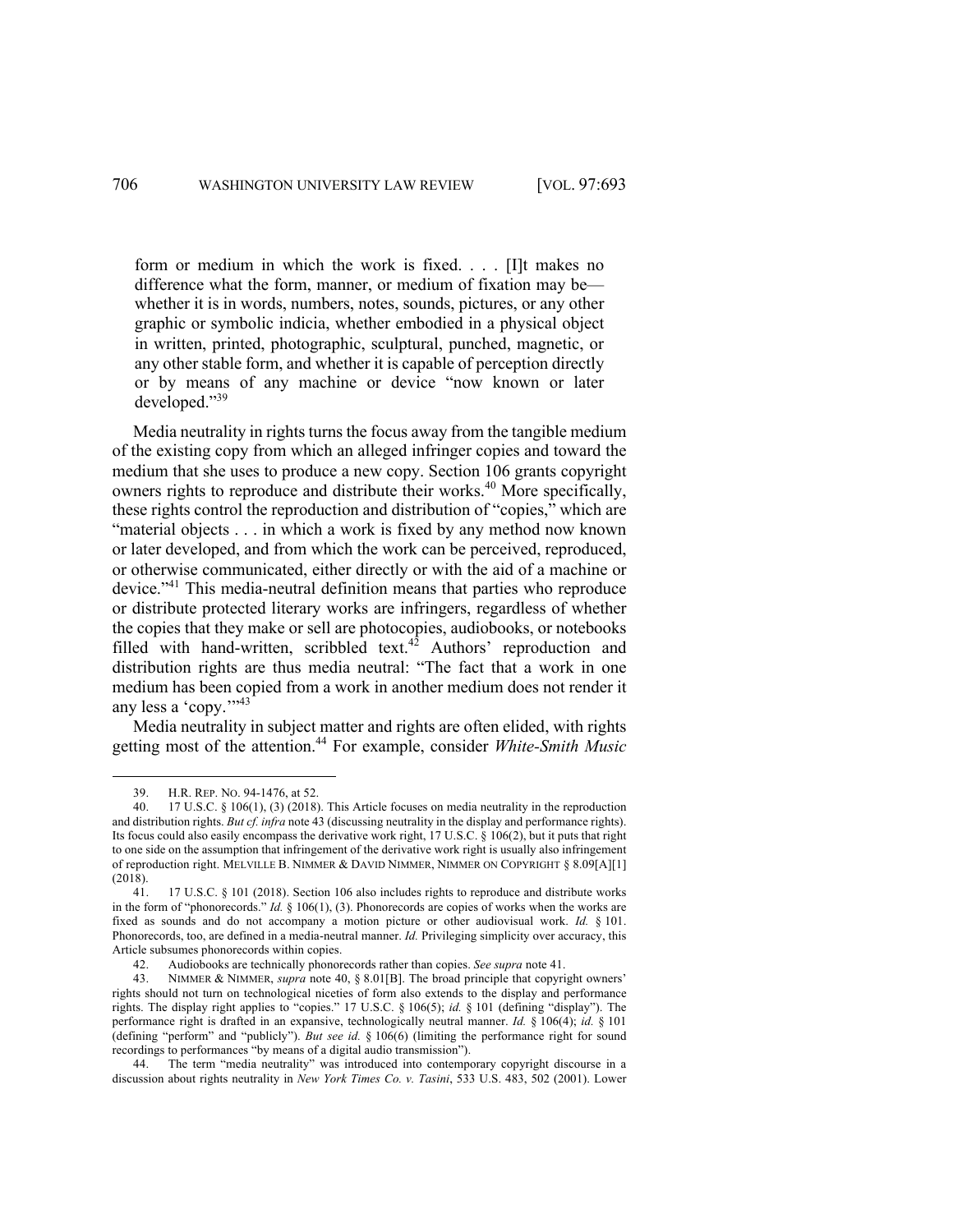*Publishing Co. v. Apollo Co.*, the preeminent example of media discrimination in historical copyright law.<sup>45</sup> Holding that pianola rolls were not infringing copies of musical compositions, the Court drew a mediadiscriminatory line between actionable copies that were, like sheet music, "in a form which others can see and read," and unactionable copies, like pianola rolls, that were not readily legible to a human reader because they were "parts of a machine which . . . produce musical tones in harmonious combination."46 *White-Smith* is clearly a case about rights discrimination, not subject matter discrimination. It did not hold that pianola rolls were unprotected subject matter and that they could therefore be freely copied back into sheet music. Yet, the legislative history of the 1976 Act cites *White-Smith* as the case that Congress rejected when enacting the medianeutral subject matter provision in  $\S$  102(a).<sup>47</sup>

Both subject matter and rights neutrality frequently arise in discussions about the inevitability of technological change and the need to future-proof the copyright regime against technological obsolescence.<sup>48</sup> The history of copyright over the twentieth century reveals a long list of new technologies of dissemination as, for example, vinyl records gave way to audiotapes (which then gave way to digital formats), and film made room for video. Congress could have addressed this technological change by continually updating technology-specific provisions, but it instead adopted a medianeutral approach to rights and subject matter that encompassed yet-to-bedeveloped technologies within copyright's ambit. While this futureproofing is an important policy concern that motivates media neutrality, the more fundamental point that media neutrality also prevents discrimination among known media should not be overlooked.

court cases citing *Tasini* for media neutrality all involve rights, too. *See, e.g.*, Greenberg v. Nat'l Geographic Soc'y, 533 F.3d 1244, 1257 (11th Cir. 2008); Faulkner v. Nat'l Geographic Enters., Inc., 409 F.3d 26, 40 (2d Cir. 2005); Peter Mayer Publishers, Inc. v. Shilovskaya, 11 F. Supp. 3d 421, 427–28 (S.D.N.Y. 2014).

<sup>45. 209</sup> U.S. 1 (1908).<br>46. *Id.* at 17–18. The

<sup>46.</sup> *Id.* at 17–18. The 1909 Act overruled *White-Smith* by creating a mechanical license for nondramatic musical works that still exists today. 17 U.S.C. § 115 (2018); *cf. infra* note 60 (discussing media discrimination in copyright's limitations and exceptions).

<sup>47.</sup> H.R. REP. NO. 94-1476, at 52–53 (1976); *cf.* NIMMER & NIMMER, *supra* note 40, § 2.03[B][1] (stating that the language of § 102(a) means that *White-Smith* "at long last reaches its deserved burial").

<sup>48.</sup> Jane C. Ginsburg, *Copyright and Control over New Technologies of Dissemination*, 101 COLUM. L. REV. 1613 (2001); I. Trotter Hardy, *Copyright and "New-Use" Technologies*, 23 NOVA L. REV. 659 (1999); Deborah Tussey, *Technology Matters: The Courts, Media Neutrality, and New Technologies*, 12 J. INTELL. PROP. L. 427 (2005).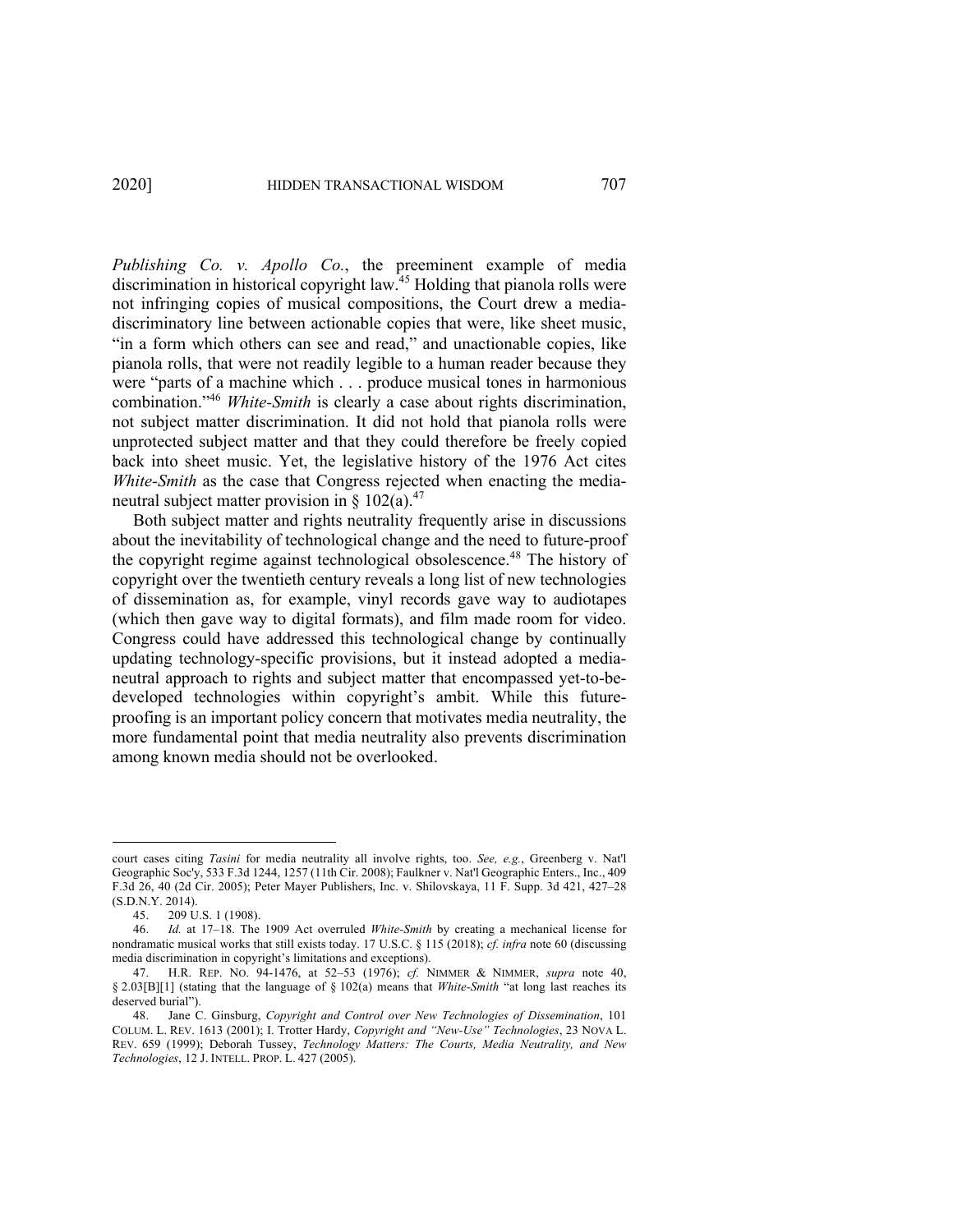#### *B. Media Neutrality and the Market-Buffer Theory*

Both subject-matter and rights neutrality have policy underpinnings that rest on copyright's dominant market-buffer theory. However, those underpinnings are not as equally foundational. There are good reasons to depart from rights neutrality under limited circumstances, but the virtues of subject-matter neutrality have never been questioned.<sup>49</sup>

Copyright generates a social benefit under the market-buffer theory by creating a buffer for authors from market competition as a means to the end of alleviating a public goods problem.<sup>50</sup> Creating a work of authorship often requires time and money. That is, creation entails "creativity costs." Absent copyright, authors cannot recoup their creativity costs by selling multiple copies of their works as commodities in a market. Works are nonexcludable, so competitors can become free riders by reproducing the copies that the authors have marketed. Without any creativity costs to recoup, competitors can drive the price for copies down to the marginal cost of production. Foreseeing the difficulty of recouping their creativity costs if they must compete with free-riding competitors, potential authors may choose not to become actual authors.<sup>51</sup> By making works excludable as a legal matter, copyright enables authors to tamp down on free riding, restrict competition, and charge supracompetitive prices in the market for copies. Copyright thus augments incentives to create by giving authors a buffer from market competition and a reasonable expectation that they can recoup their creativity costs.<sup>52</sup>

Of course, stronger copyright is not always better under the marketbuffer theory. The flip side of the copyright incentives that restrictions on competition generate is increased access costs. Copyright raises the price of

<sup>49.</sup> The one historical exception to media neutrality in copyright's subject matter did not arise because media discrimination was viewed as affirmatively good policy on its own. Rather, the exception arose as a limit on the reach of the exclusion of three-dimensional, utilitarian articles from copyright protection. *See infra* Section II.C.

<sup>50.</sup> *See supra* note 3 (citing sources). The following two paragraphs recount the well-rehearsed explanation of market-buffer theory.

<sup>51.</sup> This decision not to author works is the public goods problem that copyright seeks to solve. Although it often has a pejorative connotation, free riding is only a social problem when it leads to suboptimal incentives to create. *See* Mark A. Lemley, *Property, Intellectual Property, and Free Riding*, 83 TEX. L. REV. 1031 (2005).

<sup>52.</sup> This Article considers any theory under which copyright overcomes a public goods problem as a market-buffer theory. Most commonly, as described in the text, the public good is the information that constitutes a new work of authorship. However, the public good may also be the information needed to transform an existing work of authorship into a commercially viable copy, meaning that certain strands of commercialization theory fall under the umbrella of the market-buffer theory as defined here. Burstein, *supra* note 5, at 237–41; *cf.* Mark A. Lemley, *Ex Ante Versus Ex Post Justifications for Intellectual Property*, 71 U. CHI. L. REV. 129, 138 (2004) (noting that some theories of intellectual property that locate social benefits in behavior occurring after a work has been developed still position intellectual property as a solution to a public goods problem).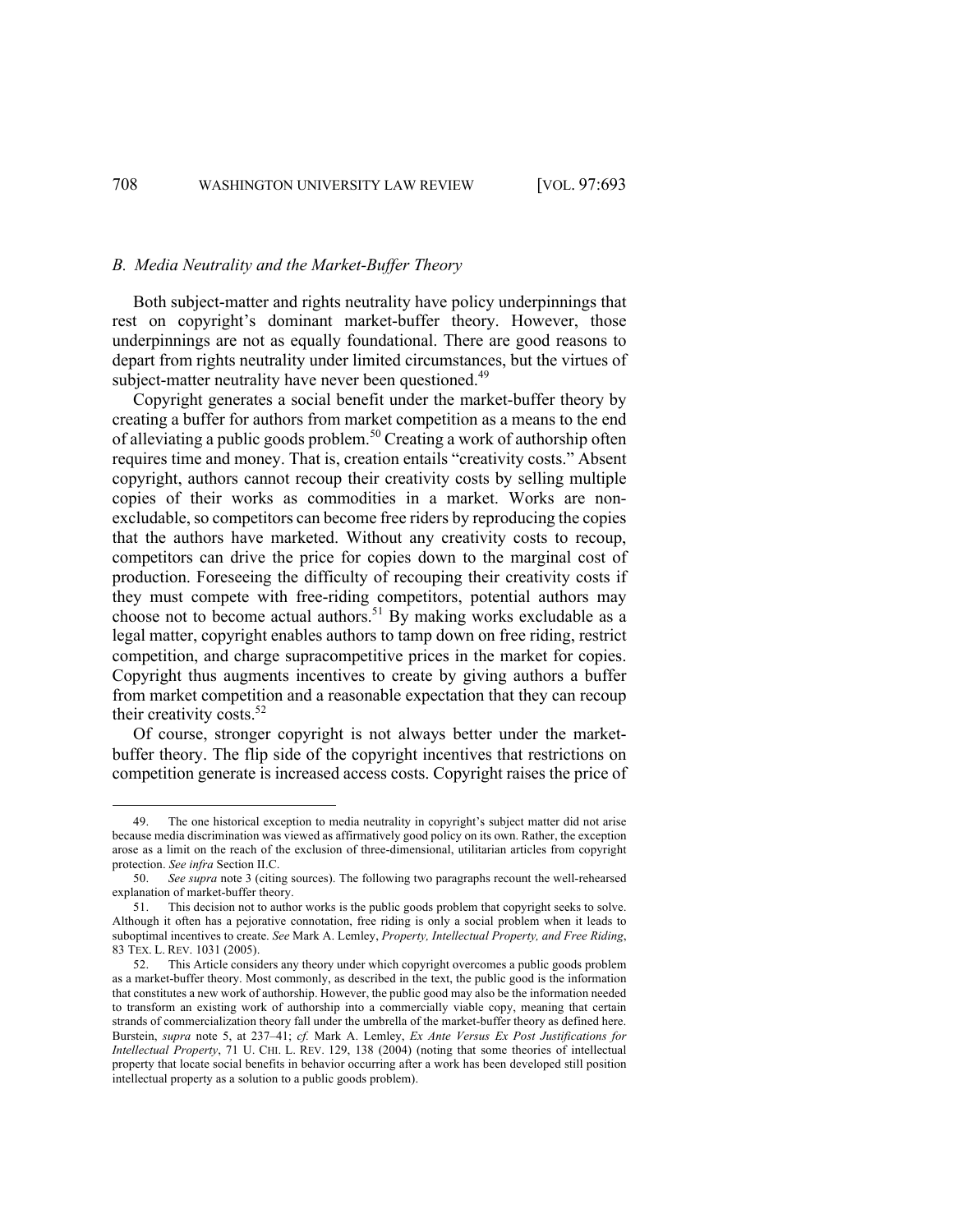the copies of works that consumers desire and leaves some consumers out of the market altogether.<sup>53</sup> In addition, copyright taxes future creativity as second-generation creators face more financial and legal obstacles to use existing works as inputs.<sup>54</sup> Thus, the incentives/access tradeoff provides the normative framework for justifying copyright under the market-buffer theory: copyright makes sense when the benefits of its incentives outweigh the costs of its restrictions on access.<sup>55</sup>

Given copyright's access costs, copyright scope should clearly be limited under the market-buffer theory. Not all subject matter should be protected, and not all copying of protected subject matter should violate copyright owners' rights. The case against media discrimination lies in the effects of using it to limit copyright's reach. The limits on contemporary copyright sculpt copyright's reach to fit the market-buffer theory. In contrast, media discrimination in rights rarely accomplishes this goal, and media discrimination in subject matter never accomplishes it.

Initially, consider rights. Copyrights are today infringed only when a defendant reproduces or distributes a copy of a work that is substantially similar to the copyrighted work.<sup>56</sup> The substantial similarity analysis creates a direct correlation between the likelihood of infringement liability and the extent to which a defendant free rides on the copyrighted work.<sup>57</sup> The more heavily the defendant leans on the copyrighted work, the more convincingly the defendant's commercial success can be attributed to the copyright owner's work, and the greater the need for the defendant to be liable under the market-buffer theory to avoid a public goods problem.<sup>58</sup>

In contrast, consider an infringement analysis that turns on the nature of the medium of the copy that the defendant produces or sells. In most situations, such an infringement analysis would not make any sense under

<sup>53.</sup> LANDES & POSNER, *supra* note 3, at 66–70; Balganesh, *supra* note 3, at 1578; Lemley, *supra*  note 3, at 996–97; Lunney, *supra* note 3, at 497–98.

<sup>54.</sup> *See* SUZANNE SCOTCHMER, INNOVATION AND INCENTIVES 132 (2004); LANDES & POSNER, *supra* note 3, at 66–70; Balganesh, *supra* note 3, at 1578; Lemley, *supra* note 3, at 997–1000; Lunney, *supra* note 3, at 495–97.

<sup>55.</sup> LANDES & POSNER, *supra* note 3, at 20–21. Copyright's administrative costs also need to be considered. *Id.* at 18–19.

<sup>56.</sup> *See generally* Kevin J. Hickey, *Reframing Similarity Analysis in Copyright*, 93 WASH. U. L. REV. 681 (2016) (reviewing the uncertainties in copyright's substantial similarity analysis). Copyright infringement also requires a showing of copying-in-fact. *See* NIMMER & NIMMER, *supra* note 40, § 8.01.

<sup>57.</sup> The layperson serves as the arbiter of substantial similarity in order to bring concerns about market substitution into the infringement analysis. Arnstein v. Porter, 154 F.2d 464, 472–73 (2d Cir. 1946).

<sup>58.</sup> There are, of course, provisions in copyright's limitations and exceptions that weaken this correlation when society wants to promote a particular defendant's use. For example, the fair use defense requires consideration of "the purpose and character of the use." 17 U.S.C. § 107(1) (2018); *cf. infra*  note 60 (discussing media discrimination in copyright's limitations and exceptions).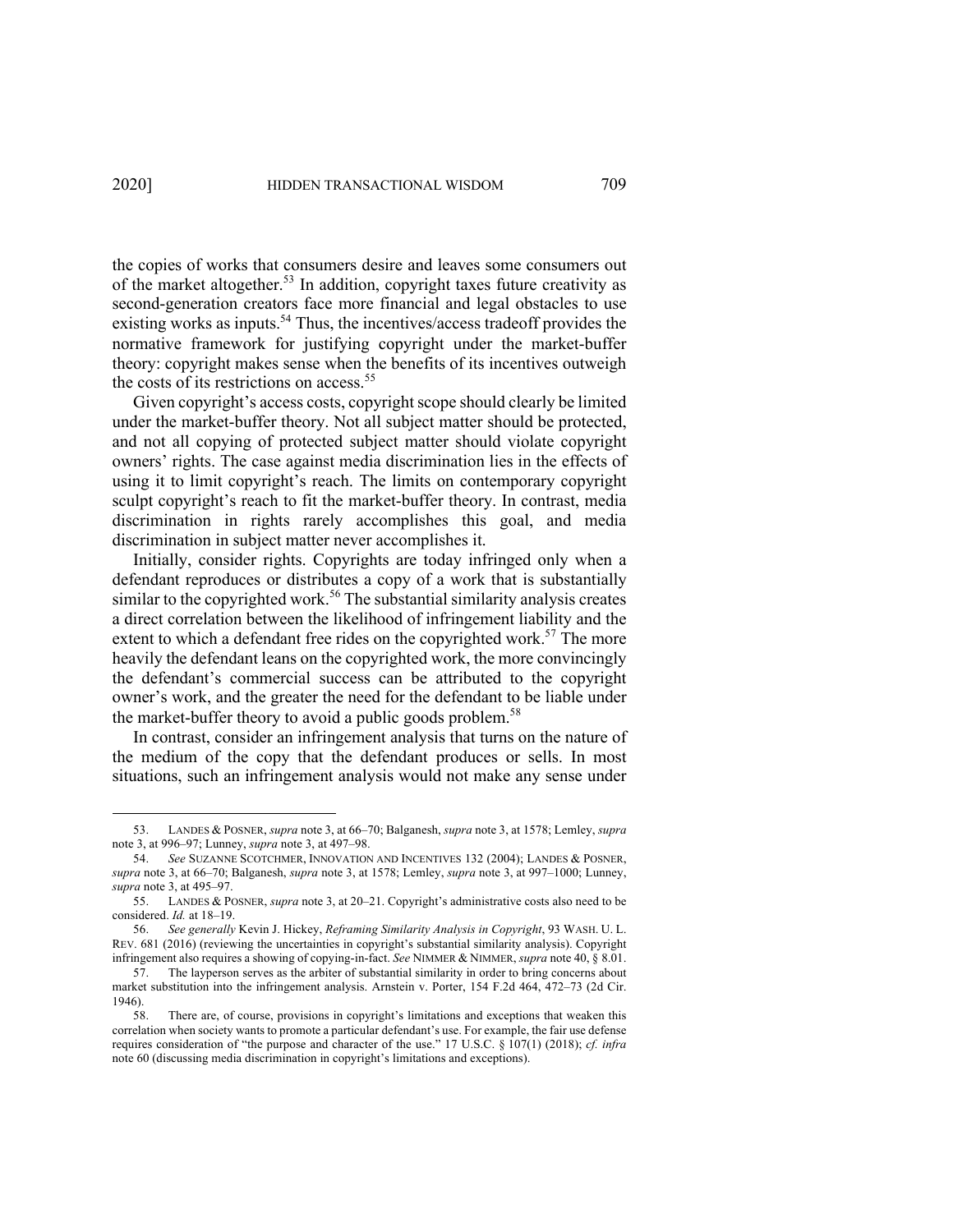the market-buffer theory. First, assume that copies in different media are substitutes for consumers. Here, media discrimination in rights vitiates incentives altogether. If a consumer is indifferent between paper-book and e-book copies of a work, and if paper copies, but not electronic copies, infringe, why would anyone ever make or distribute paper copies and opt into the copyright tax that provides authors with incentives? Second, assume that the copies in different media are not substitutes for consumers. Here, media discrimination in rights does not vitiate incentives altogether. If some consumers want paper books and other consumers want e-books, the author can still charge supracompetitive prices for paper books even though making and selling e-books does not infringe. However, without an additional explanation of why a copyright owner should not profit from the sale of e-books, the infringement is limited by a formalistic line. Why ignore a segment of the demand for a work and deprive authors of rewards that are proportional to its social value?<sup>59</sup>

However, the "without an additional explanation" implies that some media discrimination in rights is good policy, at least provided that copies fixed in different media are not substitutes for consumers. Targeted media discrimination in rights can eliminate rights that generate small incentives or large access costs. Rights neutrality is thus not an absolute rule but rather a default rule that can be modified with good cause. Deviations from media neutrality in rights exist throughout the limitations and exceptions to authors' rights codified in the 1976 Act,<sup>60</sup> and copyright scholars sometimes propose targeted rules of media discrimination in rights to further specific policy goals.<sup>61</sup>

<sup>59.</sup> Tussey, *supra* note 48, at 428, 432. Under the market-buffer theory, an author's profits should be proportional to the commercial value of the work. The proportionality results in stronger incentives to create works that generate more social value, at least when value is measured by willingness to pay. *See* Lunney, *supra* note 3, at 490.

<sup>60.</sup> While § 106 of the 1976 Act specifies rights in a largely media-neutral manner, §§ 107–122 codify a host of limitations and exceptions on those rights. Many of these limitations and exceptions violate media neutrality in rights to achieve policy goals. Libraries have use privileges that are specific to digital copies. 17 U.S.C. § 108(c)(2) (2018). The owners of copies of computer programs have lending privileges that are specific to computer programs "embodied in a machine or product and which cannot be copied during the ordinary operation or use of the machine or product." *Id.* § 109(b)(1)(B)(i). The owners of copyrights in useful articles have only limited rights to control the reproduction of their works in "pictures or photographs." *Id.* § 113(c).

<sup>61.</sup> *See, e.g.*, *supra* note 35 (considering the need to reject technical media neutrality in order to achieve functional media neutrality). Shyamkrishna Balganesh argues that unforeseeable copies do not motivate authors to generate works and that discriminating against unforeseeable copies in copyright's exclusive rights would therefore reduce copyright's access costs without reducing its incentive benefits. Balganesh, *supra* note 3, at 1574–75. Balganesh's proposal highlights that media discrimination in rights only makes sense when copies in different media are not substitutes for consumers. The proffered definition of an unforeseeable copy requires unforseeability in both medium and use. *Id.* at 1604–09. The unforseeability of the medium alone is not enough because copies involving unforeseeable media and foreseeable uses are likely to be market substitutes for copies that are foreseeable in both medium and use and that should clearly be infringing. *Id.* Balganesh's proposal also implicitly decouples media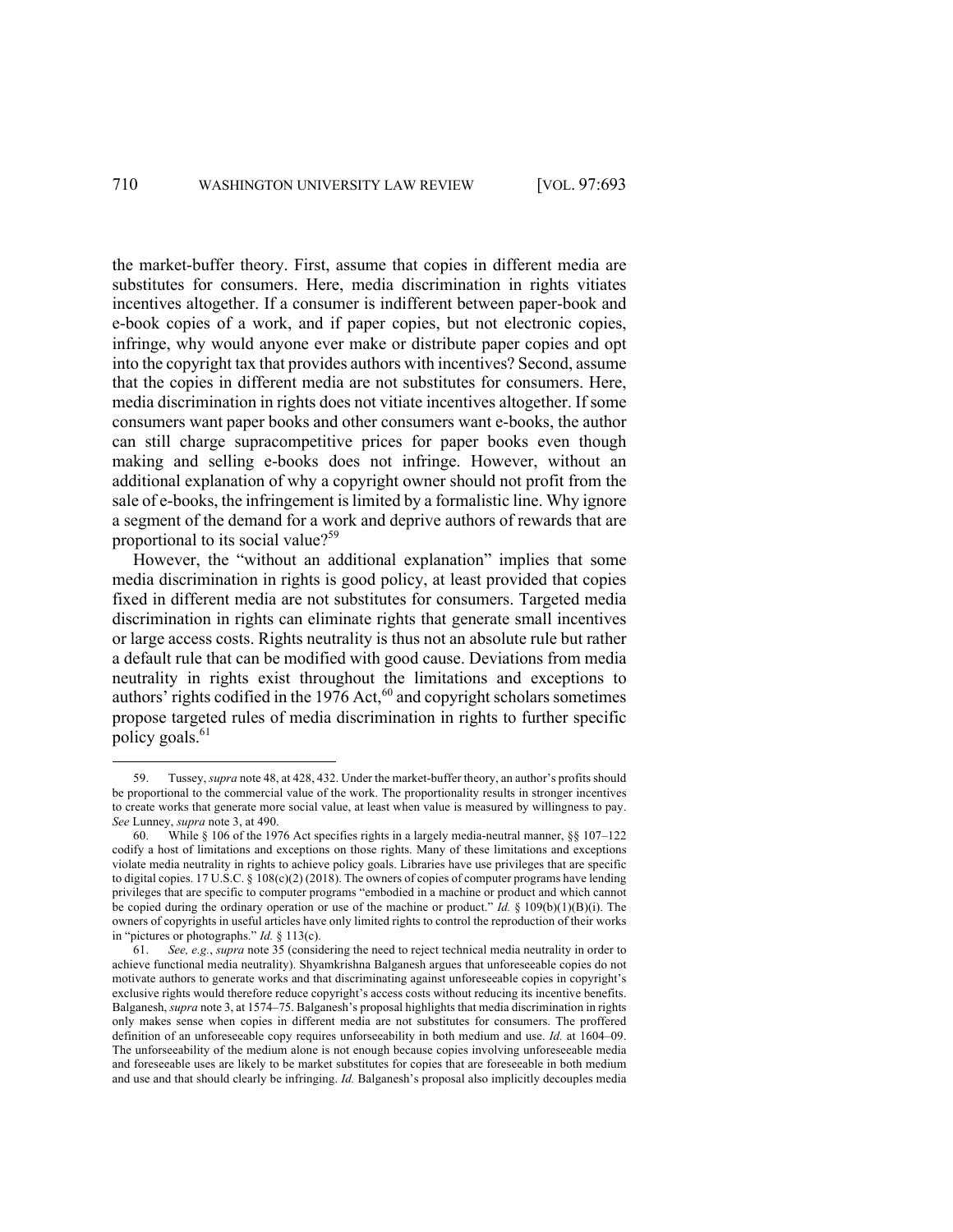Now, consider subject matter. Again, the contemporary doctrine for determining the reach of protected subject matter sculpts copyright protection to fit the market-buffer theory. For example, consider copyright's well-known idea/expression dichotomy that caps the level of generality at which a work can be protected by treating generalities as unprotected ideas and more specific ways of stating those generalities as protected expression.<sup>62</sup> The idea/expression dichotomy is a reasonable way to curtail protected subject matter under the market-buffer theory because it denies protection to the subject matter that, if protected, would be more likely to generate larger dynamic costs. The generalities in today's works are more important source material for tomorrow's authors than the particularities are. The more essential the copied aspects of the work are to next-generation creators, the more costly copyright's restraint on next-generation authors, and the less likely those aspects are to be protected.<sup>63</sup>

In contrast, consider the consequences of making protectable subject matter turn on the medium in which a work is fixed and thus making infringement contingent on the medium from which an alleged infringer copies. Here, media discrimination almost always vitiates copyright incentives in much the same way that media discrimination in rights does if copies in different media are substitutes. Free riders can copy from the unprotected medium and generate new copies in any medium, meaning that even robust copyright in the protected medium cannot resolve any public goods problem that exists. $64$  Media neutrality in subject matter is a foundational principle under the market-buffer theory of copyright. The constrained leeway that exists for policy-sensitive media discrimination is yet further curtailed when the focus shifts from rights to subject matter. As the following Part illustrates, the only situation in which courts have ever embraced media discrimination in subject matter involves what they

neutrality in rights and subject matter. While he argues that unforeseeable copies should be noninfringing (media discrimination in rights), he appears to presume that unforeseeable copies should still be protected and that copying from unforeseeable copies could constitute infringement (media neutrality in subject matter).

<sup>62.</sup> Nichols v. Universal Pictures Corp*.*, 45 F.2d 119, 121 (2d Cir. 1930). The legal dichotomy draws a line on a continuous spectrum from the specific to the general; it does not mark a dichotomous fact in the world. *Id.* The precise point at which specific, protected expression transitions into general, unprotected ideas is difficult to identify with certainty in advance. *Id.*

<sup>63.</sup> Lunney, *supra* note 3, at 517–25.

The privilege to copy from the unprotected medium only leads to a public goods problem when two conditions are satisfied. First, the cost of copying from the unprotected medium must not be significantly greater than the cost of copying from the protected medium. *Cf. infra* notes 308–309 and accompanying text (discussing the high cost of producing slavish copies by copying a building). Second, the public must have access to a copy in the unprotected medium. *Cf. infra* notes 283–285 and accompanying text (discussing the economic effect of protection for drawings but not buildings before buildings have been constructed).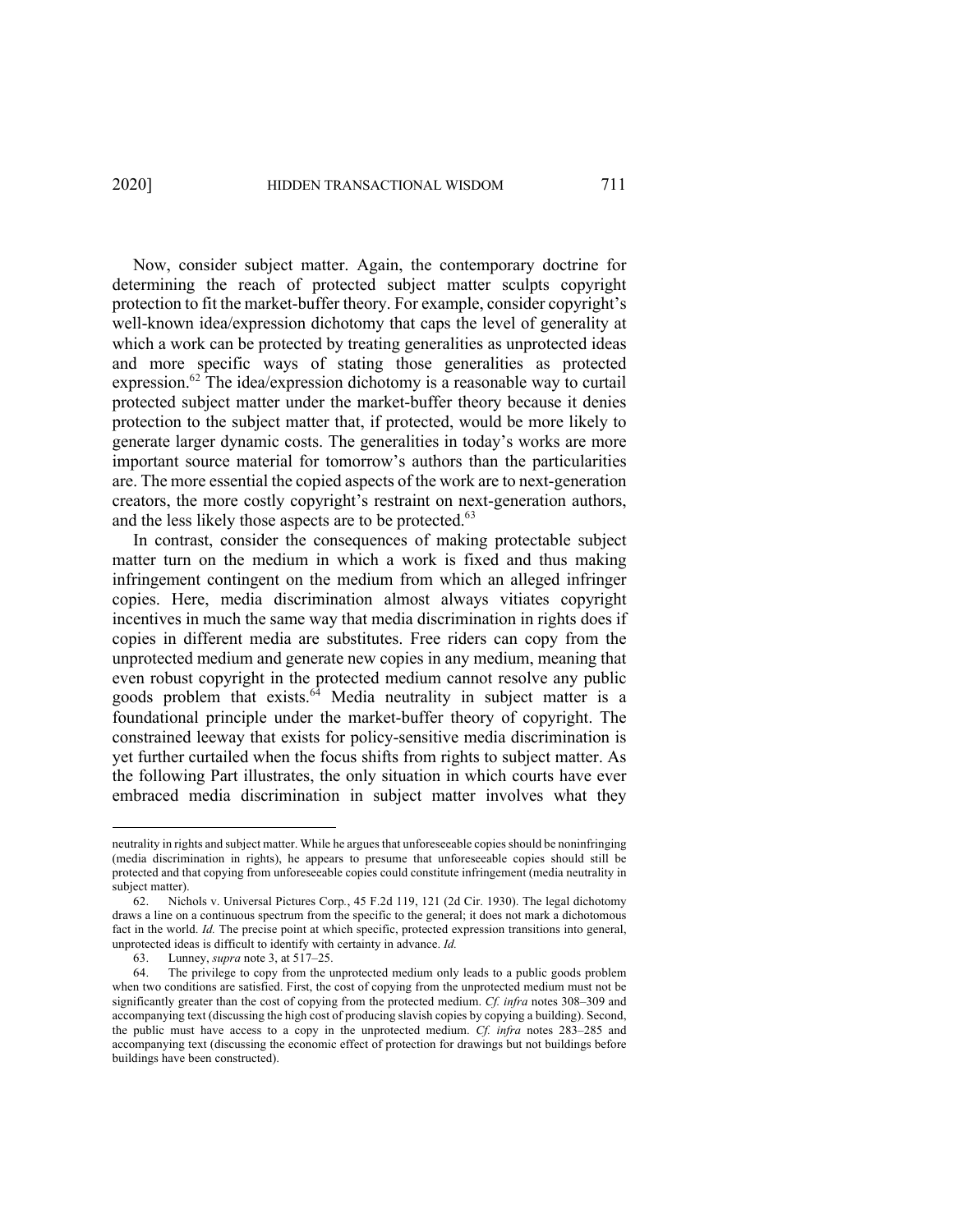perceived to be something approximating a Hobbson's choice—a choice between a media-neutral rule of subject matter that grants almost no protection at all or a media-discriminatory rule that at least allowed authors to protect works fixed in particular media.

## II. THE BUILDING/DRAWING DICHOTOMY

This Part examines a rare example of subject-matter discrimination in copyright law: the building/drawing dichotomy of pre-AWCPA copyright. Section II.A lays out the dichotomy as a legal rule, contextualizes it within pre-AWCPA copyright more broadly, and identifies the media discrimination in subject matter that it enforces. Section II.B highlights the media discrimination in subject matter that the building/drawing dichotomy creates by identifying a counterfactual, media-neutral rule that pre-AWCPA copyright could alternatively employ to provide protection to drawings but not buildings. Section II.C explores the dichotomy's common law origin in *Baker v. Selden* and its scattered, and perhaps partial, statutory codification. Section II.D briefly discusses the dichotomy's likely demise for works protected by the AWCPA.

### *A. The Doctrine*

The building/drawing dichotomy refers to the protection that pre-AWCPA copyright grants to a particular type of copyrightable subject matter, namely building designs.<sup>65</sup> Broadly speaking, building designs can be fixed in either one of two media. They can be fixed in the steel, concrete, glass, and wood that are the components of constructed, habitable buildings. For convenience, this tangible medium of expression is called a building. Building designs can also be fixed in drawings. As used here, drawings encompass all two-dimensional representations of building designs. Electronic CAD files, computer printouts, blueprints of construction documents, and napkin sketches are all drawings.<sup>66</sup>

The two-by-two matrix in Figure 1 illustrates that the distinction between buildings and drawings is critical in pre-AWCPA copyright. The two rows identify buildings and drawings as the possible media of the copies of a

<sup>65.</sup> Under the AWCPA, a building design is the design of a structure intended for human occupancy. *Cf.* 37 C.F.R. § 202.11(b)(2) (1997) (defining a building). This Article carries the same definition back into pre-AWCPA copyright.

<sup>66.</sup> The building/drawing dichotomy leaves out a third medium in which designs can be fixed, namely three-dimensional models, whether virtual or physical. There is no case law on point, but pre-AWCPA copyright likely protects scale models in the same way that it protects drawings. *See* 37 C.F.R. § 202.12(b) (1959) (identifying engineers' scale models as protected under § 5(i) of the 1909 Act); NIMMER & NIMMER, *supra* note 40, § 2A.08[C][1] (same).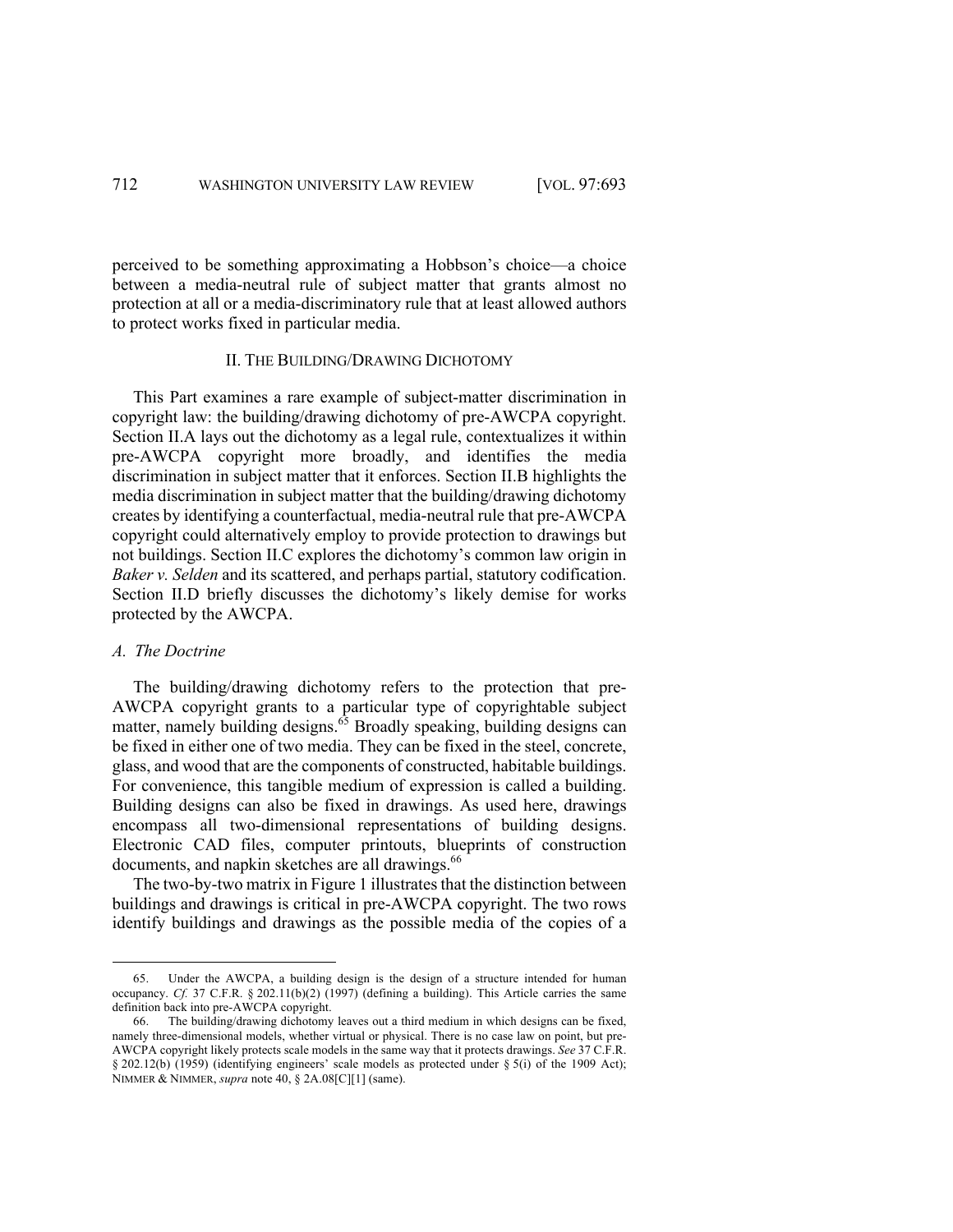building design from which an alleged infringer could appropriate to make a reproduction. The two columns identify buildings and drawings as the possible media of the copies that an alleged infringer can produce when she reproduces a building design.

# FIGURE 1. ARE (MOST) FEATURES OF BUILDING DESIGNS PROTECTED UNDER PRE-AWCPA COPYRIGHT?

|                       | Copying to Building | Copying to Drawing |
|-----------------------|---------------------|--------------------|
| Copying from Building | $(2)$ No            | $(1)$ No           |
| Copying from Drawing  | $(3)$ No            | $(4)$ Yes          |

The top row establishes that buildings (or, at least, most features of most buildings) are not protected subject matter.<sup>67</sup> Pre-AWCPA copyright provides protection against neither building-to-drawing copying (Box 1) nor building-to-building copying (Box 2).<sup>68</sup> The absence of building protection means that "an individual may take photographs or draw sketches of [a structure] and, coupled with innate ability, seek to reproduce that structure" without concerns about copyright infringement.<sup>69</sup> In other words, an architect who makes "measured drawings" of a building and reverse engineers the building into an elevation or plan does not infringe, even if she then proceeds to use the plans to construct an identical building.<sup>70</sup>

The bottom row captures the partial nature of pre-AWCPA drawing protection for building designs. Architects do not have exclusive rights to drawing-to-building copying  $(Box 3)$ .<sup>71</sup> That is, the owners of copyrights in

Under the 1976 Act, the useful articles doctrine permits building protection for, first, add-on embellishments, such as gargoyles, and, second, monumental, nonfunctional structures, such as the Statue of Liberty. *See infra* notes 108–116 and accompanying text.

<sup>68.</sup> Box 2 has little economic import. Only the most rudimentary of building designs can be copied directly from one building to another without the creation of drawings as an intermediate step.

<sup>69.</sup> Demetriades v. Kaufmann, 680 F. Supp. 658, 663 (S.D.N.Y. 1988); *see also* DeSilva Constr. Corp. v. Herrald, 213 F. Supp. 184, 197–98 (M.D. Fla. 1962) ("[E]ven the plaintiff concedes that the model house was not protected by any copyright; consequently the defendants could imitate or reproduce said model house without incurring any liability for so doing.").

<sup>70.</sup> U.S. COPYRIGHT OFFICE, THE REPORT OF THE REGISTER OF COPYRIGHTS: COPYRIGHT IN WORKS OF ARCHITECTURE app. C, page 4 of the Proskauer Rose Goetz & Mendelsohn letter on behalf of the American Institute of Architects (1989) [hereinafter 1989 COPYRIGHT OFFICE REPORT]. *But see*  Katz, *supra* note 15, at 245 (suggesting that building-to-drawing copying constitutes infringement under pre-AWCPA copyright).

<sup>71.</sup> Some courts applying pre-AWCPA copyright reject the notion that constructing a building involves making a copy of a building design fixed in a plan. *See* Imperial Homes Corp. v. Lamont, 458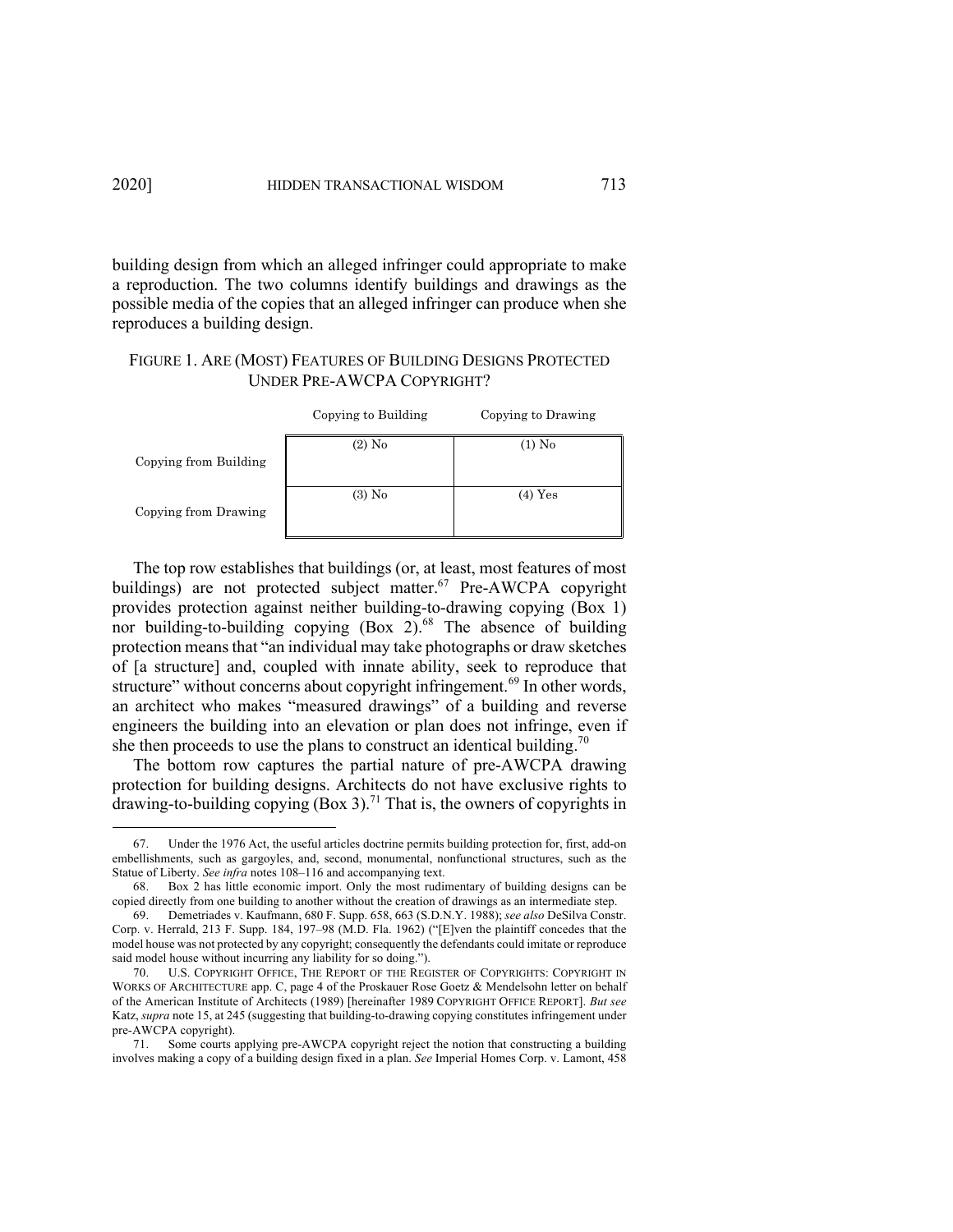architectural drawings do not have an exclusive right to construct the building depicted in plans<sup>72</sup>—a right which is sometimes called an "execution right."<sup>73</sup> However, they do have exclusive rights to drawing-todrawing copying (Box 4).<sup>74</sup> Tracing plans on vellum, sending them through blueprint machines, and making derivative works based on the building designs they embody can amount to infringement.

The building/drawing dichotomy arises from the juxtaposition of the two rows in Figure 1. The features of a building design are protected subject

F.2d 895, 899 (5th Cir. 1972) ("The exclusive right to *copy* what is copyrighted belongs to the architect, even though the plans give him no unique claim on any feature of the structure they detail."). This rejection was influenced by courts' concern that, if a building were a copy of the building design in a drawing, constructing a building could constitute publication of a work that terminated common law copyright and invalidated statutory copyright if notice formalities were not satisfied. *See* NIMMER & NIMMER, *supra* note 40, § 2A.09[A][1][a] n.66 (opining that the "assumption . . . that a structure is a 'copy' of its underlying plans[ ]leads to the fanciful conclusion that copyright notice strictures . . . apply to buildings"); *cf. infra* note 117 (discussing publication and common law copyright). This Article accepts that constructing a building from plans creates a copy of a building design, but this acceptance is not intended to imply that the construction of a building constitutes a publication under common law copyright.

<sup>72.</sup> Pre-AWCPA copyright likely does grant exclusive rights to drawing-to-building copying for the add-on embellishments and monumental structures that are protected subject matter under the useful articles doctrine when they are fixed in constructed buildings. *Cf. infra* notes 108–116 and accompanying text (noting that the useful articles doctrine permits protection for add-on embellishments when fixed in buildings). There is no architectural case law directly on point. In cases addressing drawings of non-architectural useful articles, courts frequently ask whether the useful articles have protected features and recognize the absence of an exclusive right to drawing-to-useful-article copying only when they do not. *See, e.g.*, Gusler v. Fischer, 580 F. Supp. 2d 309, 314–16 (S.D.N.Y. 2008); Eliya, Inc. v. Kohl's Dep't Stores, No. 06 Civ. 195(GEL), 2006 WL 2645196, at \*8–12 (S.D.N.Y. Sept. 13, 2006). Courts also, of course, recognize exclusive rights to drawing-to-article reproduction for articles without any unprotected functional features. Winfield Collection, Ltd. v. Gemmy Indus. Corp., 147 F. App'x 547 (6th Cir. 2005) (crashing witch Halloween decoration); Fleischer Studios, Inc. v. Ralph A. Freundlich, Inc., 73 F.2d 276 (2d Cir. 1934) (dolls made from Betty Boop cartoons); King Features Syndicate v. Fleischer, 299 F. 533 (2d Cir. 1924) (toys made based on the cartoon characters Barney Google and Spark Plug).

<sup>73.</sup> *DeSilva Constr. Corp.*, 213 F. Supp. at 198 (stating that architects lack rights that parallel the "performance or execution rights granted to authors of musical compositions and dramatic works"). The term "execution right" may have originated with the statutory explanation for the absence of an exclusive right to drawing-to-building copying under the 1909 Act. *See infra* note 132.

There is some controversy concerning the public's right to engage in drawing-to-building copying under pre-AWCPA copyright when the drawings at issue are unauthorized, infringing copies. *See* Herman Frankel Org. v. Tegman, 367 F. Supp. 1051, 1053 (E.D. Mich. 1973) ("A person should . . . be able to prevent another from copying copyrighted houseplans *and using them to build [a] house*." (emphasis added)); *Demetriades*, 680 F. Supp. at 664–66 (enjoining defendants from "relying on any infringing copies of . . . plans" in the construction of a house yet refusing to enjoin the continuing construction based solely on alleged infringement of copyrighted plans). Cases involving nonarchitectural useful articles suggest that the construction of useful articles from an infringing copy of a drawing does not provide an independent hook for liability. Forest River, Inc. v. Heartland Recreational Vehicles, LLC, 753 F. Supp. 2d 753, 758–60 (N.D. Ind. 2010) (citing additional cases). On a related note, some pre-AWCPA copyright cases allow lost profits for drawing-to-drawing copying to consider the number of buildings built using the infringing drawings. *See* Robert R. Jones Assocs., Inc. v. Nino Homes, 858 F.2d 274, 280 (6th Cir. 1988) (holding that "where someone makes infringing copies of another's copyrighted architectural plans, the damages recoverable by the copyright owner include the losses suffered as a result of the infringer's subsequent use of the infringing copies").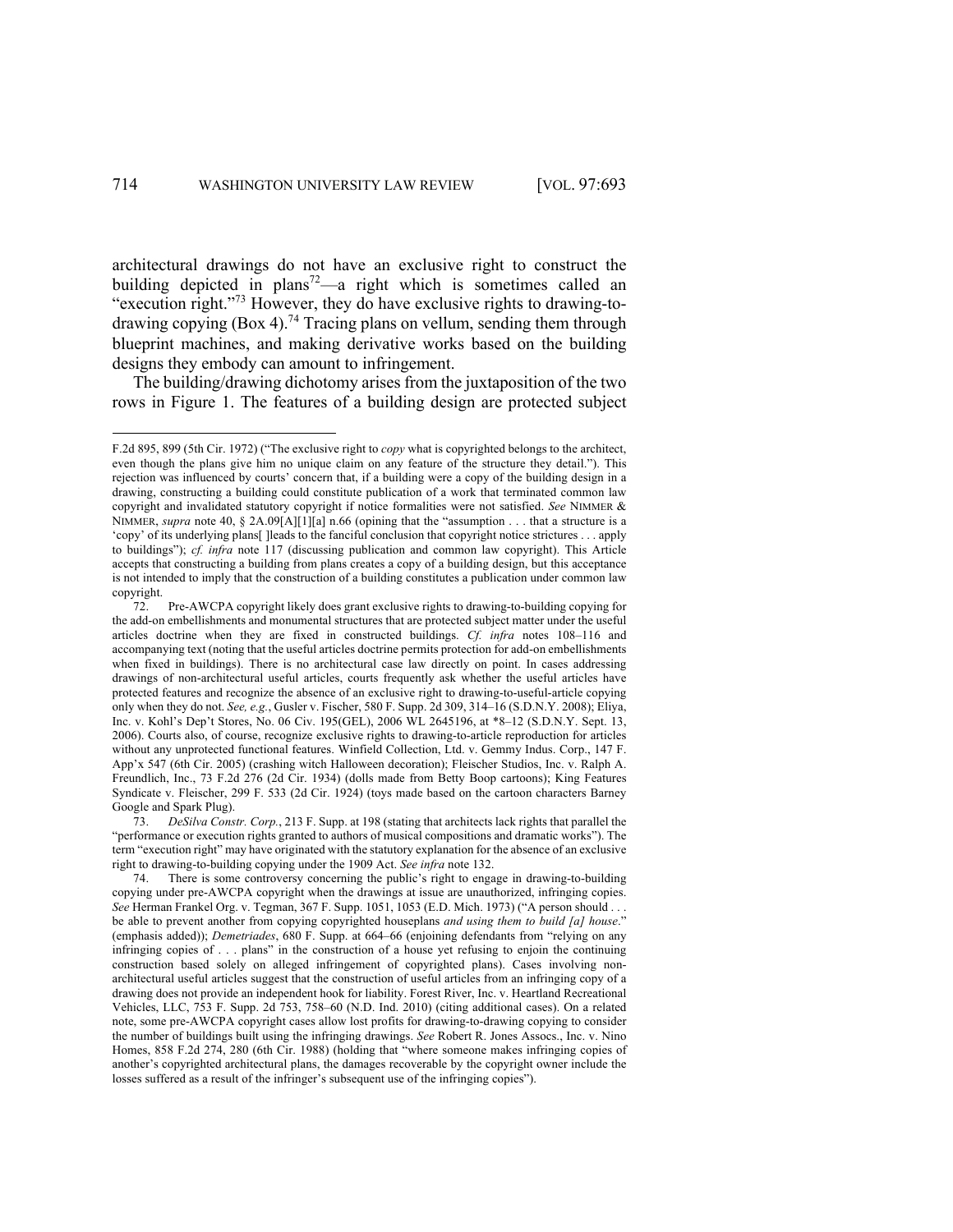matter when they are fixed in drawings—there can be liability when the copier engages in drawing-to-drawing copying—but those same features are not protected subject matter when they are fixed in buildings.

The building/drawing dichotomy can perhaps most readily be grasped by examining the holding in *Imperial Homes Corp. v. Lamont*. <sup>75</sup> The defendants, the Lamonts, had a home built for themselves. The copyright owner, Imperial Homes, alleged that the Lamonts had copied the design of its Chateau home from schematic plans in an Imperial Homes advertising brochure. The district court held that Imperial had abandoned its copyright in the plans by publishing the plans in the brochure without proper notice, but the Court of Appeals for the Fifth Circuit reversed and upheld the validity of Imperial Homes' copyright.<sup>76</sup> The Fifth Circuit remanded to the district court to resolve a factual question: Had the Lamonts actually copied the Chateau home plan *from the brochure*? If they had engaged in such drawing-to-drawing copying (Box 4), they could be liable.<sup>77</sup> However, the Lamonts had also "visited and measured" a model Chateau home that Imperial had built to aid its sales.<sup>78</sup> If they had engaged in this building-todrawing(-to-building) copying (Box 1), they were not liable. Liability does not depend on which features of the house design were reproduced, as is frequently the case when courts employ the originality requirement or the levels-of-abstraction test that structures copyright's famous idea/expression dichotomy to limit copyright's reach.<sup>79</sup> Rather, liability turns on the medium of the copy of the copyrighted work from which the Lamonts made their reproduction. Features of a building design are protected in one medium (drawings), but not in another (buildings). To reach this conclusion, *Imperial Homes* assumes drawing protection to be expansive enough to encompass the features of house design that are not protected when they are fixed in the model home. That is, *Imperial Homes* presumes media discrimination in subject matter.

For readers who are familiar with prior commentary on pre-AWCPA copyright, it is perhaps helpful to note one way in which focusing on the building/drawing dichotomy shifts the conventional analysis: it reduces the importance of the absence of an exclusive right to drawing-to-building copying in Box 3. The common approach to analyzing pre-AWCPA copyright has been to focus on the media discrimination in rights created by

<sup>75.</sup> 458 F.2d 895.

<sup>76.</sup> *Id.* at 898–900.

<sup>77.</sup> *Id.* at 899.

<sup>78.</sup> *Id.* at 897.

<sup>79.</sup> Under the idea/expression dichotomy, a feature is protected if it is expression (a specific feature) but not if it is an idea (a general feature). *See infra* notes 62–63 and accompanying text (discussing the levels of abstraction test for distinguishing expression from ideas).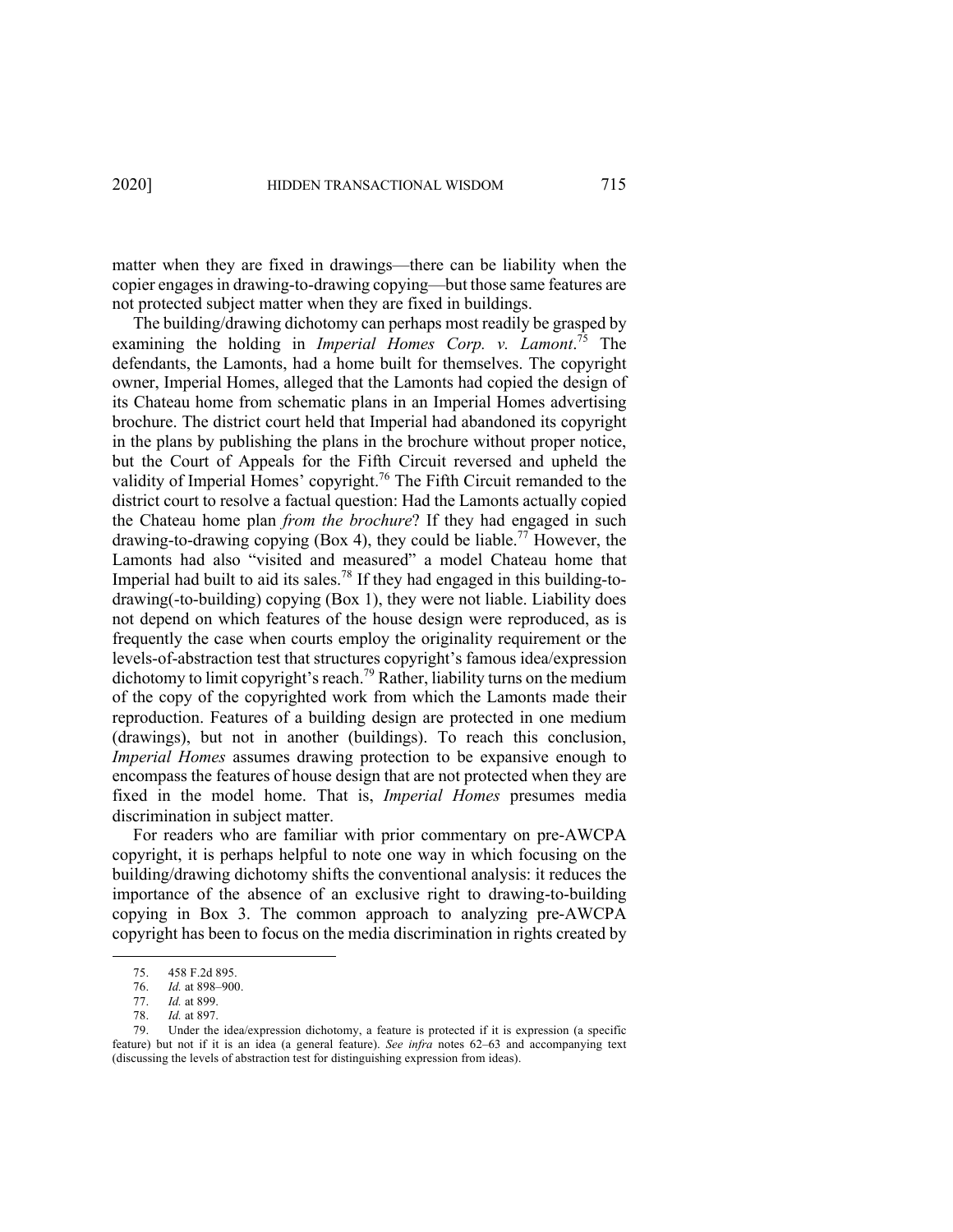the contrast between the two boxes of the bottom row: given a building design fixed in a drawing, pre-AWCPA copyright protects against reproduction into a new drawing-copy (Box 4) but not against reproduction into a new building-copy  $(Box 3)$ .<sup>80</sup> In contrast, the building/drawing dichotomy highlights the difference between the two rows. A building design is not protected when it is fixed in a building (Boxes 1 and 2), but it is protected, and authors have some exclusive rights against copying, when it is fixed in a drawing  $(Box 4)$ .<sup>81</sup> This comparison of the rows means that the absence of an exclusive right to construct the building depicted in drawings under pre-AWCPA copyright is not part of the law that forms the building/drawing dichotomy. Because there is protection in Box 4, the dichotomy exists regardless of whether there is protection in Box  $3^{82}$ .

## *B. A Counterfactual, Media-Neutral Alternative for Drawings*

When referring to the building/drawing dichotomy in pre-AWCPA copyright, opinions and commentary use general language such as: "while it may be a violation of copyright law to copy architectural *plans* and *drawings* [into new drawings] . . . there is no prohibition against copying *architectural structures*."<sup>83</sup> This statement is a correct statement of the law of pre-AWCPA copyright, but it does not get to the core of the matter on the drawing side of the dichotomy. Pre-AWCPA copyright could counterfactually provide protection to drawings but not buildings with a narrower, media-neutral rule of subject matter that denies protection to

<sup>80.</sup> *See supra* note 15 (citing commentary on pre-AWCPA copyright). In one way, the dominance of this approach is understandable. It tracks the use/explanation distinction in authors' rights articulated in *Baker v. Selden*, 101 U.S. 99 (1879), and thus the historical path along which pre-AWCPA copyright developed. *See infra* Section II.C.3.a. In another way, however, this intense focus on the absence of an exclusive right to drawing-to-building copying is odd. This exclusive right is rarely important as a practical matter. Most defendants who use an architect's plans to construct a building must engage in drawing-to-drawing copying in the course of doing so, providing a hook for liability. *See infra* notes 289–290 and accompanying text.

<sup>81.</sup> In other words, the analysis here shifts the conceptual framework from media discrimination in authors' rights to media discrimination in subject matter. *See supra* Section I.A.

<sup>82.</sup> Altering pre-AWCPA copyright to grant an exclusive right to drawing-to-building copying would only further accentuate the media discrimination in subject matter that currently generates the building/drawing dichotomy. The difference between the rows would be yet starker. *Cf. infra* notes 290– 291 (arguing that granting an exclusive right to drawing-to-building copying in Box 3 is a viable proposal under the transactional justification of the building/drawing dichotomy).

<sup>83.</sup> Richmond Homes Mgmt., Inc. v. Raintree, Inc., 862 F. Supp. 1517, 1524 (W.D. Va. 1994), *rev'd in part on other grounds*, 66 F.3d 316 (4th Cir. 1995); *see also, e.g.*, Fotomat Corp. v. Photo Drive-Thru, Inc., 425 F. Supp. 693, 707 n.14 (D.N.J. 1977) ("[T]he law of copyright makes a sharp distinction between the need for protecting plans and drawings of buildings . . . and the absence of such protection for structures derived from those plans."); NEIL BOORSTYN, COPYRIGHT LAW 77 (1981); PAUL GOLDSTEIN, GOLDSTEIN ON COPYRIGHT § 2.15.1.2 (2019); NIMMER & NIMMER, *supra* note 40, § 2A.09[A][1][a].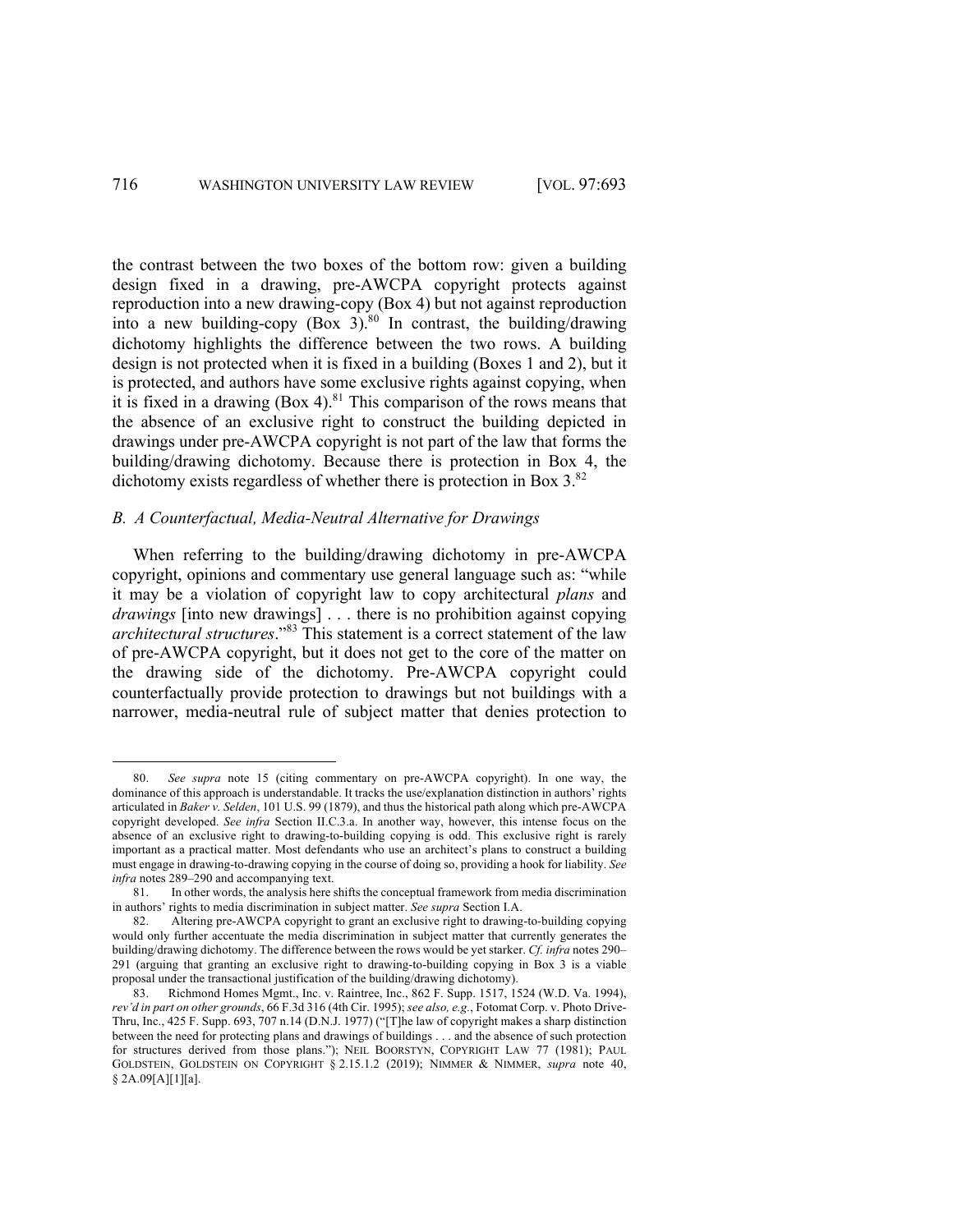building designs in all media. That is, it could protect only drawing-specific expression in drawings.

To grasp this media-neutral alternative, it is essential to recognize that all representational drawings contain two different types of features. First, some features are *representational content* because they depict *what* the drawing represents.84 For example, the features of a drawing illustrating the cut of a dress, the shape of the back of a chair, or the depth of a balcony are all representational content. Second, other features are *rendition expression* because they are wound up with *how* an object is depicted.85 The line weights in a drawing of a dress pattern, the hatching patterns used for shading in a rendering of a chair, the perspective from which an object is depicted, and the location of explanatory texts on architectural plans are all examples of rendition expression.

Representational content and rendition expression are different in a fundamental way. The features that constitute representational content are present in both a drawing of the article and the article itself; the features that constitute rendition expression are drawing-specific in that they are present only in the drawing and not in any real-world copy of the article. The curves that constitute the cut of a dress or the back of a chair are present in both a drawing of the articles and the articles themselves, but there are no line weights, hatching patterns, or perspectival points of view in the articles themselves. The word "Living Room" may appear in a particular spot and font on a plan of a single-family home. It may be a protected feature in the drawing (albeit one that receives only thin protection). This feature does not exist in the building that the drawing represents. There is never a giant word embroidered on a rug or stained into the building's floor.

The building-drawing dichotomy and media discrimination exist only because drawing protection in cases alleging drawing-to-drawing copying (Box 4 of Figure 1) is expansive enough to encompass not only rendition expression but representational content, as well. Drawing protection that only encompasses rendition expression offers an alternative to the building/drawing dichotomy that provides some protection to drawings while remaining media-neutral with respect to protected subject matter. Under this alternative, the features of building designs are never protected,

<sup>84.</sup> In Peircean semiotics, signs have representational content when interpreters understand them to refer or point to an "object" outside of the sign. *See* DANIEL CHANDLER, SEMIOTICS: THE BASICS 29– 31 (2002). Representational drawings are iconic signs in which the relationship between the sign's visually perceptible form and its content is not arbitrary but is instead based on physical resemblance of some kind. *Id.* at 36–37.

<sup>85.</sup> *Cf.* Mannion v. Coors Brewing Co., 377 F. Supp. 2d 444, 452 (S.D.N.Y. 2005) (defining "rendition" expression in a photograph as "not *what* is depicted, but rather *how* it is depicted").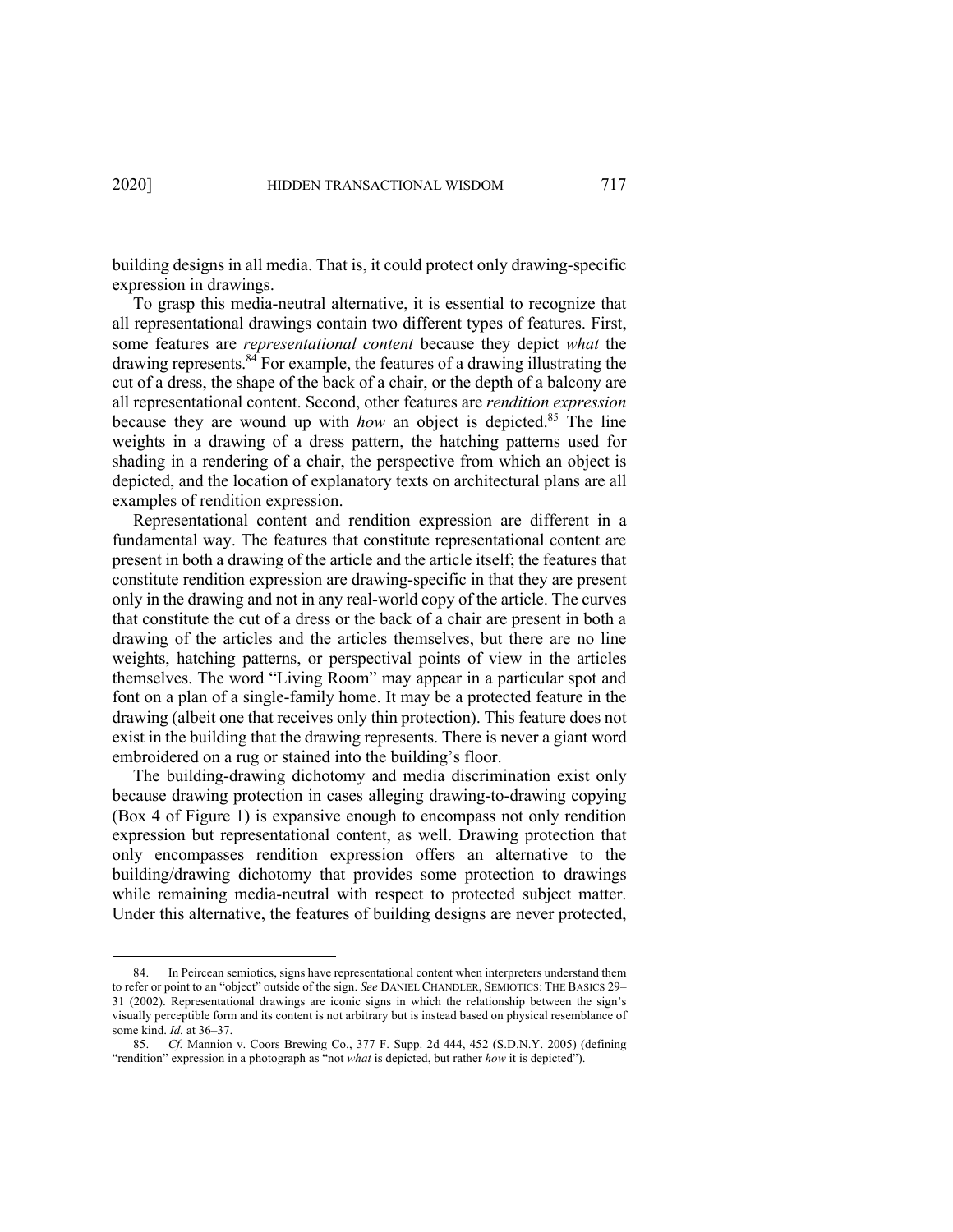regardless of whether they are fixed in drawings or buildings.<sup>86</sup> What cannot be copied from drawings is only rendition expression, and rendition expression does not exist in buildings.

Recognizing the existence of a media-neutral alternative to the building/drawing dichotomy that protects drawings but not buildings leads to a novel question: Do the cases applying pre-AWCPA copyright really enforce the building/drawing dichotomy or do they employ the medianeutral alternative? Pre-AWCPA copyright cases do not expressly state one rule or the other. They use generic language that does not provide enough detail to reach a conclusion.<sup>87</sup> However, evidence that pre-AWPCA copyright employs the building/drawing dichotomy does exist in the holdings of pre-AWCPA copyright cases. Courts have found liability in three fact patterns that strongly suggest media discrimination in protected subject matter.

First, some pre-AWCPA cases, such as *Imperial Homes*, make liability turn on whether the defendant copies from buildings or drawings.<sup>88</sup> This holding only makes sense if copyright protects representational content in drawings. Otherwise, the same expression could not be copied from either medium.

Second, some pre-AWCPA cases mention unprotected building features when explaining why the copyrighted and allegedly infringing drawings are, or are not, substantially similar. For example, one case discusses "a long front porch, no double-gabled roof, and a significantly different arrangement of front windows" when assessing substantial similarity.<sup>89</sup> If drawing protection did not extend to representational content, then this comparison would be irrelevant.

Third, some pre-AWCPA cases find liability based on the copying of the copyright owner's highly schematic drawings of house designs, often published in advertising brochures.<sup>90</sup> Such highly schematic plans contain little rendition expression; they use simple graphics to convey the configuration of the rooms within the house. Furthermore, the defendants in these cases used the schematic plans to create derivative works in the form

<sup>86.</sup> Technically, drawing protection remains media neutral if it extends to both rendition expression and representations of the non-functional features of designs that are protected when embodied in three-dimensional objects under the useful articles doctrine. *See infra* notes 108–116 and accompanying text (noting that the useful articles doctrine permits protection for monumental structures and add-on embellishments when they are fixed in buildings).

<sup>87.</sup> *See supra* note 83 and accompanying text.

<sup>88.</sup> *See supra* notes 75–79 and accompanying text (discussing *Imperial Homes*).

<sup>89.</sup> Richmond Homes Mgmt., Inc. v. Raintree, Inc., 862 F. Supp. 1517, 1527 (W.D. Va. 1994), *rev'd in part on other grounds*, 66 F.3d 316 (4th Cir. 1995).

<sup>90.</sup> *See* Imperial Homes Corp. v. Lamont, 458 F.2d 895, 896 (5th Cir. 1972) (finding liability based on copying a plan "in a sales promotion brochure"); Herman Frankel Org. v. Tegman, 367 F. Supp. 1051, 1052 (E.D. Mich. 1973) (an "abridged architectural drawing").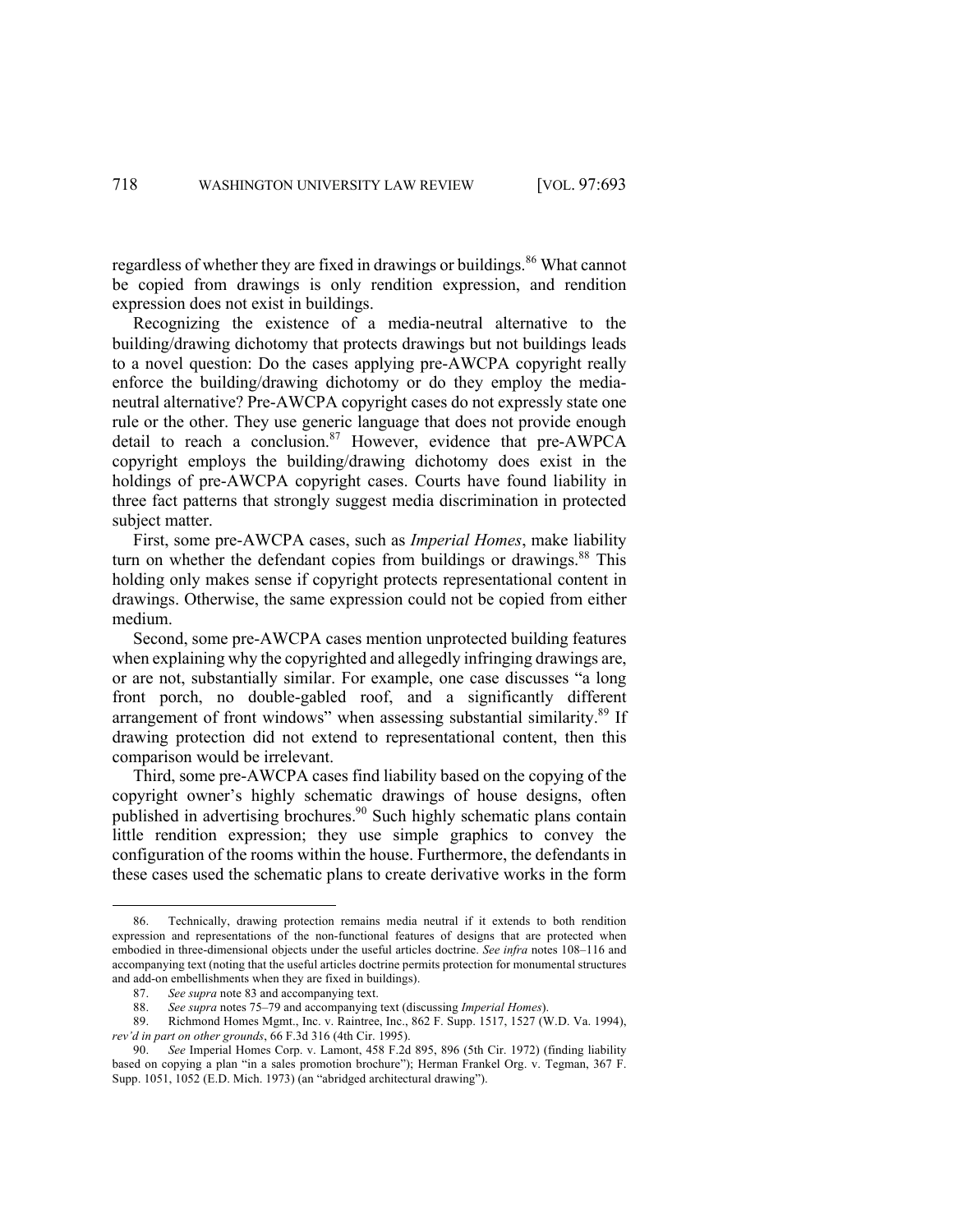of detailed working drawings,  $91$  meaning that whatever rendition expression does exist in schematic plans is unlikely to have been copied. $92$  In contrast, when copyright owners allege that defendants copy working drawings, rendition expression may well be at least part of what is copied.<sup>93</sup>

### *C. Common Law Origin and Statutory Codification*

The historical origins of the building/drawing dichotomy of pre-AWCPA copyright are deeply enmeshed with policy concerns about copyright reaching too far by protecting functional artifacts and thereby encroaching into patent law's proper domain. Section II.C.1 presents these concerns. However, the concerns play out differently on each side of the dichotomy. As discussed in Section II.C.2, the building side responds to those concerns directly: denying building protection prevents copyright from extending to the functional features of a useful article. Section II.C.3 turns to the more complicated drawing side of the dichotomy that pushes back against those concerns, at least in cases involving drawing-to-drawing copying. <sup>94</sup> The expansive drawing protection in pre-AWCPA copyright for not only rendition expression but also representational content actually expands the control over the functional features of a building design that copyright grants to architects. The latter two sections also discuss the statutory basis for each side of the building/drawing dichotomy.<sup>95</sup>

<sup>91.</sup> *Imperial Homes*, 458 F.2d at 897; *Tegman*, 367 F. Supp. at 1052.

<sup>92.</sup> In contrast, if the alleged copying involves photocopying or scanning plans for use in comparative advertising, the defendant likely does copy whatever minimal amount of rendition expression is present in schematic plans. *See* Forest River, Inc. v. Heartland Recreational Vehicles, LLC, 753 F. Supp. 2d 753, 760–66 (N.D. Ind. 2010).

<sup>93.</sup> *See* Herman Frankel Org. v. Wolfe, No. 4-70132, 1974 U.S. Dist. LEXIS 5994, at \*4–5 (E.D. Mich. Nov. 1, 1974) (noting that "defendant . . . copied between 70% and 80%" of "plaintiff's copyrighted architectural working floor plans and elevations").

<sup>94.</sup> In cases alleging drawing-to-building copying, pre-AWCPA copyright again responds directly to those concerns by refusing to grant architects exclusive rights. *See infra* notes 132–135 and accompanying text. However, the absence of exclusive rights to drawing-to-building copying is not a part of pre-AWCPA copyright that contributes to the building/drawing dichotomy. *See supra* notes 80– 82 and accompanying text.

<sup>95.</sup> Technically, a discussion of the origins and statutory bases of the building/drawing dichotomy in pre-AWCPA copyright is a bit of a detour from this Article's thesis. The dichotomy's hidden transactional wisdom is intended as a policy overlay that is unrelated to the dichotomy's actual history. *See supra* notes 23–27 and accompanying text. The line of precedent from which the dichotomy evolved and its eventual statutory codification are largely irrelevant to the fact that the dichotomy tailors copyright to a transactional justification. Nonetheless, this Section offers a close look at the building/drawing dichotomy in pre-AWCPA copyright on the terms established by the opinions and statutes from which it arises. This close look reveals that the dichotomy's basis in case law is more contested, and its statutory grounding is more tenuous, than prior commentary has recognized.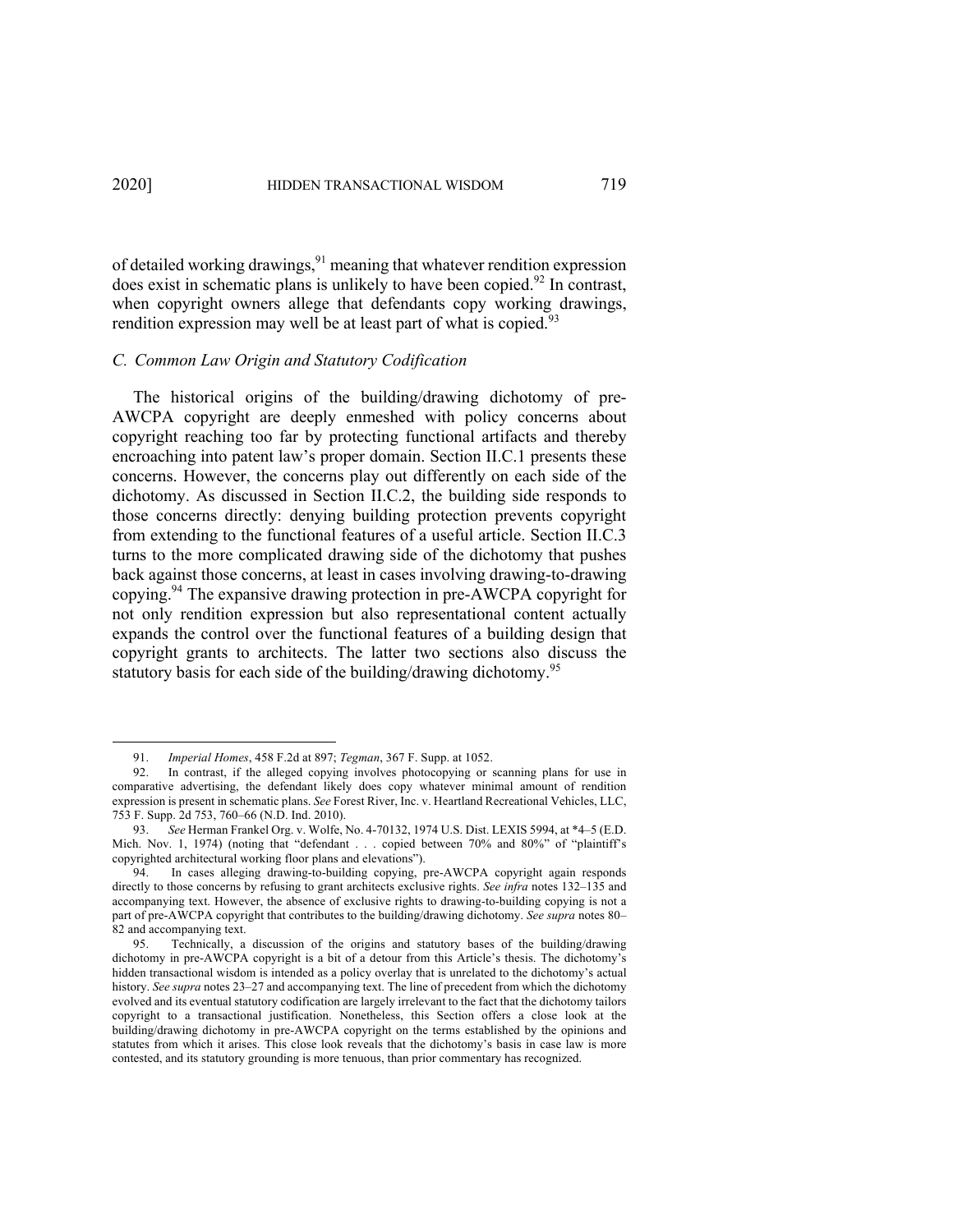# *1. Copyright and Functionality*

As the Supreme Court explained over a century ago in *Baker v. Selden*, copyright protection for functionality involves a category mismatch.<sup>96</sup> Selden, the plaintiff, wrote and copyrighted a book with a textual explanation of a supposedly novel method of bookkeeping and examples of forms that could be used to perform the method. He alleged that Baker infringed his copyright by publishing a book with text that described a similar method and forms that could be used to structure the entry of data when performing the method. The Court held that whatever copyright Selden had in his book and forms did not grant him exclusive rights to practice the functional bookkeeping method. $97$  Patent law, with its robust validity requirements and short duration, is supposed to set the terms on which the inventor of a functional method or artifact can obtain exclusive rights. If the laxer validity requirements of copyright law were all that needed to be satisfied to obtain copyright's longer protection, inventors could use copyright as an end-run around the patent regime's limitations that safeguard the public domain. "To give to the author of [a] book an exclusive property in the art described therein, when no examination of its novelty has ever officially been made, would be a surprise and a fraud upon the public. That is the province of letters-patent  $\dots$ ."<sup>98</sup>

*Baker* clearly establishes that copyright should not allow authors to control functional articles, but the doctrinal means that *Baker* employs to achieve this end are open to debate. *Baker* is most frequently understood to limit the reach of the subject matter that copyright protects.<sup>99</sup> This subjectmatter interpretation resonates with the various "functionality screens" that copyright employs to keep functional subject matter out of the subject matter that copyright protects.<sup>100</sup> Alternatively, a more controversial interpretation views *Baker* as accepting functional works as copyrightable subject matter and limiting the exclusive rights that authors have with respect to that subject matter. This rights-centered interpretation gives rise

<sup>96.</sup> Baker v. Selden, 101 U.S. 99 (1879).

<sup>97.</sup> *Id.* at 101–05.

<sup>98.</sup> *Id.* at 102.

<sup>99.</sup> Pamela Samuelson, *The Story of* Baker v. Selden*: Sharpening the Distinction Between Authorship and Invention*, *in* INTELLECTUAL PROPERTY STORIES 159, 181–92 (Jane C. Ginsburg & Rochelle Cooper Dreyfuss eds., 2006); Pamela Samuelson, *Frontiers of Intellectual Property: Why Copyright Law Excludes Systems and Processes from the Scope of Its Protection*, 85 TEX. L. REV. 1921, 1928–36 (2007) [hereinafter Samuelson, *Frontiers*].

<sup>100.</sup> For discussions of functionality screens in copyright law and intellectual property more broadly, see Christopher Buccafusco & Mark A. Lemley, *Functionality Screens*, 103 VA. L. REV. 1293 (2017); Mark P. McKenna & Christopher Jon Sprigman, *What's in, and What's out: How IP's Boundary Rules Shape Innovation*, 30 HARV. J.L. & TECH. 491 (2017).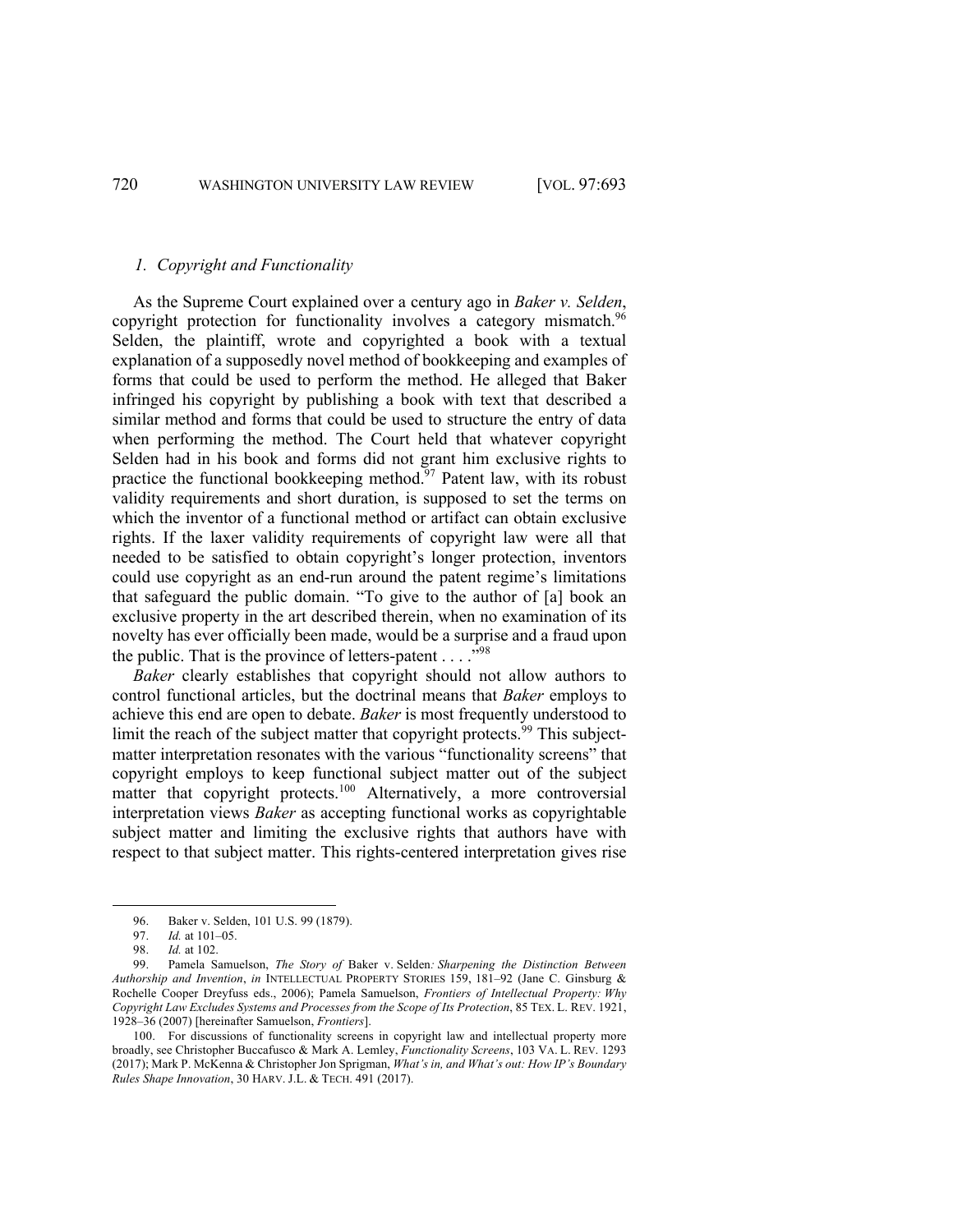to what is commonly called the use/explanation distinction in copyright owners' rights.<sup>101</sup>

These two interpretations of *Baker* lie at the doctrinal foundations of two different aspects of pre-AWCPA copyright. As discussed in Section II.B.2, the subject-matter interpretation leads directly to the absence of building protection. As discussed in Section II.B.3, the rights-centered interpretation played a critical, although contested, role in establishing the scope of drawing protection.<sup>102</sup>

#### *2. The Absence of Building Protection*

The reason for the absence of building protection under pre-AWCPA copyright follows directly from the subject-matter interpretation of *Baker*. Buildings are utilitarian objects: they resist gravity, provide shelter from the elements, and enable a range of human activities within their spatial confines.<sup>103</sup> Their functionality makes them akin to other functional objects such as furniture, clothing, and shovels. Protection for the functional features of a building would make copyright encroach into patent's proper domain. Pre-AWCPA copyright therefore used a functionality screen to keep the functionality of buildings out of the subject matter of copyright.

On a doctrinal level, the functionality screen that excludes buildings from protected subject matter evolved over the twentieth century. For at least the first several decades after the enactment of the 1909 Act, the absence of building protection was enforced by an "exclusion screen."104 Buildings were categorically excluded from copyright protection because they did not fall within the categories of subject matter that the statute listed as eligible for protection. The only statutory category that could encompass

<sup>101.</sup> For discussions of *Baker*'s use/explanation distinction, see ABRAHAM DRASSINOWER, WHAT'S WRONG WITH COPYING? 85–100 (2015); Wendy J. Gordon, *How* Oracle *Erred: The "Use/Explanation Distinction" and the Future of Computer Copyright*, *in* COPYRIGHT LAW IN AN AGE OF LIMITATIONS AND EXCEPTIONS 375, 386–88 (Ruth L. Okediji ed., 2017).

<sup>102.</sup> One theme that runs through both sections is the relationship between pre-AWCPA copyright for building designs and copyright for designs of non-architectural, functional utilitarian artifacts. Most of the law is unsurprisingly identical given that the building/drawing dichotomy is akin to a garment/drawing or furniture/drawing dichotomy: it is just one example of a broader usefularticle/drawing dichotomy. However, there are also points of departure that make the building/drawing dichotomy more pronounced than the useful-article/drawing dichotomy in non-architecture cases. *See infra* notes 114–116 and accompanying text (suggesting that fewer features of buildings may have been protected); *infra* Section II.C.3.b (noting that there are no historical cases clearly establishing that drawing protection for designs of non-architectural useful articles extends to design features that are not protected when fixed in the useful articles themselves).

<sup>103.</sup> Kevin Emerson Collins, *Patent Law's Authorship Screen*, 84 U. CHI. L. REV. 1603, 1646–51 (2017).

<sup>104.</sup> Buccafusco & Lemley, *supra* note 100, at 1310–11.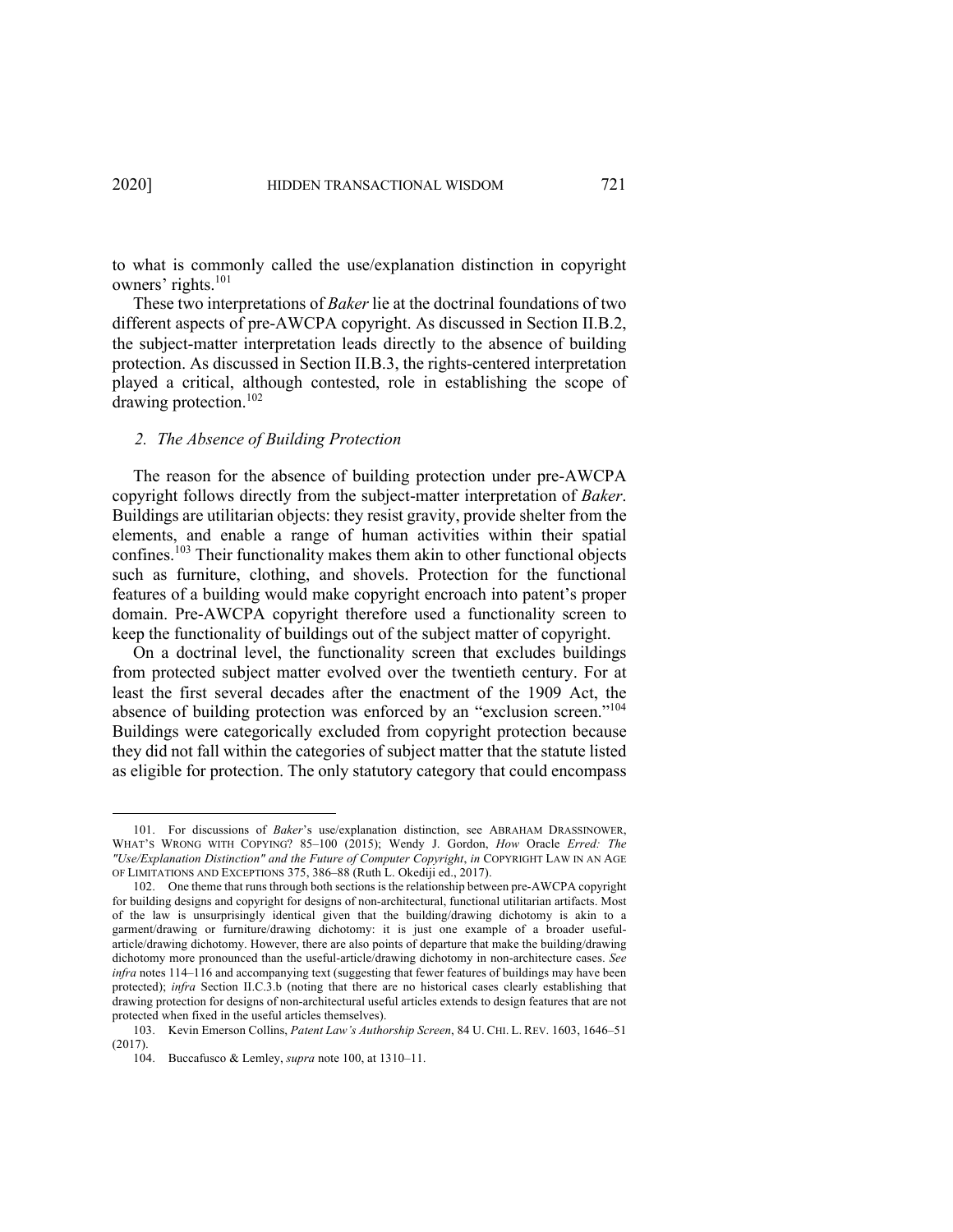three-dimensional objects was "works of art."<sup>105</sup> While monuments and other structures not intended for occupation could qualify as works of art,  $106$ habitable buildings could not.<sup>107</sup> However, by the time the 1976 Act was enacted, the functionality screen for buildings had, in theory at least, evolved into a "filtering screen" that requires a feature-by-feature determination of functionality and thus protectability.<sup>108</sup> The 1976 Act changes the relevant category of copyrightable subject matter from works of art to "pictorial, graphic, and sculptural works" (PGS works), which is easily expansive enough to encompass buildings.<sup>109</sup> It then identifies a subset of PGS works as "useful articles"—articles "having an intrinsic utilitarian function," including buildings, furniture, clothing, and shovels $110$ —and creates the useful articles doctrine to limit the protection granted useful articles. The design of a useful article is protected only "to the extent that[] such design incorporates . . . features that can be identified separately from, and are capable of existing independently of, the utilitarian aspects of the article."<sup>111</sup>

The test for determining when features can be separately identified and are capable of independent existence from an object's utility has proven maddeningly evasive.<sup>112</sup> However, the potential for more liberal protection for utilitarian artifacts under the 1976 Act than they initially received under the 1909 Act is clear.<sup>113</sup> A utilitarian object that is categorically excluded

109. 17 U.S.C. § 102(a)(5) (2018).

<sup>105.</sup> Copyright Act of Mar. 4, 1909, ch. 320, § 5(g), 35 Stat. 1075, 1076, *repealed by* Copyright Act of 1976, 90 Stat. 2541.

<sup>106.</sup> *See* Jones Bros. Co. v. Underkoffler, 16 F. Supp. 729, 731 (M.D. Pa. 1936).

<sup>107.</sup> *See* HORACE G. BALL, THE LAW OF COPYRIGHT AND LITERARY PROPERTY 396–98 (1944); Note, *Protection for the Artistic Aspects of Articles of Utility*, 72 HARV. L. REV. 1520, 1524 (1959); Walter J. Derenberg, *Copyright No-Man's Land: Fringe Rights in Literary and Artistic Property*, 35 J. PAT. OFF. SOC'Y 627, 646 (1953). The 1870 Copyright Act, which was the first to embrace threedimensional works, only protected the "fine arts." Act of July 8, 1870, ch. 230, § 86, 16 Stat. 198, 212. For the first several decades after its enactment, the 1909 Act's liberalization of copyright's subject matter from "fine arts" to "works of art" was largely ignored. 37 C.F.R. § 201.4(7) (1939); Note, *supra*, at 1524; Derenberg, *supra*, at 646.

<sup>108.</sup> Buccafusco & Lemley, *supra* note 100, at 1311–12. *But cf. id.* at 1313–14 (noting that the useful articles doctrine also has some qualities of a "threshold" screen).

<sup>110.</sup> 17 U.S.C. § 101 (2018) (defining a useful article); *cf. infra* note 172 and accompanying text (discussing an additional limitation on the definition of a useful article). Although the useful articles doctrine was only added to the statute with the 1976 Act, this Article sometimes uses the term "useful article" anachronistically to describe works with intrinsic utilitarian functions whose protectability is determined by the 1909 Act.

<sup>111.</sup> 17 U.S.C. § 101 (2018).

<sup>112.</sup> For the Supreme Court's recent articulation of the test, see Star Athletica, LLC v. Varsity Brands, Inc., 137 S. Ct. 1002 (2017).

<sup>113.</sup> The transition to the filtering screen of the useful articles doctrine actually occurred before the enactment of the 1976 Act. The Copyright Office moved in this direction in 1949. 37 C.F.R. § 202.8(a) (1949); Derenberg, *supra* note 107, at 646–47. The Supreme Court cited the Copyright Office's position approvingly in *Mazer v. Stein*, 347 U.S. 201, 211–14 (1954), and the Copyright Office then refined its rule yet further, 37 C.F.R. § 202.10(c) (1959).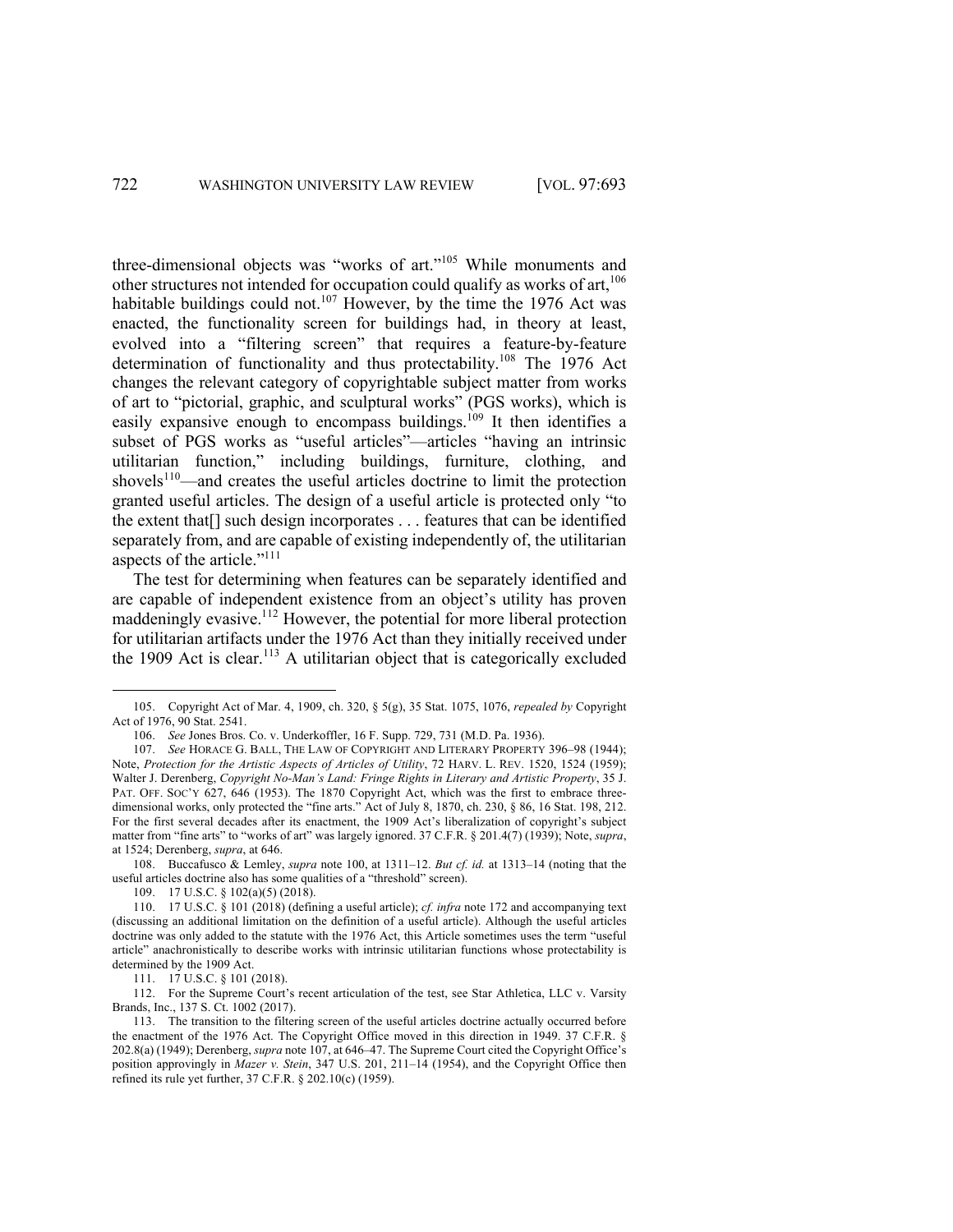from the copyright regime under the 1909 Act could have select nonutilitarian features protected under the 1976 Act.

While this liberalizing shift in copyright's functionality screen applied to architectural works as a legal matter, it was a non-event as a practical matter because the shift did not alter the protection actually granted to buildings. The doctrine changed, but the extent of protection for buildings only budged a small bit, if at all. Pre-AWCPA copyright deems most all building features to be incapable of being identified separately from and existing independently of the building's functionality.<sup>114</sup> There are two lone exceptions to this *per se* rule. First, protection exists for monumental structures, such as the Statue of Liberty.<sup>115</sup> Second, pre-AWCPA copyright protects a building's add-on decoration—"artistic sculpture or decorative ornamentation or embellishment added to a structure"—such as stained glass windows and gargoyles on neo-gothic academic campuses.<sup>116</sup>

#### *3. The Expansive Scope of Drawing Protection*

The existence of drawing protection in pre-AWCPA copyright is well established.<sup>117</sup> The statutes require it. Under the 1909 Act, architectural plans and elevations are protected as "[d]rawings or plastic works of a

<sup>114.</sup> SUBCOMM. ON PATENTS, TRADEMARKS, & COPYRIGHTS OF THE S. COMM. ON THE JUDICIARY, 86TH CONG., STUDY NO. 27 ON THE COPYRIGHT LAW REVISION, COPYRIGHT IN ARCHITECTURAL WORKS 71 (Comm. Print 1961) [hereinafter STUDY NO. 27].

<sup>115.</sup> H.R. REP. NO. 94-1476, at 55 (1976).

<sup>116.</sup> *Id.* at 55–59; Leicester v. Warner Bros., 232 F.3d 1212, 1215 (9th Cir. 2000) (suggesting, in dicta, that gargoyles and stained glass windows would be protectable features of building designs under pre-AWCPA copyright). Most copyright owners in pre-AWCPA cases concede that buildings are not protected subject matter, so the courts have not had the opportunity to address the issue of which features are protected, add-on embellishment. *See, e.g.*, DeSilva Constr. Corp. v. Herrald, 213 F. Supp. 184, 197– 98 (M.D. Fla. 1962).

<sup>117.</sup> The gap between common law and statutory copyright under the 1909 Act frequently undermined drawing protection. Common law copyright only protected unpublished works. Statutory copyright vested upon publication, but only if the published copies followed the 1909 Act's notice formalities. A permissive definition of publication that included constructing a building or filing plans with the municipal building department, combined with architects' failure to comply with the statutory notice formalities, often left architects without protection for their drawings in early cases. *See* Cahn, *supra* note 15, at 101–09; Katz, *supra* note 15, at 229–37; *Architects—Protection of Plans as Intellectual Property—Loss of Right by Publication*, 24 WASH. U. L.Q. 418, 418–20 (1939). More recent cases often held that constructing a building and filing required plans did not constitute a publication that divested architects of their common law copyrights. *See, e.g.*, Krahmer v. Luing, 317 A.2d 96 (N.J. Super. Ct. Ch. Div. 1974); Wallace v. Helm, No. 867 177, 1969 WL 9567, at \*3 (Cal. Super. Ct. Feb. 3, 1969); Edgar H. Wood Assocs., Inc. v. Skene, 197 N.E.2d 886, 894 (Mass. 1964). In its transactional justification of pre-AWCPA copyright in Part III, this Article does not defend this gap in pre-AWCPA protection for architectural drawings. It presumes that statutory copyright vests upon fixation, as it does under the 1976 Act.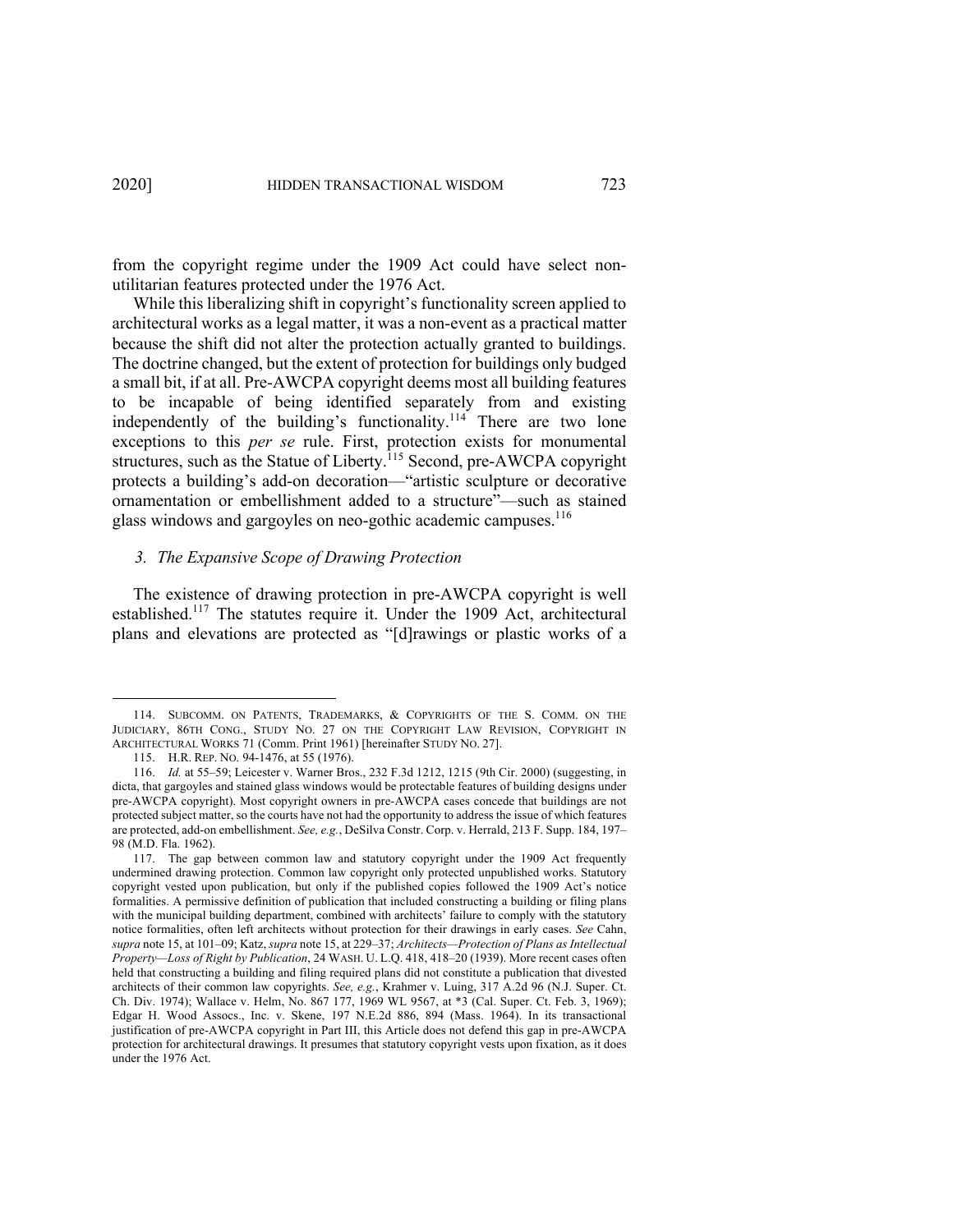scientific or technical character."<sup>118</sup> Artistic renderings of buildings are protected as "[w]orks of art."<sup>119</sup> Under the 1976 Act, building designs remain PGS works when they are fixed in drawings. $^{120}$ 

This Section moves beyond the existence of this statutory mandate for drawing protection and focuses on the scope of drawing protection in cases alleging drawing-to-drawing copying. The building/drawing dichotomy exists, and pre-AWCPA copyright involves media discrimination in subject matter, only because the scope of this drawing protection is expansive enough to encompass features of building designs that are not protected when fixed in buildings.<sup>121</sup> Section II.C.3.a examines how courts used the explanation side of *Baker*'s use/explanation distinction in authors' rights to craft this expansive scope of protection for drawings of building designs. In a brief detour, Section II.C.3.b examines the evolution of drawing protection in cases alleging drawing-to-drawing copying of non-architectural useful articles. Finally, Section II.C.3.c considers the argument that the 1976 Act codified the building/drawing dichotomy as part of a larger usefularticle/drawing dichotomy.

## *a. Architecture and the Use/Explanation Distinction*

The most common interpretation of *Baker* denies protection to the functional features of building designs and places them categorically beyond copyright's reach.<sup>122</sup> The application of this subject-matter interpretation of *Baker* to architectural drawings would yield the medianeutral alternative to the building/drawing dichotomy introduced above: the features of building designs would not be protected either when they are fixed in buildings or when they are fixed as representational content in drawings.123 To support the drawing side of the building/drawing dichotomy and its media discrimination in subject matter, *Imperial Homes* and other

<sup>118.</sup> 17 U.S.C. § 5(i) (1909); 35 C.F.R. § 202.12(a) (1959) (including "an architect's blueprint" within § 5(i)); ARTHUR W. WEIL, AMERICAN COPYRIGHT LAW 218 (1917) (citing Copyright Office rules stating that "architects' or engineers' plans or designs" are protected under  $\S(5)$ .

<sup>119.</sup> 17 U.S.C. § 5(g) (1909).

<sup>120.</sup> 17 U.S.C. § 102(a)(5) (2018). The 1976 Act did not initially specify that architectural plans were PGS works, Copyright Act of 1976, Pub. L. 94-553, 90 Stat. 2541 (1976), but its legislative history clearly indicated that they were. H.R. REP. NO. 94-1476, at 52, 55 (1976). Architectural plans were expressly added to the definition of pictorial, graphic, and sculptural works in 1988 shortly before the enactment of the AWCPA. Berne Convention Implementation Act of 1988, Pub. L. No. 100-568, § 4(a)(1)(A), 102 Stat. 2853, 2854 (1988); S. REP. NO. 100-352 (1988).

<sup>121.</sup> Drawing protection under pre-AWCPA copyright is widely recognized as narrow in a different way: architects do not have an exclusive right to drawing-to-building copying. *See infra* notes 132–135 and accompanying text. However, the existence of an exclusive right to drawing-to-building copying *vel non* does not contribute to the building/drawing dichotomy. *See supra* notes 80–82 and accompanying text.

<sup>122.</sup> *See supra* notes 99–100 and accompanying text.

<sup>123.</sup> *See supra* Section II.B.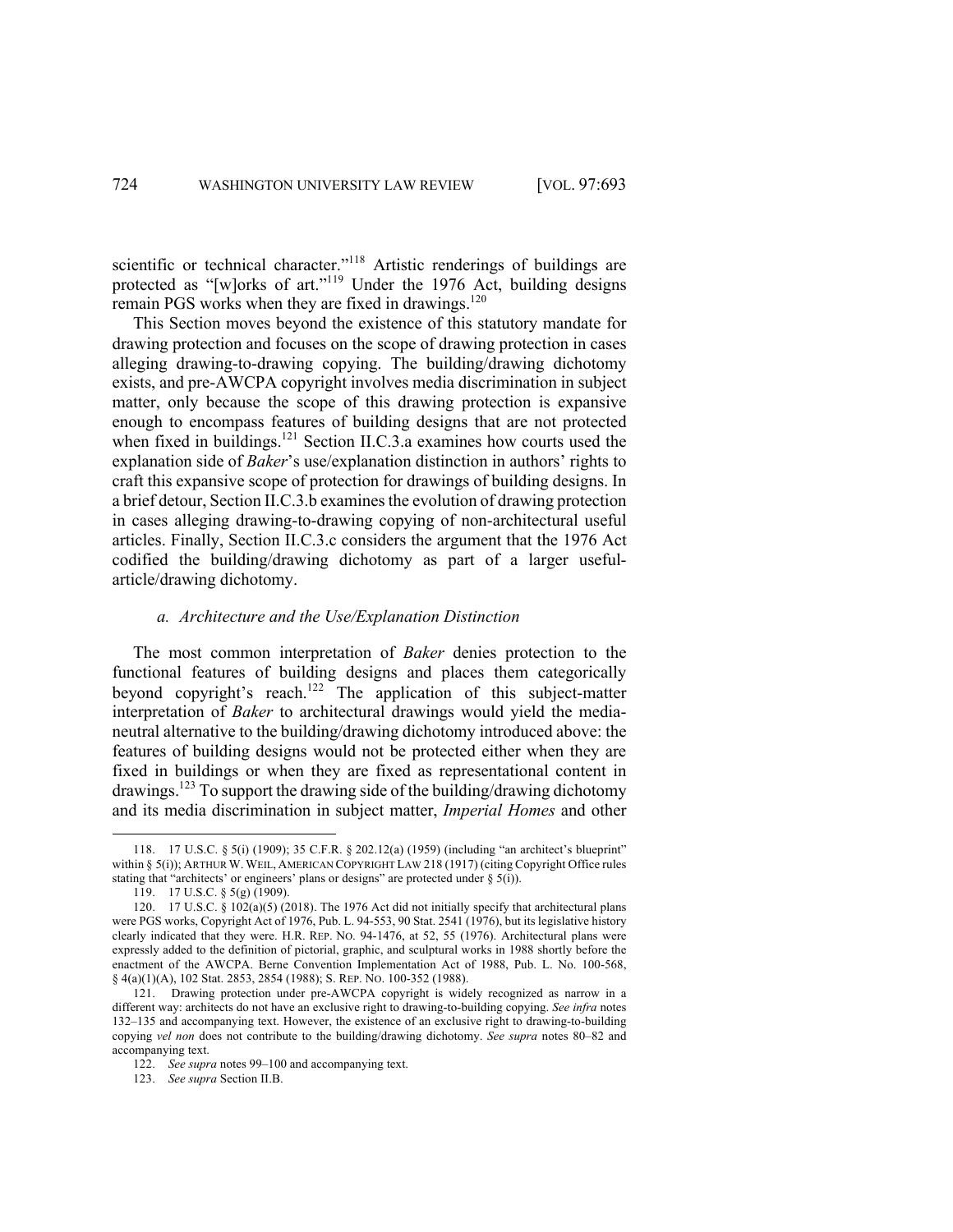pre-AWCPA copyright cases ground the scope of protection that they offer to architectural drawings in a more controversial interpretation of *Baker*: the use/explanation distinction in copyright owners' rights*.* 124

Focusing on the allegation of infringement of the forms, rather than the text, in Selden's book, some language in *Baker* suggests that liability hinged on the way in which the public obtained value from the allegedly infringing copies. The forms could be used "for the purpose of practical application" as a bookkeeper fills a ledger with numbers and keeps the books of a company.<sup>125</sup> Here, the forms are functional tools with extra-linguistic, technological affordances:<sup>126</sup> they physically structure the placement of numbers and guide the data entry required to perform the bookkeeping method. This functional use of the forms is like the use of a shovel to dig a hole in the ground. Alternatively, the forms could be made "for the purpose of publication in  $\dots$  works explanatory of the art."<sup>127</sup> Here, the forms are teaching tools, informing the public about how to perform the method. *Baker* suggests that this use/explanation distinction determines whether copying constitutes a violation of Selden's rights. Copyright does not grant a copyright owner the right to control the making and distributing of the former copies that are intended for "practi[c]e and use [of] the [functional] art itself," but it does allow an author to control the making and distributing of the latter copies that are "intended to convey instruction in the art."128

Interpreting *Baker* to generate the use/explanation distinction in authors' rights grants copyright protection to subject matter with functional properties, but then limits the reach of authors' exclusive rights with respect to that subject matter. Infringement becomes contingent on the purpose for which a copy is made.<sup>129</sup> Copiers infringe when they make copies only to exploit their explanatory, expressive, or aesthetic qualities, but copiers do not infringe when they make copies to take advantage of their functional attributes and extract their utilitarian value. When *Baker* is interpreted to yield the use/explanation distinction, the defendant "escaped copyright liability because [those who] used the forms [used them] as *tools* and not as [communicative] *works*."<sup>130</sup>

<sup>124.</sup> *See supra* note 101.

<sup>125.</sup> Baker v. Selden, 101 U.S. 99, 103 (1879).

<sup>126.</sup> Technological affordances are action possibilities offered by an object, or more broadly the environment, to organisms. *See* JAMES J. GIBSON, THE ECOLOGICAL APPROACH TO VISUAL PERCEPTION 119 (2015).

<sup>127.</sup> *Baker*, 101 U.S. at 103.

<sup>128.</sup> *Id.* at 104.

<sup>129.</sup> Whether it is the intention of the copier when creating the copy or the actual way in which someone eventually extracts value from the copy that is important remains unclear.

<sup>130.</sup> DRASSINOWER, *supra* note 101, at 93. The "use/explanation" terminology is far from ideal. "Use" is presumed to be a functional use, so the common turn of phrase, "a copy is used to explain,"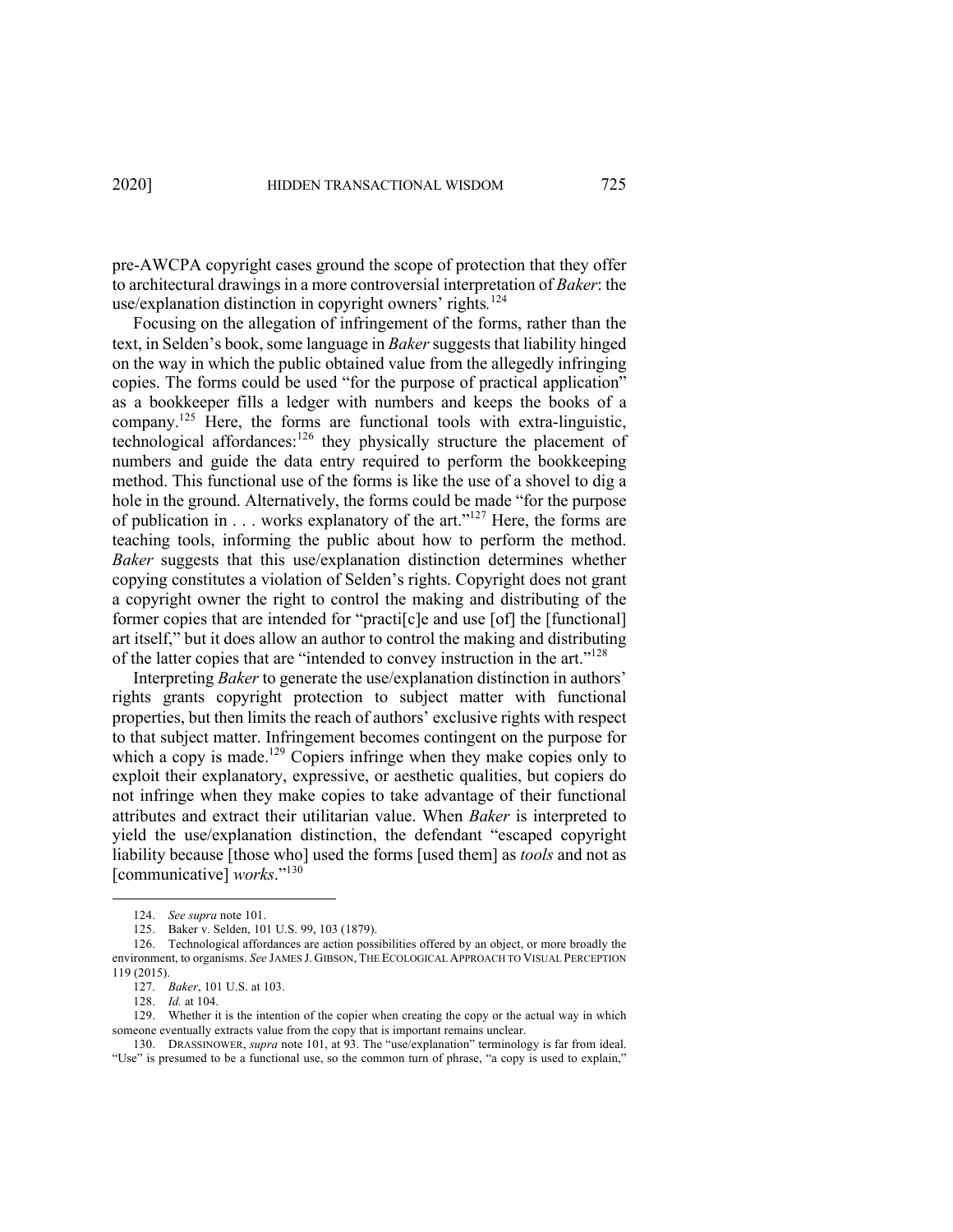Pre-AWCPA copyright cases regularly invoke the use/explanation distinction in *Baker* to shape the contours of architects' exclusive rights to their drawings.<sup>131</sup> In doing so, however, they extend what was already a controversial interpretation of *Baker* by adding a new, not-sostraightforward twist. In *Baker*, the distinction turned on the nonreproductive way in which a defendant obtained value from an existing copy. Putting the form to a functional use excused the earlier copying, but employing it for explanatory purposes did not. The exact same copy of the forms, without any additional reproduction, could thus be noninfringing or infringing depending upon whether it was put to a functional use or employed in an expressive act, respectively. To craft the drawing protection granted by pre-AWCPA copyright, the courts morphed the use/explanation distinction into media discrimination in rights. They transformed a rule that hinges liability for infringement on how the public derives benefit from a copy (use v. explanation) into a rule that hinges liability on the medium of the copy that a defendant makes (building v. drawing).

Pre-AWCPA copyright deems constructing the building depicted in drawings to be a noninfringing "use" of the building design (at least assuming that the building lacks protectable, add-on embellishment).<sup>132</sup> *DeSilva Construction Corp. v. Herrald* appears to have been the first

must be abandoned. On the other side, "explanation" is not the only expressive purpose that legitimately lies within the copyright owner's control. Presumptively, copies made for the purpose of aesthetic enjoyment should be noninfringing, as well. The distinction might be more precisely drawn by contrasting functional and expressive uses of copies, but even these terms need further refinement. *See*  Gordon, *supra* note 101, at 339–45.

<sup>131.</sup> Robert R. Jones Assocs., Inc. v. Nino Homes, 858 F.2d 274, 278–81 (6th Cir. 1988); Imperial Homes Corp. v. Lamont, 458 F.2d 895, 898–99 (5th Cir. 1972); Scholz Homes, Inc. v. Maddox, 379 F.2d 84, 85–86 (6th Cir. 1967); Richmond Homes Mgmt., Inc. v. Raintree, Inc., 862 F. Supp. 1517, 1524–25 (W.D. Va. 1994), *rev'd in part on other grounds*, 66 F.3d 316 (4th Cir. 1995); Demetriades v. Kaufmann, 680 F. Supp. 658, 663–66 (S.D.N.Y. 1988); Acorn Structures, Inc. v. Swantz, 657 F. Supp. 70, 75 (W.D. Va. 1987), *rev'd on other grounds*, 846 F.2d 923 (4th Cir. 1988); Herman Frankel Org. v. Tegman, 367 F. Supp. 1051, 1053–54 (E.D. Mich. 1973); DeSilva Constr. Corp. v. Herrald, 213 F. Supp. 184, 195–96, 198 (M.D. Fla. 1962).

<sup>132.</sup> Although pre-AWCPA cases do not dwell on it, the absence of a right to control drawing-tobuilding copying also has independent statutory origins in the 1909 Act. The 1909 Act granted authors of "models or designs for works of art" exclusive rights not only to copy but also "to complete, execute, and finish" the works of art. Copyright Act of Mar. 4, 1909, ch. 320, § 1(b), 5(g), 35 Stat. 1075, 1076, *repealed by* Copyright Act of 1976, 90 Stat. 2541. In contrast, copyright in "[d]rawings or plastic works of a scientific or technical character," including architectural plans, gave authors the exclusive right to copy but was silent on the exclusive right to execute their works. *Id.* §§ 1(b), 5(i). By negative implication, the 1909 Act did not grant an execution right to these authors. STUDY NO. 27, *supra* note 114, at 70. One small puzzle is why most pre-AWCPA copyright cases trace the absence of an exclusive right to drawing-to-building copying to *Baker* rather than to the statutory structure of the 1909 Act. The answer appears to lie in the fact that cases involving drawing-to-useful-article copying arose outside of architecture decades before the courts had to grapple with the issue in the architecture context. *See infra*  note 134 and accompanying text. Many of the non-architecture cases involve artistic drawings ("works of art") rather than technical drawings. This made the absence of a statutory execution right for technical drawings in the 1909 Act irrelevant. These non-architecture cases relied instead on *Baker*, and they then served as precedent for the issue when it arose in architectural cases involving technical drawings.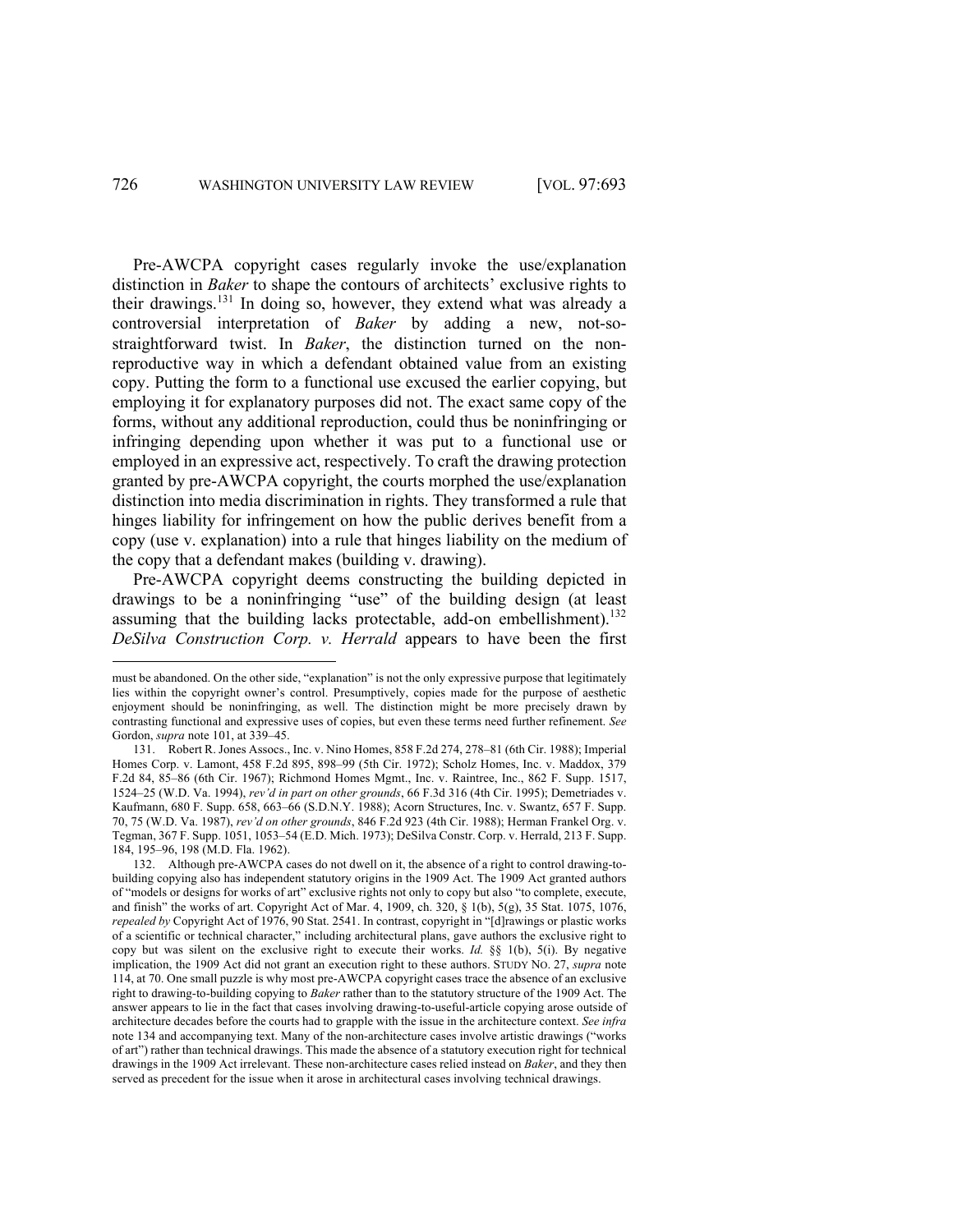architecture case to expressly state this rule.<sup>133</sup> It notes that "the architect does not have the exclusive right to build structures embodied in his technical writings," and, based on earlier cases involving drawings of nonarchitectural useful articles, it even presents the "legal principle that the building of a structure from copyrighted architectural plans is not an infringement of the [copyright in the] architectural plans themselves" as already "established."<sup>134</sup> An exclusive right to drawing-to-building copying would create a *de facto* monopoly on the functional building depicted in the drawing, at least until a building that can be freely reverse-engineered exists. To ensure that patent law sets the requirements for protection of functional innovation, constructing a functional building is the kind of activity to which only a patent should be able to grant an exclusive right. As *Imperial Homes* later noted, "no copyrighted architectural plans . . . may clothe their author with the exclusive right to reproduce the dwelling pictured" in a drawing because "copyright privileges" in drawings should not "vest<sup>[]</sup> exclusive use rights which only a patent could confer."<sup>135</sup>

More critically to the drawing side of the building/drawing dichotomy, most courts interpreting pre-AWCPA copyright deem drawing-to-drawing copying to be a *per se* communicative act. This means that architects can have an exclusive right to drawing-to-drawing copying without copyright encroaching on the proper domain of patent law *even when the copying only implicates features of building designs that are not protected when fixed in buildings*. As one court applying the building/drawing dichotomy noted,

<sup>133.</sup> *DeSilva Constr. Corp.*, 213 F. Supp. at 195–98. *DeSilva* addresses the question of what constitutes a publication under common law copyright. *Id.* at 194; *see also* Donald Frederick Evans & Assocs., Inc. v. Cont'l Homes, Inc., 785 F.2d 897, 901 n.7 (11th Cir. 1986) ("[W]e do not consider the public display of a model home to constitute a publication of the architectural drawings from which it was constructed."). It is worth noting that the absence of an execution right benefits, rather than disadvantages, architects in this context: if architects cannot control the construction of a building from plans, then a building cannot amount to a publication of the plans that divests common-law copyright. *Cf. supra* note 117 (discussing the gap between common-law and statutory copyright under the 1909 Act).

<sup>134.</sup> *DeSilva Constr. Corp.*, 213 F. Supp. at 195–98. To support the "established" description, *DeSilva* cites "the unanimous view of respected text writers," and these writers, in turn, cite cases involving drawings of non-architectural useful articles. *Id.* at 195–96; *see also* STUDY NO. 27, *supra*  note 114, at 69–70 (reviewing case law involving non-architectural useful articles and reaching the same conclusion). Many of these cases, some of which are also directly cited in *DeSilva*, rely on *Baker* to support their analyses. *See* Fulmer v. United States, 103 F. Supp. 1021, 1022 (Ct. Cl. 1952); Muller v. Triborough Bridge Auth., 43 F. Supp. 298, 299 (S.D.N.Y. 1942); Jack Adelman, Inc. v. Sonners & Gordon, Inc., 112 F. Supp. 187, 188–89 (S.D.N.Y. 1934); Nat'l Cloak & Suit Co. v. Kaufman, 189 F. 215, 217, 219 (M.D. Pa. 1911); Nat'l Cloak & Suit Co. v. Standard Mail Order Co., 191 F. 528 (S.D.N.Y. 1911); Lamb v. Grand Rapids Sch. Furniture Co., 39 F. 474 (W.D. Mich. 1889).

<sup>135.</sup> *Imperial Homes*, 458 F.2d at 899; *see also Tegman*, 367 F. Supp. at 1053 ("A person cannot, by copyrighting plans, prevent the building of a house similar to that taught by the copyrighted plans. One does not gain a monopoly on the ideas expressed [i.e., functional features contained] in the copyrighted material by the act of registering them for copyright.").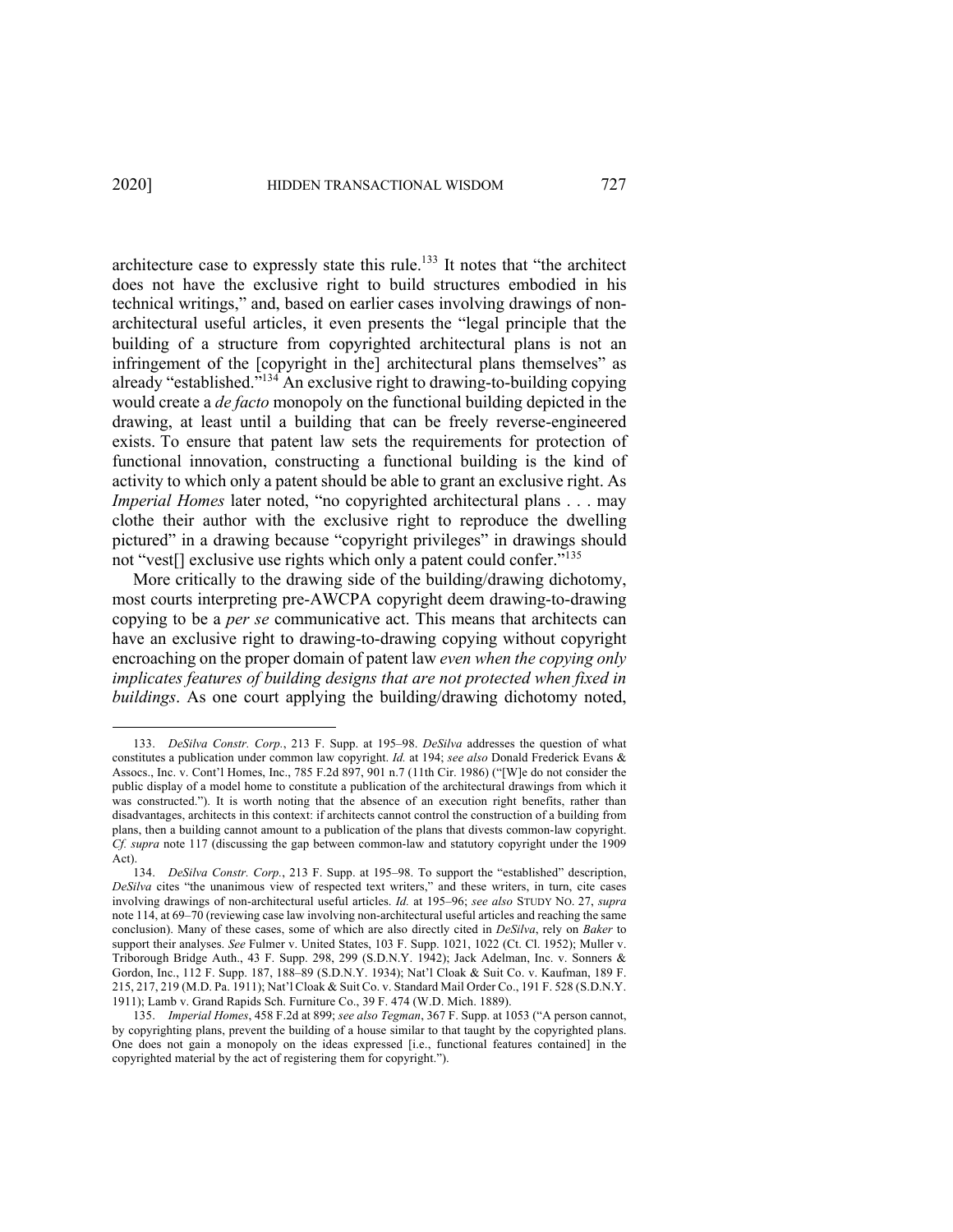copyright in cases alleging drawing-to-drawing copying of building designs "protects against copying of copyrighted material, yet does not change the copyright act into a patent act and give the person holding the copyright a monopoly on the [functional] ideas there expressed."<sup>136</sup> The theory at work here is that, unlike a building (or apparel, furniture, shovels, or even the bookkeeping ledger at issue in *Baker*), a representational drawing has no technological affordances.<sup>137</sup> It is never a tool;<sup>138</sup> it performs only in the linguistic sense that it explains through language and symbols to a human reader.<sup>139</sup> Copying an architectural drawing into a new drawing is thus always an expressive act that is done for the purpose of explaining how to construct a building. This is true even when a builder makes drawing-copies of plans for use on a job site to guide construction: the plans do nothing but convey information to the builder.<sup>140</sup> Representations of functional features are not functional in the patent sense, meaning that a copyright that allows an author to control the reproduction and distribution of representations does not grant patent-like rights.

Not all courts, however, read *Baker* in this manner to support the expansive scope of drawing protection that leads to the building/drawing dichotomy. In *Scholz Homes, Inc. v. Maddox*, the Court of Appeals for the Sixth Circuit focuses on a passage in *Baker* that hints at the eventual development of the merger doctrine. <sup>141</sup> *Baker* states that when the functional art a book "teaches cannot be used without employing the . . . diagrams [i.e., forms] used to illustrate the book, or such as are similar to them, such . . . diagrams are to be considered as necessary incidents to the art, and given therewith to the public."<sup>142</sup> *Scholz Homes* relies on this passage to argue that

<sup>136.</sup> *Tegman*, 367 F. Supp. at 1054 (citing Baker v. Seldon, 101 U.S. 99 (1879)); *see also Imperial Homes*, 458 F.2d at 899 ("[N]othing in *Baker v. Selden* prevents . . . a copyright from vesting the law's grant of an exclusive right to make copies of the copyrighted plans so as to instruct a would-be builder on how to proceed to construct the dwelling pictured.").

<sup>137.</sup> *See supra* note 126 and accompanying text.

<sup>138.</sup> *See supra* note 130 and accompanying text.

<sup>139.</sup> This semiotic performance is central to copyright's conception of authorship and antithetical to patent law's conception of usefulness, utility, or functionality. *See* Collins, *supra* note 103, at 1640– 42; Kevin Emerson Collins, *Semiotics 101: Taking the Printed Matter Doctrine Seriously*, 85 IND. L.J. 1379 (2010).

<sup>140.</sup> The result might be different if a drawing were a self-executing file for a house-sized 3D printer. Such a file would both represent in a semiotic sense and have the technological affordances of a tool.

<sup>141.</sup> Scholz Homes, Inc. v. Maddox, 379 F.2d 84, 85–86 (6th Cir. 1967). The merger doctrine is a refinement to the idea/expression dichotomy. If the public's use of an unprotected idea requires use of what would normally be protected expression, then the idea and expression have merged, and the expression is not protected to ensure that the public has free access to the unprotected idea. *See* Morrissey v. Procter & Gamble Co., 379 F.2d 675 (1st Cir. 1967). *Baker* is sometimes cited as the genesis of the merger doctrine, but it arguably has little to do with the idea/expression dichotomy (and thus the merger doctrine). *See* Samuelson, *Frontiers*, *supra* note 99, at 1953–61.

<sup>142.</sup> Baker v. Selden, 101 U.S. 99, 103 (1879). This refines rather than supplants the use/explanation dichotomy because it continues: such methods and diagrams are "not given for the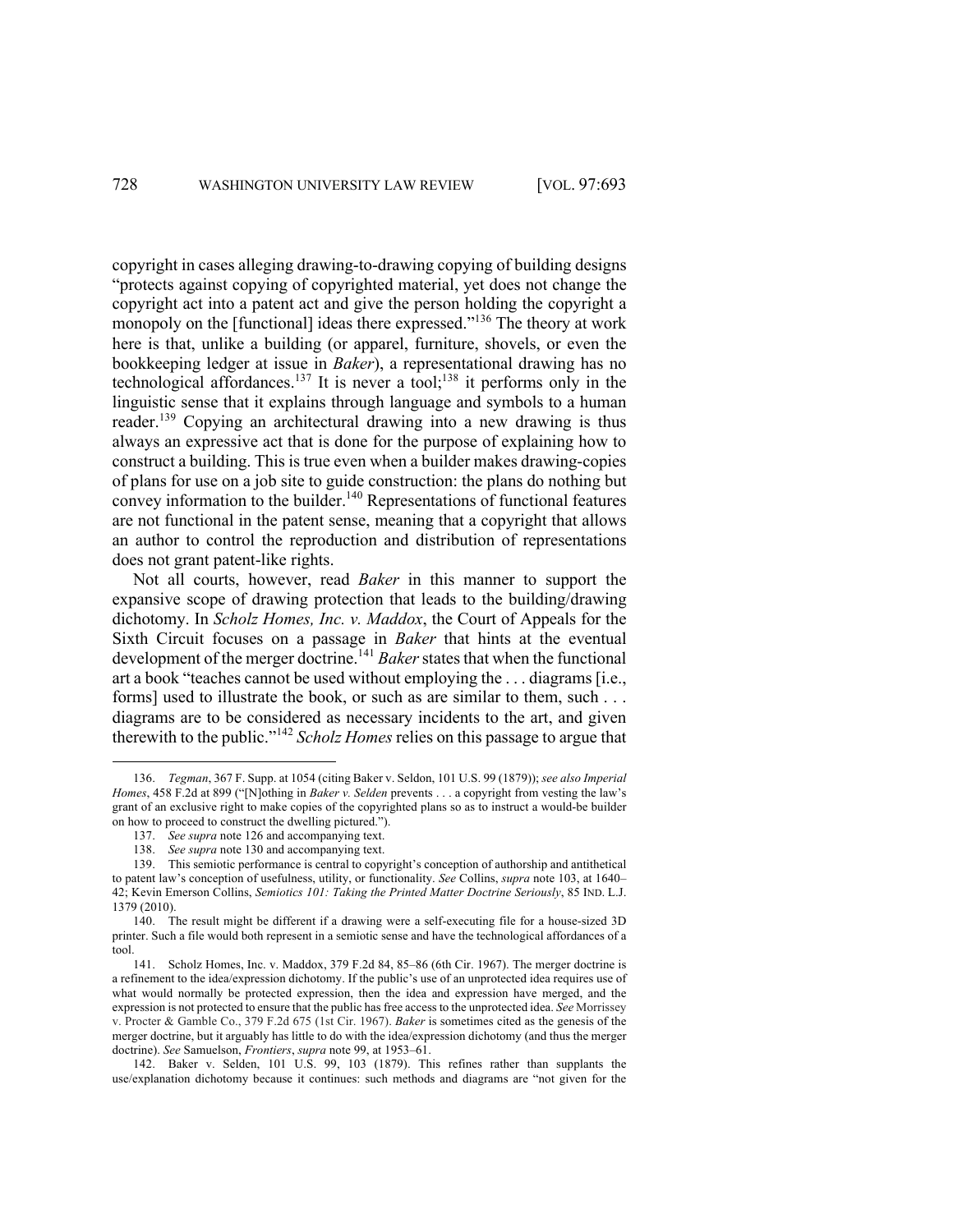true fidelity to *Baker* would deny copyright owners an exclusive right to control most drawing-to-drawing copying:

*Baker* would seem to go farther than [denying only an exclusive right to drawing-to-building copying] by permitting the copying of the plans themselves. . . . [I]f architectural plans are to be treated in the same way as "a book on science or the useful arts," then *Baker* would seem to permit the making of plans [to be used in construction] as well as the construction of buildings. $143$ 

*Scholz Homes* thus reads *Baker* to require drawing-to-drawing copies made for the purpose of constructing a building to be functional "uses" that lie beyond the reach of architects' exclusive rights.<sup>144</sup> Only drawing-todrawing copying performed for the enjoyment or edification of the nonbuilding-constructing public, such as for publication in coffee-table books and perhaps advertising brochures, would lie within the architect's control. 145

Although *Scholz Homes* puts forward this narrow protection as the proper interpretation of the use/explanation distinction in *Baker*, it does not embrace the narrow protection as a policy matter.<sup>146</sup> To the contrary, it expounds on how this result would eviscerate the economic value of

purpose of publication in other works explanatory of the art, but for the purpose of practical application." *Id.*

<sup>143.</sup> *Scholz Homes*, 379 F.2d at 85–86.

<sup>144.</sup> The holdings of some outlier pre-AWCPA copyright cases echo this view. Acorn Structures, Inc. v. Swantz, 657 F. Supp. 70, 75 (W.D. Va. 1987) ("[P]reparing a derivative work and filing such plans with the Building and Permits Office is simply a necessary incident to building the structure depicted in the plans, and does not constitute a copyright infringement."), *rev'd on other grounds*, 846 F.2d 923 (4th Cir. 1988). Some non-architectural useful articles cases, too, echo the *Scholz Homes* dicta. *See* RJ Control Consultants, Inc. v. Mutltiject, LLC, No. 16-10728, 2018 WL 5840736, at \*3–5 (E.D. Mich. Nov. 11, 2018) (finding no liability for copying technical drawings when those drawings are subsequently used to manufacture the useful articles depicted in the drawings). Other cases involving non-architectural useful articles conclude that there is no liability for drawing-to-useful-article copying without addressing the drawing-to-drawing copying that very likely had to occur to manufacture the useful article. *See, e.g.*, Fulmer v. United States, 103 F. Supp. 1021 (Ct. Cl. 1952) (camouflage parachute); Muller v. Triborough Bridge Auth., 43 F. Supp. 298 (S.D.N.Y. 1942) (automotive bridge approach). Although they are ambiguous, these cases can also be read as consistent with the *Scholz Homes* dicta.

<sup>145.</sup> Even the advertising brochure could be beyond copyright's proper reach. At least one early case held that illustrations that depict a useful article are necessary incidents to the manufacture and sale of the useful article. Lamb v. Grand Rapids Sch. Furniture Co., 39 F. 474, 475 (W.D. Mich. 1889) ("To say that the defendant has not the right to publish correct illustrations of its goods must practically result in creating a monopoly, in goods modeled on those designs, in the complainants, and thus give all the benefits of a patent upon unpatented and unpatentable articles."). *Scholz Homes* also suggests that the sale of copies could give rise to infringement. *Scholz Homes*, 379 F.2d at 86.

<sup>146.</sup> *Scholz Homes* held that publication without notice invalidated the copyright in the plaintiff's drawings, making the entire discussion of the scope of copyright in the drawings dicta. *Scholz Homes*, 379 F.2d at 86–87.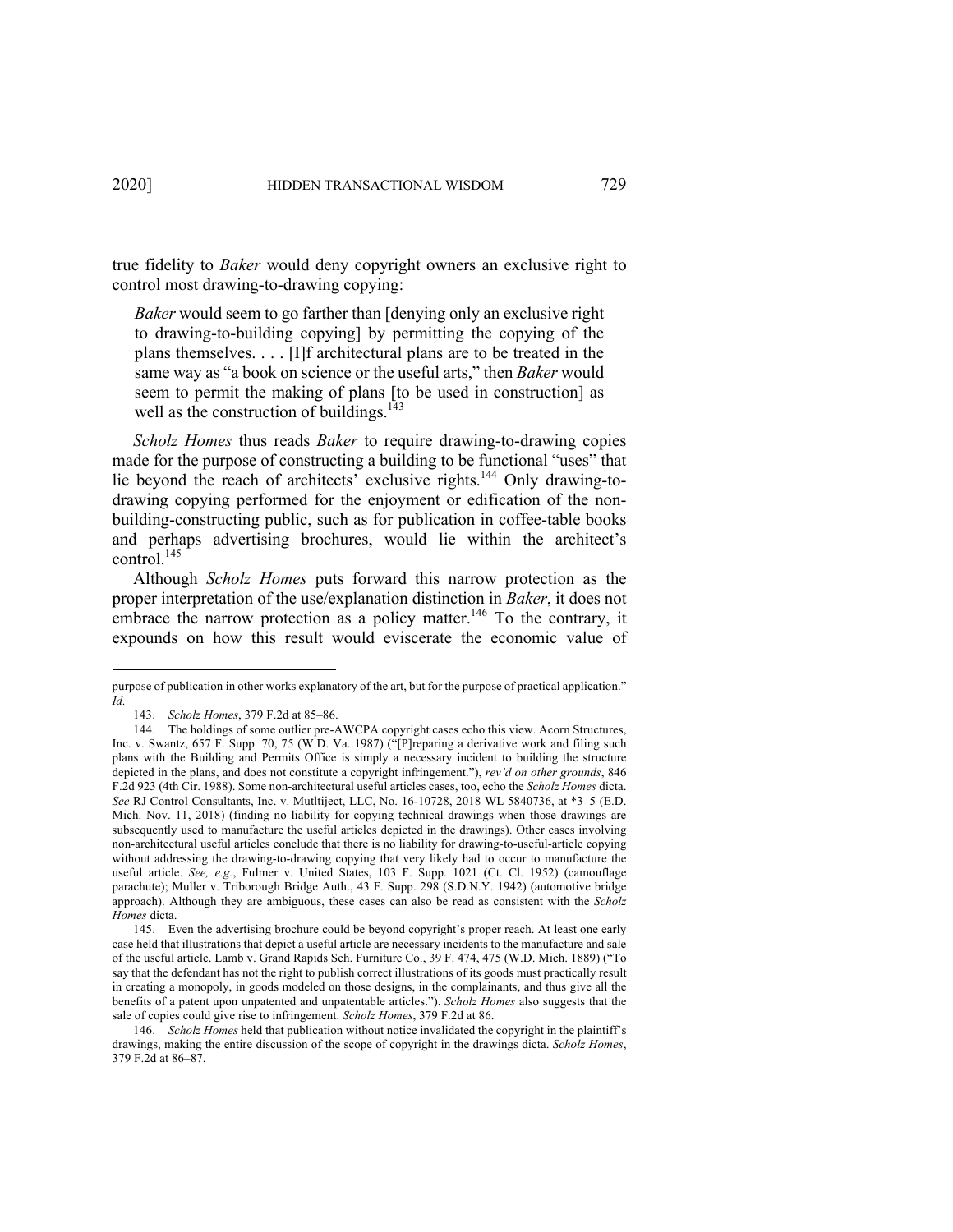architectural copyright,<sup>147</sup> and it then muses on what preferable alternatives could be adopted instead by departing from *Baker*. <sup>148</sup> One of these alternatives should sound familiar: "if *Baker* is followed to the extent of holding that the possession of the copyright in the plans gives no exclusive right to construct the building, then protection could be provided by [departing from *Baker* and] declaring the making of unauthorized copies of the plans to be an infringement."149 *Scholz Homes* suggests adopting the building/drawing dichotomy not because of *Baker* but rather despite *Baker*.

The building/drawing dichotomy re-emerges here not as an outgrowth of the doctrinal logic of copyright but rather as a form of rough economic justice. Given that the absence of building protection and an exclusive right to drawing-to-building copying significantly diminishes the value of architectural copyright, media discrimination in subject matter is a pragmatic, if conceptually awkward, way of strengthening architects' weak position. 150

The *Scholz Homes* dicta also emphasizes that subsuming the building/drawing dichotomy within the literature addressing copyright's weakness in the face of functionality would mischaracterize the dichotomy's true nature.<sup>151</sup> Drawing protection is actually quite expansive under pre-AWCPA copyright (at least in cases alleging drawing-to-drawing copying); copyright would steer yet farther away from protection for

<sup>147.</sup> *Id.* at 86. Other courts also reject the *Scholz Homes* interpretation in favor of the building/drawing dichotomy on normative grounds. *See, e.g.*, Demetriades v. Kaufmann, 680 F. Supp. 658, 665–66 (S.D.N.Y. 1988) ("The *Scholz Homes* dictum, if adopted, would literally render plaintiffs' copyright in this case a nullity. Such a holding would subvert Congress's express and unequivocal intent to include architectural plans as proper subjects for copyright . . . . This court cannot countenance such a result . . . ."). The *Scholz Homes* interpretation would come close to answering in the affirmative a question that some pre-AWCPA copyright cases quote from the Nimmer treatise: "[A]re there some works . . . which by their very nature may be copied only for purposes of use and not for purposes of explanation, so that to deny liability by reason of copying [for use] is in effect if not in theory to deny copyrightability?" Robert R. Jones Assocs., Inc. v. Nino Homes, 858 F.2d 274, 279 n.3 (6th Cir. 1988) (quoting NIMMER & NIMMER, *supra* note 40, § 2.08[D][1]); *see also Demetriades*, 680 F. Supp. at 665.

<sup>148.</sup> One possibility mentioned, and apparently championed by the Nimmer treatise at the time, was to grant architects an exclusive right to drawing-to-building copying and thereby further heighten the building/drawing dichotomy. *Scholz Homes*, 379 F.2d at 86 & n.2.

<sup>149.</sup> *Id.* at 86.

<sup>150.</sup> Market-buffer theory here plays a role that is turned on its head from the role it usually plays in discussions of media discrimination in subject matter. Media discrimination in subject matter is usually perceived as a threat to the sufficient incentives. *See supra* note 64 and accompanying text. This argument takes protection for a work in all media as the media-neutral baseline. The historical evolution of the building/drawing dichotomy starts with almost the opposite media-neutral baseline—close to no effective protection for architectural works in any medium. Thus, *Scholz Homes* suggests adopting media discrimination in subject matter in order to ensure that architects have at least some incentives to create.

<sup>151.</sup> The dimension on which drawing protection is expansive is not a necessary corollary of copyright's refusal to protect functional articles; the building/drawing dichotomy is not simply a rule that does everything it can to keep copyright protection from granting patent-like rights.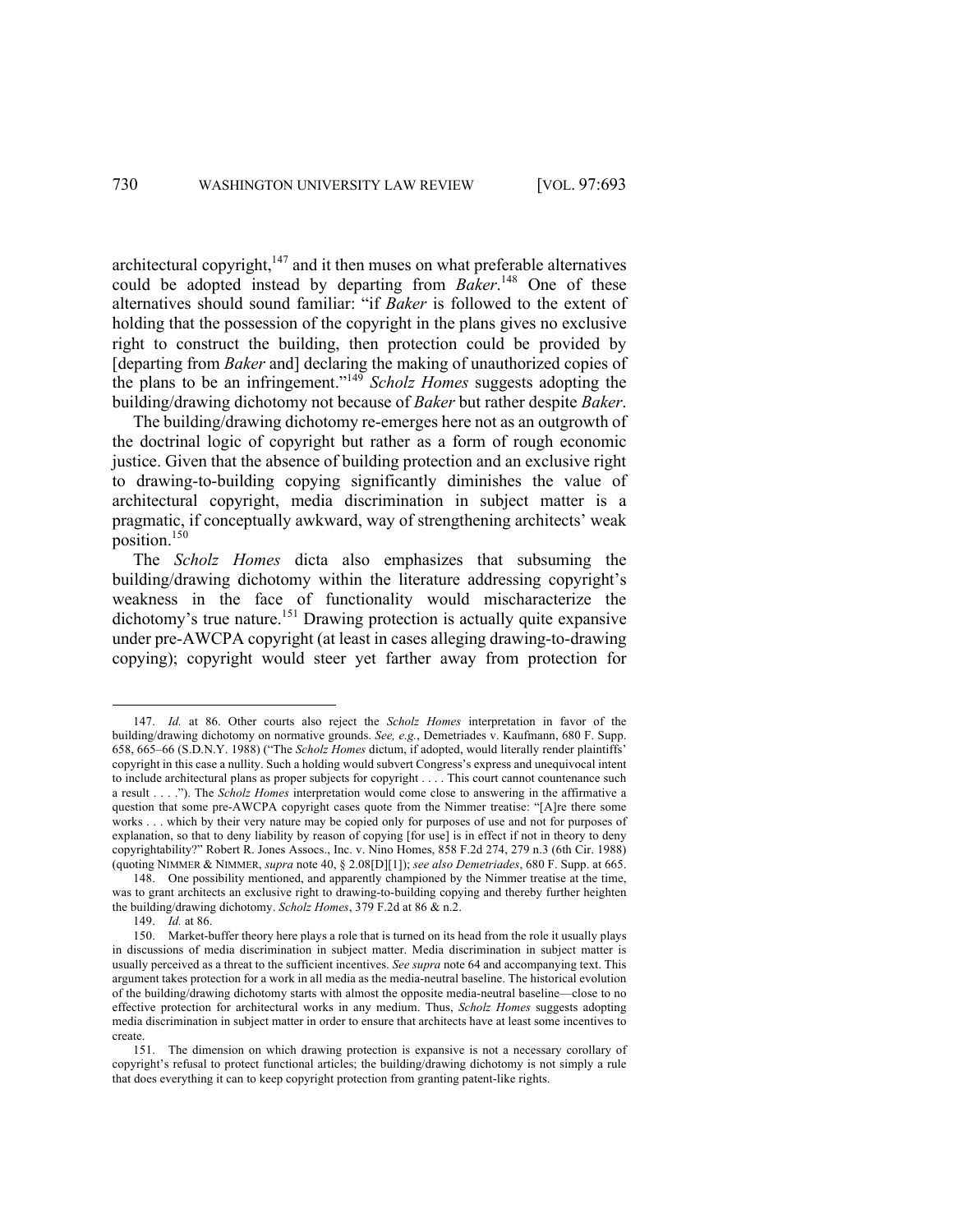functionality if pre-AWCPA copyright had followed the *Scholz Homes* dicta.<sup>152</sup>

### *b. Non-Architectural Useful Articles*

The historical origins of the building/drawing dichotomy of pre-AWCPA copyright are deeply enmeshed with policy concerns about copyright protection for functionality. One might therefore reasonably expect the dichotomy to be a particular example of a broader usefularticle/drawing dichotomy, no different in kind from a clothing/drawing, furniture/drawing, or shovel/drawing dichotomy. In many respects, copyright law bears out this expectation. With respect to building protection, buildings are useful articles, so the statutory regime governs both buildings and non-building useful articles.<sup>153</sup> With respect to drawing protection, the logic of *Baker*'s use/explanation distinction applies with equal force to drawings of all useful articles.<sup>154</sup> In fact, the early cases establishing the absence of an exclusive right to drawing-to-building copying rely on non-architectural useful articles cases as guiding precedent.<sup>155</sup>

However, looking specifically at the historical non-architecture cases that address drawing-to-drawing copying, it is interesting to note that they can all be explained by the narrower, media-neutral rule discussed above under which protection extends only to rendition expression.<sup>156</sup> None provide strong support for media discrimination in subject matter or a useful-article/drawing dichotomy.<sup>157</sup>

<sup>152.</sup> The same point can be made with respect to the alternative, media-neutral path that architectural copyright could have followed by not protecting the features of building designs in any medium. *See supra* Section II.B.

<sup>153.</sup> *See supra* Section II.C.2.

<sup>154.</sup> *See supra* Section II.B.3.a. Furthermore, if the 1976 Act codifies the drawing side of the dichotomy, it speaks with equal force to all useful articles. *See infra* Section II.C.3.c.

<sup>155.</sup> *See supra* note 134 and accompanying text.

<sup>156.</sup> Nat'l Cloak & Suit Co. v. Standard Mail Order Co., 191 F. 528 (S.D.N.Y. 1911); Nat'l Cloak & Suit Co. v. Kaufman, 189 F. 215 (M.D. Pa. 1911); Lamb v. Grand Rapids Sch. Furniture Co., 39 F. 474 (W.D. Mich. 1889).

<sup>157.</sup> None allege that copying could have been accomplished through useful-article-to-drawing copying rather than drawing-to-drawing copying. *Cf. supra* note 88 and accompanying text. None discuss a useful article's unprotected features when assessing substantial similarity between drawings. *Cf. supra* note 89 and accompanying text. None involve highly schematic drawings rather than artistic renderings. *Cf. supra* note 90 and accompanying text. However, a more recent case that leaves open the possibility of liability based on drawing-to-drawing copying of a highly schematic drawing of a nonarchitectural useful article is *Forest River, Inc. v. Heartland Recreational Vehicles, LLC*, 753 F. Supp. 2d 753, 760 (N.D. Ind. 2010) (refusing to grant summary judgment to defendants based on an allegation of drawing-to-drawing copying of the schematic floor plans of recreational vehicles into a derivative work).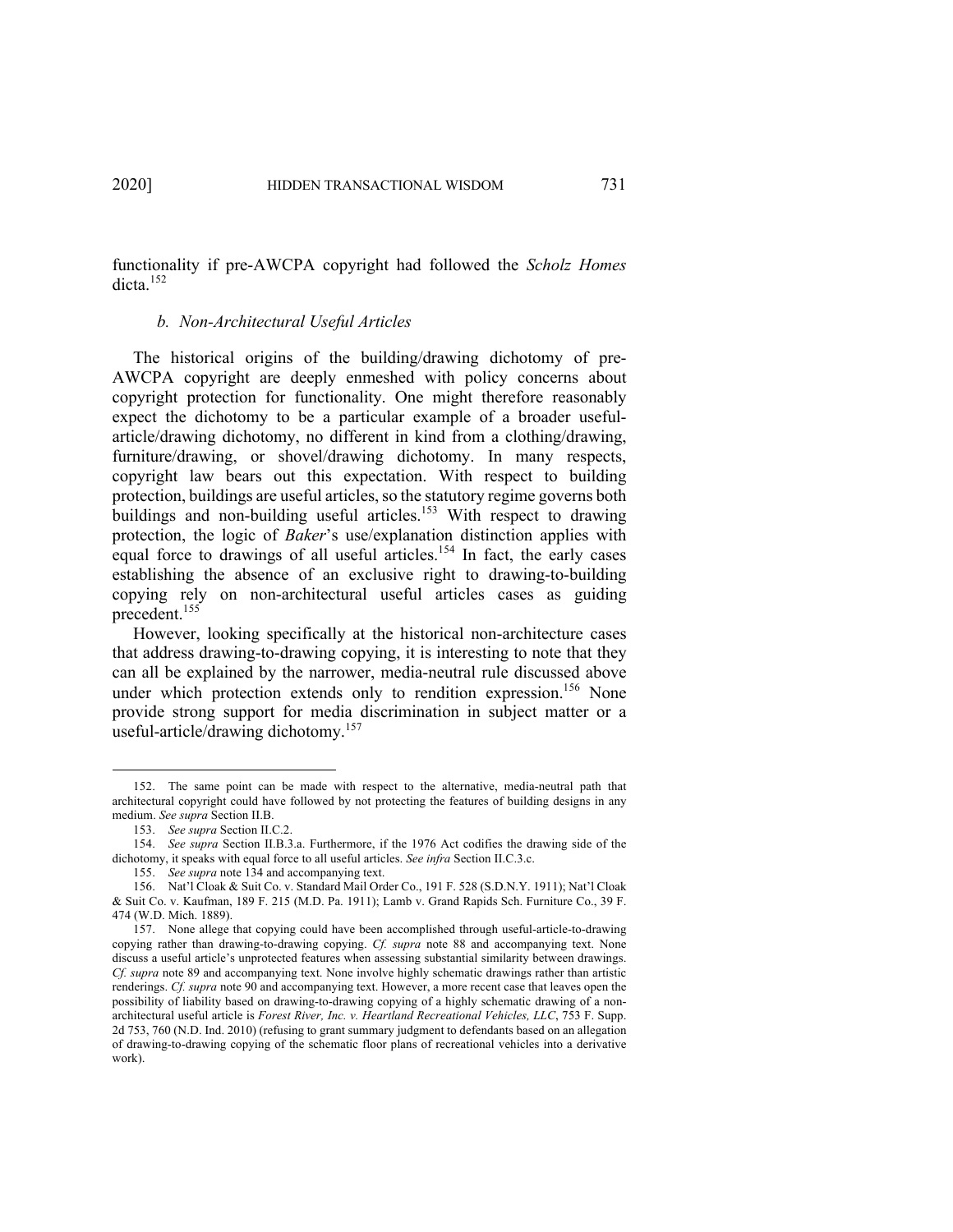For example, consider *National Cloak & Suit Co. v. Kaufman*, a case that lies near the beginning of the line of cases delineating authors' rights in drawings of useful articles.158 National Cloak & Suit produced a periodical "portraying original conceptions and creations relating to wearing apparel" in order to market said apparel.<sup>159</sup> The illustrations involved "large outlays and expenditures" for "artists and authors of peculiar skill and ability;" they "embodied the personal reaction of artists of recognized skill in their calling, and were pictures of artistic merit."<sup>160</sup> Kaufman was alleged to have copied these illustrations in the course of establishing a competing business offering the same or similar clothes for sale. The court made clear that copyright did not extend to the apparel itself, $161$  but it granted National Cloak & Suit exclusive rights to their drawings depicting the apparel. National Cloak & Suit is "entitled" to "the right . . . to prevent others from copying [into new drawing-copies] and appropriating its exclusive property in such pictures."162

*National Cloak & Suit* resonates more with the restrictive, media-neutral rule of drawing protection that only extends to rendition expression than it does with the expansive, media-discriminatory rule of drawing protection of pre-AWCPA copyright that protects rendition expression as well. The fact that the copied drawings "embodied the personal reaction of artists of recognized skill in their calling, and were pictures of artistic merit<sup>1163</sup> suggests that the illustrations contained significant amounts of original rendition expression. Liability for drawing-to-drawing copying could easily exist even if copyright did not protect any representational content at all. National Cloak & Suit's "exclusive property in such pictures"<sup>164</sup> could easily reside not in copying what the drawings portrayed (the articles as representational content) but rather how the articles were portrayed (rendition expression). <sup>165</sup> *National Cloak & Suit* may invoke *Baker* not to support a use/explanation distinction in authors' rights but rather a categorical exclusion of the useful features of clothing from protected

<sup>158.</sup> *Kaufman*, 189 F. 215.

<sup>159.</sup> *Id.* at 216.

<sup>160.</sup> *Id.*

<sup>161.</sup> *Id.* at 219 ("The complainant does not claim to monopolize the manufacture and sale of the wearing apparel depicted by reason of its copyright.").

<sup>162.</sup> *Id.*

<sup>163.</sup> *Id.* at 216.

<sup>164.</sup> *Id.* at 219.

<sup>165.</sup> For a more contemporary case in which it is clear that liability could also hang on the copying of rendition expression alone, see *Habersham Plantation Corp. v. Country Concepts*, No. C80-14G, 1980 WL 1161 (N.D. Ga. Apr. 14, 1980). In *Habersham Plantation*, the allegedly infringing furniture drawings "depict the furniture positioned in precisely the same arrangement and set at precisely the same angle to the viewer as those in plaintiff's catalog." *Id.* at \*1. The plaintiff's photographs were taken with a lens that distorts the perspective, and the same distortion is present in the defendant's drawings. *Id.* The arrangement of throw pillows is also the same. *Id.*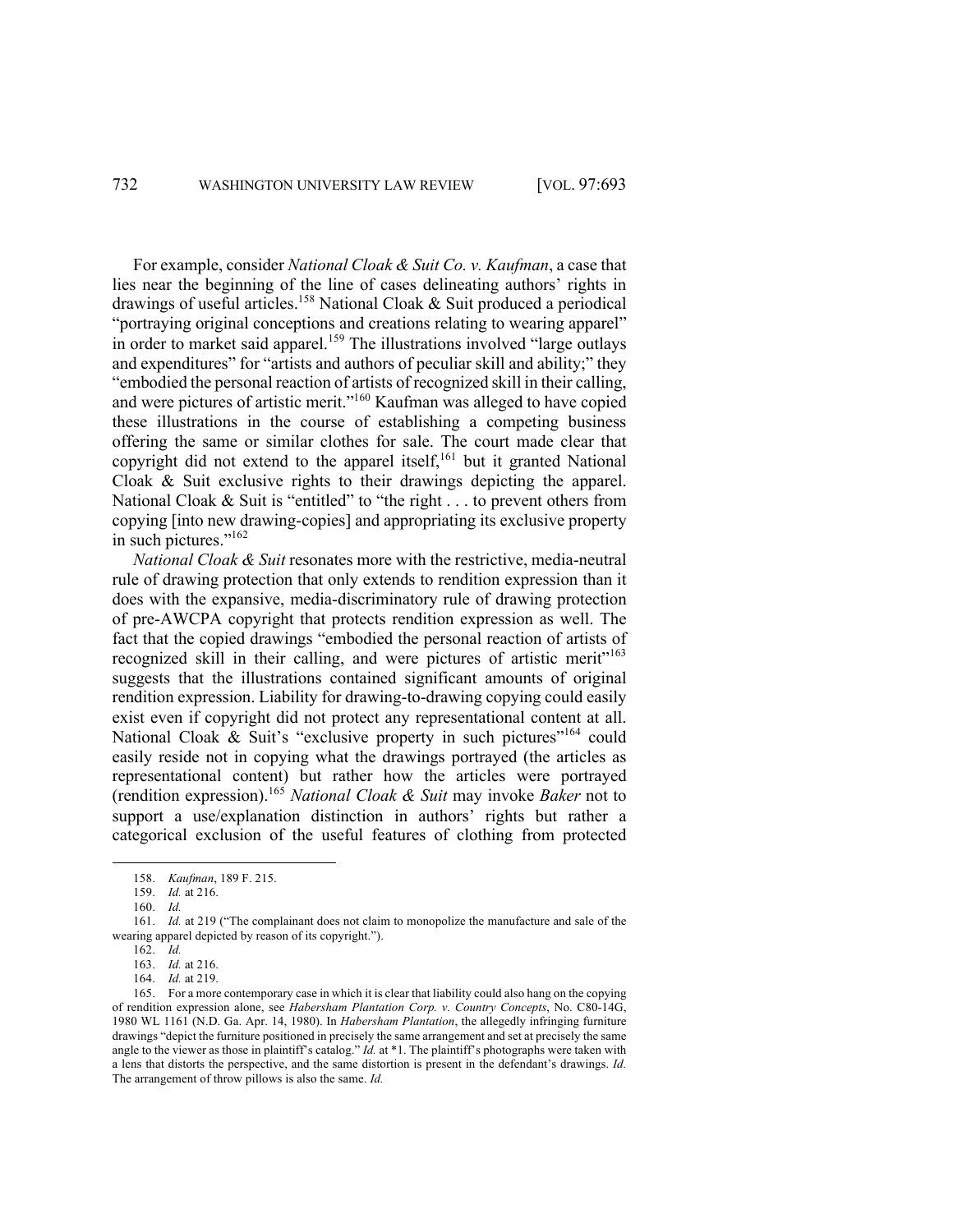subject matter with a functionality screen. <sup>166</sup> *National Cloak & Suit* states it is important to avoid "confusion of the pictures with the things they depict in a particular way; that is, the wearing apparel which appears in the illustration as part of the pictures."<sup>167</sup> The unprotected design of the apparel, which exists in copies both outside of the pictures (the articles of clothing themselves) and within the pictures as representational content, needs to be kept distinct from protection for the "particular way" in which the apparel is shown in the pictures. Recast in the terms used here, *National Cloak & Suit* can most readily be read to state that copyright protects only the rendition expression wound up with how the design of apparel is shown in drawings. The case need not be read to establish protection for the design of apparel itself, regardless of whether it is fixed in clothing that can be worn or a drawing's representational content.

### *c. Possible Statutory Codification in the 1976 Act*

Many aspects of pre-AWCPA copyright eventually obtain clear statutory basesin the 1976 Act. Returning to Figure 1, the exclusion of buildings from protected subject matter in the top row arises from the useful articles doctrine.<sup>168</sup> The absence of an exclusive right to drawing-to-building copying in Box 3, too, has a textual basis in a grandfather clause.<sup>169</sup> Yet, while the 1976 Act clearly requires some protection for drawings in Box 4,<sup>170</sup> the codification of the expansive scope of drawing protection in cases alleging drawing-to-drawing copying that protects features of building designs that are unprotected when fixed in buildings is more tenuous.

Prominent copyright treatises argue that the statutory definition of a useful article requires the media discrimination in subject matter imposed

<sup>166.</sup> *Cf. supra* notes 99–100 and accompanying text (discussing the subject-matter interpretation of *Baker*).

<sup>167.</sup> *Kaufman*, 189 F. at 219.

<sup>168.</sup> *See supra* notes 108–116 and accompanying text. In the 1909 Act, the absence of building protection is grounded in the Act's narrowly defined categories of works of authorship. *See supra* notes 104–107 and accompanying text.

<sup>169.</sup> The 1976 Act codifies the absence of an exclusive right to drawing-to-building copying with a grandfather clause in Section 113(b). 17 U.S.C. § 113(b) (2018) ("This title does not afford, to the owner of copyright in a work that portrays a useful article as such, any greater or lesser rights with respect to the making, distribution, or display of the useful article so portrayed than those afforded to such works under the law . . . in effect on December 31, 1977 . . . ."). Section 113(b) does not codify the drawing side of the building/drawing dichotomy; it says nothing about the scope of drawing protection in cases involving drawing-to-drawing copying. For the basis of the absence of an exclusive right to drawing-to-building copying in the 1909 Act, see *supra* note 132.

<sup>170.</sup> *See supra* note 120 and accompanying text. The 1909 Act, too, requires drawing protection of some kind for building designs. *See supra* notes 118–119 and accompanying text.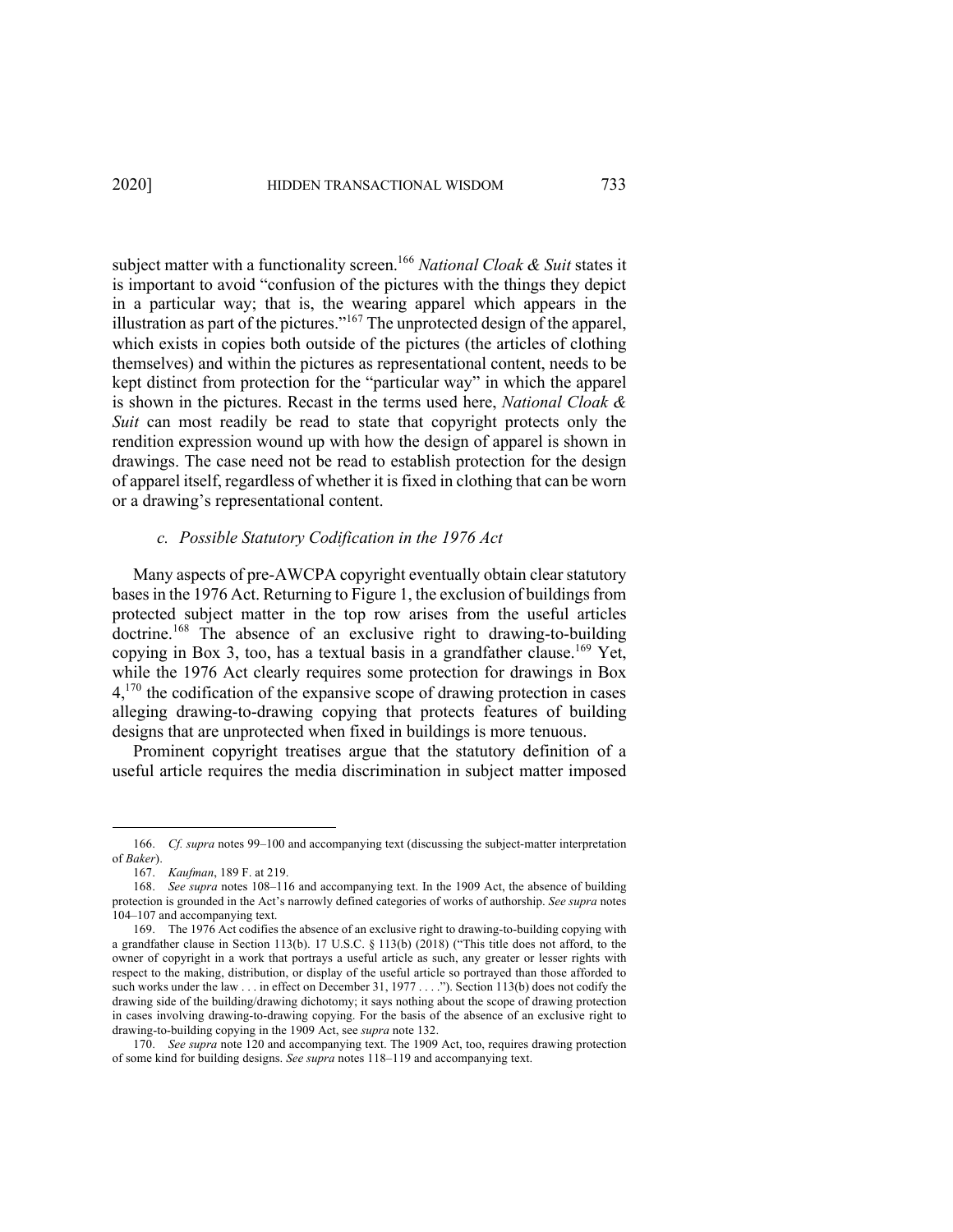by the building/drawing dichotomy.<sup>171</sup> Useful articles are "article[s] having an intrinsic utilitarian function that is not merely to portray the appearance of the article or to convey information."172 Under this definition, buildings are useful articles, but drawings that represent buildings are not. A drawing's utility lies entirely in its "function" of portraying the appearance of the building and conveying information about the building.<sup>173</sup> Assuming that the useful articles doctrine only applies to useful articles, the argument concludes that the scope of copyright in architectural drawings is "immunized from attack on the basis of [the drawings' representation of] utilitarian content" under the useful articles doctrine because drawings are not useful articles. <sup>174</sup> Following this reasoning, copyright does not protect features of pre-AWCPA building designs when they are fixed in buildings because buildings are useful articles, but it does protect those same features when they are fixed in drawings because drawings are not useful articles.

This codification argument, however, does not track the actual text of the useful articles doctrine in the 1976 Act. The assumption that the useful articles doctrine only limits the copyright protection granted to threedimensional, useful articles is suspect. According to the statutory text, the useful articles doctrine applies to the *design* of a useful article—that is, as a work—not to a useful article as a particular type of copy of a design. The Act states: "the *design* of a useful article . . . shall be considered a [PGS] work only if, and only to the extent that, such *design* incorporates [PGS] features that can be identified separately from, and are capable of existing independently of, the utilitarian aspects of the article." $175$  The design of a useful article exists both in three-dimensional, functional articles and drawings that represent those three-dimensional, functional articles, meaning that the useful articles doctrine should apply in a media-neutral manner. If Congress had intended to codify the expansive protection for drawings that courts granted in cases alleging drawing-to-drawing copying such as *Imperial Homes*, the text should have stated more simply that "a *useful article* . . . shall be considered a [PGS] work if, and only to the extent that, such *useful article* incorporates [PGS] features that can be identified separately from, and are capable of existing independently of, the utilitarian

<sup>171.</sup> GOLDSTEIN, *supra* note 83, § 2.15.1.2; *see also* NIMMER & NIMMER, *supra* note 40, § 2A.09[A][1][a]. Judicial opinions also interpret the definition of a useful article in this manner. *See* Eales v. Envtl. Lifestyles, Inc., 958 F.2d 876, 879–80 (9th Cir. 1992).

<sup>172.</sup> 17 U.S.C. § 101 (2018).

<sup>173.</sup> This point mirrors the argument explaining why engaging in drawing-to-drawing copying of architectural drawings is a *per se* explanatory or communicative act and is thus within the copyright owner's exclusive rights under the media-dependent interpretation of *Baker*'s use/explanation distinction in pre-AWCPA copyright cases. *See supra* notes 136–140 and accompanying text.

<sup>174.</sup> GOLDSTEIN, *supra* note 83, § 2.15.1.2.

<sup>175.</sup> 17 U.S.C. § 101 (2018) (emphasis added) (defining a PGS work).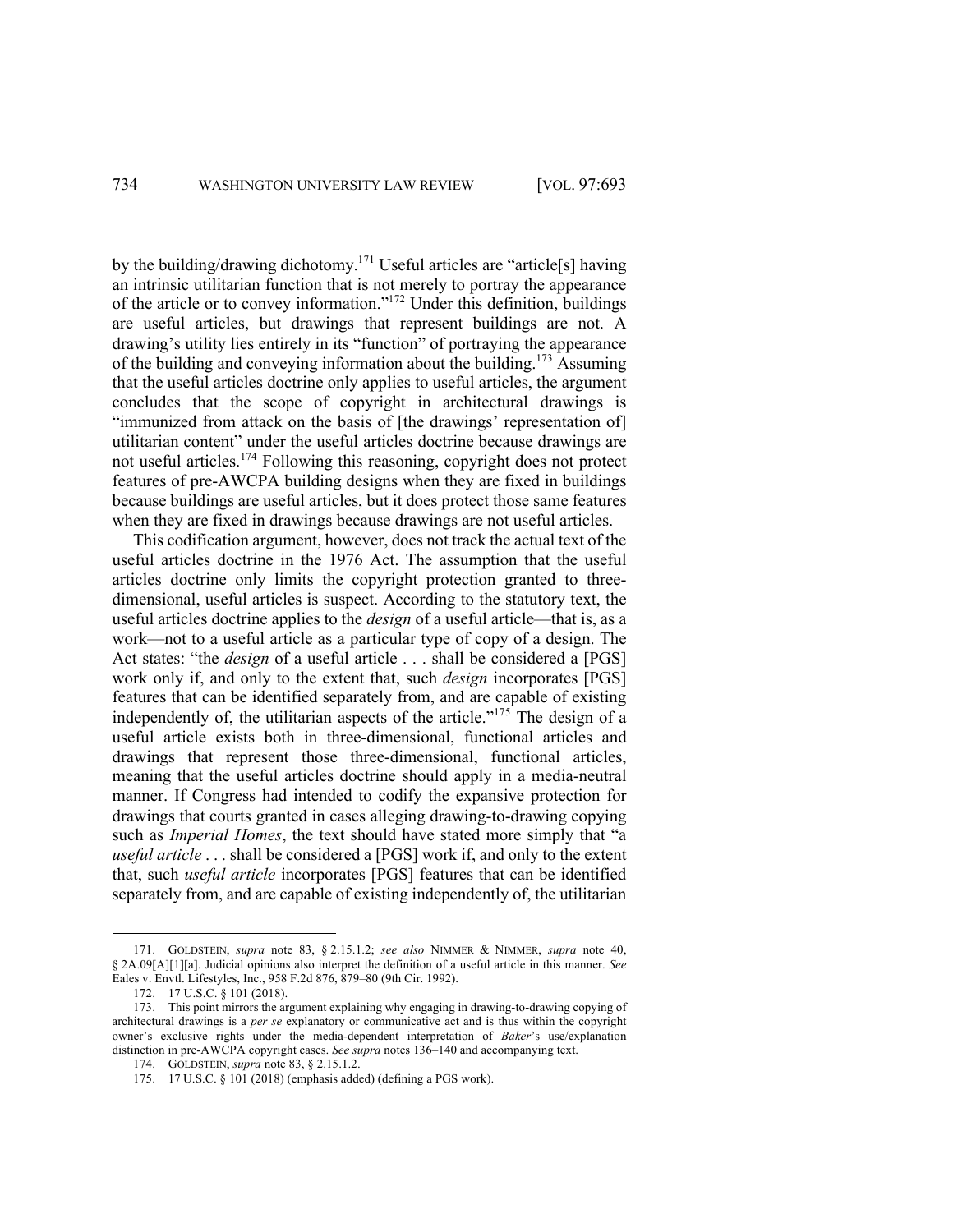aspects of the article." Whether the 1976 Act codifies the drawing side of the building/drawing dichotomy thus remains, at best, an open question.<sup>176</sup>

### *D. The AWCPA*

The AWCPA altered copyright protection for the designs of buildings created on or after December 1, 1990 from the pre-AWCPA baseline in a number of ways. Most importantly for the argument here, the AWCPA eliminates the building/drawing dichotomy and its media discrimination in subject matter.<sup>177</sup> It adds "architectural works" as a new category of works of authorship.<sup>178</sup> It expressly defines architectural works in a media-neutral manner to include both buildings and drawings of buildings,  $179$  and it subjects them to a *sui generis* functionality screen that precludes protection for the features of architectural works that are "functionally required" in buildings.180 The AWCPA thus identifies a single set of features of an architectural work that cannot be protected, regardless of whether they are fixed in buildings or drawings.<sup>181</sup>

<sup>176.</sup> Even if it does not, the pre-AWCPA cases that gave rise to the drawing side of the building/drawing dichotomy likely remain good law.

<sup>177.</sup> *But see infra* notes 186–189 and accompanying text (suggesting that media discrimination may persist even after the enactment of the AWCPA).

<sup>178.</sup> 17 U.S.C. § 102(a)(8) (2018).

<sup>179.</sup> 17 U.S.C. § 101 (2018); *cf.* Shine v. Childs, 382 F. Supp. 2d 602, 609 (S.D.N.Y. 2005) (holding that a three-dimensional model embodies an architectural work). An earlier bill only referred to architectural works as embodied in buildings. H.R. REP. No. 101-735, at 19 (1990).

<sup>180.</sup> The functionally-required functionality screen is not codified in the copyright statute. It only appears in the AWCPA's legislative history. H.R. REP. NO. 101-735, at 20–21. It is, like the useful articles doctrine, a filtering screen. Buccafusco & Lemley, *supra* note 100, at 1338–41.

<sup>181.</sup> The AWCPA does codify one form of media discrimination in subject matter. Architects lack exclusive rights to transform architectural works fixed in buildings into derivative works through renovation, destruction, and addition. 17 U.S.C. § 120(b) (2018). The statute says nothing about denying architects exclusive rights to transform architectural works fixed in drawings into derivative works.

The AWCPA also has a provision that codifies media discrimination in rights rather than subject matter. *Cf. supra* Section I.A (distinguishing media discrimination in rights and subject matter). The AWCPA provides that architects lack exclusive rights to prevent the reproduction, distribution, or public display of photographs of architectural works, provided "the building in which the work is embodied is located in or ordinarily visible from a public place." 17 U.S.C. § 120(a) (2019). Making building-copies is not permitted without the copyright owner's permission, but making photograph-copies from public places is. This provision raises an interesting question at the intersection between rights and subjectmatter discrimination: Is the architectural work still protected subject matter in a noninfringing photograph? *Cf. supra* note 61 and accompanying text (discussing this same conceptual difficulty at the boundary of media discrimination in rights and subject matter). A basic principle of copyright infringement holds that "[t]here is a transitive property to actual copying: if work A is an actual copy of work B, and work B is an actual copy of work C, then work A is deemed an actual copy of work C." Well-Made Toy Mfg. Corp. v. Goffa Int'l Corp., 210 F. Supp. 2d 147, 165 (E.D.N.Y. 2002). This principle is generally applied in situations in which work B infringes the copyright in work A (or would, at least, if it were not licensed). On the assumption that it also applies when work B lies beyond the rights of the owner of the copyright in work A, then it implies that § 120(a) creates media discrimination in rights without media discrimination in subject matter. Someone can be held liable for creating a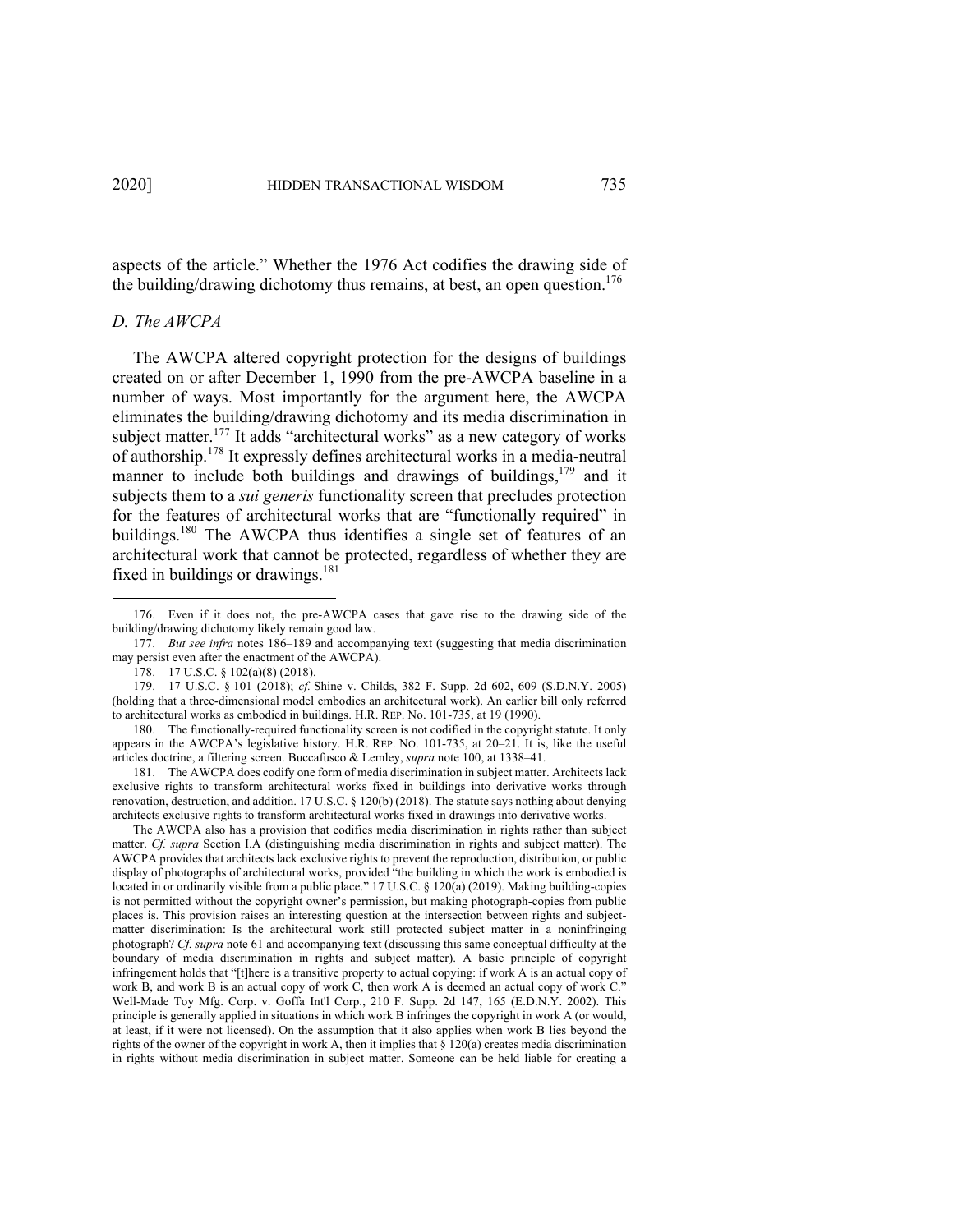The media-neutral protection available for the design of buildings as AWCPA architectural works is in some ways stronger than the protection available for them under pre-AWCPA copyright. By shifting the functionality screen for buildings from the separability test of the useful articles doctrine to the functionally required test, the AWCPA expands the set of protected features of a building design fixed in a building.<sup>182</sup> It also grants architects the exclusive rights to drawing-to-building copying that they lacked under pre-AWCPA copyright.<sup>183</sup>

While these increases in the strength of architectural copyright rightly receive top billing in most commentary on the  $AWCPA$ , <sup>184</sup> it is also important to note an underappreciated way in which the AWCPA provides weaker protection than pre-AWCPA copyright does. The scope of protection granted to drawings in drawing-to-drawing copying cases has, in theory, shrunk. The drawing side of the building/drawing dichotomy protects all of a drawing's representational content, including illustrations of the features of building designs that are not protected when they are fixed in buildings. In other words, functionality is not a limit on the scope of protection of pre-AWCPA architectural drawings. In contrast, functionality does limit the protection that the AWCPA grants to drawings: functionally required features of building designs are not protected when fixed in either buildings or drawings.<sup>185</sup>

This would be a tidy place to wrap up the discussion of AWCPA copyright, but there is one last wrinkle to acknowledge. The AWCPA clearly creates the new subject-matter category of architectural works and institutes media-neutral protection for it. However, architects designing today may still be able to benefit from the expansive scope of drawing

duplicate of a copyrighted building (work C) even though they copy a copyrighted building design (work A) from photographs (work B) that are noninfringing because of § 120(a).

<sup>182.</sup> Buccafusco & Lemley, *supra* note 100, at 1339 (noting that "works that never would have passed the separability test will be protected" under the AWCPA). The shift in the scope of building protection appears to be large. Courts applying the AWCPA rarely cite functionality as a stand-alone justification for refusing to protect features of architectural works. However, the shift could alternatively be small. Courts do regularly limit the scope of protection granted by the AWCPA to architectural designs by using copyright doctrines other than the functionally required test, such as originality, the idea/expression dichotomy, and scenes-a-faire. *See, e.g.*, Design Basics, LLC v. Lexington Homes, Inc., 858 F.3d 1093, 1100–05 (7th Cir. 2017); Zalewski v. Cicero Builder Dev., Inc., 754 F.3d 95, 105–06 (2d Cir. 2014). These other conventional doctrines could be the functionally required test dressed up in different rhetorical guises.

<sup>183.</sup> *See supra* notes 71–73, 132–135 and accompanying text.

<sup>184.</sup> The AWCPA is often understood to create the "full" rights that other authors receive rather than the atypically meager rights of pre-AWCPA copyright. MARSHALL A. LEAFFER, UNDERSTANDING COPYRIGHT LAW 130 (5th ed. 2010).

<sup>185.</sup> Because it is inversely related to the increase in the scope of building protection, the decrease in the scope of drawing protection in cases alleging drawing-to-drawing copying upon the shift from pre-AWCPA copyright to the AWCPA appears to have been small (although there is some doubt on the issue). *See supra* note 182.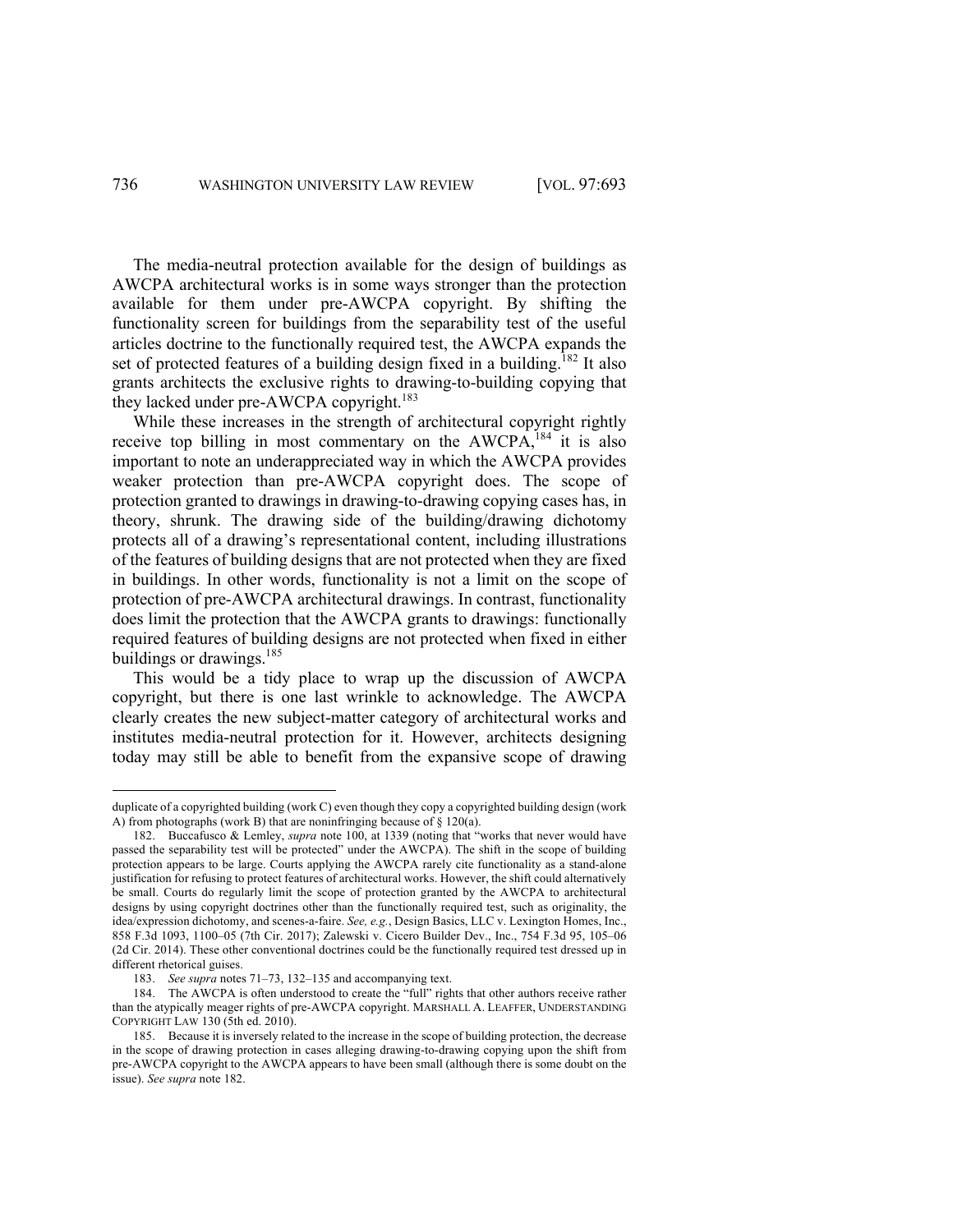protection in cases alleging drawing-to-drawing copying available under pre-AWCPA copyright. The AWCPA did not remove building designs fixed in architectural drawings from the category of PGS works.<sup>186</sup> If an architect registers a technical drawing of a building design as a PGS work, they receive the equivalent of pre-AWCPA copyright protection.<sup>187</sup> Because architects can concurrently register their building designs both as architectural works and PGS works,<sup>188</sup> they can, in theory, get protection for features of building designs that are functionally necessary when those features are fixed in drawings through the PGS registration, even though they cannot get protection for those features when they are fixed in buildings through either registration.<sup>189</sup>

#### III. THE DICHOTOMY'S TRANSACTIONAL VIRTUES

This Part examines copyright for custom architectural design in a novel normative framework, taking the transactional theory, not the market-buffer theory, to be the polestar guiding the reach of copyright protection. It argues

<sup>186.</sup> *See* T-Peg, Inc. v. Vt. Timber Works, Inc., 459 F.3d 97, 109–10 (1st Cir. 2006). The legislative history states that the AWCPA does not affect the previously available protection for building designs fixed in drawings under § 102(a)(5). H.R. REP. NO. 101-735, at 19 (1990). Whether the AWCPA eliminates protection as a PGS work for portions of a building design that are conceptually separable under the useful articles doctrine presents a difficult question. A panel of the Court of Appeals for the Ninth Circuit fractured into three separate opinions on this issue in *Leicester v. Warner Bros.*, 232 F.3d 1212 (2000).

<sup>187.</sup> The AWCPA's legislative history notes one exception to this general rule: the monumental, nonfunctional structures that had been separable under the useful articles doctrine and thus protected under § 102(a)(5) are "architectural works, and as such, will no[w] be protected exclusively under section 102(a)(8)." H.R. REP. NO. 101-735, at 20 n.43. The report uses the word "not," but it is a typo that should read "now." *Leicester*, 232 F.3d at 1224 (Tashima, J., concurring); *id.* at 1231 n.10 (Fisher, J., dissenting).

<sup>188.</sup> The legislative history of the AWCPA recognizes the possibility of two separate copyrights in a single work. H.R. REP. NO. 101-735, at 19. The Register of Copyright allows dual registration. U.S. COPYRIGHT OFFICE, *supra* note 13, at 3.

<sup>189.</sup> The media discrimination that persists under the AWCPA applies to fewer features of building designs—only those that are functionally necessary—so it is not as economically significant as the media discrimination that exists under pre-AWCPA copyright. *Cf. supra* note 182 (noting that almost no features of a building design have been explicitly identified as functionally necessary).

Paul Goldstein suggests that dual registration of a building design in an architectural drawing as both an architectural work and a PGS work should not permit expansive protection that encompasses representations of the building's functional features. The argument is that there are limitations on copyright protection other than the useful articles doctrine that prevent protection for architectural drawings from extending to functionally necessary features. GOLDSTEIN, *supra* note 83, § 2.15.1.2. The most logical candidate is § 102(b), which states that "[i]n no case does copyright protection for an original work of authorship extend to any idea, procedure, process, system, method of operation, concept, principle, or discovery." 17 U.S.C. § 102(b) (2018); *cf.* Samuelson, *Frontiers*, *supra* note 99, at 1974–77 (discussing many possible applications of § 102(b)). This theory, however, may prove too much. Its logical conclusion seems to be that the expansive drawing protection in cases alleging drawingto-drawing copying that constitutes the drawing side of the building/drawing dichotomy of pre-AWCPA copyright is, and always has been, legal error, at least since the 1976 Act enacted § 102(b).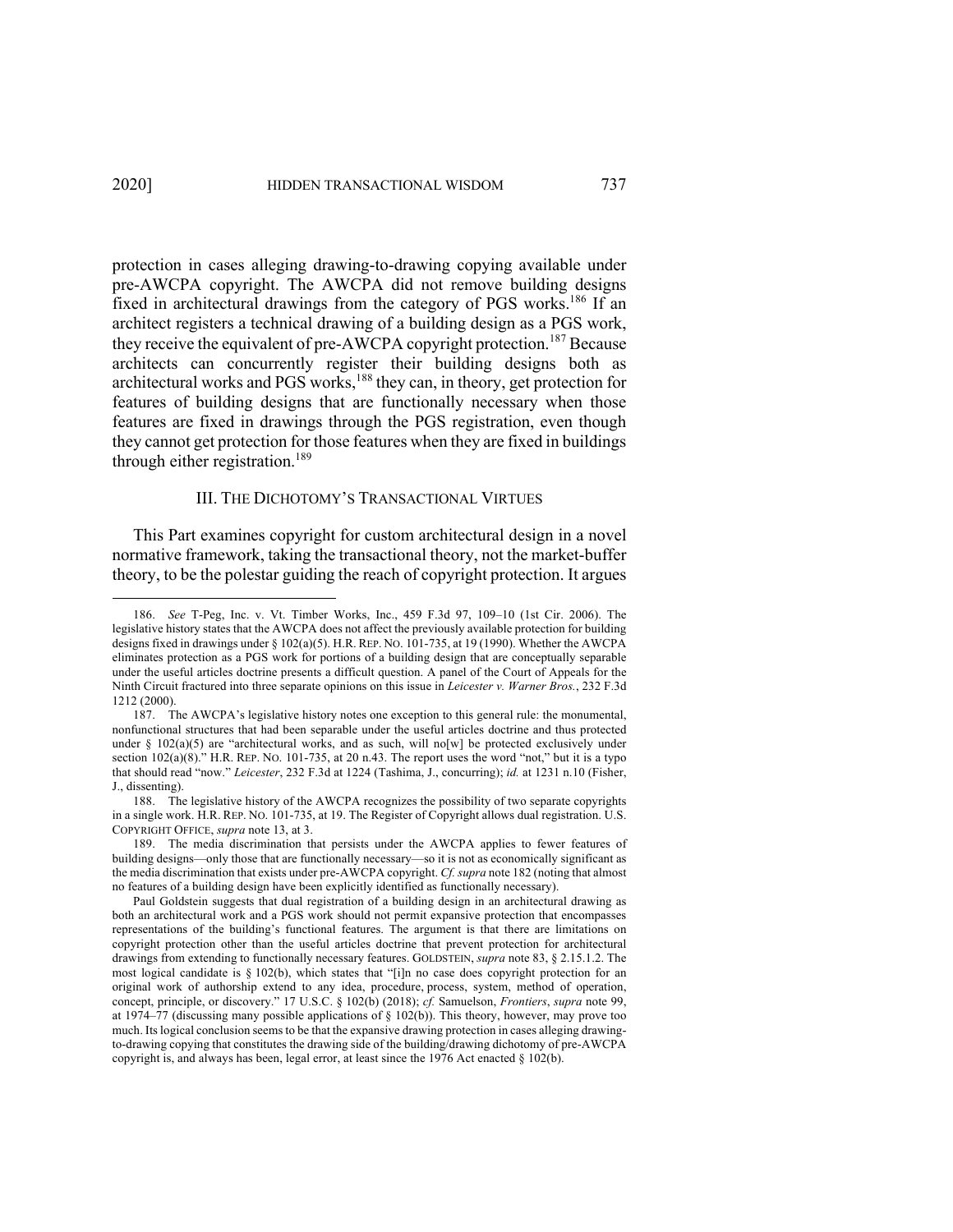that the building/drawing dichotomy and its media discrimination in subject matter are good policy when copyright's principal task is to facilitate the architect–client transaction, rather than to provide ex ante incentives by tamping down on copying by strangers. In a more abbreviated argument, it also suggests that this transactional goal should be the primary objective of copyright in custom architecture.

One ramification of reframing the building/drawing dichotomy as a way of optimizing copyright to the demands of transactional theory is important to note at the outset. Concerns about copyright protection for functional artifacts made the conditions ripe for the development of the building/drawing dichotomy as a historical matter,<sup>190</sup> but these concerns are largely irrelevant to why the building/drawing dichotomy is good policy from a transactional perspective.<sup>191</sup>

The argument proceeds in four steps. Section III.A introduces the transactional theory as a normative ground for copyright. Copyright can facilitate transactions between willing market partners by overcoming the disclosure dilemmas caused by Arrow's information paradox. Section III.B demonstrates that copyright in custom architecture has significant social value under the transactional theory. The architect–client transaction that lies at the heart of the architectural profession creates disclosure dilemmas, and copyright helps to resolve them. Section III.C argues that the building/drawing dichotomy and its media discrimination in subject matter tailor copyright to the transactional theory. Eliminating building protection while preserving drawing protection leads to a win–tie scenario under the transactional theory's cost–benefit calculus: it reduces copyright's access costs without reducing copyright's transactional benefits. Section III.D argues that tailoring architectural copyright to the transactional theory is likely a good idea because building protection does not generate significant benefits under the market-buffer theory. Combined, these two sections demonstrate that the building/drawing dichotomy is good policy under a pluralistic utilitarian justification of copyright that takes both the transactional and incentive theories into account.<sup>192</sup> Finally, Section III.E

<sup>190.</sup> *See supra* Section II.C.

<sup>191.</sup> The template for justified media discrimination in subject matter that the building/drawing dichotomy provides is not limited to fields in which the articles sold to consumers have functional properties. *See infra* notes 332–335 and accompanying text. *But cf. supra* note 25 (noting how the functionality of buildings makes an indirect contribution to the transactional justification of the building/drawing dichotomy).

<sup>192.</sup> Prospect theory offers a third utilitarian justification for copyright. Giving a single entity rights to coordinate the development of a nascent work (a "prospect") into a diverse array of derivative works and commercialized goods eliminates the waste that inheres in competitive development. *See*  Kitch, *supra* note 5, at 266 (developing prospect theory in the context of patents); Lemley, *supra* note 3, at 1044–47 (considering prospect theory as a justification for copyright's treatment of derivative works).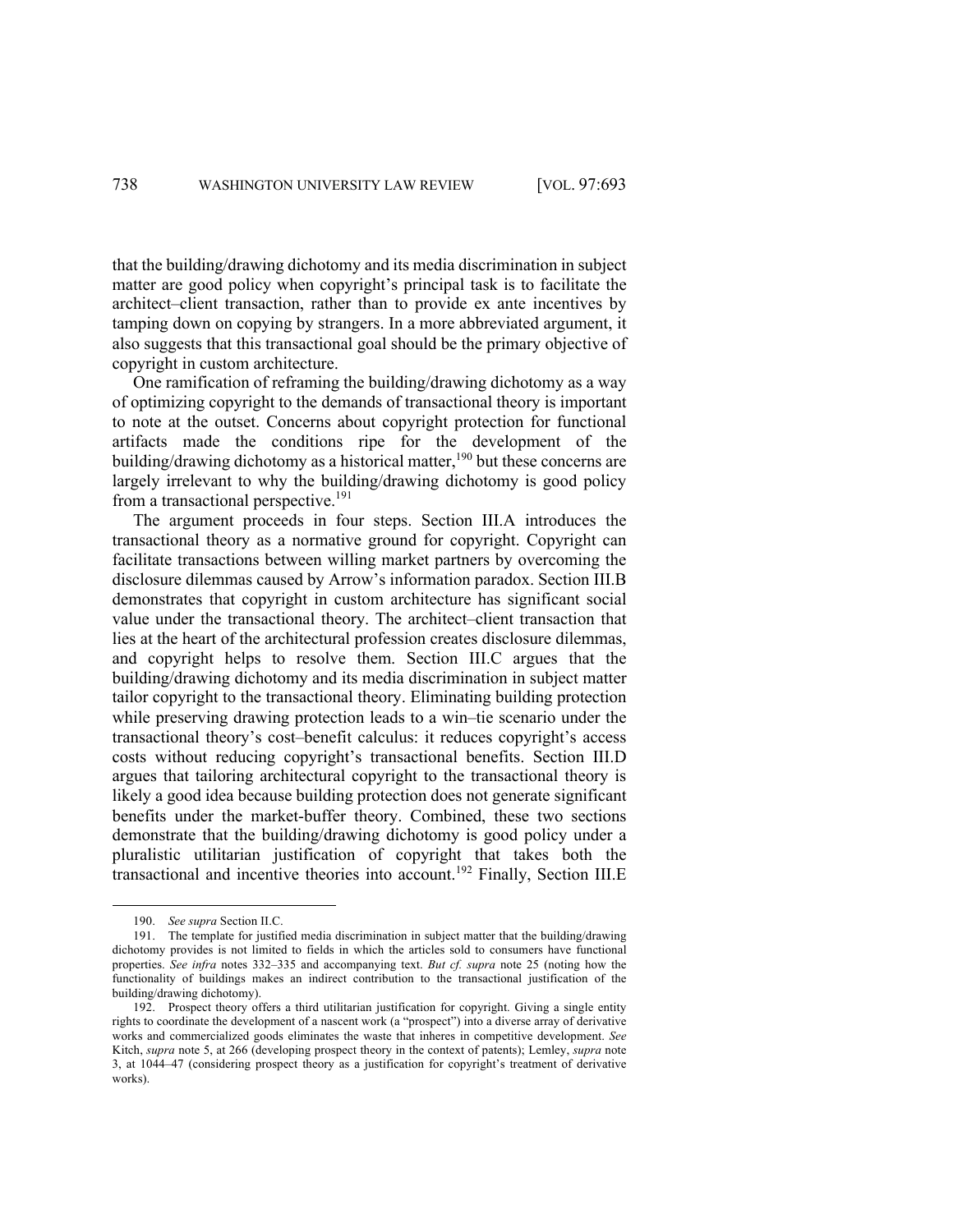sounds a note of caution about returning to pre-AWCPA copyright because architectural copyright governs both custom and stock building designs.

#### *A. The Transactional Theory*

Copyright produces a social benefit under the transactional theory because it facilitates transactions in which authors sell their works when knowledge of the work is not widely known or easily ascertained. These transactions are *sales of works as information commodities*. Sales of works as information commodities help authors to bring works that have already reached their earliest stage of conception through the development and commercialization processes required to produce the marketable copies of works that consumers desire. Authors may require capital to refine and commercialize a work.<sup>193</sup> They may need to outsource particular functions or inputs in the supply chain to efficiently refine and commercialize works because bringing them in house is costly.<sup>194</sup> They may want to sell the entire work to a more efficient commercializer.

Sales of works as information commodities can be delicate affairs in a world without copyright, and Arrow's information paradox captures the trickiness involved.<sup>195</sup> Consider a doll designer who wants to sell a doll design to a doll manufacturer. The manufacturer (an information purchaser) may understandably insist on early disclosure by the author (an information seller) to accurately value the work before promising payment.<sup>196</sup> But, as soon as the author reveals the information, the manufacturer possesses it and can appropriate it without paying for it at all.<sup>197</sup> Authors seeking to sell works as information commodities thus face disclosure dilemmas: they either risk giving their information away by disclosing, or they forgo the sale and the allocative efficiency that it generates by not disclosing. The paradox is unique to the sale of information because, unlike with tangible goods, the commodity being exchanged is the very resource needed to put a value on the commodity.

Importantly, disclosure dilemmas only exist when the purchaser does not initially know, or cannot easily obtain knowledge of, the information that it seeks to purchase. When works are already widely known, the appropriation could occur even without the author's disclosure. Authors' disclosures are

<sup>193.</sup> *See* Burstein, *supra* note 5, at 241–42.

<sup>194.</sup> Barnett, *supra* note 5, at 796–97.

<sup>195.</sup> Arrow, *supra* note 6, at 615. The information paradox is also known as a "double trust dilemma." ROBERT D. COOTER & HANS-BERND SCHÄFER, SOLOMON'S KNOT: HOW LAW CAN END THE POVERTY OF NATIONS 27 (2012).

<sup>196.</sup> Arrow, *supra* note 6, at 615.

<sup>197.</sup> *Id.*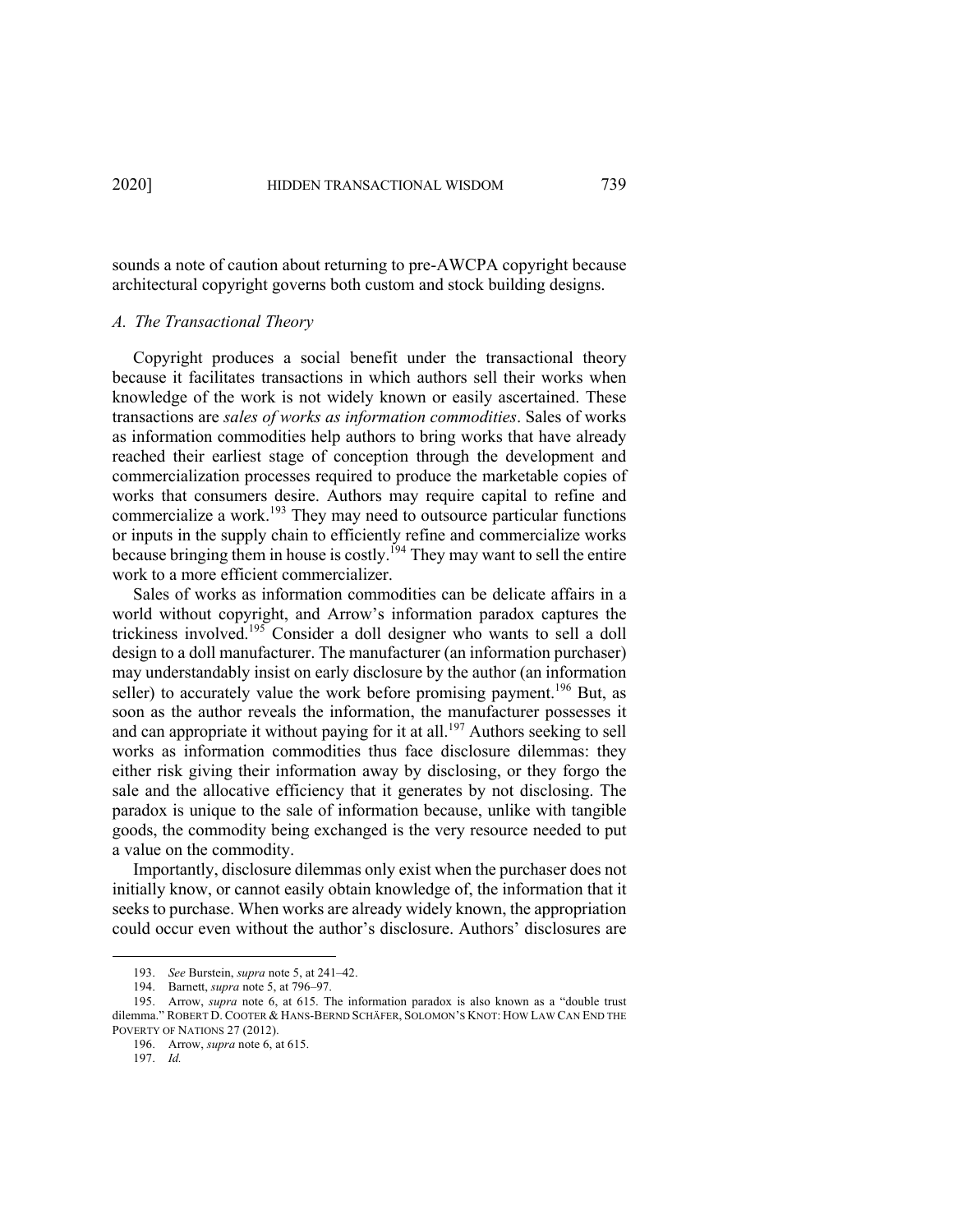not what enables the appropriation, so authors do not hesitate to provide the disclosure needed to propose a transaction due to appropriation concerns.<sup>198</sup> For example, once self-informing copies of works are available on the commercial market, there are no more disclosure dilemmas concerning the work fixed in those copies.<sup>199</sup>

Copyright can defuse disclosure dilemmas and resolve Arrow's information paradox.<sup>200</sup> When copyright impedes purchasers' ability to commercially exploit disclosed works without permission, authors are less hesitant to disclose their works. Implicit in this statement, however, is a limiting principle: copyright does not make authors more comfortable with disclosure when commercial exploitation of their works does not require infringement.201 For example, copyright is notoriously ineffective at preventing movie producers and studios from appropriating the highly general pitches for movies and TV shows that authors need to disclose in order to sell their works as information commodities. <sup>202</sup> Much of the value of treatments lies in the ideas that they convey, and the lack of protection for ideas under the idea/expression dichotomy means that copyright does not make authors more comfortable providing their disclosures. 203

As was true for its utilitarian cousin, the market-buffer theory, the transactional theory does not suggest that stronger rights are always better. Copyright still imposes the exact same access costs on end users and second-generation creators identified above.<sup>204</sup> Thus, copyright's justification under the transactional theory also involves a tradeoff: the social benefits of contractual exchanges that might not otherwise occur must be balanced against the costs of access restrictions and administrative costs.

<sup>198.</sup> Thus, the grant of a license to make a copyrighted work is not a sale of a work as an information commodity if the licensee already had knowledge of the nature of the copyrighted work before approaching the author for a license. The author's disclosure could, however, still create some value for the transactional partner by identifying which of many works that are publicly available are best suited to the transactional partner's needs.

<sup>199.</sup> Barnett, *supra* note 5, at 794. A copy is self-informing when an examination of the copy reveals the work. *Cf.* Katherine J. Strandburg, *What Does the Public Get? Experimental Use and the Patent Bargain*, 2004 WIS. L. REV. 81, 83 (defining self-disclosing goods in patent law). In copyright, most copies are self-informing.

<sup>200.</sup> *See supra* note 6 (citing sources). *But cf. infra* Section III.E (noting that copyright is not the only way to resolve disclosure dilemmas and exploring alternatives).

<sup>201.</sup> *Cf.* Burstein, *supra* note 5, at 259–60 (making this point with respect to patents).

<sup>202.</sup> Julie A. Byren, *When the Million-Dollar Pitch Doesn't Pay a Dime: Why Idea Submission Claims Should Survive Copyright Preemption*, 28 BERKELEY TECH. L.J. 1037, 1067–70 (2013). 203. *Id.* at 1040–42.

<sup>204.</sup> *See supra* notes 53–55 and accompanying text.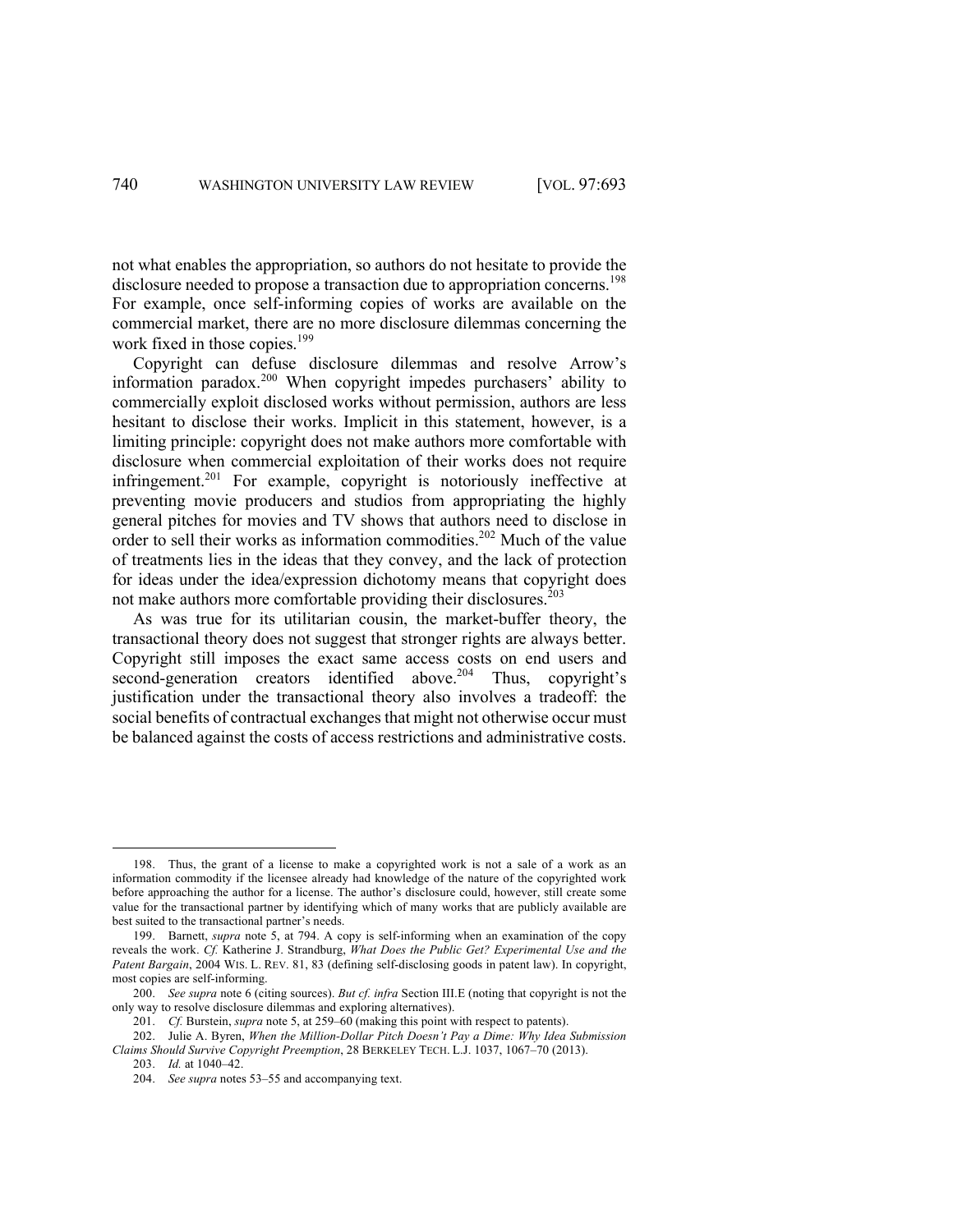# *B. Architectural Copyright's Transactional Benefits*

Copyright in custom architecture produces significant social value under the transactional theory. Architects rarely produce custom works on their own on a speculative basis.<sup>205</sup> Rather, in what this Article terms the *architect–client transaction*, clients pay architects to produce creative works that are customized to their tastes and needs.<sup>206</sup> The architect–client transaction is a classic example of the sale of an information commodity, so architects face disclosure dilemmas that can derail the custom design process before it gets started.<sup>207</sup> Copyright can often help to resolve these dilemmas.<sup>208</sup> Furthermore, although there are also other legal tools for resolving disclosure dilemmas, copyright is likely the best tool for the job in the context of custom architectural design.<sup>209</sup>

# *1. The Design-Bid-Build Process*

The most common method for project delivery in custom architecture i.e., for the process of designing a custom architectural work and constructing a building in which it is fixed—is design-bid-build.<sup>210</sup> Designbid-build involves a strict sequence of five phases: schematic design, design development, bid documentation, bid oversight (or procurement services), and construction management.<sup>211</sup> Client approval to continue is required at the end of each phase. $2^{12}$ 

<sup>205.</sup> *Cf.* ROBERT GUTMAN, ARCHITECTURAL PRACTICE: A CRITICAL VIEW 71 (1988) (noting that custom architects are heavily dependent on clients to realize their ambitions).

<sup>206.</sup> *See infra* Section III.B.1. The conventional trade terminology is the "owner–architect" transaction because clients are future building owners. *See* Am. Inst. of Architects, Document B101- 2017, *Standard Form of Agreement Between Owner and Architect* (2007) [hereinafter AIA Document B101-2017]. This Article avoids using the term "owner" to refer to clients to avoid confusion. In copyright scholarship, the architect might be intuitively considered to be the owner because architects usually own the copyrights in their works.

<sup>207.</sup> *See infra* Section III.B.2.

<sup>208.</sup> *See infra* Section III.B.3.

<sup>209.</sup> *See infra* Section III.B.4.

<sup>210.</sup> WILLIAM ALLENSWORTH ET AL. , CONSTRUCTION LAW 64 (2009).

<sup>211.</sup> *See* AIA Document B101-2017, *supra* note 206, §§ 3.2–3.6; *Defining the Architect's Basic Services*, AIA BEST PRACTICES 15.01.01, http://www.aia.org/aiaucmp/groups/secure/documents/pdf/aia p026834.pdf [https://perma.cc/JN62-2DX7]; ROGER K. LEWIS, ARCHITECT? A CANDID GUIDE TO THE PROFESSION 224–26 (3d ed. 2013). In contrast, a fast-track project telescopes the phases. *See* GAIL S. KELLEY, CONSTRUCTION LAW: AN INTRODUCTION FOR ENGINEERS, ARCHITECTS, AND CONTRACTORS 47–48 (2013).

<sup>212.</sup> THE AM. INST. OF ARCHITECTS, THE ARCHITECT'S HANDBOOK OF PROFESSIONAL PRACTICE 526 (14th ed. 2008) [hereinafter AIA HANDBOOK].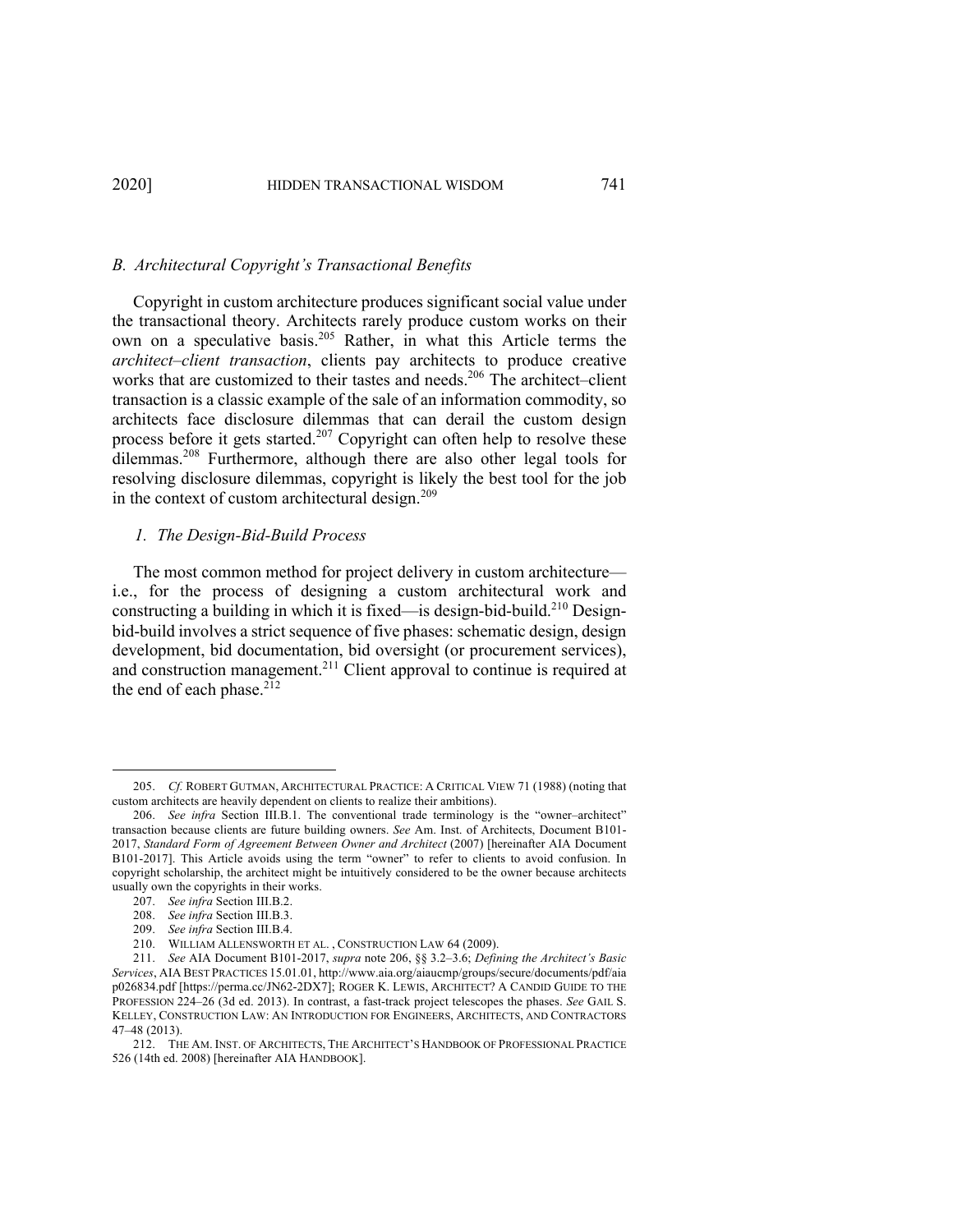During schematic design, architects develop a *parti* or the general concept that informs the design.<sup>213</sup> "A *parti* diagram can describe massing, entrance, spatial hierarchy, site relationship, core location, interior circulation, public/private zoning, solidity/transparency, and many other concerns."<sup>214</sup> The development of a *parti* is the phase at which architects' design sensibilities have the greatest freedom, and it produces the quick, rough, and (sometimes) inspired drawings, such as the napkin sketches that are ingrained in architectural lore.<sup>215</sup> The final work product of schematic design is a set of highly generalized drawings illustrating only the most basic principles of the project's spatial relationships, scale, and form.<sup>216</sup>

In design development, architects begin to accommodate the many practical realities of a successful building. They conceive and document the basic principles of the structural, mechanical, electrical, and plumbing systems; they specify the materials that they plan to use with greater precision. <sup>217</sup> Some of this refinement simply fills in detail to the *parti*, but some demands modification of the *parti* itself. A tenacious grasp on the holistic vision of the project is essential to the synthetic thought that goes into design development.<sup>218</sup> By the end of design development, the architect should be confident that the design can be built, even though its details have not yet been fully specified.<sup>219</sup>

In bid documentation, architects create a voluminous set of construction documents. Construction documents include not only detailed drawings illustrating how different building components fit together but also extensive texts or specifications explaining the different building systems.<sup>220</sup> Although there are unquestionably creative choices required to flesh out the details of building features such as exterior cladding systems and interior finishes, generating construction documents demands a different skill set than either schematic design or design development does. Here, deep familiarity with the construction industry and an ability to keep the larger project in mind when working on the smallest of details are

<sup>213.</sup> MATTHEW FREDERICK, 101 THINGS I LEARNED IN ARCHITECTURE SCHOOL 15–16, 25 (2007); *see also id.* at 28 ("Think of a *parti* as an author employs a thesis, or as a composer employs a musical theme . . . .").

<sup>214.</sup> *Id.* at 15.

<sup>215.</sup> DINNER FOR ARCHITECTS: A COLLECTION OF NAPKIN SKETCHES (Winfried Nerdinger ed., 2004).

<sup>216.</sup> ALLENSWORTH ET AL., *supra* note 210, at 157.

<sup>217.</sup> *Id.* at 158.

<sup>218.</sup> Understanding that design decisions are contingent and deciding when to stick with or abandon prior decisions are some of the most difficult skills for architects to develop. *See* FREDERICK, *supra* note 213, at 29, 81.

<sup>219.</sup> ALLENSWORTH ET AL., *supra* note 210, at 158.

<sup>220.</sup> *Id.* at 160; LEWIS, *supra* note 211, at 226.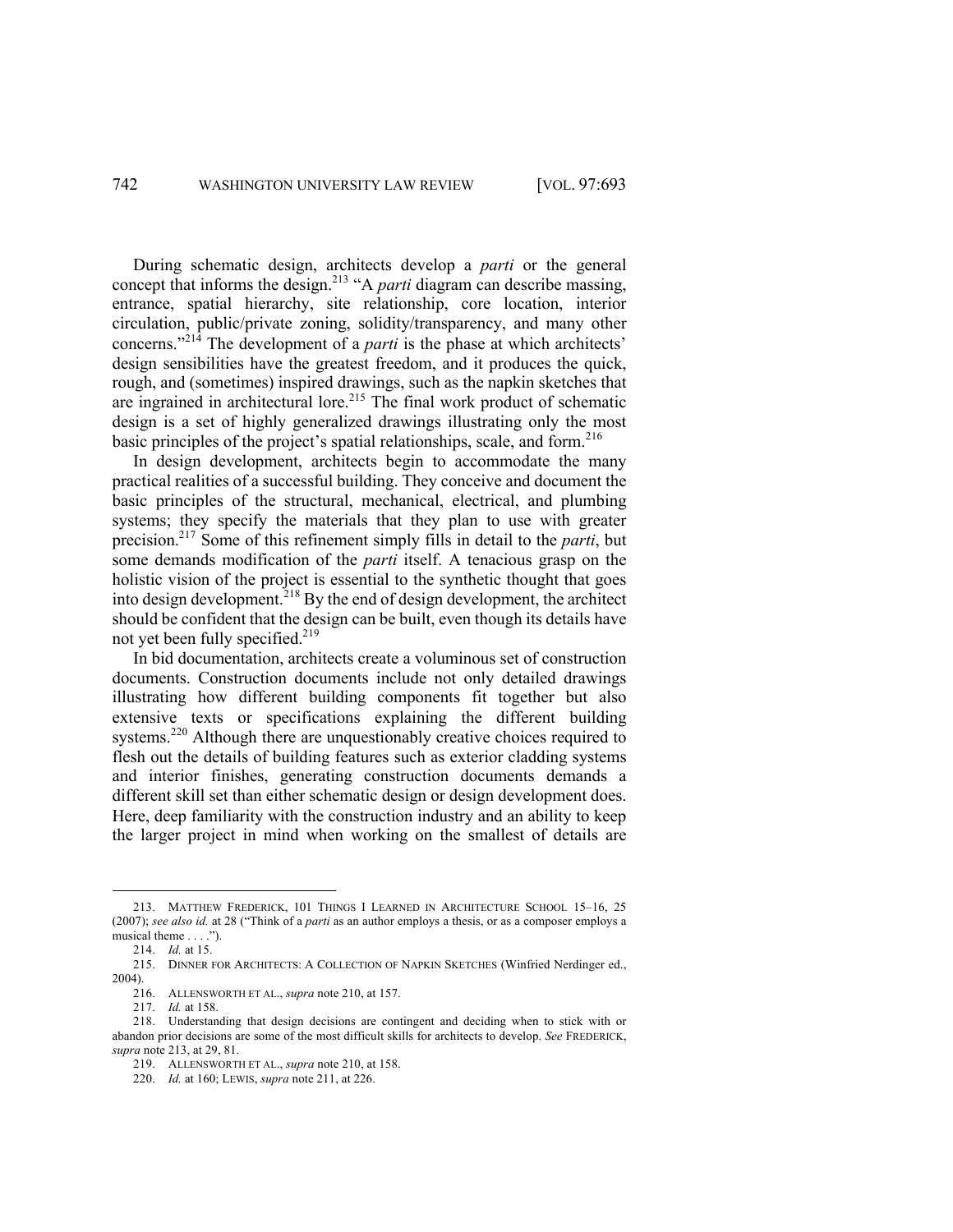critical. In gross, practical knowledge, thorough execution, and perseverance grow more important in relation to creative vision.

Under design-bid-build, architects do not construct buildings, hire the builders who construct buildings, or even hire the general contractors who hire the builders. Rather, clients hire builders or general contractors and task them with constructing the buildings described in architects' construction documents.221 In the final two stages of design-bid-build, architects thus advise their clients on which contractors to hire, and they oversee the contractors' work. During bid oversight, clients send the bid documents out to competing general contractors for bids that specify the construction methods that they would use and the price they would charge to realize the building.<sup>222</sup> Architects help clients evaluate these bids and select a contractor. During construction management, architects represent their clients.<sup>223</sup> They visit the job site to examine the contractors' work; attend progress meetings with contractors, clients, and other interested parties; review "shop drawings" submitted by the contractor, subcontractors, and suppliers; and prepare construction observation reports that enable contractors to be paid.<sup>224</sup> Construction documents are almost always updated and modified during the course of construction management through "change orders," as foreseeing all of the complex details of fitting the different building systems constructed by different building trades together would be an impossible undertaking.<sup>225</sup> Construction documents are thus classic examples of incomplete contracts.<sup>226</sup> The client and the contractor sign a contract to build a building, but many of the details about exactly how the building will be built are not fully specified before the contract is signed. They are filled in, and the occasional error in the construction documents is rectified, in real time as the construction process proceeds.

<sup>221.</sup> There is no direct contractual relationship between architects and contractors. Clients hire contractors under a client-contractor contract that is distinct from the architect–client contract. *See* Am. Inst. of Architects, Document A101-2017, *Standard Form of Agreement Between Owner and Contractor* (2017). Under the less common design-build method of project delivery, architects also serve as general contractors, so they do hire builders. LEWIS, *supra* note 211, at 278; ALLENSWORTH ET AL., *supra* note 210, at 75–78.

<sup>222.</sup> AIA HANDBOOK, *supra* note 212, at 562–73.

<sup>223.</sup> *Id.* at 574–92.

<sup>224.</sup> LEWIS, *supra* note 211, at 250.

<sup>225.</sup> ALLENSWORTH ET AL., *supra* note 210, at 431; LEWIS, *supra* note 211, at 252; JUSTIN SWEET & MARC M. SCHNEIER, LEGAL ASPECTS OF ARCHITECTURE, ENGINEERING AND THE CONSTRUCTION PROCESS 330 (9th ed. 2013).

<sup>226.</sup> Oliver Hart & John Moore, *Foundations of Incomplete Contracts*, 66 REV. ECON. STUD. 115 (1999).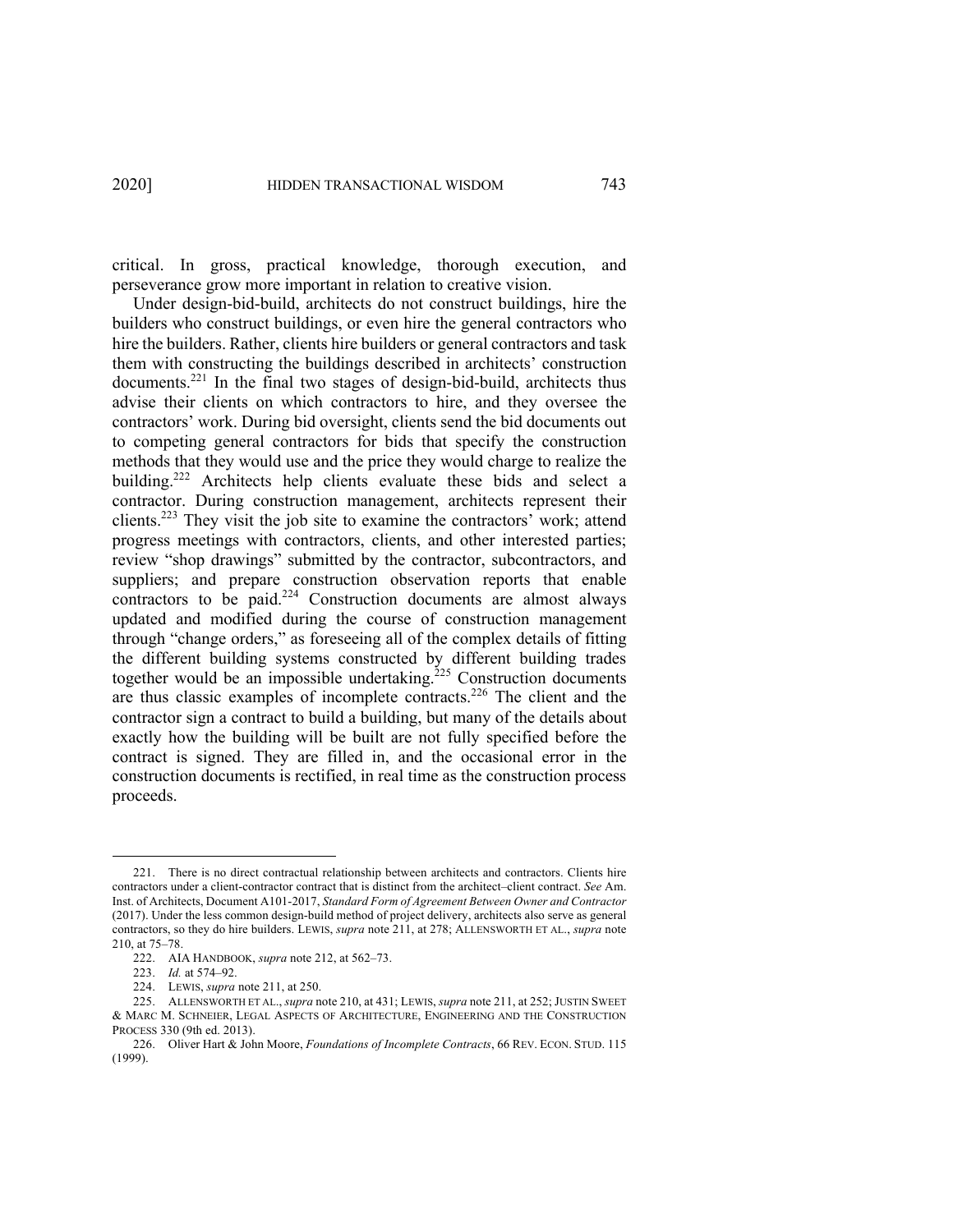# *2. The Disclosure Dilemmas*

Given that the architect–client transaction entails a classic sale of a work as an information commodity (the work fixed in construction documents) for valuable consideration (client fees), it should be unsurprising that the transaction implicates Arrow's information paradox. What is perhaps surprising, however, is that custom architects face disclosure dilemmas not only before a contract has been signed but after, as well.

The pre-contract disclosure dilemma is a familiar variant of the scenarios commonly considered in the literature on Arrow's information paradox. A client walks into an architect's office. The client is unlikely to have a welldeveloped image of what her building should look like or what its interior spatial configuration should be.<sup>227</sup> The client does not want to pay the architect for design services until she has an idea of whether or not she will like the project that the architect designs. So, to determine whether she values the architect's services enough to pay for them, she asks to see some rough sketches of what the architect envisions.<sup>228</sup> The architect, however, does not want to do any design work before a contract promising payment is in place. She does not like to give away her services, and she is concerned that the client will take the sketch to another architect for refinement and execution. In other words, the architect faces a disclosure dilemma. Absent copyright, should she disclose the information and risk giving it away, or should she threaten to walk away from the project? $2^{229}$ 

In the literature on Arrow's information paradox, a binding contract is often taken as a sign that disclosure dilemmas have been successfully defused. That is, with contracts in place, information sellers are presumed to have secured full payment for the disclosed information.<sup>230</sup> However, the custom architect's disclosure dilemma introduces a twist into the classic paradox because it does not end when architects and clients sign a designbid-build contract. A combination of three industry-specific features creates a post-contract disclosure dilemma: the multi-phase design-bid-build

<sup>227.</sup> ALLENSWORTH ET AL., *supra* note 210, at 156.

<sup>228.</sup> *See* LEWIS, *supra* note 211, at 283–84 (discussing the calculus of giving away early-stage work for free as a "loss leader"). Firms' reputations and their portfolios of earlier projects can reduce the owner's unease about signing a contract without any project-specific disclosure by the architect. However, small firms often lack the necessary reputations and portfolios.

<sup>229.</sup> Today, architects commonly forge ahead and disclose preliminary design information without securing a legally binding promise for payment. They work for extended periods of time, anticipating contracts that never get executed; they provide the owner with free sketches as a "loss leader" or a "come-on to attract the client's business." LEWIS,*supra* note 211, at 283–84. This disclosure, however, should not be taken to suggest that there is no disclosure dilemma. A professional norm of disclosure may exist precisely because copyright protects drawings and prevents the most egregious forms of client appropriation.

<sup>230.</sup> *See* Merges, *supra* note 5, at 1499–500.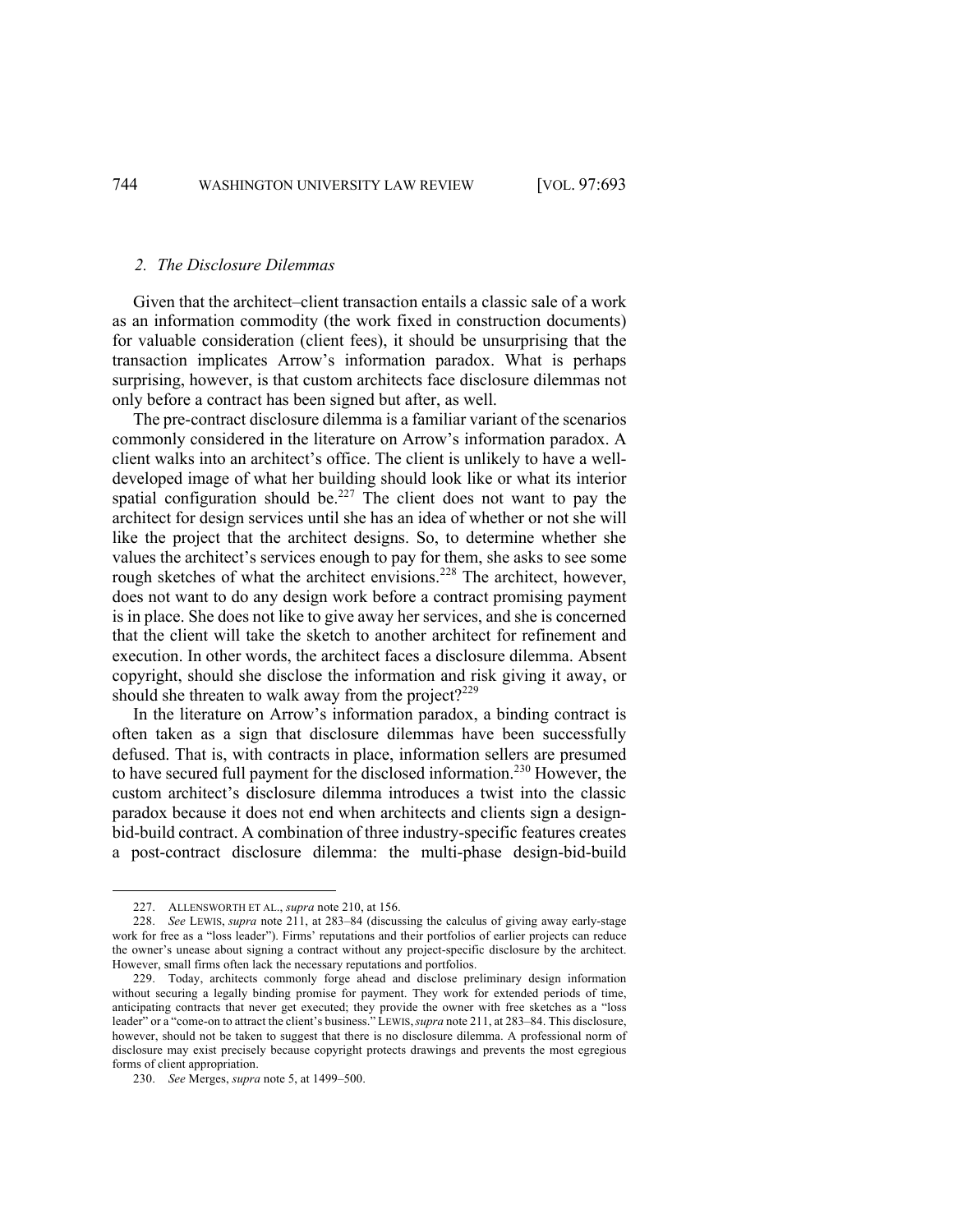process, the backloaded architectural fees, and the client's right to terminate for convenience.

Architects' fees are spread out across the five phases of the design-bidbuild process, with a specified percentage of the fees being delivered in each phase.<sup>231</sup> The percentages are not fixed in stone, and information about industry norms concerning architectural fees is difficult to come by.232 Nonetheless, one recurring estimate is 15 percent for schematic design, 20 percent for design development, 40 percent for construction documents, 5 percent for bid oversight, and 20 percent for construction administration.<sup>233</sup> This division means that roughly two-thirds of the fees are paid after completion of both schematic design and design development.

This percentage breakdown backloads architects' fees. Extending the notion of pre-contractual, loss-leader work into the early phases of the contract, they do work on the cheap up front with the expectation of earning more on the back end. Firms openly acknowledge this underweighting of the early phases of the design process in the fee structure. When it offers its services on an à-la-carte basis, one architectural firm increases the cost of schematic design as a stand-alone service:

To make the overall numbers work[, the firm] rebalanced its fee structure. The 15 percent of construction cost it used to charge for schematic design in a soup-to-nuts scenario has been raised to 25 percent. "Before, the design fee was spread throughout the project, and sometimes we were short," [the architect] explains. "We always

<sup>231.</sup> WERNER SABO, LEGAL GUIDE TO AIA DOCUMENTS 191 (5th ed. 2008). The total payment is most commonly a fixed fee for smaller projects or a percentage of construction costs for larger projects. SWEET & SCHNEIER, *supra* note 225, at 185–89, 190–91. Hourly billing is also occasionally used. *Id.* at 189–90.

<sup>232.</sup> As one commentator notes, "[t]he first rule of architecture fees is that you don't talk about architecture fees." Elizabeth Evitts Dickinson, *A Better Value*, ARCHITECT MAG. (Jan. 1, 2014), https://w ww.architectmagazine.com/practice/a-better-value\_o [https://perma.cc/TKB7-HYVE]. The lack of information on fees is often attributed to antitrust actions that the government brought against the American Institute of Architects ("AIA"). These actions resulted in consent decrees in June of 1972 and October of 1990 that prohibited the AIA from adopting a standard or policy concerning the fees that architects should charge. *Id.* "[T]he most lasting effect of the antitrust litigation may well be the silence that ensued. Architects have been afraid to talk shop, in part because they don't fully understand the scope of the law as it relates to fees." *Id.*

<sup>233.</sup> *See, e.g.*, Tracy Kaler, *NYC Renovation Questions: How Much Do Architects Charge?*, BRICK UNDERGROUND (Jan. 16, 2013, 8:58 AM), http://www.brickunderground.com/blog/2013/01/the\_ real\_scoop\_on\_architectural\_fees\_they\_can\_be\_negotiated [https://perma.cc/5GZT-JL7B]. The Royal Architectural Institute of Canada, which is not bound by the AIA antitrust decrees, offers a similar breakdown of architects' fees across the phases of the design-bid-build process. *See* A GUIDE TO DETERMINING APPROPRIATE FEES FOR THE SERVICES OF AN ARCHITECT, ROYAL ARCHITECTURAL INST. CAN. (2009), http://www.mbarchitects.org/docs/guide\_architectservicefees(e).pdf [https://perma.cc/2A F6-VLKM].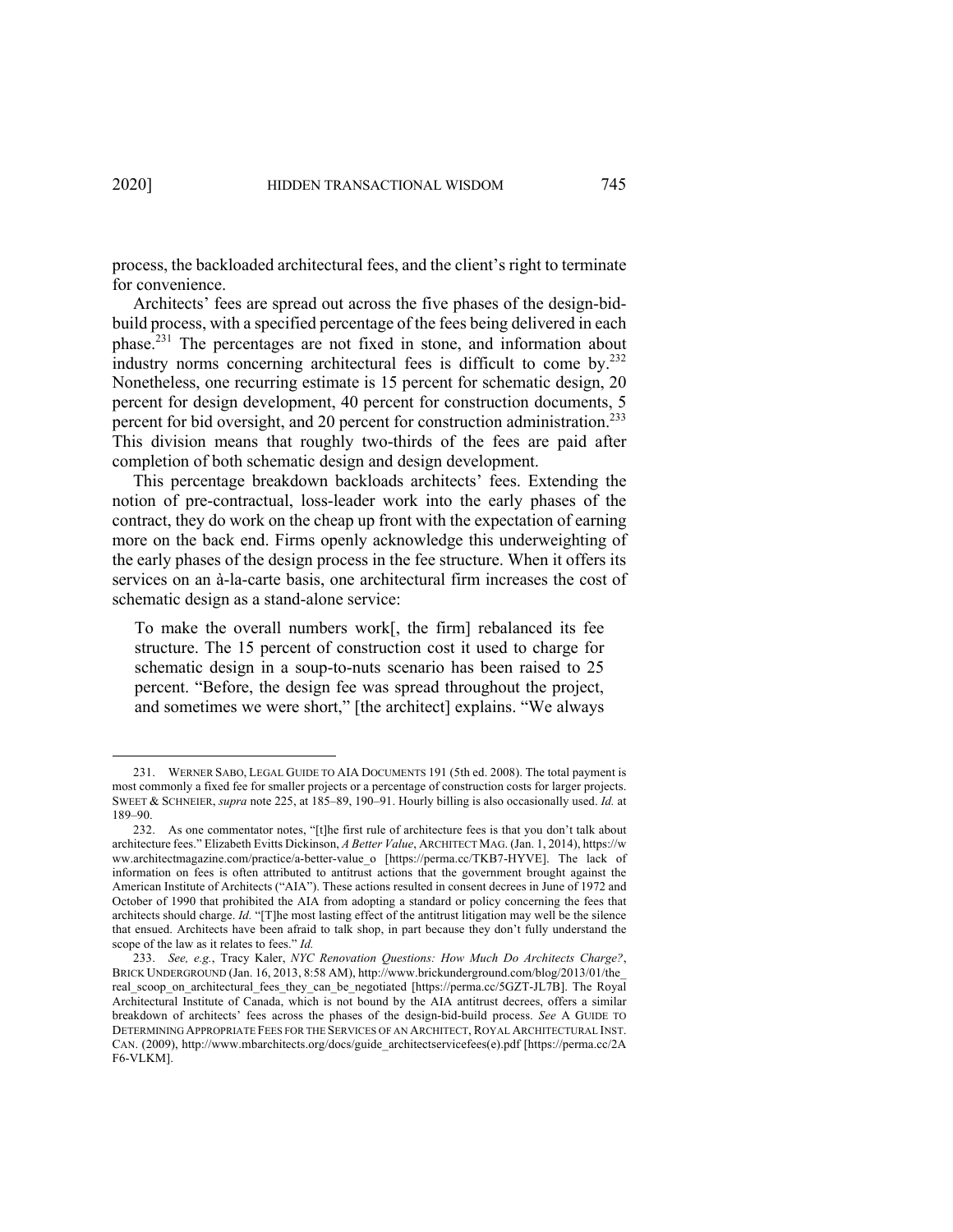spent more time up front; now we're just charging for it. It's a way to get our fees at the front rather than at the end." $234$ 

Furthermore, the earlier stages of schematic design and design development are where the creative faculties of talented architects get the most exercise.<sup>235</sup> The final phases are where good, creative architectural design can go bad, but they are rarely where good, creative design originates. For this reason, one could argue that the hourly rate should be higher, rather than lower, in the earlier phases that are, today, underweighted in the distribution of architects' fees.

If the execution of a contract for design services were to require clients to hire architects for all five design phases, backloaded fees would not create post-contract disclosure dilemmas. However, the industry-standard contract allows clients to terminate for convenience.<sup> $236$ </sup> The numerous contingencies involved in financing and getting approval for a building mean that the parties do not attempt to identify all situations in which the client can terminate.<sup>237</sup>

Together, the multiple phases of the design-bid-build process, the backloaded fees, and the client's right to terminate for convenience create the post-contract disclosure dilemma. Clients may see advantages in changing horses (i.e., architects) mid-stream. They may obtain an earlystage architectural work from a first architect renown for creativity and who, as a consequence, charges higher fees. They may then terminate that architect for convenience and take the work to another architect for refinement and execution. The other firm may not have been capable of generating the creative design, but it may be well equipped—perhaps even better equipped—to perform the more managerial tasks that are required during the construction document, bid oversight, and construction management phases. Furthermore, because the second firm is not as designminded, it is likely to charge lower fees. Absent copyright, should the

<sup>234.</sup> *Right-Sizing Your Price*, ARCHITECT MAG. (Aug. 9, 2010), https://www.architectmagazine.c om/practice/right-sizing-your-price\_o [https://perma.cc/24SJ-S478].

<sup>235.</sup> *See supra* notes 213–219 and accompanying text.

<sup>236.</sup> AIA Document B101-2017, *supra* note 206, § 9.5; SABO, *supra* note 231, at 177–78. When the client terminates the agreement for convenience, the architect can collect compensation for services performed prior to termination plus termination expenses. AIA Document B101-2017, *supra* note 206, § 9.6; SABO, *supra* note 231, at 178.

<sup>237.</sup> Clients frequently start the design process before knowing whether they will be able to realize the design as a building. *See* SWEET & SCHNEIER, *supra* note 225, at 239 ("Because of the uncertainties inherent in the construction process, project abandonment is not rare."). The purchase of the parcel of land on which the design is sited may fall through. Clients often need the design to obtain regulatory approval (e.g., a zoning variance), and they may fail to get the approval. Clients may use schematicdesign or design-development documents to raise money needed for the project or convince essential constituencies, such as a board of governors, of the value of the building project, and they may fail to obtain the needed capital or green light. Changing business plans, interest rates, or other market conditions may halt design projects.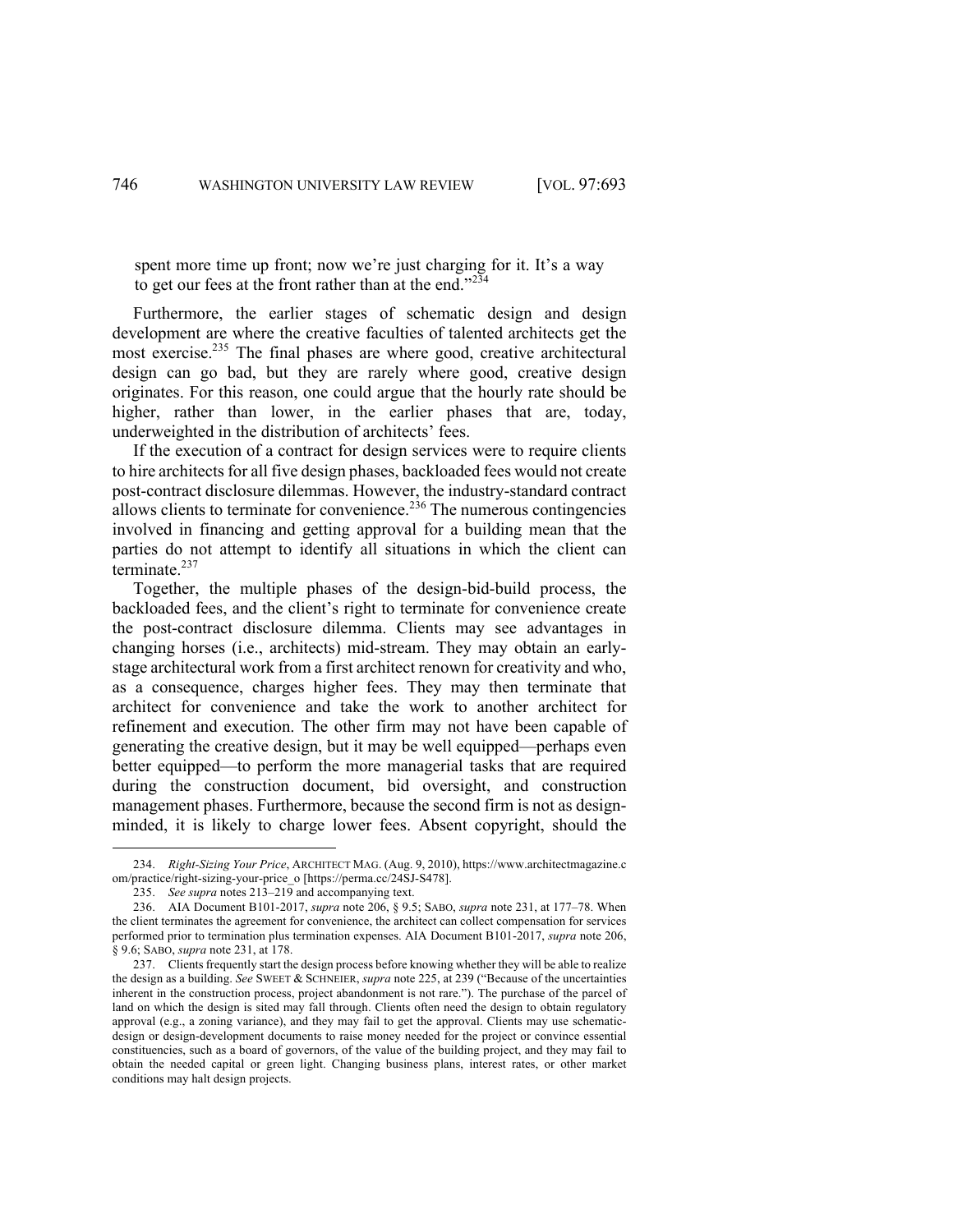architect fully disclose design information to a client in the early, postcontract phases of the design process and risk not being properly compensated, or should she withhold information that the client should ideally know to approve the early-stage design work?

### *3. Copyright Defuses the Dilemmas*

When it plays the role scripted by the transactional theory, copyright gives architects more confidence to disclose their works to their clients and thereby helps to resolve architects' disclosure dilemmas. If a client terminates for convenience and takes an early-phase work designed by a first architect to a second architect for refinement and execution, the second architect must make copies of the work to pick up where the first architect left off.<sup>238</sup> Thus, a client cannot appropriate protected material from an architect's copyrighted design without committing infringement, and the architect is more comfortable disclosing first and getting a binding commitment for payment in place later.

Copyright, however, is a more effective tool for defusing disclosure dilemmas when the appropriation occurs later in the design-bid-build process. As the architect's work becomes more detailed, the likelihood that the copying constitutes infringement under the idea/expression dichotomy increases.<sup>239</sup> If the appropriation occurs early—for example, if the appropriated work is a napkin-sketch *parti*<sup>240</sup>—the inherent generality of the work means that the bulk of the work's value lies in unprotected ideas.<sup>241</sup> Even close copying may not amount to infringement. If appropriation occurs later—for example, after design development—the work is full of protectable expression illustrating how the *parti* should be realized, and close copying is more likely to amount to infringement. 242

Copyright can function as a tool for defusing disclosure dilemmas at all only because architects possess the relevant copyright interests. Architects are the authors, and thus initial owners, of the copyrights in the building

<sup>238.</sup> Actual copying is an element of copyright infringement. *See* Ty, Inc. v. GMA Accessories, Inc., 132 F.3d 1167, 1169–70 (7th Cir. 1997). Copyright only deters clients from terminating a first architect and asking a second architect to complete the first architect's work. It does not deter them from firing a first architect and starting the design process over with a second architect.

<sup>239.</sup> *See supra* notes 62–63 and accompanying text.

<sup>240.</sup> *See supra* note 215 and accompanying text.

<sup>241.</sup> *See, e.g.*, Attia v. Soc'y of the N.Y. Hosp., 201 F.3d 50 (2d Cir. 1999) (holding that the client only copied ideas when plaintiff's allegedly appropriated work was "a series of architectural drawings and sketches to present th[e] concept" of a hospital on a platform over the FDR drive).

<sup>242.</sup> *See, e.g.*, Sturdza v. United Arab Emirates, 281 F.3d 1287 (D.C. Cir. 2002) (finding a triable issue of fact on infringement when the plaintiff's allegedly appropriated work was a juried competition entry).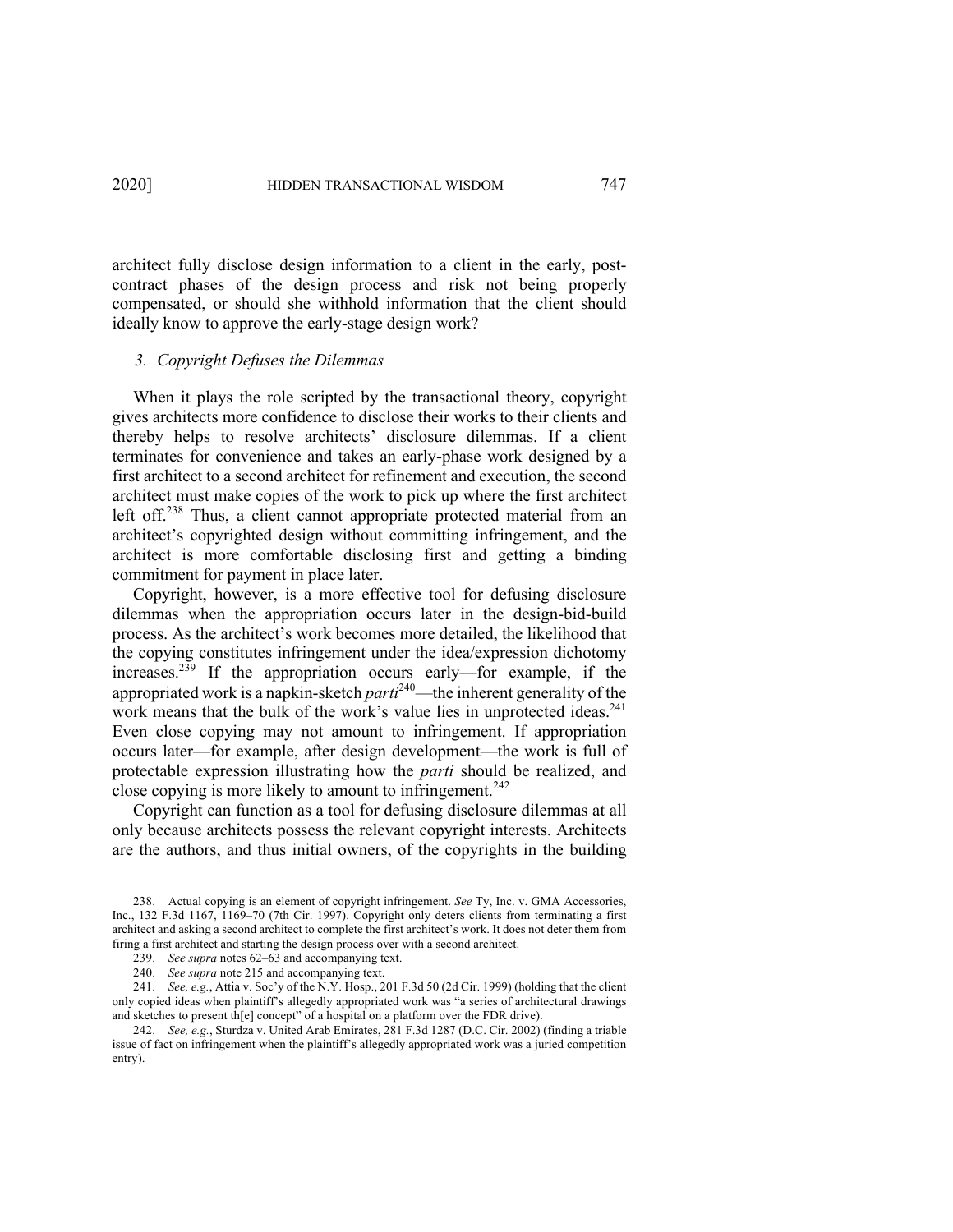designs that they create for clients.<sup>243</sup> The standard client–owner contract published by the American Institute of Architects ("AIA") and widely used in the field specifies that the copyright remains with the architect and is not assigned to the client.<sup>244</sup> The client only receives a nonexclusive, no-fee license "for purposes of constructing, using, maintaining, altering and adding to the Project."<sup>245</sup> If the owner terminates the contract for convenience, the owner must negotiate a license from the architect in order to continue the conduct permitted by the license. $246$ 

Clients sometimes argue that they have implicit, nonexclusive licenses to use the works that architects generate after they terminate the contract for convenience to construct the building they desire, provided that they pay the fees due to architects under the contract up to the time of termination. In gross, owners intuitively believe that they paid the architects for their designs, so the designs become to some extent the property of the owners. (Clients cannot argue that the implicit agreement was a wholesale assignment of a copyright because copyright assignments require express,

<sup>243.</sup> Authorship, by default, vests in the party who actually creates a work. *See* Cmty. for Creative Non-Violence v. Reid, 490 U.S. 730, 738 (1989). The work for hire doctrine, which is an exception to this default, does not make the client the author because architects are usually independent contractors, not employees. *See* 17 U.S.C. §§ 101, 201(b) (2018). Clients sometimes argue that they are entitled to some form of authorship interest in a building design because the process of custom design is highly interactive and they are, in fact, parties who actually create building designs. As a factual matter, it is true that clients often work closely with architects and make substantive contributions during the design process. However, the clients' arguments concerning authorship routinely fail as a legal matter. "Indeed, courts have uniformly held that absent unusual circumstances, if a homeowner who lacks architectural training provides 'sketches,' 'instructions,' or 'input' to a professional architect, then the architect—not the homeowner—is the author of the resulting blueprints." Sorenson v. Wolfson, 96 F. Supp. 3d 347, 363 (S.D.N.Y. 2015).

<sup>244.</sup> AIA Document B101-2017, *supra* note 206, § 7.2.

<sup>245.</sup> *Id.* § 7.3. Older versions of the AIA architect–client agreement granted owners less generous use rights. The 1987 agreement did not expressly grant any use rights. *See* SWEET & SCHNEIER, *supra*  note 225, at 234; SABO, *supra* note 231, at 111. The 1997 agreement gave the owner a nonexclusive license to reproduce the documents for the purpose of building, using, and maintaining the project, but not for altering or adding to the project. SWEET & SCHNEIER, *supra* note 225, at 234.

In addition to collecting more fees, architects seek to avoid exposure to liability for construction defects by preventing clients from taking their drawings to other architects to complete their designs and construct buildings. If a future architect fails to correct a design error prior to construction or uses a building design in an unforeseen manner, the initial architect may end up being dragged into the resulting lawsuit. *See* SWEET & SCHNEIER, *supra* note 225, at 233; SABO, *supra* note 231, at 111. The standard AIA architect–client agreement now releases the architect from liability and requires the client to pay the architect's legal fees if an owner uses an architect's plans without retaining the architect's services. AIA Document B101-2017, *supra* note 206, § 7.3.1; SABO, *supra* note 231, at 124.

<sup>246.</sup> The 2007 version of the standard AIA architect–client agreement departed from prior versions by providing for a licensing fee for the continuation of the owner's use license if the owner terminates the contract for convenience or the architect terminates the contract due to the owner's failure to pay fees due in a timely manner. Am. Inst. of Architects, Document B101-2007, *Standard Form of Agreement Between Owner and Architect*, § 11.9 (2007); *see also* ALLENSWORTH ET AL., *supra* note 210, at 174–75; SABO, *supra* note 231, at 194–95. A similar provision was carried forward into the 2017 version. AIA Document B101-2017, *supra* note 206, §§ 7.3, 7.5, 9.7.2.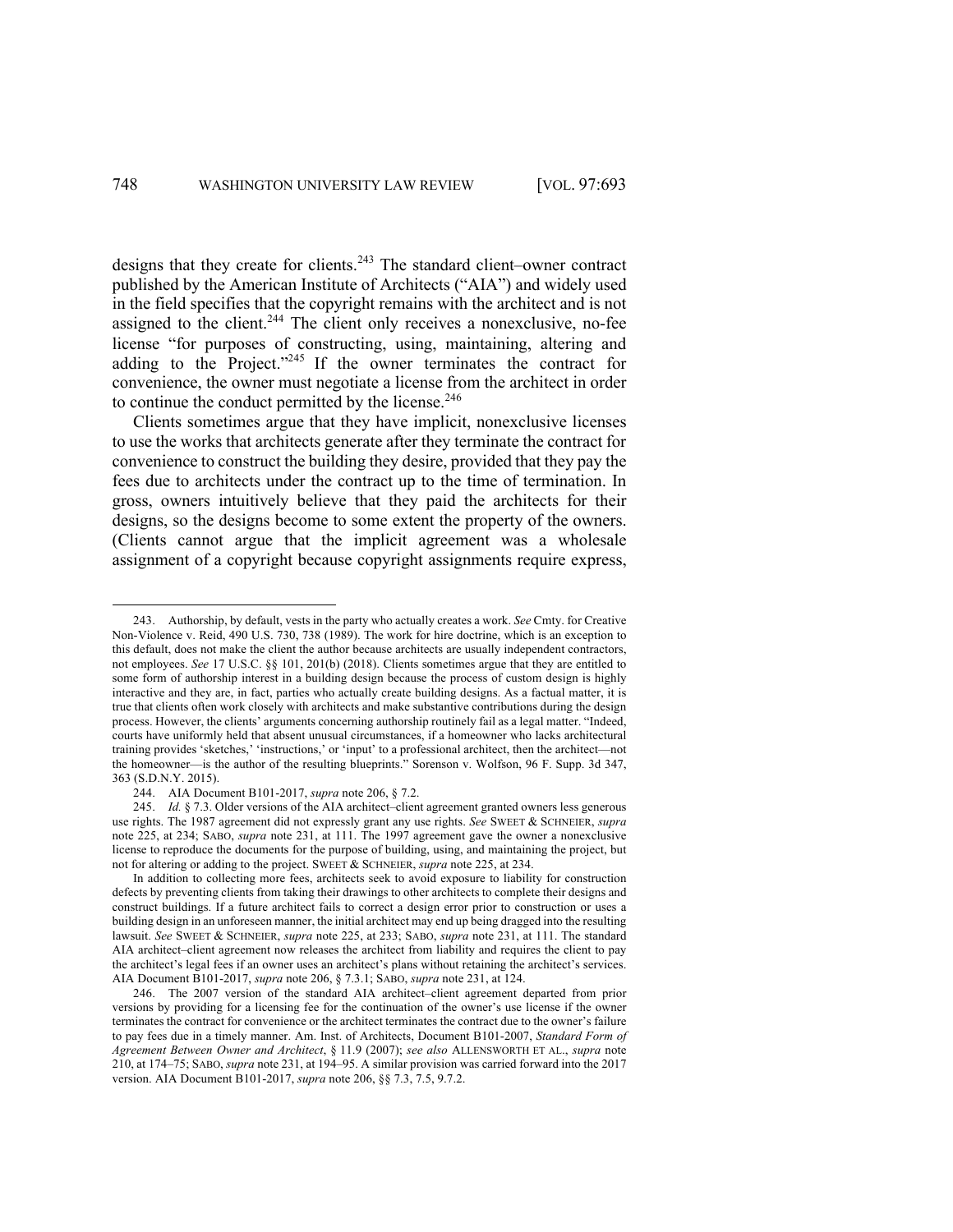written agreements, but nonexclusive licenses do not).<sup>247</sup> Courts use a threeelement test to determine whether an author has granted an implied license: the potential licensee must request the creation of the work, the potential licensor must create and deliver the work to the potential licensee, and the potential licensor must intend that the licensee have a nonexclusive right to make copies or derivative works.<sup>248</sup> The facts underlying architect–client infringement actions usually satisfy the first two factors, so the third, intent factor is usually the most important. In turn, a finding of an intent to grant an implied license commonly hinges on whether the architect and client envisioned a short-term transaction for a single phase of project delivery when they signed the contract or whether they were planning to work together for all phases.<sup>249</sup>

This test for the existence of an implied, no-fee license dovetails perfectly with copyright's role in defusing post-contract disclosure dilemmas. If the client hires the architect to perform only a single phase, say schematic design, the architect is assumed to have intended to grant the client a license.<sup>250</sup> The concern over post-contractual client appropriation is reduced in this scenario because à-la-carte pricing for particular phases of the design-bid-build does not backload architects' fees.251 However, if the client engages the architect for all phases, then the architect is assumed not to have intended to grant the client an implied license.<sup>252</sup> Copyright provides the architect a remedy only in the scenario wherein the architect could hesitate to disclose because of a concern about eventually receiving backloaded fees.

<sup>247.</sup> Transfers of ownership require exclusive licenses. 17 U.S.C. § 204 (2018). Nonexclusive licenses are not transfers of ownership. *Id.* § 201.

<sup>248.</sup> Effects Assocs., Inc. v. Cohen, 908 F.2d 555, 558–59 (9th Cir. 1990).

<sup>249.</sup> Nelson-Salabes, Inc. v. Morningside Dev., LLC, 284 F.3d 505, 516 (4th Cir. 2002). Courts also consider whether architects' proposed contracts contain terms retaining exclusive rights and whether architects' behavior manifests the belief that clients have nonexclusive licenses. *Id.*

<sup>250.</sup> *See* Foad Consulting Grp., Inc. v. Azzalino, 270 F.3d 821, 827–28 (9th Cir. 2001); I.A.E., Inc. v. Shaver, 74 F.3d 768, 774–77 (7th Cir. 1996).

<sup>251.</sup> *See supra* note 234 and accompanying text.

<sup>252.</sup> *See* John G. Danielson, Inc. v. Winchester-Conant Props., Inc., 322 F.3d 26, 40–42 (1st Cir. 2003); *Nelson-Salabes*, 284 F.3d at 514–17; Johnson v. Jones, 149 F.3d 494, 499–502 (6th Cir. 1998); Saxelbye Architects, Inc. v. First Citizens Bank & Tr. Co., No. 96-2766, 1997 WL 702290, at \*3–4 (4th Cir. Nov. 3, 1997); *cf.* Francois v. Jack Ruch Quality Homes, Inc., No. 03-1419, 2006 WL 2361892, at \*7–11 (C.D. Ill. Aug. 14, 2006) (denying summary judgment because of a factual dispute as to whether the owner had intended to use the architect's services for all phases of the project). The presumption can be strong: one court found no implied license even when the work was incorporated into a restrictive covenant running with the land. *John G. Danielson*, 322 F.3d at 40–42.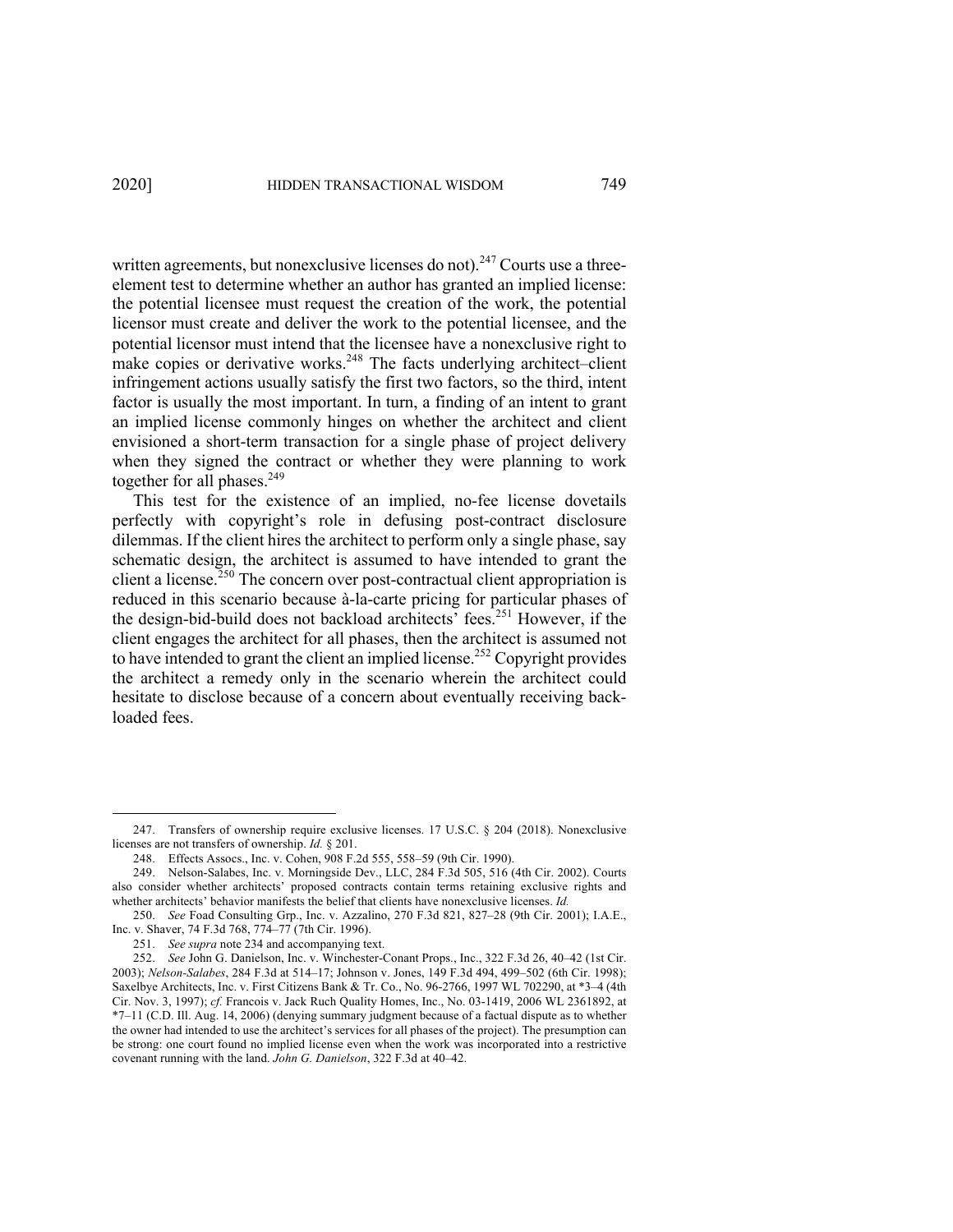#### *4. Alternative Legal Mechanisms for Defusing the Dilemma*

The previous Section focused on showing that copyright *can* resolve architects' disclosure dilemmas. This Section argues, albeit more tentatively, that copyright is the *best way* to resolve them. That is, it argues that there are not alternative tools in the toolbox that could do the job more efficiently.<sup>253</sup> The commonly considered alternatives to copyright as a tool for resolving information paradoxes are inapplicable in the context of custom architecture.

Other forms of intellectual property do not offer architects enough protection against client appropriation to defuse their disclosure paradoxes. Utility patents do not provide effective protection for most architectural works, $^{254}$  and design patents are costly to obtain in relation to copyrights.<sup>255</sup> Trade secrecy can overcome the disclosure paradox in some situations,  $256$ but architectural designs cannot be kept secret for long.<sup>257</sup>

The bulk of the commonly considered mechanisms for resolving disclosure dilemmas other than intellectual property are not viable in the context of custom architecture, either. While "second-order" information that communicates the value of a work can sometimes be disclosed without disclosing the work itself, $258$  there is no such second-order information for architectural works. A professional norm against appropriation can facilitate disclosure,<sup>259</sup> but strong norms among the heterogeneous collection of largely one-shot players in the building market who become architects'

<sup>253.</sup> *Cf.* Burstein, *supra* note 5, at 262–74 (considering options other than intellectual property for resolving information paradoxes). Copyright becomes a more attractive tool for resolving architects' disclosure dilemmas if the building/drawing dichotomy limits its reach. *See infra* Section III.C.

<sup>254.</sup> Utility patents have historically protected spatial layouts embodying functional innovation, but only a small fraction of architectural works will qualify for protection. Collins, *supra* note 103, at 1646–51.

<sup>255.</sup> Design patents can protect architectural designs. *See* Brainard, *supra* note 15, at 87–89; Cahn, *supra* note 15, at 117–20; Voorhees, *supra* note 15, at 84–87. They offer the most plausible alternative form of intellectual property for resolving architects' disclosure dilemmas. However, they require an expensive application and examination process that few architects undertake for custom works, especially at early stages of the design-bid-build process.

<sup>256.</sup> *See* Mark A. Lemley, *The Surprising Virtues of Treating Trade Secrets as IP Rights*, 61 STAN. L. REV. 311, 336–37 (2008).

<sup>257.</sup> Architects must coordinate with a large team of professionals. *See* FREDERICK, *supra* note 213, at 21; LEWIS, *supra* note 211, at 197, 208. Clients frequently want to publicize designs to raise funds for, and public awareness of, their projects, and regulatory approval requires drawings to be deposited with local governments. LEWIS, *supra* note 211, at 204–06, 224–25, 244–46.

<sup>258.</sup> Burstein, *supra* note 5, at 255–58; *see also* Barnett, *supra* note 5, at 801–02; *cf.* James J. Anton & Dennis A. Yao, *The Sale of Ideas: Strategic Disclosure, Property Rights, and Contracting*, 69 REV. ECON. STUD. 513, 515 (2002) (considering a combination of partial disclosure and bonds to resolve disclosure dilemmas).

<sup>259.</sup> Barnett, *supra* note 5, at 802–03; Burstein, *supra* note 5, at 267–70.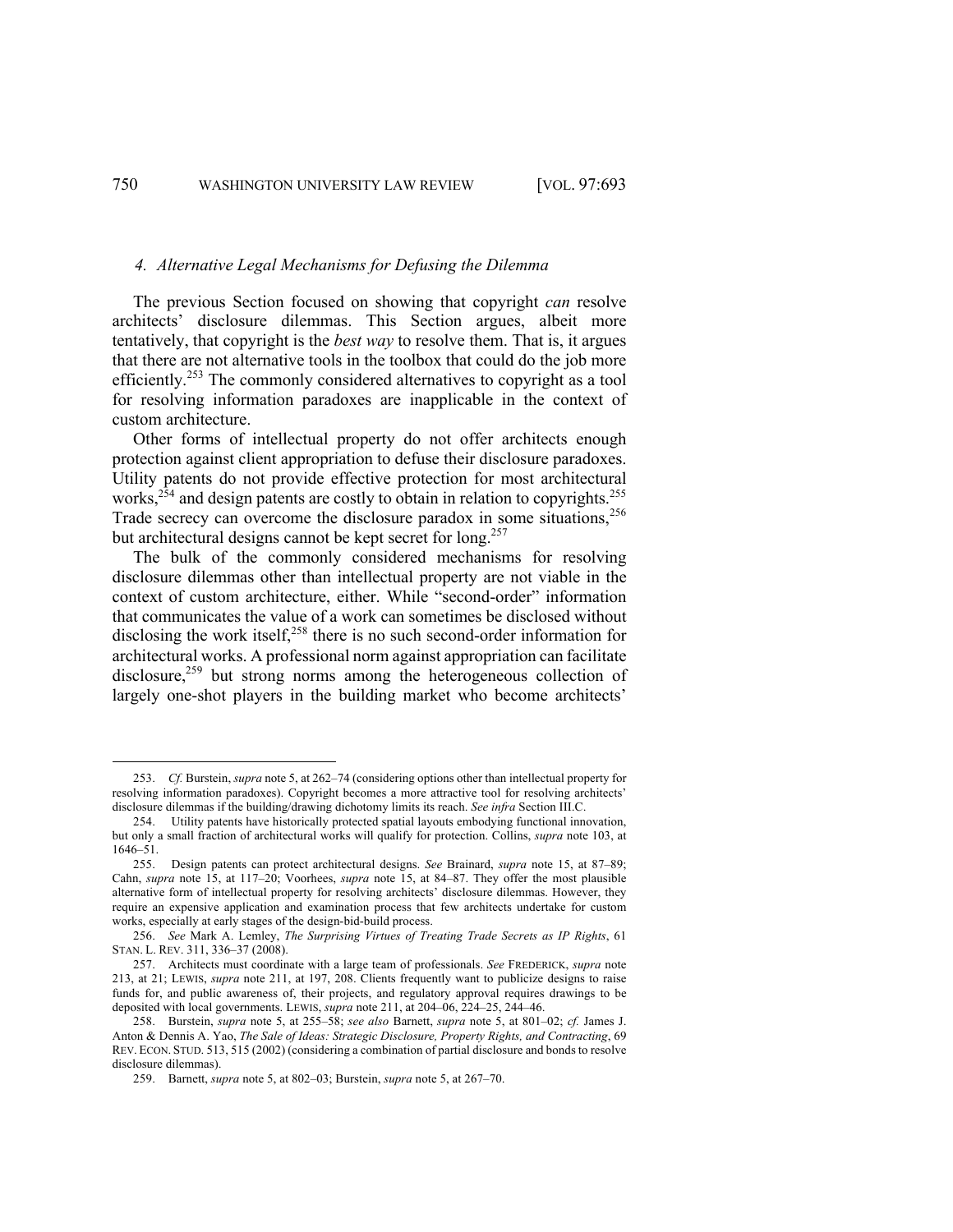clients are unlikely. <sup>260</sup> Vertical integration eliminates the need to sell works as an information commodity,<sup>261</sup> but requiring clients to take on architects as employees every time they want to pursue a custom building project is implausible.<sup>262</sup> Two alternatives to copyright, however, do merit more indepth consideration: the laws of contract and tangible property.

Absent any copyright, the architect and client could insert a clause into the architect–client agreement that attempts to replicate the effect of a copyright by prohibiting post-contract client appropriation. For example, the architect–client agreement could specify that the client will not use the architect's building design, first, to construct multiple buildings or, second, to construct the first building if the owner terminates the contract for convenience or the architect terminates because the owner fails to pay the architect monies already due under the contract. Attempts to use contract law as a substitute for copyright, however, often leave architects without effective remedies because of contract law's privity requirement.<sup>263</sup> Under copyright, architects' infringement suits can include not only clients as defendants but also the many other parties involved in a building project on the client side, including the client's new architects, the contractor or builder, or even the banks that lend money to clients for the construction project. In contrast, under contract law, the architects' suits can only be brought against clients. In some cases, the architect has no cause of action against the client at all. For example, the client may sell the parcel of land that is the site of the building project or title to that parcel may transfer in bankruptcy.<sup>264</sup> If the new owner of the parcel appropriates the architect's building design, the client who has a contractual bond with the architect is no longer in the picture at all. Privity means that the contract's *in personam*  rights cannot do what copyright's *in rem* rights can do.<sup>265</sup>

<sup>260.</sup> Setting aside professional developers, constructing buildings is not part of most clients' ongoing business. *See* LEWIS, *supra* note 211, at 275.

<sup>261.</sup> *See* Barnett, *supra* note 5, at 803–12; Burk & McDonnell, *supra* note 5, at 579, 587–88; R. H. Coase, *The Nature of the Firm*, 4 ECONOMICA 386, 391–92 (1937).

<sup>262.</sup> The transaction costs of keeping architects on the payroll would likely outweigh the transaction costs avoided by not engaging in a market transaction. *See* Burk & McDonnell, *supra* note 5, at 583–90; Coase, *supra* note 261, at 395–97.

<sup>263.</sup> Although the transactional theory focuses on copyright's impact on transactional partners, it still recognizes the importance of copyright's *in rem* rights, as opposed to contract's *in personam* rights, as a way of going after entities who are not parties to the contract yet who stand in the shoes of information recipients.

<sup>264.</sup> For examples of architectural copyright infringement cases in which architects sue parties who come to stand in their former clients' shoes, see John G. Danielson, Inc. v. Winchester-Conant Props., Inc., 322 F.3d 26 (1st Cir. 2003); Nelson-Salabes, Inc. v. Morningside Holdings, No. Civ. B-98- 2226, 2001 WL 419002 (D. Md. Feb. 16, 2001), *aff'd in part, vacated in part on other grounds*, 284 F.3d 505 (4th Cir. 2002).

<sup>265.</sup> In addition, contracts governing the exchange of information, and especially yet-to-bedeveloped information, are tricky because of "the difficulties of describing information precisely,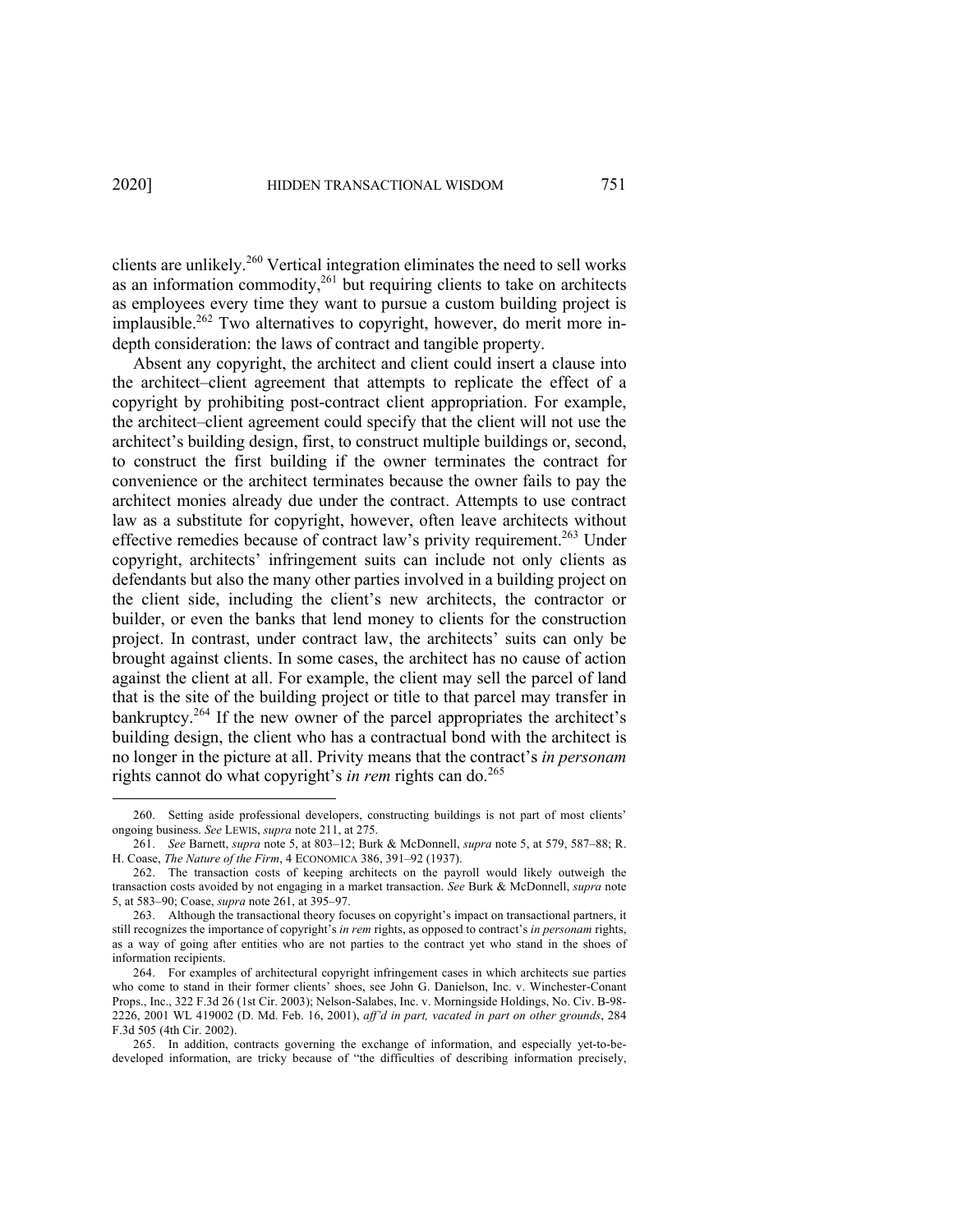Alternatively, and perhaps most simply, architects could demand fees that are not backloaded regardless of whether client appropriation occurs.<sup>266</sup> This change, however, might not be preferable to copyright—and especially copyright limited by the building/drawing dichotomy—for either the architects or the clients.<sup>267</sup> For clients, the lower fees in the earlier phases are clearly advantageous because they shift financial risk onto architects.<sup>268</sup> Perhaps more surprisingly, backloaded fees also have benefits for architects (at least from the perspective of firms who do not yet know that they will not see a project through to building completion) because they increase the amount of work that clients will pay for. Backloaded fees reduce the costs that clients incur to start design work, meaning that clients will seek out design work when the risk of a project not being brought through to completion is greater. Architects may prefer having a larger quantity of work at a reduced fee (especially if the early-stage fees cover firms' labor costs, even if they do not contribute to firms' profits). Many less-established firms can benefit from unrealized projects because they fill out the firms' portfolios and help to obtain future work.<sup>269</sup>

The contractual solutions noted above are only possible once there is a contract in place, and they are therefore only helpful for resolving postcontract disclosure dilemmas. Attempts to use copyright to resolve architects' pre-contract disclosure dilemmas layer yet another problem on top of those already discussed: the courts need to find an implicit agreement for the client not to appropriate the architect's building design without compensating the architect. Similar implied contracts already exist in

evidentiary uncertainty, and the limitations of contractual remedies, to name a few." Yelderman, *supra*  note 5, at 1580. If copyright did not exist, how would a court determine whether a client used an architect's building design?

<sup>266.</sup> The contract could also eliminate clients' rights to terminate for convenience or grant architects rights to a stipulated sum upon termination for convenience equal to the backloaded portion of the fees. The standard AIA architect–client agreement layers this latter provision on top of the architect's ability to use copyright to prevent client appropriation of architectural works still under development. AIA Document B101-2017, *supra* note 206, §§ 9.6, 9.7 (specifying a termination fee that includes "the Architect's anticipated profit on the value of the services not performed by the Architect"). As a stand-alone measure, this contractual provision raises the difficult problem of determining whether a client has used an architect's work. How does a court determine whether the client has appropriated the architect's building design without relying on copyright law? *See infra* note 272 and accompanying text.

<sup>267.</sup> The access costs that copyright imposes on future architects must also be considered. However, these access costs are significantly reduced when the building/drawing dichotomy limits copyright. *See infra* notes 293–295 and accompanying text.

<sup>268.</sup> *Cf. supra* note 237 and accompanying text (noting the many contingencies in the construction process). In addition, the time-value of money and the ability of clients to use the self-help measure of withholding fees upon unsatisfactory architect performance make the backloaded fees preferable to clients.

<sup>269.</sup> LEWIS, *supra* note 211, at 272 (noting that even losing competition entries have value because they build firms' portfolios).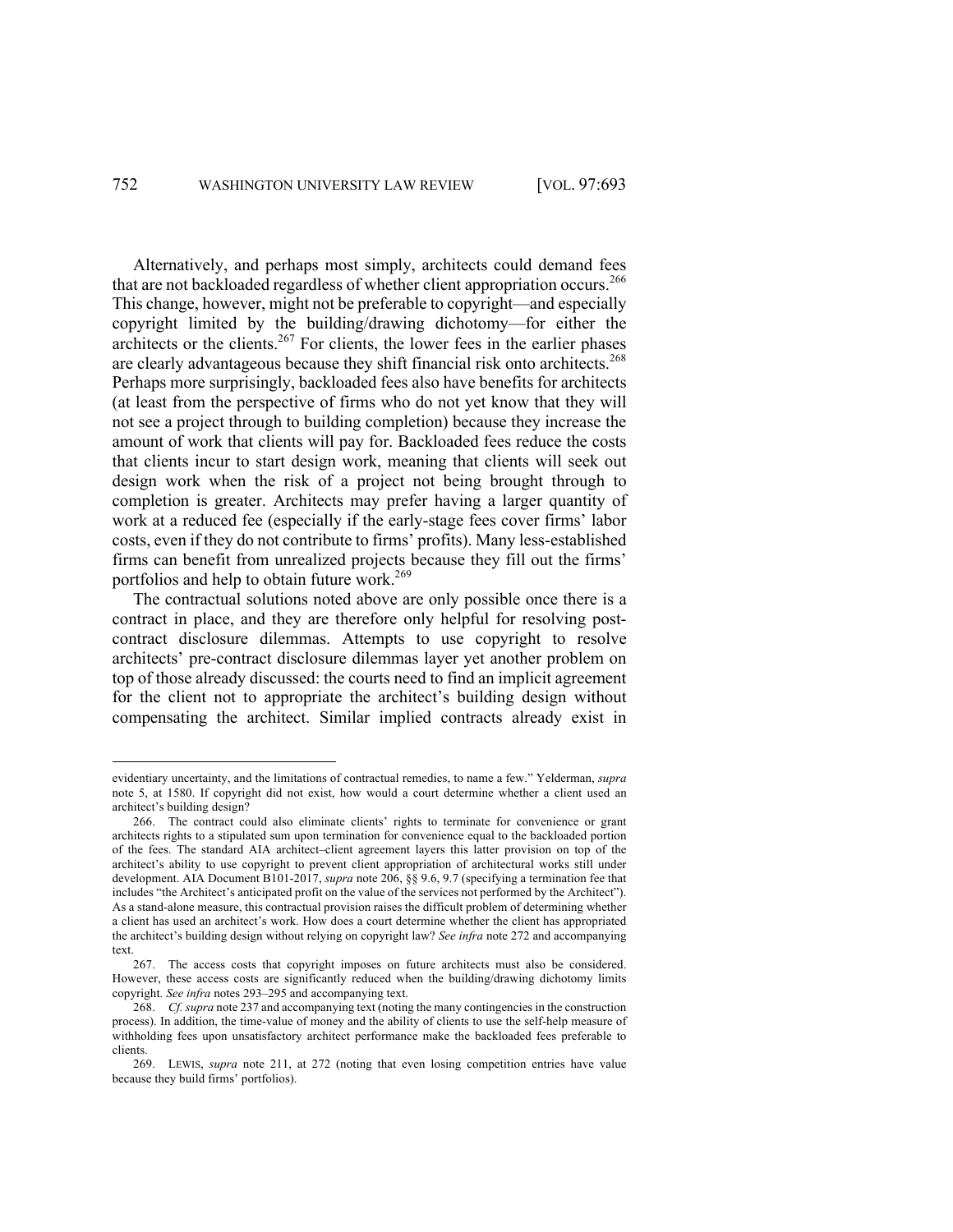California in the entertainment industry.<sup>270</sup> However, the basis of the implied contract is a professional norm among the information recipients, namely the studios, and it would be tricky, if not impossible, to find or even develop such a norm among the clients of custom architects.<sup>271</sup> Another solution would be to move forward the point in time at which owners and architects sign agreements and effectively eliminate pre-contract disclosures. However, such agreements are costly to implement and difficult to draft and enforce.<sup>272</sup> In addition, in a mirror image of the disclosure paradox, clients would be unlikely to consent to an obligation not to use any disclosed information for their commercial advantage without first knowing what the information is.<sup>273</sup>

The law of tangible property, too, provides a possible alternative to copyright law as a means for architects to prevent, or at least obtain compensation for, appropriation of their building designs by clients. Architects refer to the physical drawings, computer files, and models that represent building designs as *instruments of service*. <sup>274</sup> The standard AIA architect–client agreement establishes architects' ownership of instruments of service.275 If clients terminate a contract for convenience, architects can demand that the clients return whatever instruments of service are in their possession, making appropriation more difficult.<sup>276</sup> How can a client

274. Am. Inst. of Architects, Document A201–2007, *General Conditions of the Contract for Construction*, § 1.1.7 (2007) ("Instruments of Service are representations . . . of the tangible and intangible creative work performed by the Architect and the Architect's consultants . . . . Instruments of Service may include, without limitation, studies, surveys, models, sketches, drawings, specifications, and other similar materials."); SABO, *supra* note 231, at 295.

275. In fact, it establishes ownership of instruments of service with the same clause that retains architects' ownership of copyright. AIA Document B101-2017, *supra* note 206, § 7.2 ("The Architect and the Architect's consultants shall be deemed the authors and owners of their respective Instruments of Service, including the Drawings and Specifications, and shall retain all common law, statutory and other reserved rights, including copyrights."). However, absent any contractual clause establishing ownership, the copyright would belong to the architect as author but the instruments of service might belong to the client. SABO, *supra* note 231, at 111. *But cf.* SWEET & SCHNEIER, *supra* note 225, at 233– 34 (arguing that default ownership of the instruments of service is not clear-cut).

276. The standard AIA architect–client agreement grants owners a use license to the architect's instruments of service on the same terms that it grants owners a use license to the architect's copyrights. The use license either ends or requires the payment of a fee upon termination of the contract. *See supra*  notes 245–246 and accompanying text. Ownership interests in the physical instruments of service are distinct legal rights from ownership interests in the copyright in the architectural design fixed in those instruments, so the two need not be allocated in the same manner. SABO, *supra* note 231, at 111

<sup>270.</sup> The seminal case is *Desny v. Wilder*, 299 P.2d 257 (Cal. 1956).

<sup>271.</sup> *See supra* note 260 and accompanying text.

<sup>272.</sup> *See* Barnett, *supra* note 5, at 797–800; Burstein, *supra* note 5, at 263; Merges, *supra* note 5, at 1489–95.

<sup>273.</sup> *See* Barnett, *supra* note 5, at 797–800; Burstein, *supra* note 5, at 263; Merges, *supra* note 5, at 1489–95. Clients may have already conceived of the basic design that architects reveal, or they may learn of the same basic design from multiple architects. *See* Barnett, *supra* note 5, at 798; Burstein, *supra*  note, 5 at 263; Lemley, *supra* note 256, at 337.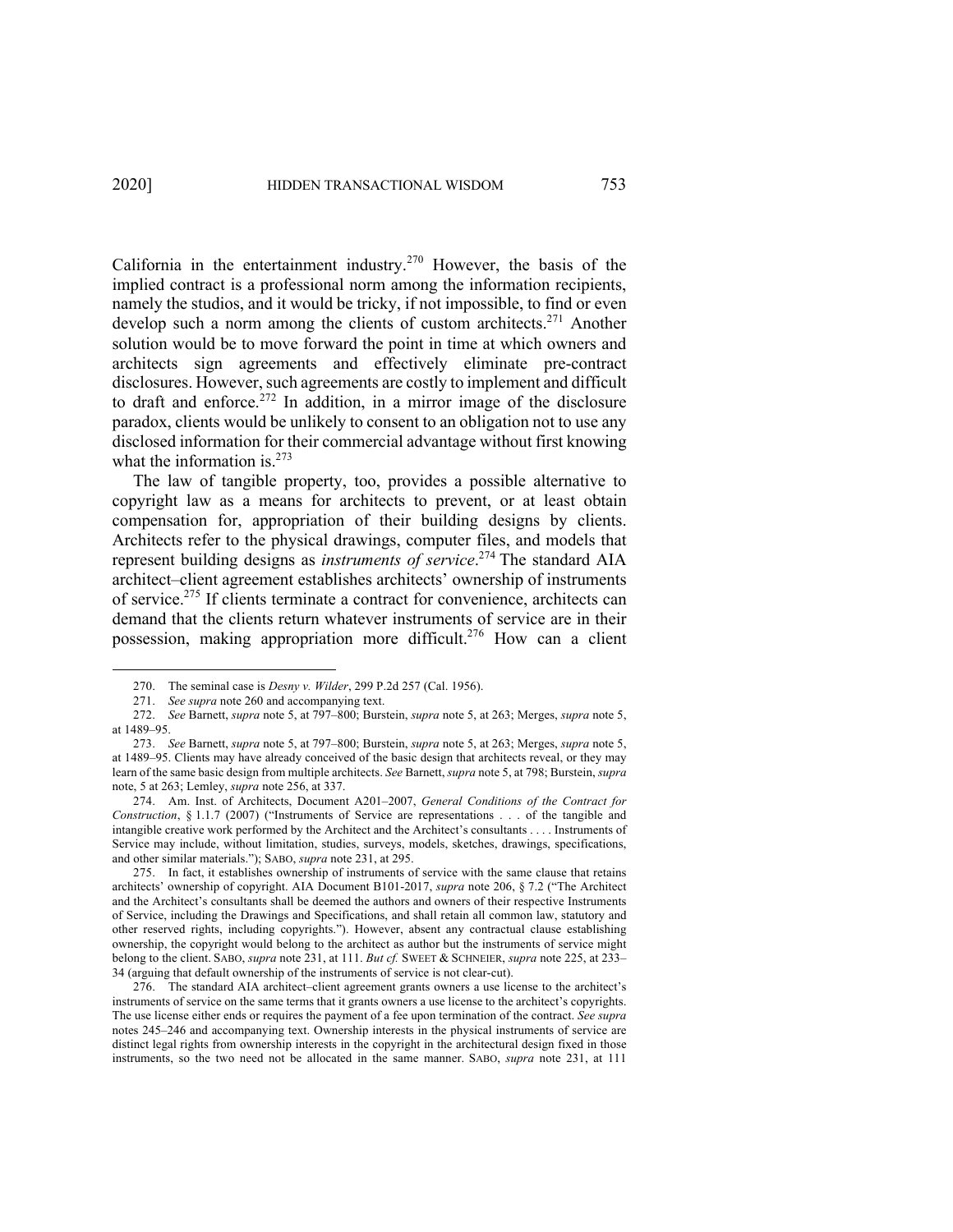reproduce a design if she lacks access to a copy of the design? Fights between clients and owners over instruments of service are thus fights over legal ownership of sheets of paper and files on disks and hard drives as chattels.277 (More specifically, they are fights over use-rights in those chattels). <sup>278</sup> However, fights over tangible things are means to the end of controlling the use of the design information represented on those things.<sup>279</sup>

The idea of using ownership of instruments of service as a tool for controlling the client's use of design information has deep roots in architectural practice. Disputes between clients and architects over instruments of service are as old as, if not older than, disputes over statutory copyright.280 Prior to 1997, the standard AIA architect–client agreement made special reference to ownership of "reproducible copies" of instruments of service, emphasizing that control over tangible documents is a means to the end of control over the flow of information.281 Revealing the path-dependent nature of the language in the standard AIA architect–client contracts, the allocation of copyright in architects' architectural works is still today accomplished by clauses that expressly discuss instruments of service.<sup>282</sup>

In the early part of the twentieth century, the primacy of architects' interest in acquiring physical ownership of documents rather than retaining

<sup>(&</sup>quot;[O]wnership of the drawings and ownership of the copyright . . . are two distinct terms. One person can own the copyright and another own the drawings."). *But cf.* SWEET & SCHNEIER, *supra* note 225, at 330 (suggesting that vesting copyright authorship and instrument-of-service ownership to two different parties results in a "clash"). Having different owners of tangible copies and copyright interests is commonplace in copyright law. For example, a reader owns a tangible book, but the author or publisher owns the copyright. *Cf.* 17 U.S.C. § 109(a) (2018) (codifying copyright's first sale doctrine).

<sup>277.</sup> Emphasizing the chattel-like nature of instruments of service, one jurisdiction styled the cause of action brought against a user of architectural instruments of service to which he did not have use-rights as a claim for tortious conversion of the tangible documents. Williams v. Chittenden Tr. Co., 484 A.2d 911 (Vt. 1984).

<sup>278.</sup> SWEET & SCHNEIER, *supra* note 225, at 233.

<sup>279.</sup> *Id.* at 234 ("[T]he prohibition against the client's using the [instruments of service] for additions to or for completing the project can be looked on as a device to . . . make the client pay compensation if it replaces the original architect."). The architect's retention of ownership in instruments of service, and even the moniker "instruments of service" itself, is also a strategic choice for architects for another reason. By calling the drawings instruments of service and retaining ownership in them, architects reduce the chance of being pegged as sellers of goods, rather than professional services, and thus the possibility of a court finding implied warranties in the plans that increase architects' liability for construction defects. *See id.* at 233; SABO, *supra* note 231, at 110–11; O'Dell v. Custom Builders Corp., 560 S.W.2d 862 (Mo. 1978).

<sup>280.</sup> JOHN CASSAN WAIT, ENGINEERING AND ARCHITECTURAL JURISPRUDENCE: A PRESENTATION OF THE LAW OF CONSTRUCTION FOR ENGINEERS, ARCHITECTS, CONTRACTORS, BUILDERS, PUBLIC OFFICERS, AND ATTORNEYS AT LAW §§ 815–16 (1st ed. 1897) (discussing the ownership of corporeal plans while noting that the existence of statutory copyright for architects had not yet been decided). Architects have long enjoyed common law copyright in their building designs that lasted until publication. *Id.* § 816.

<sup>281.</sup> Am. Inst. of Architects, Document B141-1987, *Standard Form of Agreement Between Owner and Architect*, § 6.1 (1987).

<sup>282.</sup> AIA Document B101-2017, *supra* note 206, § 7.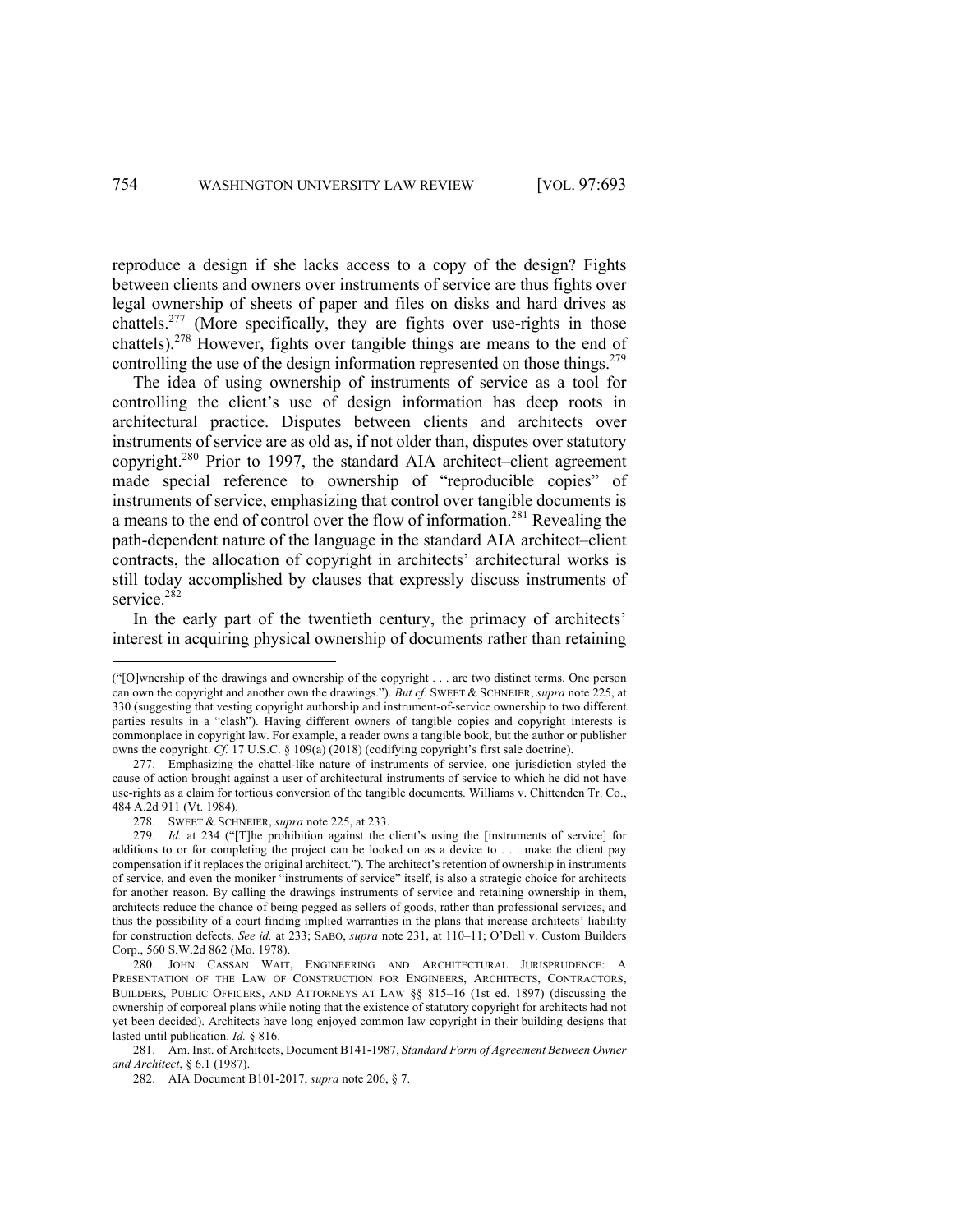the copyright in the building designs fixed in those documents was understandable. At the time, blueprints were the primary reprographic technology, and they required an original drawing to make a viable copy. Physical control over the originals (i.e., the "reproducible copies") therefore afforded some degree of control over the flow of design information. In contrast, perfect digital copies abound in the contemporary era, making ownership of instruments of service less important and ownership of copyright more important. The architect's ownership of instruments of service, for example, could not prevent a client from going to the local government building department and making a copy of any plans on file. In addition, ownership of instruments of service only becomes a significant deterrent if an owner considers terminating the architect late in the design process. The information embodied in the extensive set of construction documents cannot be retained in an owner's head, and the cost of recreating the construction documents will be a very significant fraction of the money paid to the original architect to create the construction documents. In contrast, if the owner wishes to terminate early in the process during or at the end of the schematic design phase, then the owner can mentally retain much of the valuable information and take this information to another architect for refinement without physically taking the architect's instruments of service.

# *C. Optimizing Copyright for Its Transactional Justification*

The prior Section established that copyright can resolve architects' disclosure dilemmas. This Section turns to the nature of the copyright that is best suited to do that work. Drawing protection alone optimizes copyright for the transactional theory. Abandoning the full, media-neutral protection offered by the AWCPA and embracing the building/drawing dichotomy leads to a win–tie result in the transactional theory's cost–benefit tradeoff: it creates a larger public domain from which competitor architects can draw (a win on the cost side) without detracting from copyright's ability to resolve disclosure dilemmas and facilitate transactions involving the sale of works as information commodities (a tie on the benefit side).

The usual form of client appropriation entails clients who switch horses mid-stream: they take a first architect's work produced during the schematic design, design-development, or bid documentation phase to a second architect for refinement of the work and realization of a building at a lower cost.283 For this form of appropriation, drawing protection alone resolves the

<sup>283.</sup> *See supra* Section III.B.2.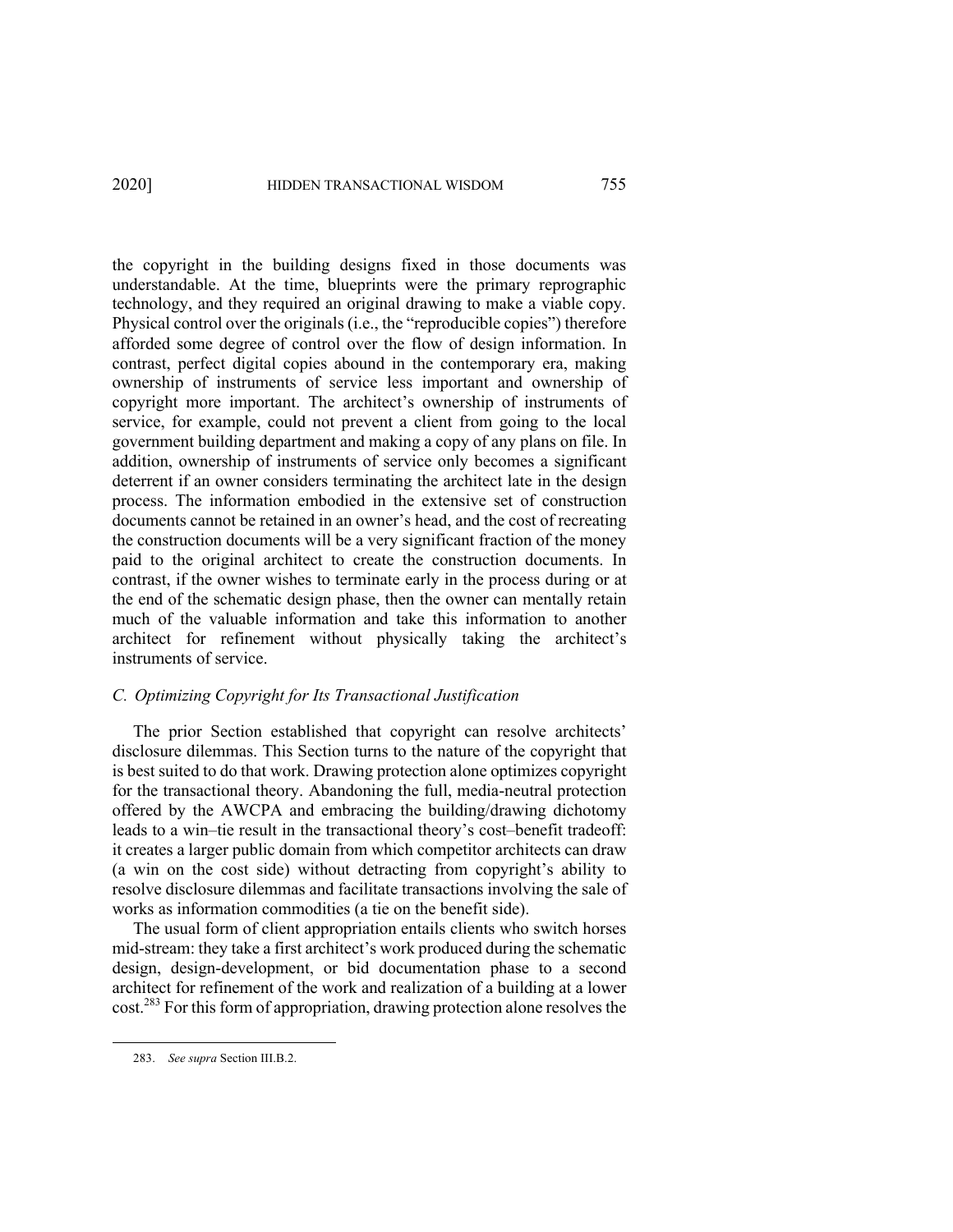disclosure dilemma just as well as full, media-neutral protection does. Clients must reproduce works before the architect–client transaction has realized a building if they are to profit from the appropriation. Upon building completion, the client has already paid the architect all of the backloaded fees. Furthermore, she already has the building that she desires, so there is no economic motivation to  $copy.^{284}$  Clients who copy before building completion can only copy from works that are fixed in drawings,<sup>285</sup> and it is axiomatic that drawing protection protects drawings just as well as full, media-neutral protection does.<sup>286</sup> Inversely, the privilege to lawfully

<sup>284.</sup> If a client desires multiple building-copies of a work, she can, in theory, profit from lawfully copying a building. She can avoid paying the architect a licensing fee for reusing construction documents by reverse engineering the first building back into construction documents and using those new construction documents to build the subsequent buildings. This scenario in which clients can profit from lawfully copying from buildings should not undermine architects' willingness to disclose their works during the architect–client transaction for three reasons. First, clients rarely want second copies of custom buildings. Multiple building-copies are far more common for stock works. *See infra* notes 314– 318 and accompanying text. Second, the client is unlikely to realize any cost savings. Copying construction documents is usually less expensive than reverse engineering custom buildings when clients want close copies, *see infra* notes 308–309 and accompanying text, giving clients strong incentives to negotiate licenses to reuse construction drawings. Third, and most fundamentally, this kind of appropriation does not allow the client to use a work without paying the agreed-upon price. The lack of building protection may, however, affect the market value of the architect's work when clients construct multiple copies of custom buildings, and it therefore may have distributive consequences for architects and their clients.

<sup>285.</sup> There are two sources, other than drawings, from which clients may copy before building completion. First, they may copy from three-dimensional scale models. Pre-AWCPA copyright likely protects scale models just as it protects drawings. *See supra* note 66. Regardless of whether pre-AWCPA copyright actually protects them, copyright limited by the building/drawing dichotomy should protect them to fully resolve architects' disclosure dilemmas. *Cf. infra* note 321 and accompanying text (arguing that representations of the copies that fulfill consumers' needs are copies in the development medium under a generic consumption-medium/development-medium dichotomy). Second, clients may copy from unauthorized buildings constructed by third parties. Assume that a client and an architect begin the design-bid-build process but their work stops after schematic design because market conditions shift. A third party could unlawfully copy the schematic design drawings, refine them into construction documents, and build a building embodying the work. The original client could then lawfully copy from the third party's building, creating new schematic design drawings and proceeding with the remainder of the design-bid-build process. This scenario is empirically unlikely to arise for many reasons. (For example, demand for close copies of custom works is low, the time lag between the third party's drawing copying and building realization is significant, and the marginal cost of constructing a building means that no third party will construct a building as a prototype to test its feasibility). However, even if clients were to copy from buildings in this manner on a regular basis, drawing protection alone would still provide enough protection to make architects comfortable with disclosing their works to clients. The third party is an infringer (assuming copying of protected expression), and the architect can obtain monetary damages to compensate for the client's appropriation. She would just have to sue the third party rather than the client. *Cf. supra* note 265 and accompanying text (noting the benefits of using *in rem* rights to resolve disclosure dilemmas).

<sup>286.</sup> The expansive scope on the drawing side of the building/drawing dichotomy in cases alleging drawing-to-drawing copying is essential to the ability of pre-AWCPA copyright to serve its transaction-facilitating function. Drawing protection must extend to representational content; it must protect the very features of building designs that are not protected when they are fixed in buildings. Media-neutral protection for rendition expression alone is not enough. *Cf. supra* Section II.B (highlighting the media discrimination of the building/drawing dichotomy by identifying a media neutral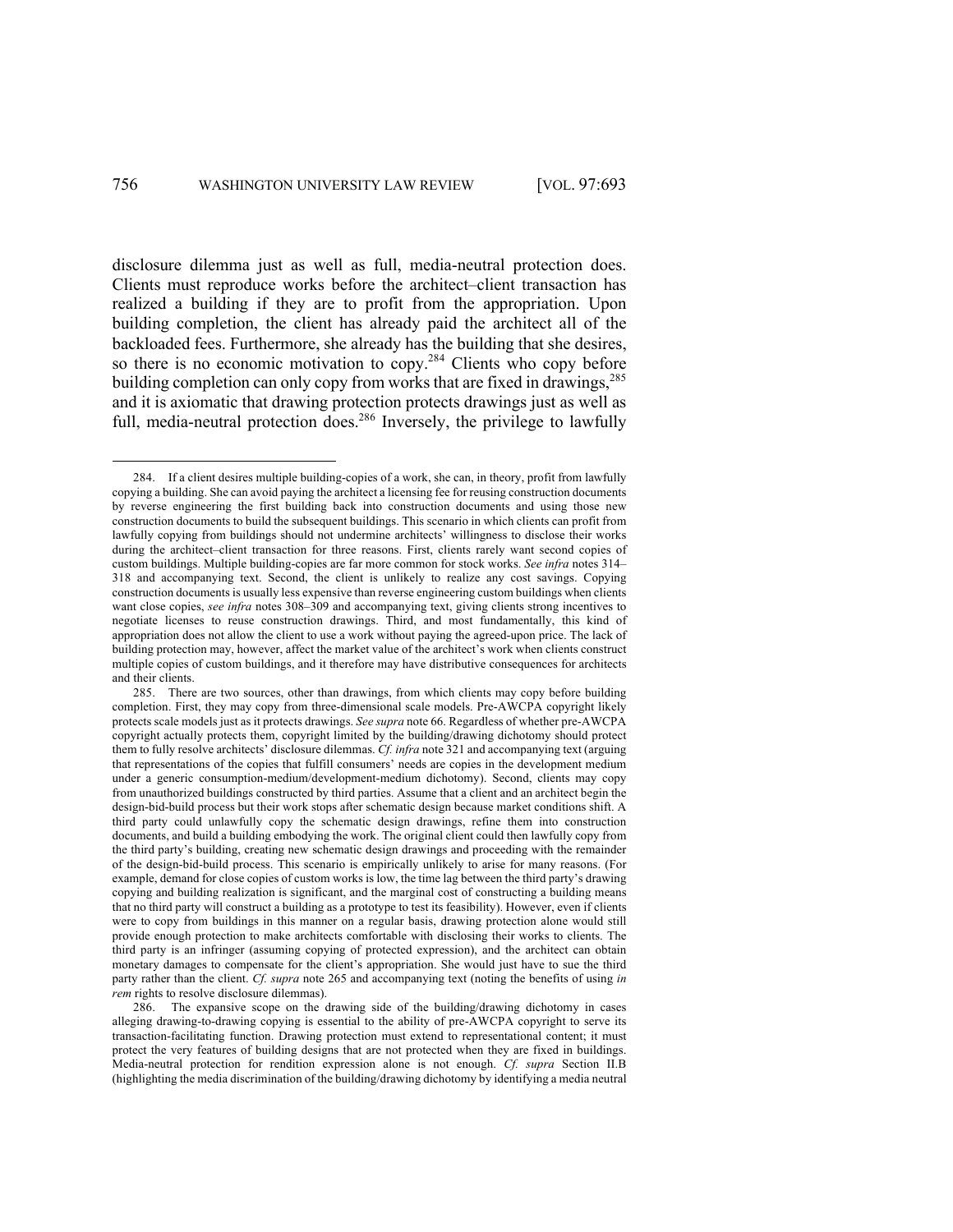copy from buildings is irrelevant to concerns about client appropriation because there are no buildings to copy at the time at which clients can benefit from appropriation.

One possible wrinkle in the ability of drawing protection alone to fully resolve architects' information paradoxes arises if appropriation occurs after construction documents have been completed. Under pre-AWCPA copyright, architects do not have an execution right with respect to their construction drawings. <sup>287</sup> Clients can, in theory, hire a second architect to lawfully use a first architect's construction documents during the bid oversight and construction administration phases because the building produced is not considered an actionable copy of the architectural work fixed in the construction documents. However, this loophole in pre-AWCPA copyright is not large. Change orders during the construction process are almost inevitable, requiring the reproduction of plans with the modifications, <sup>288</sup> and, even in the unlikely event of a construction project without change orders, multiple copies of the construction documents are essential on all but the smallest of projects.<sup>289</sup> Although it may smack of indicting Al Capone for tax fraud, architects can successfully sue most clients who use their drawings to construct buildings under pre-AWCPA copyright on the basis of drawing copying. More fundamentally, a justification of the building/drawing dichotomy does not have to include a justification for the absence of an execution right. Copyright could easily adopt both the building/drawing dichotomy and an execution right. The two rules are conceptually distinct and compatible. The building/drawing dichotomy imposes media discrimination in subject matter, whereas the execution right eliminates media discrimination in rights.<sup>290</sup>

alternative that also provides some protection to drawings without providing any protection to buildings).

<sup>287.</sup> *See supra* notes 71–73, 132–135 and accompanying text.

<sup>288.</sup> *See supra* notes 223–225 and accompanying text.

<sup>289.</sup> Copies are essential for disseminating information to the multiple contractors and subcontractors in different building trades who need to work in concert. *Cf.* DeSilva Constr. Corp. v. Herrald, 213 F. Supp. 184, 187 (M.D. Fla. 1962) (noting that "at least six . . . subcontractors were given complete copies of . . . architectural plans" to construct a single-family home). Requiring the independently owned companies to reference a single set of construction documents would be a coordination nightmare.

<sup>290.</sup> *Cf. supra* Section I.A (distinguishing media discrimination in subject matter and rights); *supra* note 61 (discussing Professor Balganesh's proposal to decouple media neutrality in subject matter and rights). The AIA argued for exactly this both–and combination—preserving the building/drawing dichotomy and adding an execution right—in the congressional hearings on Berne compliance. 1989 COPYRIGHT OFFICE REPORT, *supra* note 70, at 196–98. However, the AIA supported media-neutral architectural copyright in subsequent congressional hearings on the AWCPA. *Architectural Design Protection: Hearing on H.R. 3990 and H.R. 3991 Before the Subcomm. on Courts, Intellectual Prop., and the Admin. of Justice of the H. Comm. on the Judiciary*, 101st Cong. 111–12, 114 (1990).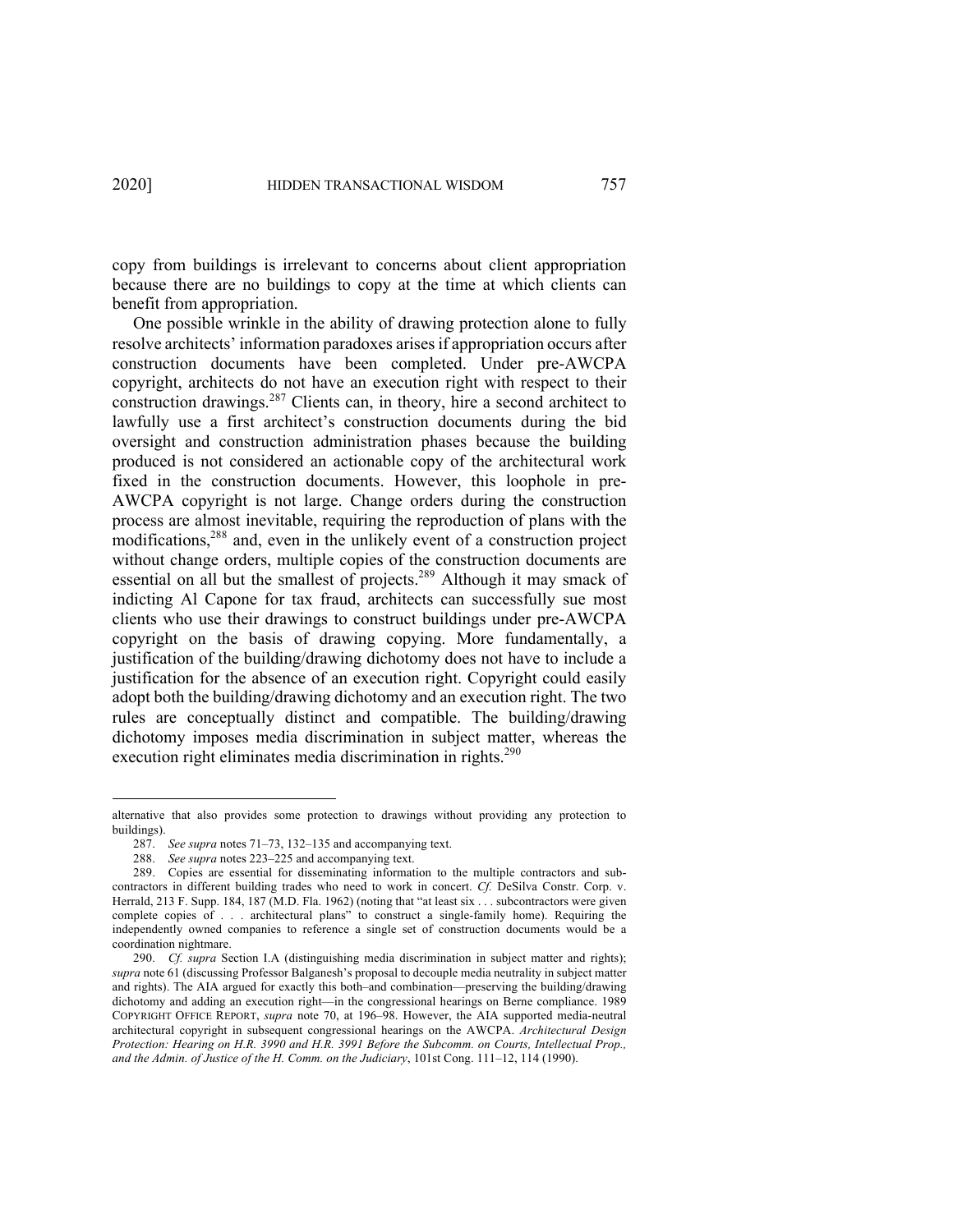It is true that drawing protection alone does not protect, or thus incentivize, architects' disclosures after a building has been constructed. If a first architect discloses a work fixed in an already-constructed building to a potential client and suggests that the potential client might want her own building-copy of the work, the potential client can lawfully appropriate the work by instructing a second architect to copy the first architect's constructed building.<sup>291</sup> In this scenario, however, the transactional theory sees no harm in permitting the copying because the architect does not face a disclosure dilemma. The public nature of the building means that the disclosed work was already known, or at least readily knowable, to the client. The architect's disclosure is not what enables the appropriation; the appropriation could readily occur even without the disclosure, so there is little hesitation to disclose.<sup>292</sup> Furthermore, there is no concern about an architect electing not to allow a building to be built to avoid making the work known to the public. Architects cannot make money without allowing their designs to be realized as buildings.

Moving to the other side of the dichotomy, the absence of building protection reduces copyright's access costs. Most importantly, it reduces the dynamic costs of copyright's access restriction and thus lowers the tax that copyright imposes on the next generation of creators.<sup>293</sup> Architects and architectural historians openly acknowledge the importance of historical and contemporary works as "precedent"—a familiar term in legal circles and the use that Modern, Postmodern, and contemporary architects make of precedent to inform their designs.<sup>294</sup> The loose copying that occurs when architects draw from precedent can readily be accomplished through building copying: massing, spatial flow, materiality, façade patterns, organizational arrangements, lighting schemes, and even some construction details, just to name a few, are all elements of architectural works that are on full display in buildings. Furthermore, buildings are readily available to architects as references. Photographs of buildings circulate in architectural

<sup>291.</sup> The building may not disclose all of the details that the drawings do.

<sup>292.</sup> In other words, a transaction in which a client licenses a right to construct a second copy of an already-constructed building is not a sale of a work as an information commodity as this Article defines the phrase. *See supra* text accompanying note 193.

<sup>293.</sup> *See supra* note 54 and accompanying text. The absence of building protection also decreases copyright's static costs. *See supra* note 53 and accompanying text. However, this reduction is less significant for two reasons. First, it is costly to engage in slavish, literal copying via building copying. *See infra* notes 308–309 and accompanying text. Second, demand for literal copies of custom architectural works among parties other than the clients to whose tastes and needs the works are customized is low. *See* Collins, *supra* note 19, at 43–44.

<sup>294.</sup> ROGER H. CLARK & MICHAEL PAUSE, PRECEDENTS IN ARCHITECTURE: ANALYTIC DIAGRAMS, FORMATIVE IDEAS, AND PARTIS (4th ed. 2012). As the AIA Handbook states in its discussion of design precedents, "[i]t is common for architects to familiarize themselves with the design of buildings that deal with similar issues to stimulate solutions for their own design problems." AIA HANDBOOK, *supra* note 212, at 523.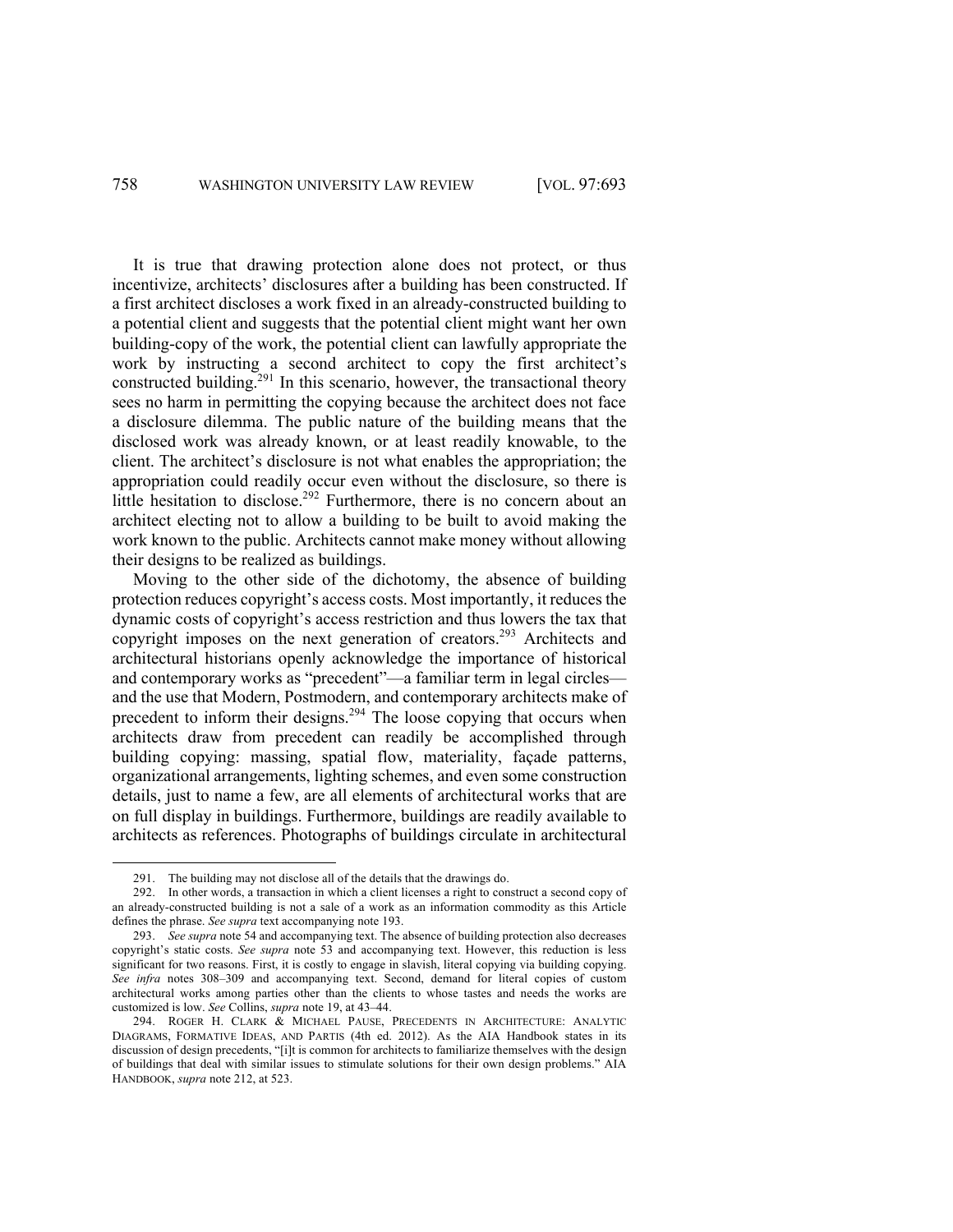journals and on the internet. The building/drawing dichotomy permits this loose copying to proceed without the costs of licensing or the chilling effects of potential litigation.<sup>295</sup>

In gross, the building/drawing dichotomy sculpts copyright to fit the transactional theory by leaving a medium in which a work can be fixed beyond the reach of copyright protection and allowing the economic truncation of copyright term when the public gains access to copies in that medium.<sup>296</sup> In an initial phase before the fixation of the work in a building, copyright is strong. Protected drawings are the only copies of the work that exist and thus the only copies from which copying can occur. In the later phase after the fixation of the work in a building, copyright is much weaker. The ability to lawfully copy works from buildings saps drawing protection of its economic importance.<sup>297</sup> This economic truncation gives copyright economic heft throughout the time window when it is needed to defuse disclosure dilemmas but not thereafter when its transaction-facilitating role has played out.<sup>298</sup> Ratcheting down the economic strength of copyright protection after building construction provides an unalloyed social good under the transactional theory.<sup>299</sup>

<sup>295.</sup> It is not clear how much of the loose copying that is prevalent in architectural practice today is close enough to constitute infringement under the AWCPA. Limitations on copyright scope—such as the originality requirement, the idea/expression dichotomy, and the absence of protection for functionally required elements—might permit architects to lawfully engage in this loose copying even if buildings were protected subject matter. In its initial congressional hearings on Berne compliance, the AIA testified that building protection would cause architects to alter their creative process, draw less source material from buildings designed by other architects, and repeat their own designs more regularly. *U.S. Adherence to the Berne Convention: Hearing Before the Subcomm. on Patents, Copyrights and Trademarks of the S. Comm. on the Judiciary*, 99th Cong. 732–34 (1987) (letter from Dale R. Ellickson, AIA); *cf. supra* note 290 (noting that the AIA argued in favor of preserving the building/drawing dichotomy in congressional hearings on Berne compliance).

<sup>296.</sup> Economic truncation of term is a familiar concept, if not a familiar term, in copyright economics. For example, the generation of a competing work partially truncates copyright term as an economic, but not legal, matter. Christopher S. Yoo, *Copyright and Product Differentiation*, 79 N.Y.U. L. REV. 212, 238–39 (2004).

<sup>297.</sup> This is the crux of the argument against media discrimination in subject matter under the market-buffer theory. *See supra* note 64 and accompanying text. There is no second, weaker phase for unrealized or "paper" projects.

<sup>298.</sup> One could argue that the better way to sculpt copyright to the transactional theory is to truncate copyright term as a legal matter upon the construction of a building. *Cf. infra* note 340 and accompanying text (distinguishing legal and economic defeasance of copyright). However, full-term drawing protection provides a benefit under the market-buffer theory by increasing the cost of slavish copying. *See infra* notes 308–309 and accompanying text.

<sup>299.</sup> In contrast, the effect of truncating copyright term is never a categorical welfare gain under the market-buffer theory. An extra increment of copyright term, prospectively applied, always increases expected profits for some authors, and thus gross ex ante incentives, at the margin. However, the net effect of truncating copyright term can be a net welfare gain under the market-buffer theory once copyright's costs are considered. *Cf.* Eldred v. Ashcroft, 537 U.S. 186, 255–56 (2003) (Breyer, J., dissenting) (noting reasons why the present value of an additional increment of copyright term decreases as the increment moves further into the future).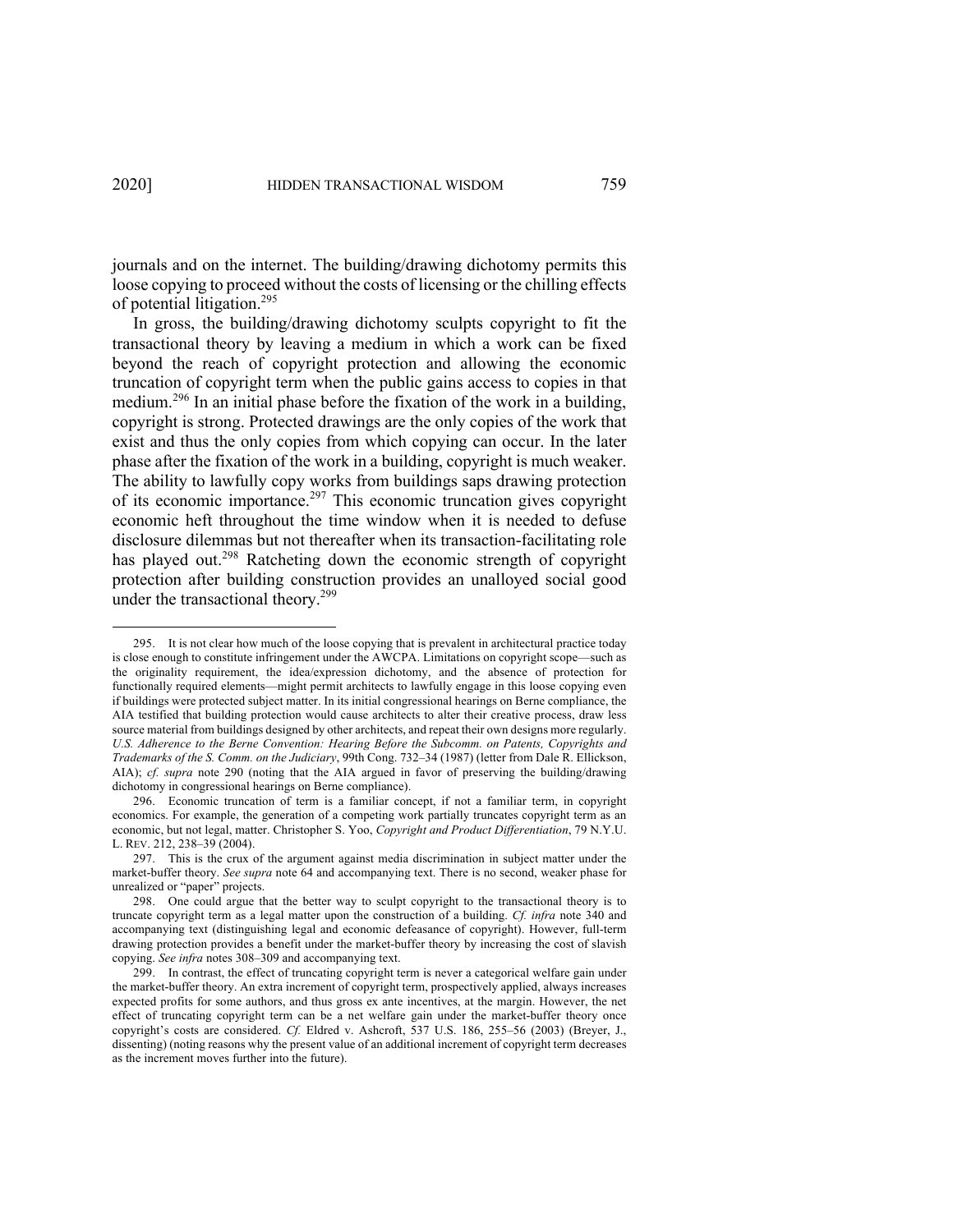Another way to understand how the building/drawing dichotomy sculpts copyright to fit the transactional theory is to note that it targets copyright on architects' clients rather than their competitors. <sup>300</sup> As a legal matter, the dichotomy does not transform copyright into an *in personam* contractual right that is only good against clients; drawing protection remains an *in rem*  right good against the world. But, as a practical matter, drawing protection curbs copying by clients more strictly than it curbs copying by competitors. Competitor architects who want to borrow from earlier works can copy from buildings, albeit with a time delay. Clients who want to appropriate works cannot. They must copy when copying from drawings is their only option. The building/drawing dichotomy shapes architectural copyright so that it gives architects more of a leg up in disputes with clients than it does in disputes with competitor architects.<sup>301</sup>

### *D. Building Protection and the Incentive to Create*

The previous Section established that the elimination of building protection optimizes copyright in custom architecture for the transactional theory, but it did not address the question precedent of whether the transactional theory should be what shapes copyright's contours. If building protection were to solve a public goods problem and generate a net social benefit under the market-buffer theory, then the transactional theory alone should not be copyright's polestar. This Section therefore sketches historical and theoretical reasons to believe that building protection generates minimal benefits under the market-buffer theory and that the building/drawing dichotomy is good policy under a pluralistic, utilitarian justification for copyright that considers both the incentive and transactional theories. If there were significant incentive benefits from restricting competition in the building, then the categorically beneficial win–tie result of eliminating building protection would devolve back into an indeterminate win–lose result under a pluralistic, utilitarian theory.

Historically, architectural creativity did not suffer before the enactment of the AWCPA in 1990 when copyright denied architects protection for their buildings. Architectural critics and historians do not note a burst of

<sup>300.</sup> Under the transactional theory, copyright's principal goal is to curb copying by transactional partners. To quote Rob Merges's framing of intellectual property's transaction-facilitating role, "while property rights are indeed good against the world," a transactional theory of intellectual property emphasizes copyright's impact on "one crucial slice of the world—negotiating partners—which has been overlooked" because the market-buffer theory is intellectual property's dominant utilitarian justification. Merges, *supra* note 5, at 1496.

<sup>301.</sup> In some suits, a first architect sues a second architect when a client serves as a go-between and takes the first architect's work to the second architect for refinement and execution. These suits involve disputes between architects and clients, despite their captions.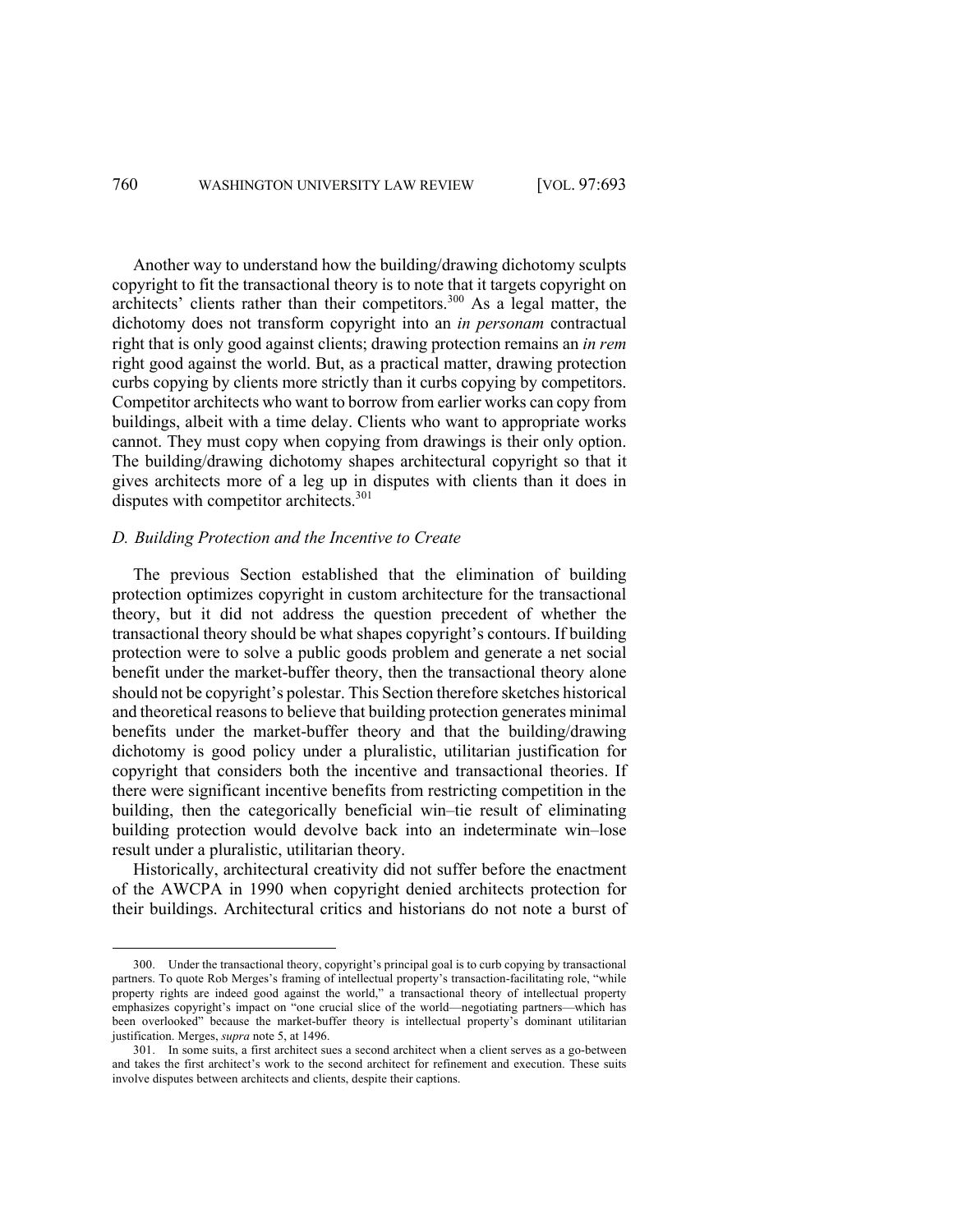creativity in custom architecture that correlates with the adoption of the AWCPA. Nor was there a long-simmering complaint among custom architects before the AWCPA that a free-rider problem was squelching innovative design or jeopardizing their professional livelihoods. In fact, not only did the American Institute of Architects not actively lobby for the building protection granted by the AWCPA, it initially testified that building protection would be detrimental to architects' welfare.<sup>302</sup> (It was instead Congress's decision "to place the United States unequivocally in compliance with its Berne obligations" that drove the legislative process leading to the AWCPA).<sup>303</sup> This is a notable departure from the usual political economy of copyright reform in which rights holders push for stronger rights, $304$  and it is highly suggestive. Although Congress should hesitate to let authors set the ceiling for copyright strength out of concerns about self-dealing, authors' satisfaction with weaker rights is a more reliable indicator of the absence of a public goods problem.

Why didn't the absence of building protection in copyright lead to a public goods problem in custom architecture under pre-AWCPA copyright and its building/drawing dichotomy? The answer rests on two distinct arguments about the effects that drawing protection, even without building protection, has on creative architectural production. One resonates with copyright's competition-restricting role under the market-buffer theory and the other with its transaction-facilitating role under the transactional theory.

Assuming that, absent copyright, custom architectural designs suffer from a public goods problem, drawing protection alone mitigates the problem, albeit not to the same extent that full, media-neutral protection does. It still alters both the timing and nature of competitors' copying. Drawing protection forces competitors to wait until after the construction of a building to reproduce a work, so it provides a limited period of market exclusivity in the form of a first-mover advantage for creative architects.<sup>305</sup> Given the length of the sequential design and construction processes under design-bid-build,<sup>306</sup> forcing competitors to delay copying until after a building has been built delays copying by competitors for months for small-

<sup>302.</sup> *See supra* note 290. The AIA did request building protection during the congressional hearings that led to the 1909 Copyright Act. STENOGRAPHIC REPORT OF THE PROCEEDINGS OF THE LIBRARIAN'S CONFERENCE ON COPYRIGHT 11, 3d Sess. (Mar. 13–16, 1906) (testimony of Mr. Glenn Brown, AIA).

<sup>303.</sup> H.R. REP. NO. 101-735, at 12 (1990). Whether building protection is needed for Berne compliance remains an open question. 1989 COPYRIGHT OFFICE REPORT, *supra* note 70, at 101–40.

<sup>304.</sup> JESSICA D. LITMAN, DIGITAL COPYRIGHT 22–34 (2001).

<sup>305.</sup> First-mover advantages are more commonly associated with trade secrecy than with copyright. Lemley, *supra* note 256, at 330; *cf. infra* notes 337–342 (noting the parallels between development-medium copyright and trade secrecy).

<sup>306.</sup> *See supra* Section III.B.1.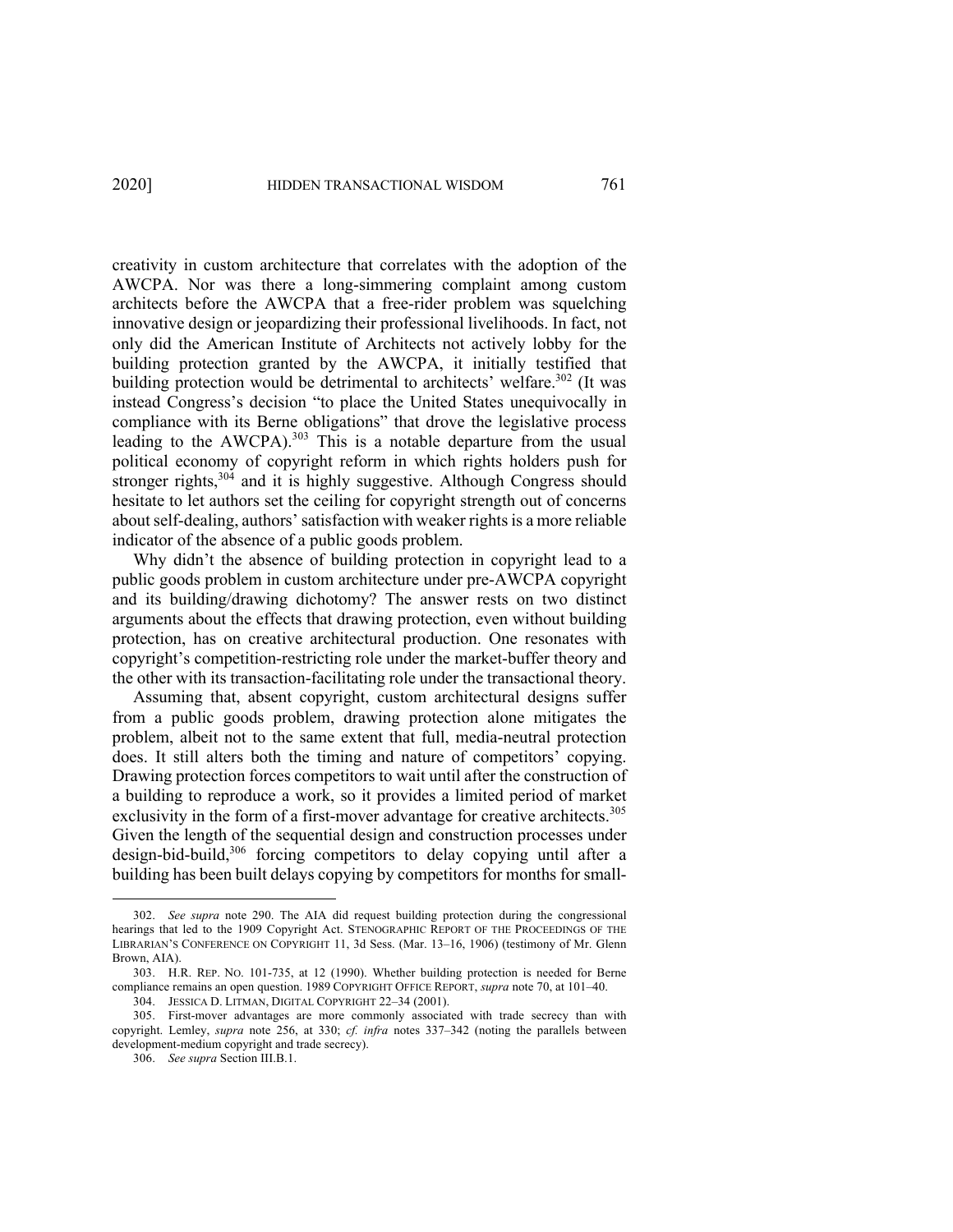scale projects and years for large-scale projects. Drawing protection thus provides a kind of "hot design" protection—a slow-motion version of the "hot news" protection of misappropriation under *International News Service v. Associated Press*. <sup>307</sup> Drawing protection also increases the cost of slavish, literal copying.<sup>308</sup> While tracing blueprints, photocopying drawings, and printing new copies of electronic files are inexpensive ways to make the plans needed for slavish building copies, reverse engineering a building into a set of construction documents through building copying is costly. Many of the details needed to produce the construction documents cannot even be discerned from visual inspection of a building. When copying uses buildings as source material, it is more expensive to produce an identical copy than a loose copy, providing incentives for competitors to mix their own original contributions in with any expression that they copy. Looking at a building and deciding that a roof should have a similar wavy appearance, a façade should have a similar window pattern, or a disposition of spaces should have a similar spatial flow is much easier than reproducing those building features exactly.<sup>309</sup>

These arguments that drawing protection alone restricts competition in the market for copies of custom buildings are technically correct, but they miss the bigger point: there is no severe public goods problem in custom architecture in the first place.<sup>310</sup> Architects doing custom work do not require profits from the sale of multiple building-copies of their works to recoup their creativity costs. They recoup each project's costs from the client fees on the front end, collecting these fees in full upon the realization of the first building in which the work is fixed.<sup>311</sup> Copyright does not need to play the competition-restricting role that the market-buffer theory scripts for it on the back end. The case for copyright protection for buildings is

<sup>307.</sup> Int'l News Serv. v. Associated Press, 248 U.S. 215 (1918).

<sup>308.</sup> Public goods problems are less severe when the gap between the author's creativity costs and the costs of copying is smaller. Richard A. Posner, *Intellectual Property: The Law and Economics Approach*, 19 J. ECON. PERSP. 57, 66 (2005).

<sup>309.</sup> The fact that identical copies are cheaper to produce than looser copies inverts the conventional assumption in intellectual property scholarship that closer copying is less costly.

<sup>310.</sup> *Cf.* Stewart E. Sterk, *Rhetoric and Reality in Copyright Law*, 94 MICH. L. REV. 1197, 1226 (1996) (arguing that architects had sufficient incentives to create before the AWCPA).

<sup>311.</sup> *See* Bucher, *supra* note 15, at 1269–70; Daniel Su, Note, *Substantial Similarity and Architectural Works: Filtering Out "Total Concept and Feel*,*"* 101 NW. U. L. REV. 1851, 1856 (2007); Raphael Winick, Note, *Copyright Protection for Architecture After the Architectural Works Copyright Protection Act of 1990*, 41 DUKE L.J. 1598, 1606 (1992). Why clients are willing to pay for the full creativity costs associated with their designs—that is, why they don't demand a discount based on the expectation of back-end licensing revenue—raises an interesting question. Music copyright would not be needed either if listeners were willing to commission musicians to write songs and pay all of their creativity costs, but listeners are rarely willing to commission musical works. Why is custom architecture different? The author explores this question at length in other work. Collins, *supra* note 19 (arguing that client fees that cover architects' creativity costs arise from a combination of the economics of customization and the copying norms of the architectural profession).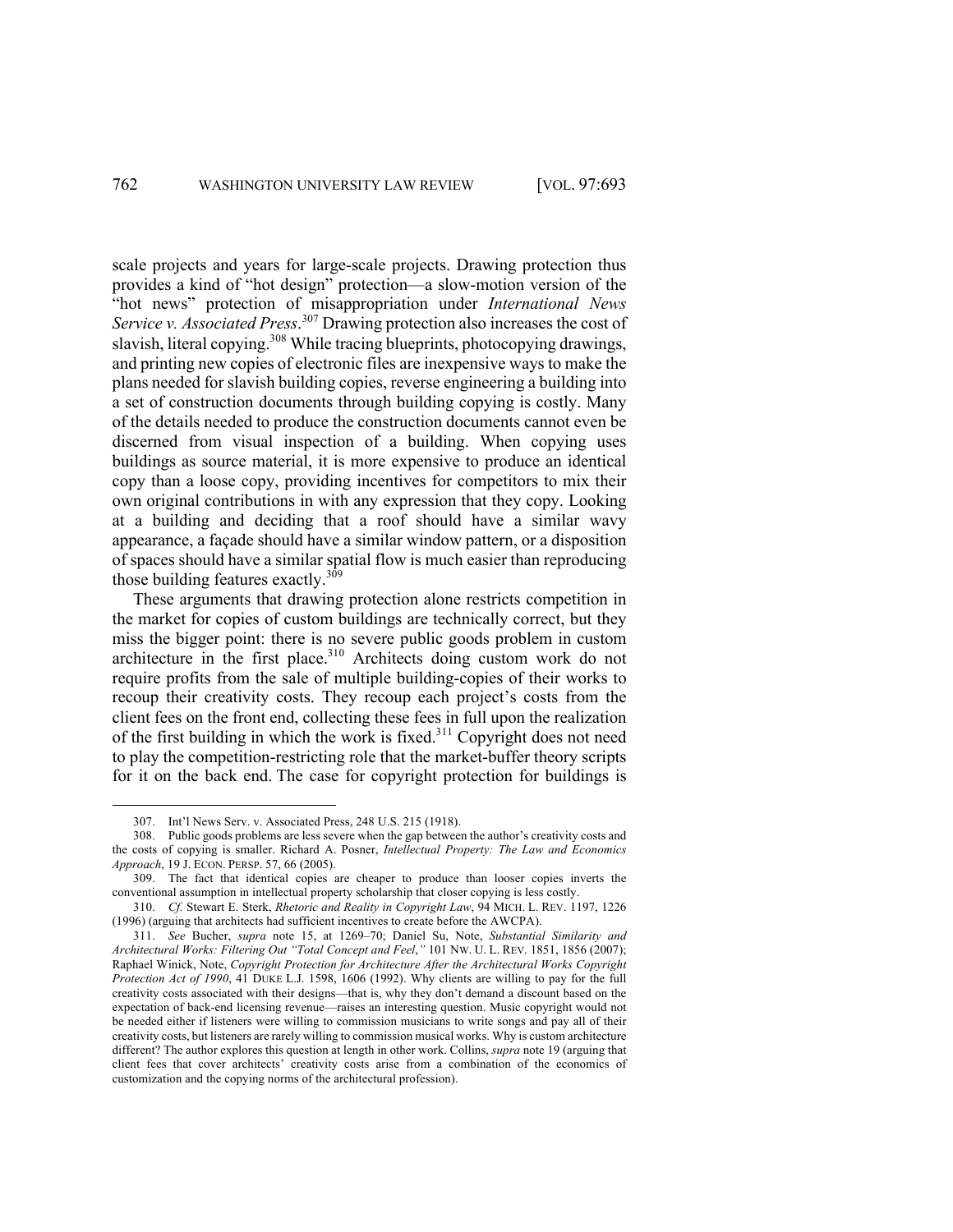therefore weak under the market-buffer theory because custom architects have sufficient incentives to produce creative works without it.<sup>312</sup>

However, this fees-are-enough argument does not mean that copyright is irrelevant to the business model through which architects recoup their creativity costs. To the contrary, copyright is critical to ensure that architects can collect client fees. This is precisely what copyright does under the transactional theory: it prevents clients from appropriating architects' works without paying architects after architects disclose their works. Perhaps counterintuitively, copyright achieves the end goal that is usually associated with the market-buffer theory (fostering creativity), not by playing the role scripted by the market-buffer theory (restricting competition in the market for buildings), but rather by playing the role scripted by the transactional theory (ensuring architects get paid when they sell their works as information commodities). $313$  Drawing protection provides enough protection for copyright to play its transactional role and provide architects with incentives to create.

<sup>312.</sup> In the related context of fine art, William Landes and Richard Posner argue that "[t]he overall case for copyright protection of works of art is weaker than that for copyright protection of most other expressive works" because "[t]he main source of the artist's income . . . typically comes from the sale of the work itself [i.e., the first copy crafted by the author] rather than from the sale of [additional] copies" or reproductions. LANDES & POSNER, *supra* note 3, at 254, 257. Amy Adler drills down on this argument by suggesting that the value of authenticity is what allows the artist's income to flow primarily from the sale of the first (or original) copy. Amy Adler, *Why Art Does Not Need Copyright*, 86 GEO. WASH. L. REV. 313, 329 (2018). Architects do not sell buildings, nor is authenticity likely as important in architecture as it is in fine art. Nonetheless, the custom-architecture argument parallels the fine-art argument in that architects' main source of income has been realized upon the construction of the first copy of a building.

<sup>313.</sup> This insight may be counterintuitive because the market-buffer theory is so dominant in intellectual property scholarship and so strongly associated with incentives to create works that the transactional theory is often defined in the negative as a theory that does something other than provide incentives to create works. *See, e.g.*, Burstein, *supra* note 5, at 245 (stating in the patent context that the transactional theory "is aimed not at providing incentives for invention . . . but at reducing the costs of exchanging critical information"); *see also id.* at 246 (describing the social benefit of intellectual property under the transactional theory as a static benefit that is independent of the dynamic benefit that patent provides under the market-buffer theory). This definition by exclusion of the social benefits that transactional copyright can produce is unduly narrow. Copyright can generate incentives for creative production by facilitating transactions, such as the architect–client transaction, in which the author discloses an early-stage work and, in return, the information purchaser agrees to pay for the author to produce a more fully developed work. Whether the post-disclosure conduct that these transactions fund is a continuation of the conception of a work (akin to "invention") or the development of an already conceived work into a good that consumers want (akin to "innovation") lies in the eye of the beholder. *Cf. id.* at 237–38 (discussing the invention–innovation distinction). Similarly, whether funding for the post-disclosure conduct provides ex ante or ex post incentives, Lemley, *supra* note 52, at 130, hinges on the point in time at which one deems the initial conception to be complete—a time that is difficult to identify in the iterative evolution and gradual refinement of an architectural work.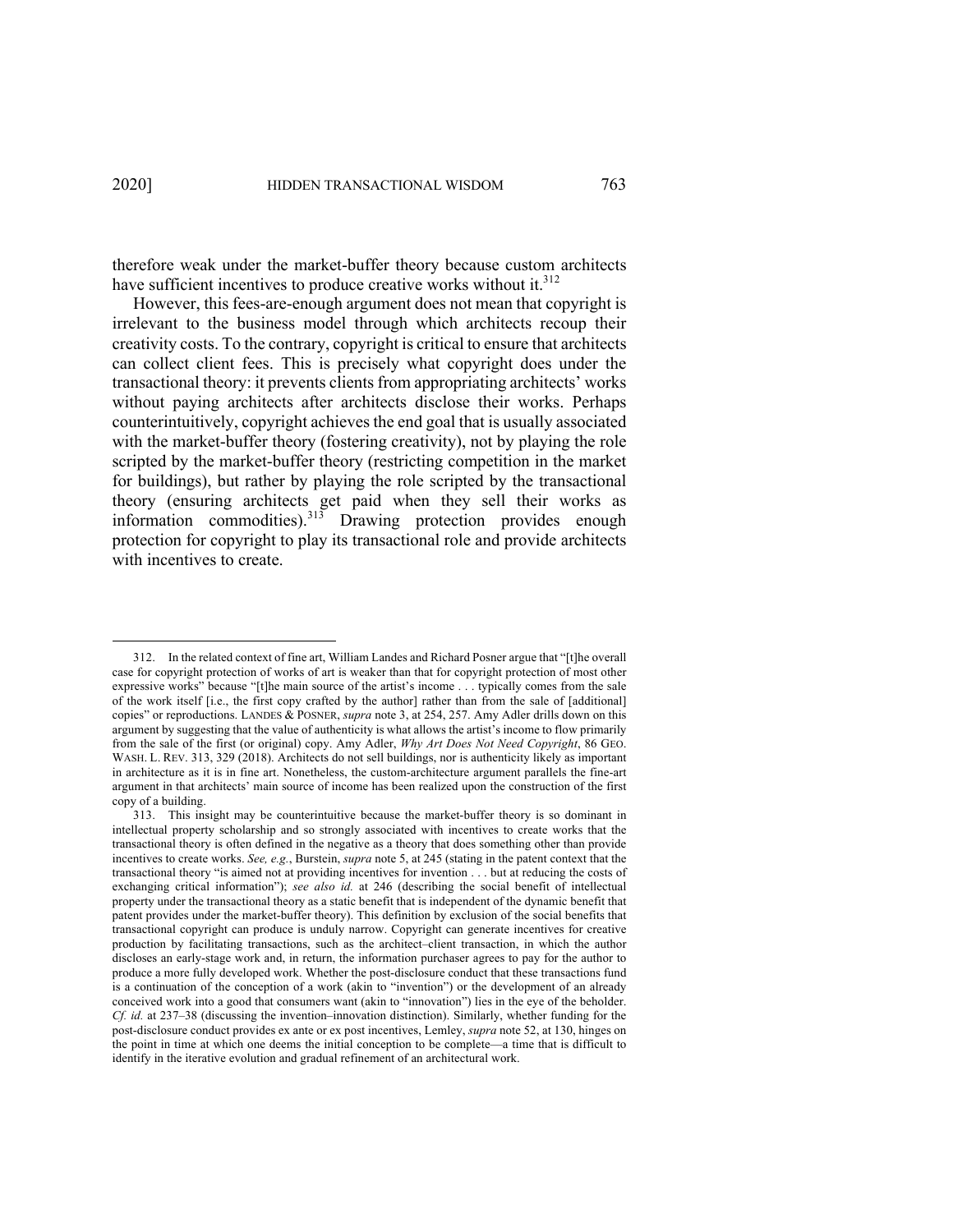### *E. Stock Architecture and Copyright Tailoring*

The previous Section argued that the building/drawing dichotomy is good policy for custom architecture under a pluralistic, utilitarian justification for copyright that considers both the incentive and transactional theories. A word of caution about the implications of this conclusion for a proposal to return to the building/drawing dichotomy of pre-AWCPA copyright, however, is important to note. The normative arguments presented in this Article focus exclusively on custom works, but architectural copyright also protects stock works.

Custom works are designs that architects craft to suit the tastes and needs of specific, known clients. Custom design is synonymous with architecture to the extent that the works produced by the architectural profession define architecture. Most professional architects make their livelihood through custom design.<sup>314</sup> The money that clients spend on constructing custom buildings is the leading indicator of the economic health of the architectural profession. <sup>315</sup> Custom design is what is recounted in nearly all books describing the nature of the task that architects perform, whether those books are handbooks for seasoned professionals or explanations for laypersons curious about what it means to be an architect.<sup>316</sup> The vast majority of the works that gain recognition as high-quality, creative works within the profession result from the custom design process.<sup>317</sup>

Yet, significant swaths of the built environment produced over the last several decades have resulted from a stock-design process in which architectural works are designed on a speculative basis to appeal to a mass audience. Most importantly, a large portion of the market for single-family residential homes in developer-driven suburban subdivisions—which, in turn, is a significant sector of the construction industry as a whole—consists of stock designs repeated, sometimes in mirror images, up and down the streets.<sup>318</sup>

<sup>314.</sup> The developer-driven market for single-family homes sidelines architects. Robert Gutman, *Two Questions for Architecture*, *in* ARCHITECTURE FROM THE OUTSIDE IN: SELECTED ESSAYS BY ROBERT GUTMAN 239, 241–42 (Dana Cuff & John Wriedt eds., 2010); ROBERT GUTMAN, THE DESIGN OF AMERICAN HOUSING: A REAPPRAISAL OF THE ARCHITECT'S ROLE 8, 14, 18–19, 56 (1985).

<sup>315.</sup> The American Institute of Architects measures the economic health of the architectural profession by charting national spending on nonresidential building, which is almost exclusively custom work (excepting commercial trade dress). AM. INST. OF ARCHITECTS, FIRM SURVEY REPORT 5 (2016). 316. *See* LEWIS, *supra* note 211, at 196–321; AIA HANDBOOK, *supra* note 212, at 654–88.

<sup>317.</sup> Robert Gutman, *U.S. Architects and Housing: 5 Relationships*, *in* ARCHITECTURE FROM THE OUTSIDE IN: SELECTED ESSAYS BY ROBERT GUTMAN, *supra* note 314, at 227, 232 (noting that stockplan designers "occupy the same status within the [architectural] profession that 'ambulance chasers' occupy in the legal profession or that 'abortionists' once held in the medical profession").

<sup>318.</sup> PAUL L. KNOX, METROBURBIA USA (2008) (describing the homebuilding industry and the suburbs that it produces).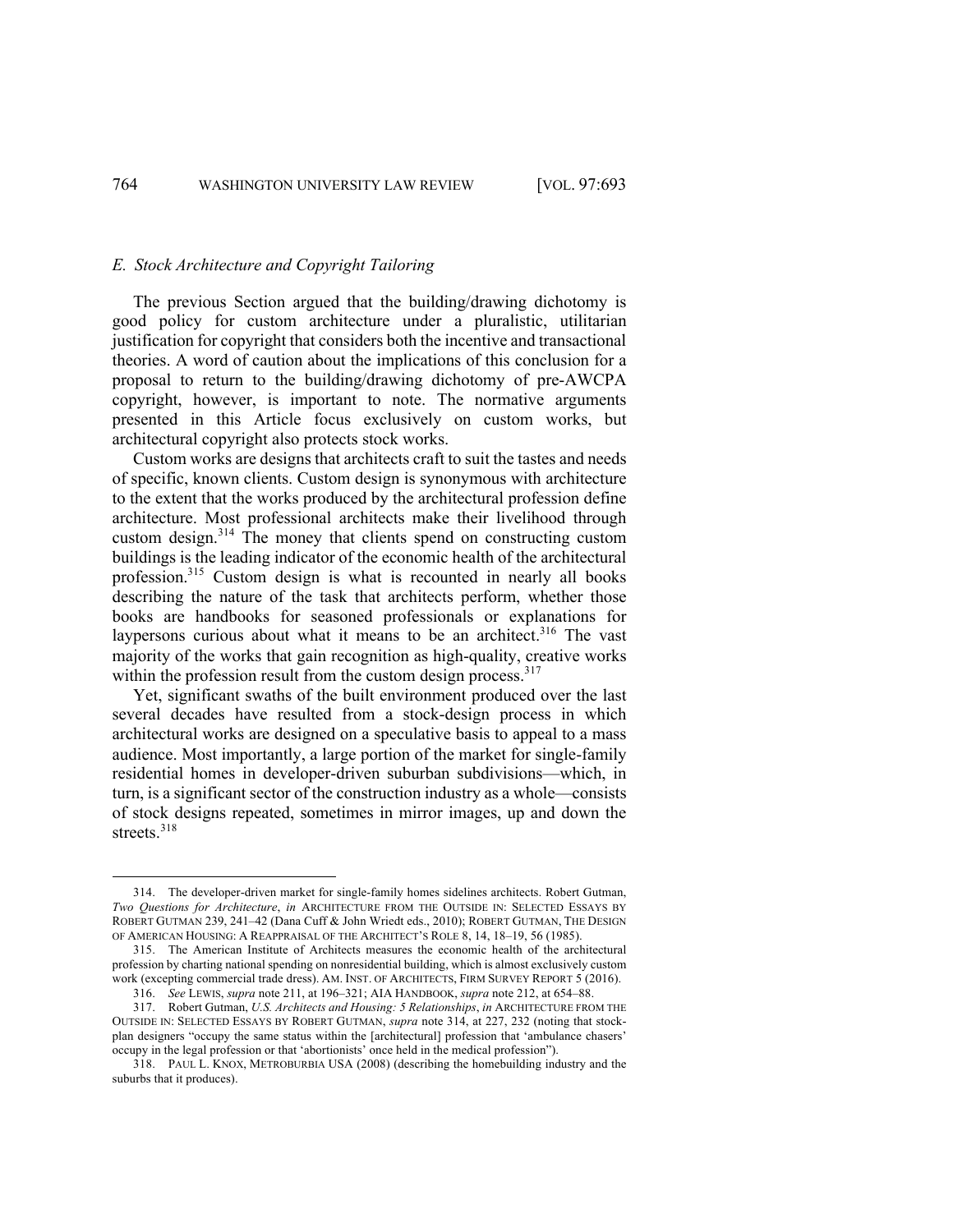## 2020] HIDDEN TRANSACTIONAL WISDOM 765

Even if the building/drawing dichotomy is the optimal copyright regime for custom architecture, the existence of stock-design, single-family homes complicates the argument in favor of turning back the clock on architectural copyright. The economics of custom architecture and stock architecture do not fit the same mold. The fees from the first consumer to pay for a stockplan house are unlikely to cover the designer's full creativity costs, and the argument that building protection does not provide significant benefits under the market-buffer theory loses its traction when applied to stock works. Building protection for stock-plan homes could, in theory, provide a social benefit by restricting competition in the market for single-family homes and ensuring sufficient incentives for the production of creative, quality designs. Assuming that the same copyright regime will govern both custom and stock works, more analysis is needed to seal the case for returning to the building/drawing dichotomy.<sup>319</sup> Whether building protection promotes investment in creative designs for stock, single-family home designs and, if it does, whether that incentive benefit is greater than the access costs that building protection creates for both custom and stock works, are questions that lie beyond the scope of this Article.<sup>320</sup>

## IV. THE TEMPLATE FOR JUSTIFIED MEDIA DISCRIMINATION

The previous Part zoomed in on the specifics of creative production in custom architecture to reveal the hidden wisdom of the building/drawing dichotomy. This Part zooms out to examine the extent to which that hidden wisdom generalizes to other types of works. It identifies a three-condition template for potentially justified media discrimination in copyright's subject matter.

First, there must be a factual basis for a *consumptionmedium/development-medium dichotomy*. The work at issue must be fixed in different media at different points in its lifecycle. It must be fixed in a development medium when it is being refined and commercialized and then

<sup>319.</sup> In theory, one could draw a line between custom and stock works and adopt the building/drawing dichotomy for the former, but not the latter. However, this micro-tailoring of copyright would require the kind of easily-gamed distinction that makes the administrative costs of individualizing copyright to a particular mode of creative production overwhelm the benefits of achieving right-sized protection. *See* Carroll, *supra* note 28, at 1424–30.

<sup>320.</sup> The author explores these questions elsewhere. Collins, *supra* note 19, at 41–43. The incentive benefits of building protection for stock works is likely small. In fact, it would be quite ironic were the case for the persistence of building protection for all architectural works to rest on the incentives for creativity that building protection has generated in stock-plan homes, given the dearth of creativity in our developer-driven, suburban subdivisions over the last quarter century. *Id.* The costs of building protection are likely significant, especially in light of recent trolling activity involving copyrights on single-family homes. *Id.*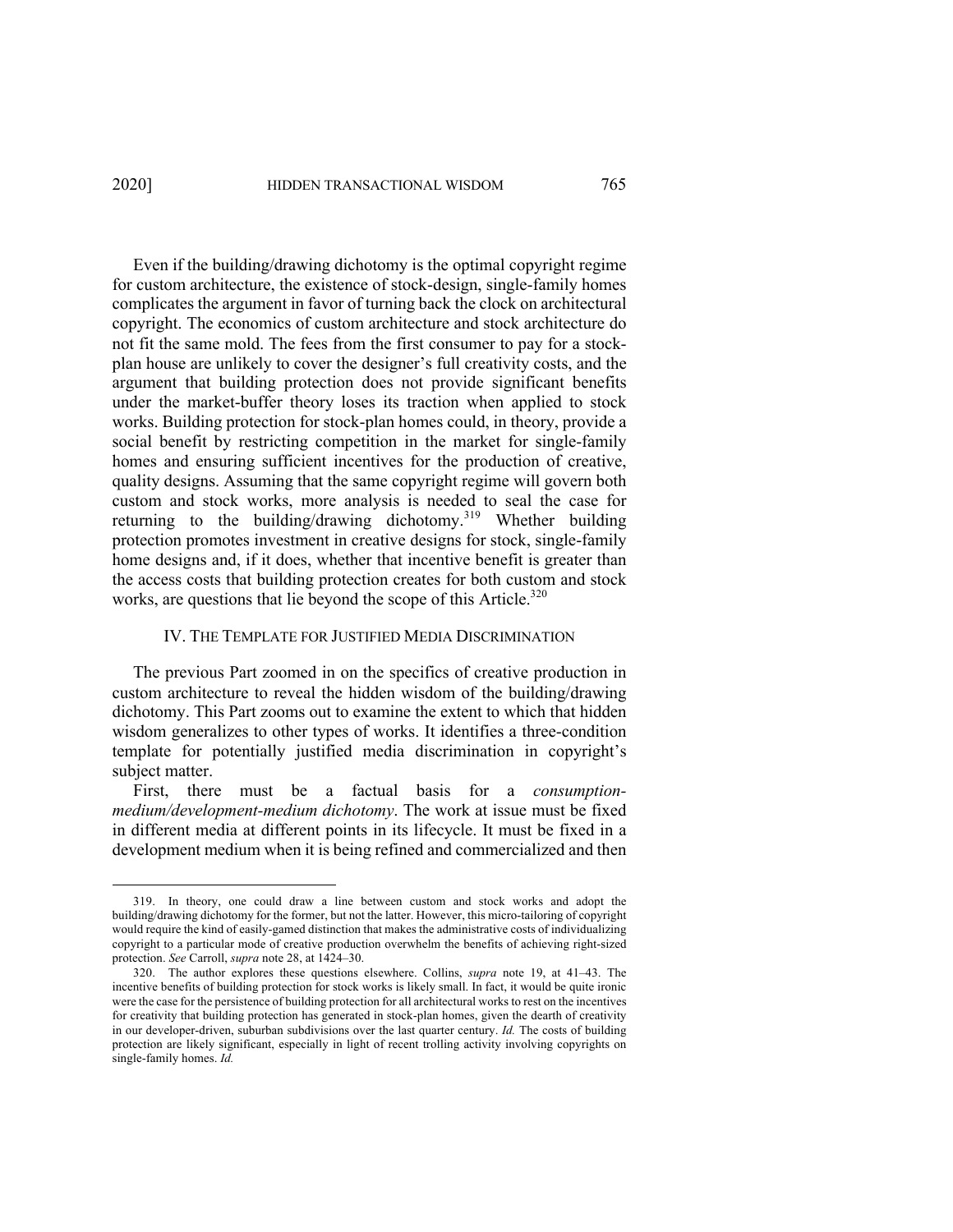in a consumption medium when it is later being made available for public use and enjoyment. For example, audiovisual works have specs, screenplays, and storyboards as development media, and film and video as consumption media. Similarly, musical works are often developed in the form of sheet music and consumed through phonograms.<sup>321</sup> The factual basis for the dichotomy exists whenever audiences desire particular sensory experiences or functional artifacts, authors use representations of those experiences or artifacts to develop the works, and the representations are not substitutes to the consumers for the experiences or artifacts.

Second, copyright protection for the work must play a welfare-enhancing role under the transactional theory. Authors must face disclosure dilemmas when they sell their works as information commodities.<sup>322</sup> In addition, copyright must be capable of resolving these disclosure dilemmas.<sup>323</sup>

Third, copyright protection for the work fixed in consumption-medium copies must generate a net cost under the market-buffer theory. That is, the ability of competitors to freely copy from the consumption medium must not lead to a public goods problem or the underproduction of creative works.324

When these three conditions are satisfied, a consumptionmedium/development-medium dichotomy may be good policy. Just as eliminating building protection does, eliminating protection for works fixed in the consumption medium creates a two-phase right that is economically strong during work development and commercialization and weak once commercialized copies of the work are available on the market.<sup>325</sup> In turn,

<sup>321.</sup> There is no dichotomy as a factual matter if the development and consumption media are identical, such as when a clay sculptor develops works through working studies in clay.

<sup>322.</sup> *See supra* Section III.B.2. There are no disclosure dilemmas to resolve if authors do not sell their works as information commodities prior to commercialization, such as when authors self-publish novels.

<sup>323.</sup> *See supra* Section III.B.3. Copyright cannot resolve disclosure dilemmas if commercially significant uses of disclosed works do not require copies that fall within copyright's scope regardless of the media in which the copies are fixed. For example, copyright does little to resolve disclosure dilemmas when the primary value of a work lies in the ideas or facts that it conveys. *See supra* notes 239–242 and accompanying text.

<sup>324.</sup> Some scholars argue that there may be sufficient incentives for creativity in fields currently within copyright's ambit, such as software, absent copyright's restrictions on competition. *See* Stephen Breyer, *The Uneasy Case for Copyright: A Study of Copyright in Books, Photocopies, and Computer Programs*, 84 HARV. L. REV. 281 (1970); Pamela Samuelson, *The Uneasy Case for Software Copyrights Revisited*, 79 GEO. WASH. L. REV. 1746 (2011). Other scholars highlight that creativity flourishes in some of copyright's "negative spaces." *See* KATE DARLING & AARON PERZANOWSKI, CREATIVITY WITHOUT LAW: CHALLENGING THE ASSUMPTIONS OF INTELLECTUAL PROPERTY 249–69 (2017); KAL RAUSTIALA & CHRISTOPHER SPRIGMAN, THE KNOCKOFF ECONOMY: HOW IMITATION SPARKS INNOVATION (2012).

<sup>325.</sup> The public availability of a commercialized copy plays the same role in the generic consumption-medium/development-medium dichotomy that the construction of a building plays in the building/drawing dichotomy: it marks the downshift in copyright's economic importance. *See supra*  notes 296–299 and accompanying text. Interestingly, there is precedent in the 1976 Act for reducing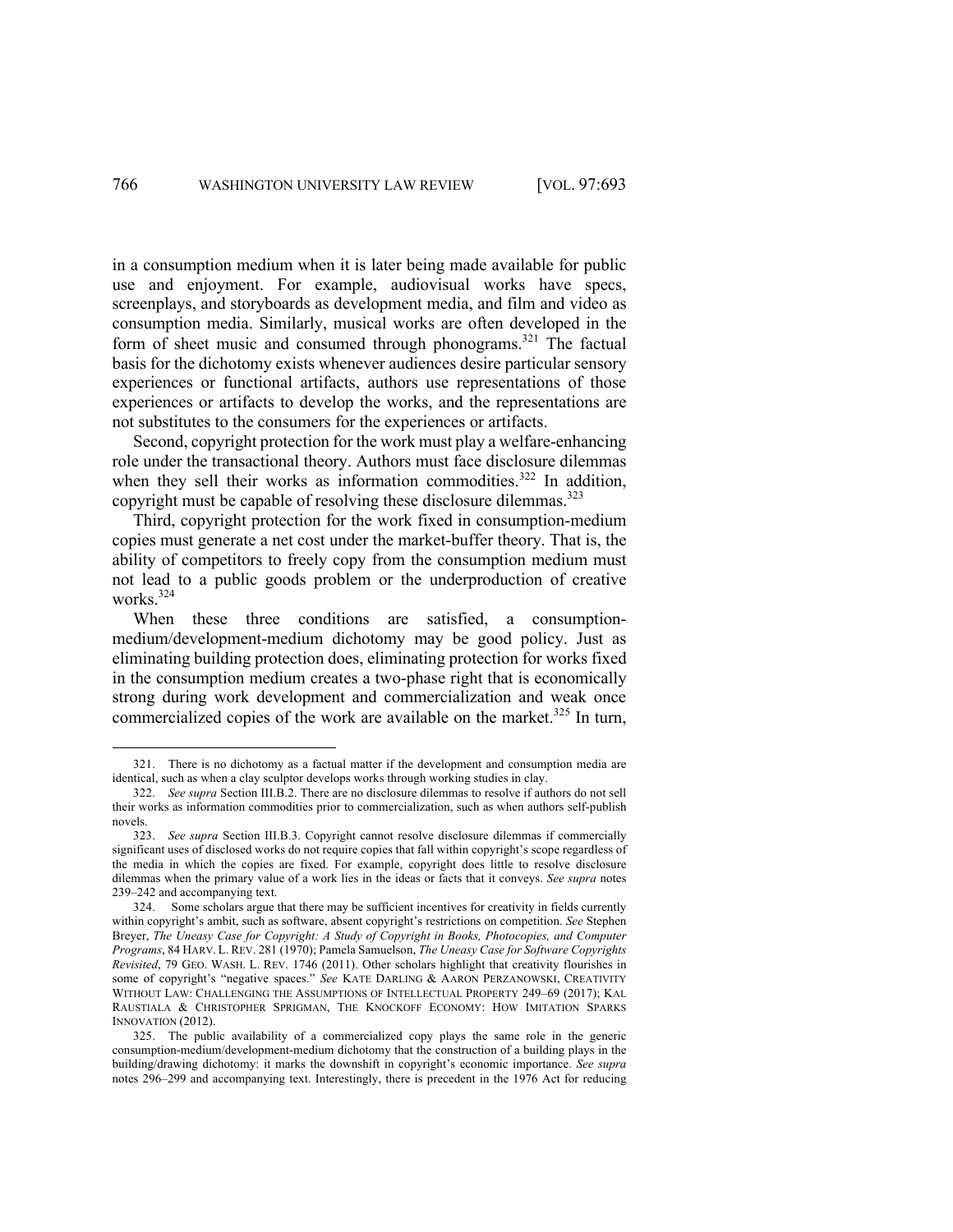this two-phase structure leads to a win–tie result in the tradeoff between costs and benefits under a pluralistic, utilitarian justification for copyright. 326

The tie on the benefit side follows from protection for the development medium alone doing just as good a job of resolving authors' disclosure dilemmas as protection for all media does. <sup>327</sup> Authors do not face disclosure dilemmas in transactions that occur after consumption-medium copies are available on the market, $328$  so transactional copyright only needs to be concerned with providing protection during the pre-market phase of a work's lifecycle when the work is still undergoing refinement and commercialization. In this early phase, works are only available to the public in the form of development-medium copies, making protection for the development medium equivalent to protection for all media as a practical matter. Furthermore, the availability of a consumption-medium copy, and thus the downshift in copyright's economic importance, will not occur so soon that it will undermine authors' interests. Authors will not produce or authorize consumption-medium copies until they have a binding contract for full payment in place,<sup>329</sup> and making unauthorized consumption-medium copies requires infringement, providing the author a remedy for appropriation.<sup>330</sup> In sum, the privilege to lawfully copy from

protection upon a work's authorized commercialization. 17 U.S.C. § 113(c) (2018) (limiting reproduction rights when "a work [is] lawfully reproduced in useful articles that have been offered for sale or other distribution to the public").

<sup>326.</sup> *See supra* Section III.C.

<sup>327.</sup> Condition three establishes that protection for the consumption medium does not provide any benefits, so the argument only examines the benefits—or, more precisely, the lack of benefits—from building protection under the transactional theory.

<sup>328.</sup> Disclosure dilemmas only exist when work purchasers do not know, or cannot readily gain knowledge of, the work that the author is selling. *See supra* notes 198–199 and accompanying text. Copies of works fixed in the consumption medium are usually self-informing in that they give their possessor knowledge of the work.

<sup>329.</sup> Authors must exercise care when making and displaying prototypes, which are copies in the consumption medium, during the commercialization process. *Cf. supra* note 285 (noting that prototypes were not a concern in custom architecture).

<sup>330.</sup> The author may have to sue someone other than an appropriating transactional partner to obtain that remedy. *See supra* note 285. The likelihood of unauthorized copies of buildings was low due to a number of architecture-specific factors. *Id.* The likelihood of unauthorized copies in the consumption media in other fields is likely higher.

The legal assertion that making the first consumption-medium copy without the author's permission entails infringement assumes that copying from a development-medium copy and into a consumptionmedium copy constitutes infringement. That is, it assumes that copyright grants authors the equivalent of the execution right in architectural plans that pre-AWCPA copyright did not grant. *See supra* notes 71–73, 132–135 and accompanying text (noting that pre-AWCPA copyright did not grant an execution right). This assumption is plausible because the consumption-medium/development-medium dichotomy is conceptually compatible with granting authors exclusive rights to make consumption-media copies from drawing-media copies. *See supra* note 290 and accompanying text. Saying that a copy is not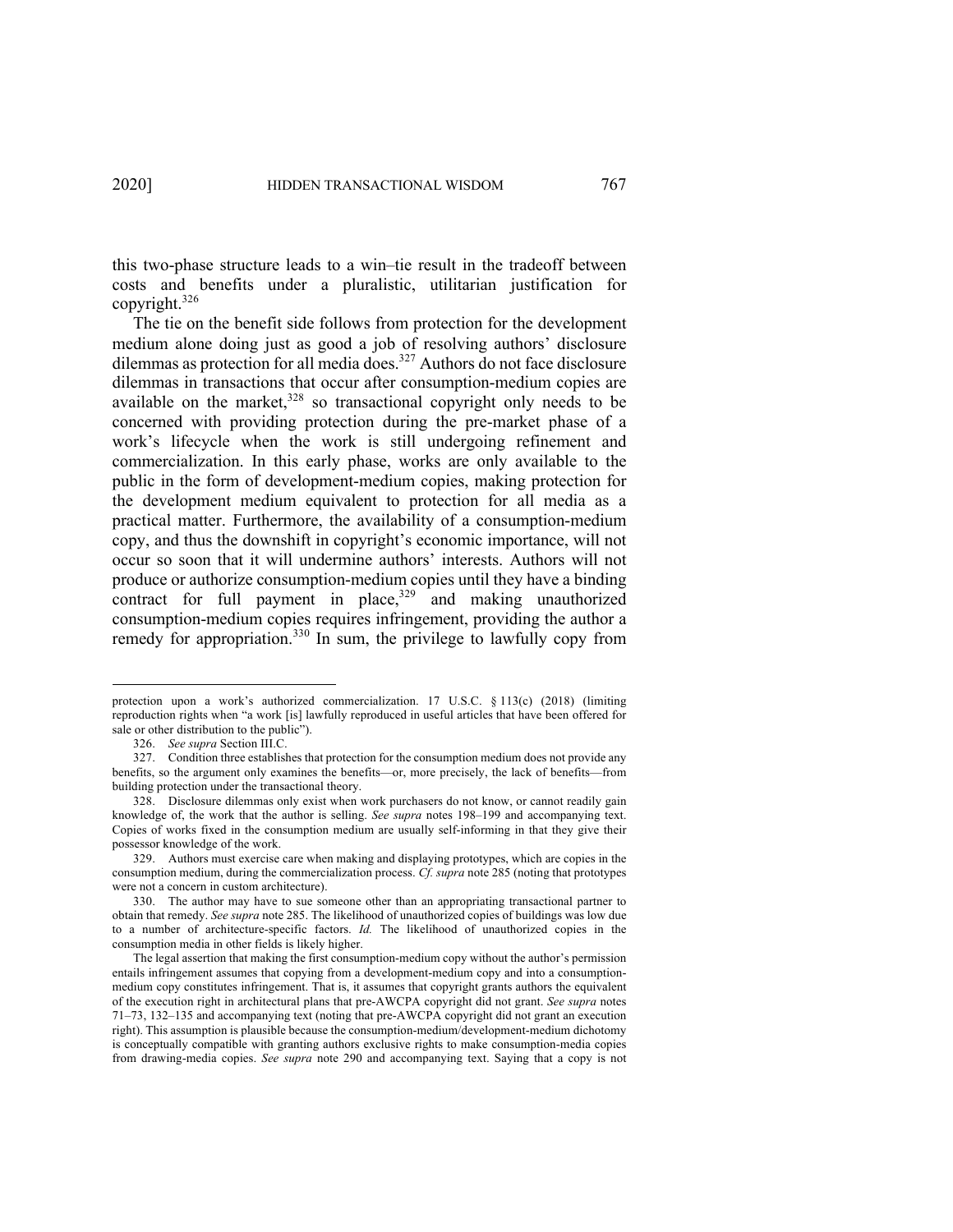consumption-medium copies that the consumption-medium/developmentmedium dichotomy grants to the public does not interfere with copyright's ability to play the role that the transactional theory scripts for it.

The win on the cost side arises because downsizing copyright from full, media-neutral protection to protection for only the development medium reduces access costs. After commercialization, the public's ability to copy from the consumption medium reduces the tax that copyright imposes on both literal copying and creative adaptation. Competitors can wait until after commercialization and copy in a time-delayed manner, but transactional partners who seek to participate in the commercialization process and whose potential appropriation creates authors' disclosure dilemmas cannot.

The point of identifying the three-condition template is not to identify the subject matters that are the closest cousins of custom architecture, such as custom-designed useful articles. Rather, the point is to test the limits of generalization and probe the outer boundary of the contexts in which media discrimination in copyright's subject matter may be good policy. The template should not be taken to suggest that media discrimination in subject matter should become the new normal. It is not clear how many categories of authorial production satisfy the three conditions as an empirical matter. Furthermore, tailoring copyright—whether by imposing media discrimination in subject matter or by pulling the more conventional policy levers of scope and duration—can generate significant administrative costs that must be included in the welfare calculus.<sup>331</sup> Nonetheless, it is interesting to note that the template reaches well beyond custom architecture. In fact, two of the most salient features of the building/drawing dichotomy in architectural copyright turn out not to be limitations on the template's generalizability.

First, although the origins of the building/drawing dichotomy are intimately intertwined with concerns about the costs of copyright protection for functional works,  $332$  the template identifies the possibility of a consumption-medium/development-medium dichotomy in subject matters that do not raise functionality concerns. For example, consider a municipality that puts out a call for artists to produce public art in the form of a request for proposals.<sup>333</sup> The municipality commissions the chosen artists, so artists can recoup their creativity costs without any restrictions on

protected subject matter does not require also saying that making a consumption-medium copy by copying from a development-medium copy is not infringement.

<sup>331.</sup> These costs are higher when identifying the subject matter that is to be governed by different rules requires drawing distinctions that are complex or jurisprudentially unstable. Carroll, *supra* note 28, at 1424–30.

<sup>332.</sup> *See supra* Section II.C.

<sup>333.</sup> *See* LYNN BASA, THE ARTIST'S GUIDE TO PUBLIC ART: HOW TO FIND AND WIN COMMISSIONS 31–41 (2008).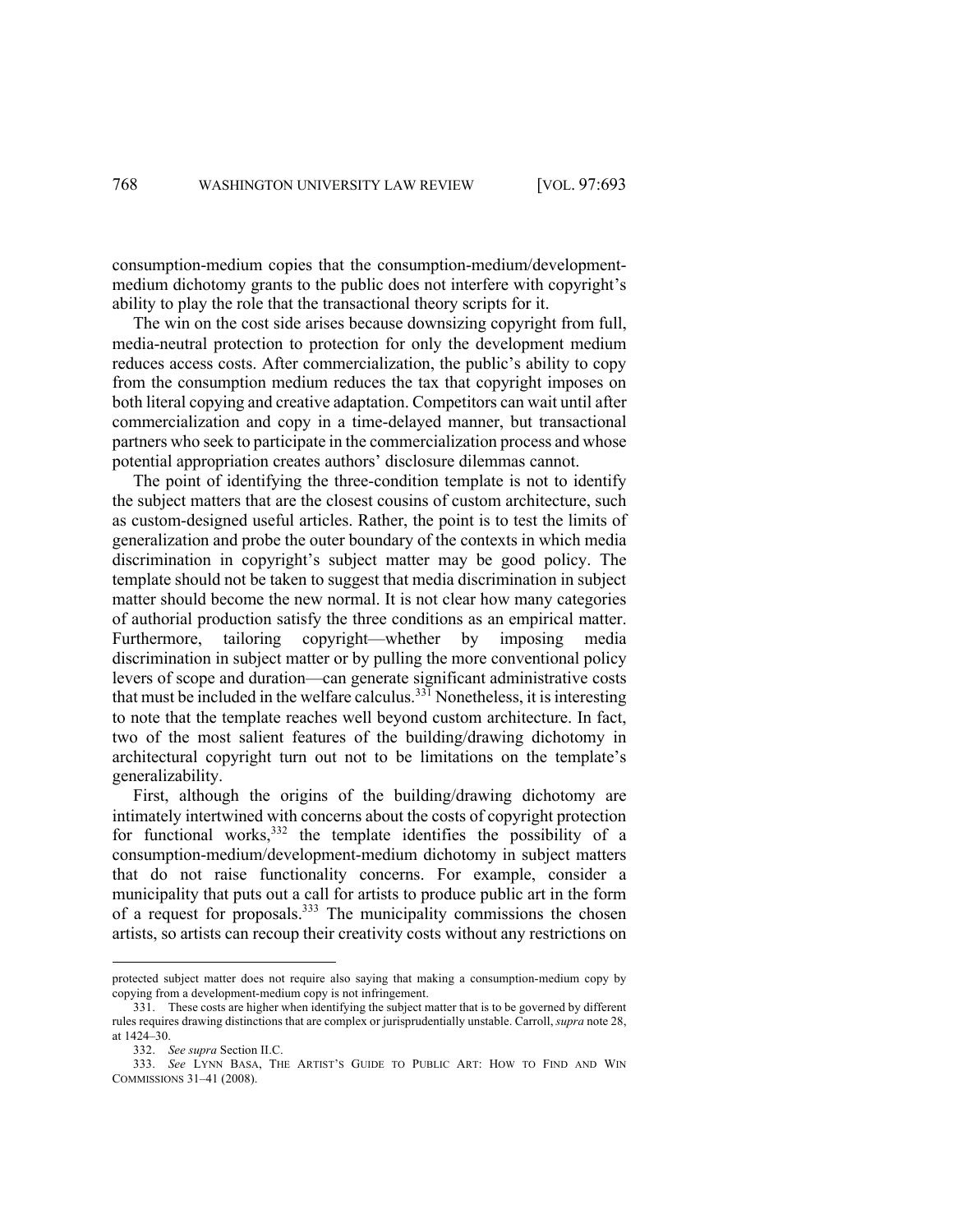competition for consumption-medium copies (condition three).<sup>334</sup> Artists commonly develop public art in media other than the medium in which the copy eventually installed in the public place is fixed (condition one). Lighting, mosaics, glass, textiles, steel sculpture—artists develop all of these artworks in alternative media that are less costly, smaller in scale, and more easily manipulated in the studio. Finally, artists who submit proposals in response to requests therefore face disclosure dilemmas that copyright can solve (condition two). Artists may hesitate to disclose their works to the municipality because the city could appropriate them by taking them to manufacturers to produce the copy to be installed in the public place and cutting out the artist's fee. However, being understandably hesitant to commission an artist without knowing the artist's proposal, the municipality is likely to demand disclosure before payment. Protection for only the development medium can resolve the disclosure dilemma without generating the access costs of full, media-neutral copyright, even though there are no functionality concerns.<sup>335</sup>

Second, although customized architecture usually results in the production of a single copy of a work in the consumption medium (i.e., a single building), the consumption-medium/development-medium dichotomy can also be good policy for commoditized works that are commercialized through multiple consumption-medium copies. To appreciate this point, consider again a variant of the hypothetical sketched above in which a doll designer seeks to sell a doll design to a manufacturer.<sup>336</sup> Sketches of dolls—development-medium copies—and the dolls themselves—consumption-medium copies—are not interchangeable; children will not be content playing with the sketches (condition one). The doll designer faces a disclosure dilemma when selling the work to a manufacturer that copyright can resolve (condition two). Finally, assume that there are sufficient incentives to create and commercialize dolls absent copyright protection for the dolls themselves because, for example, some combination of a first-mover advantage, branding, and profits from the sale of complementary goods provides enough restriction on competition, and thus enough profit, to offset the author's creativity costs (condition three).

<sup>334.</sup> If the public agency were to rely on merchandizing rights in the commissioned work to fund the commissioning, then condition three would not be satisfied.

<sup>335.</sup> There is one way in which the functionality concerns raised by architectural copyright differentiate the building/drawing dichotomy from most other consumption-medium/developmentmedium dichotomies. Most of the dichotomies depart downward from run-of-the-mill copyright by eliminating protection for the consumption medium. However, it is possible to conceive of the building/drawing dichotomy as departing upward by augmenting protection for the development medium. *See supra* notes 150–152 and accompanying text.

<sup>336.</sup> *See supra* notes 196–197 and accompanying text.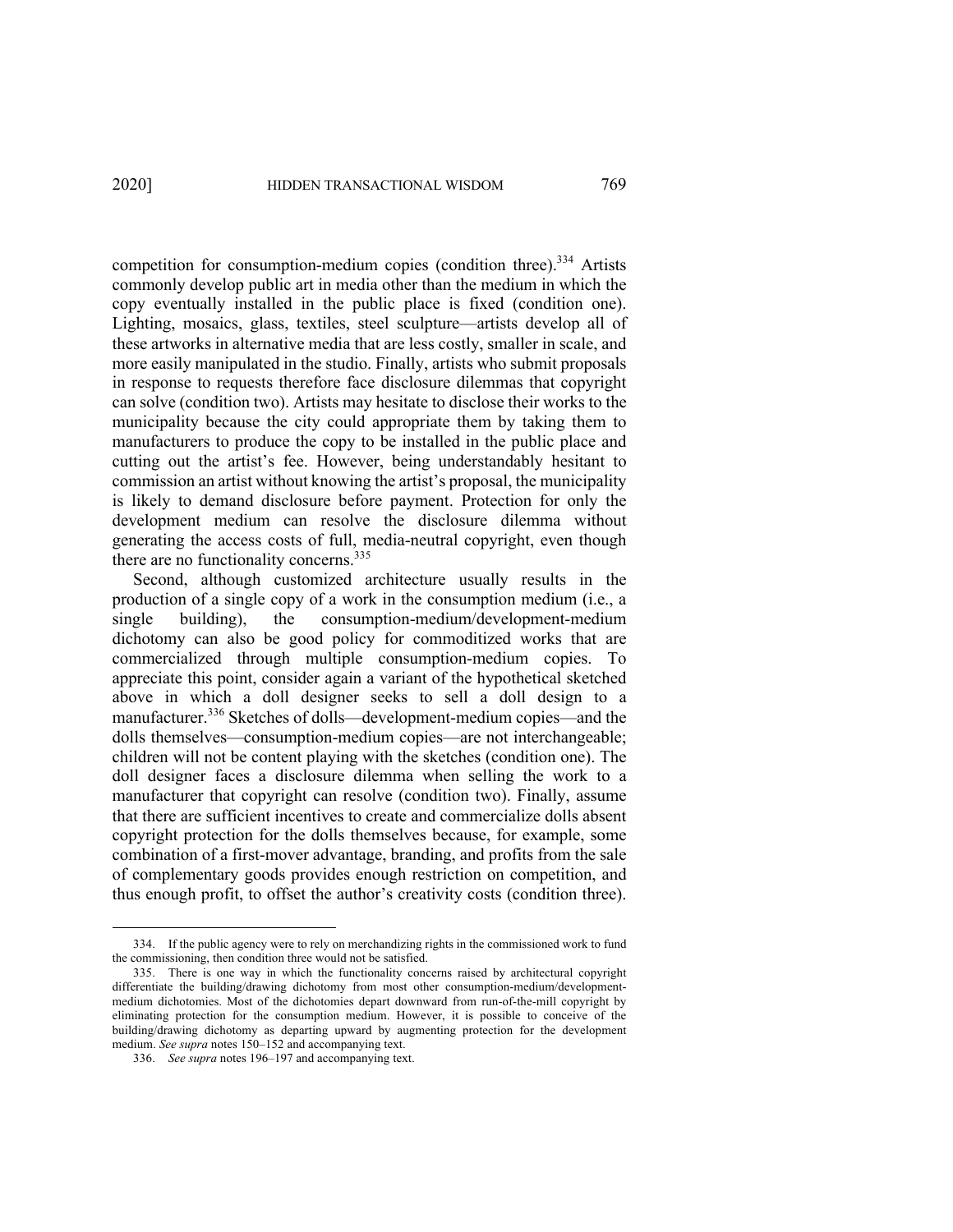Development-medium copyright alone resolves authors' disclosure dilemmas just as well as full, media-neutral protection does, but it generates significantly reduced access costs.

The doll hypothetical is a good vehicle for highlighting the parallel between copyright that only protects the development medium and trade secrecy for self-informing goods. Like development-medium copyright, trade secrecy for self-informing goods provides robust protection that helps to resolve disclosure dilemmas<sup>337</sup> but that only lasts until a commercialized good embodying the protected information is put on the market.<sup>338</sup> Once the goods/works are made available to consumers, neither regime guarantees market exclusivity, apart from a first-mover advantage.<sup>339</sup> For example, a doll design could receive effective protection either under developmentmedium copyright or as a trade secret only until, at the latest, the time at which dolls that can be played with become available and competitors can copy the design from the marketed dolls. However, development-medium copyright and trade secrecy fail to provide effective protection after commercialization for different reasons. While trade secrecy is a *legally* defeasible interest, development-medium copyright is an *economically*  defeasible interest.<sup>340</sup> The two regimes also differ in their utility to the rights holders because development-medium copyright reacts to sunlight better than trade secrecy does: it can retain its economic importance even after the copyrighted work becomes publicly known. Copyright protection for only the development medium is thus more valuable than trade secrecy as a tool for overcoming disclosure dilemmas in situations in which the protected

<sup>337.</sup> Trade secrecy is widely recognized as a tool for resolving disclosure dilemmas. *See* Lemley, *supra* note 256, at 336–37. The parallels in the policy justifications of trade secrecy and developmentmedium copyright are perhaps unsurprising because each one hybridizes *in rem* and *in personam* rights in different ways. Trade secrecy imposes obligations on strangers in some cases, but it involves rights that are only good against contractual partners in most cases. Robert G. Bone, *A New Look at Trade Secret Law: Doctrine in Search of Justification*, 86 CALIF. L. REV. 241 (1998). Development-medium copyright is always good against strangers in a legal sense, but transactional partners feel the brunt of its restrictive impact. *See supra* notes 300–301 and accompanying text.

<sup>338.</sup> Trade secrecy only protects information that is not generally known to, or is not readily ascertainable by, the public. UNIF. TRADE SECRETS ACT  $\S$  1(4)(i) (NAT'L CONFERENCE OF COMM'RS ON UNIF. STATE LAWS 1985). It permits competitors to reverse engineer marketed goods. Kadant, Inc. v. Seeley Mach., Inc., 244 F. Supp. 2d 19, 37–38 (N.D.N.Y. 2003). Thus, the marketing of a selfinforming good usually makes the information embodied in the good ineligible for trade secrecy protection. Vacco Indus., Inc. v. Van Den Berg, 6 Cal. Rptr. 2d 602, 611 (Ct. App. 1992).

<sup>339.</sup> *Compare supra* notes 305–307 and accompanying text (noting that drawing protection provides a first-mover advantage for custom architecture), *with* Winston Research Corp. v. Minn. Mining & Mfg. Co., 350 F.2d 134 (9th Cir. 1965) (calibrating trade secrecy remedies to compensate for a first-mover advantage).

<sup>340.</sup> A defeasible interest is "[a]n interest that the holder may enjoy until the occurrence of a condition." *Defeasible Interest*, BLACK'S LAW DICTIONARY (9th ed. 2009). Trade secrecy is a legally defeasible interest because the subject matter is no longer protected once a self-informing product hits the market. Development-medium copyright is economically defeasible because the marketing of a selfinforming copy of a work saps copyright protection of its value.